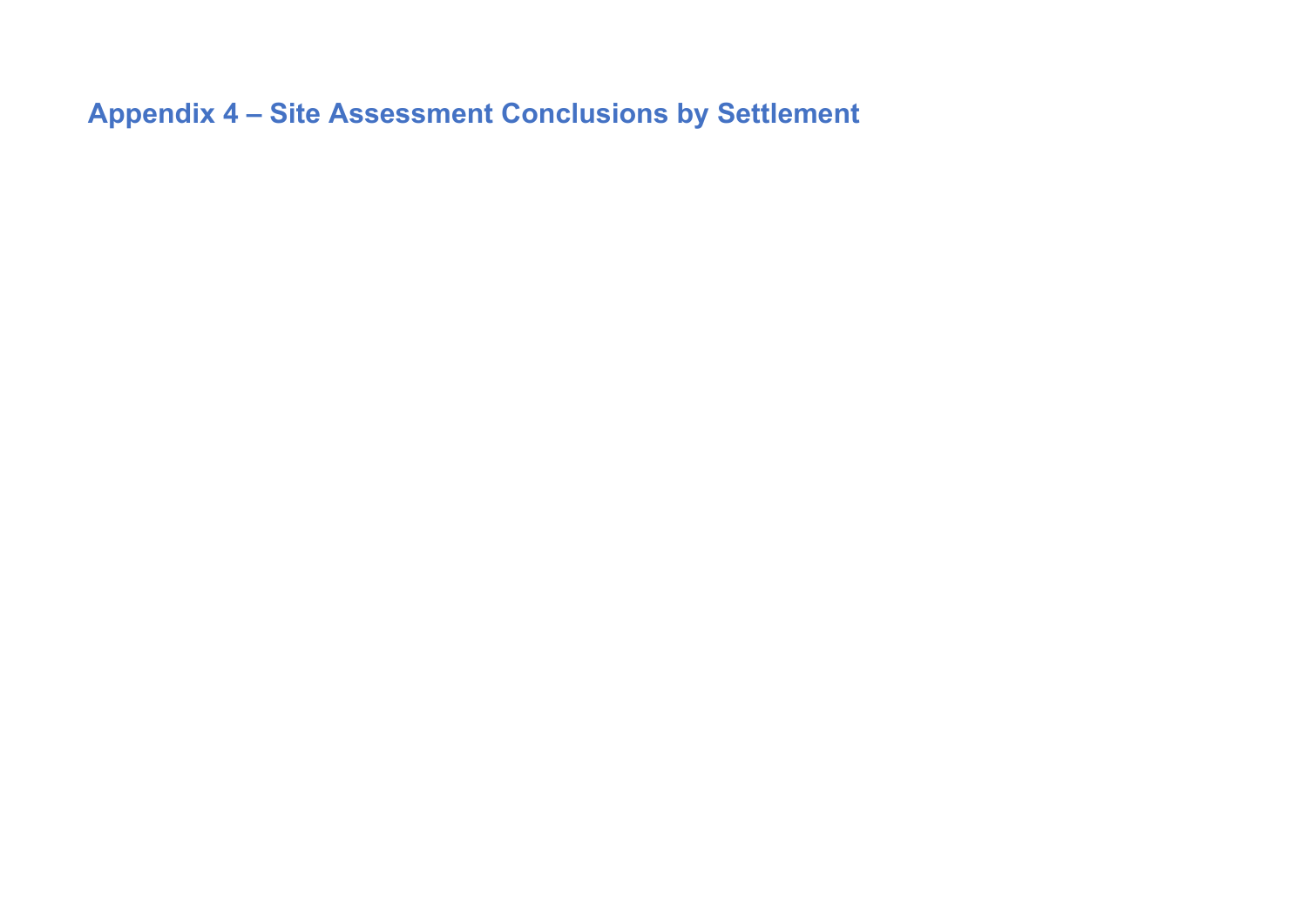### ALBOURNE



#### Sites Rejected at Stage 2(a) – Relationship to Settlements

| <b>ID</b> | Site'                              | <b>Yield</b> | <b>Conclusion</b>                                                                                         |
|-----------|------------------------------------|--------------|-----------------------------------------------------------------------------------------------------------|
| 788       | Q Leisure, The Old Sandpit, London | 250          | The site is disconnected from the defined built-up area and settlement boundary.                          |
|           | Road, Albourne, BN6 9BQ            |              | Development of the site does not meet the requirements of 'achieving sustainable                          |
|           |                                    |              | $\vdash$ development' (NPPF, Chapter 2). The site is therefore considered unsuitable and has been $\vert$ |
|           |                                    |              | excluded from further assessment.                                                                         |

#### Sites Rejected at 2(b) – Showstoppers

| $\blacksquare$ | <b>Site</b>                   | <b>Yield</b> | Conclusion |
|----------------|-------------------------------|--------------|------------|
|                | . .<br>sites<br>n 1 A<br>∣∖⊌∪ |              |            |

| $\blacksquare$ | <b>Site</b> | Yield | <b>Conclusion</b> |
|----------------|-------------|-------|-------------------|
|                | No sites    |       |                   |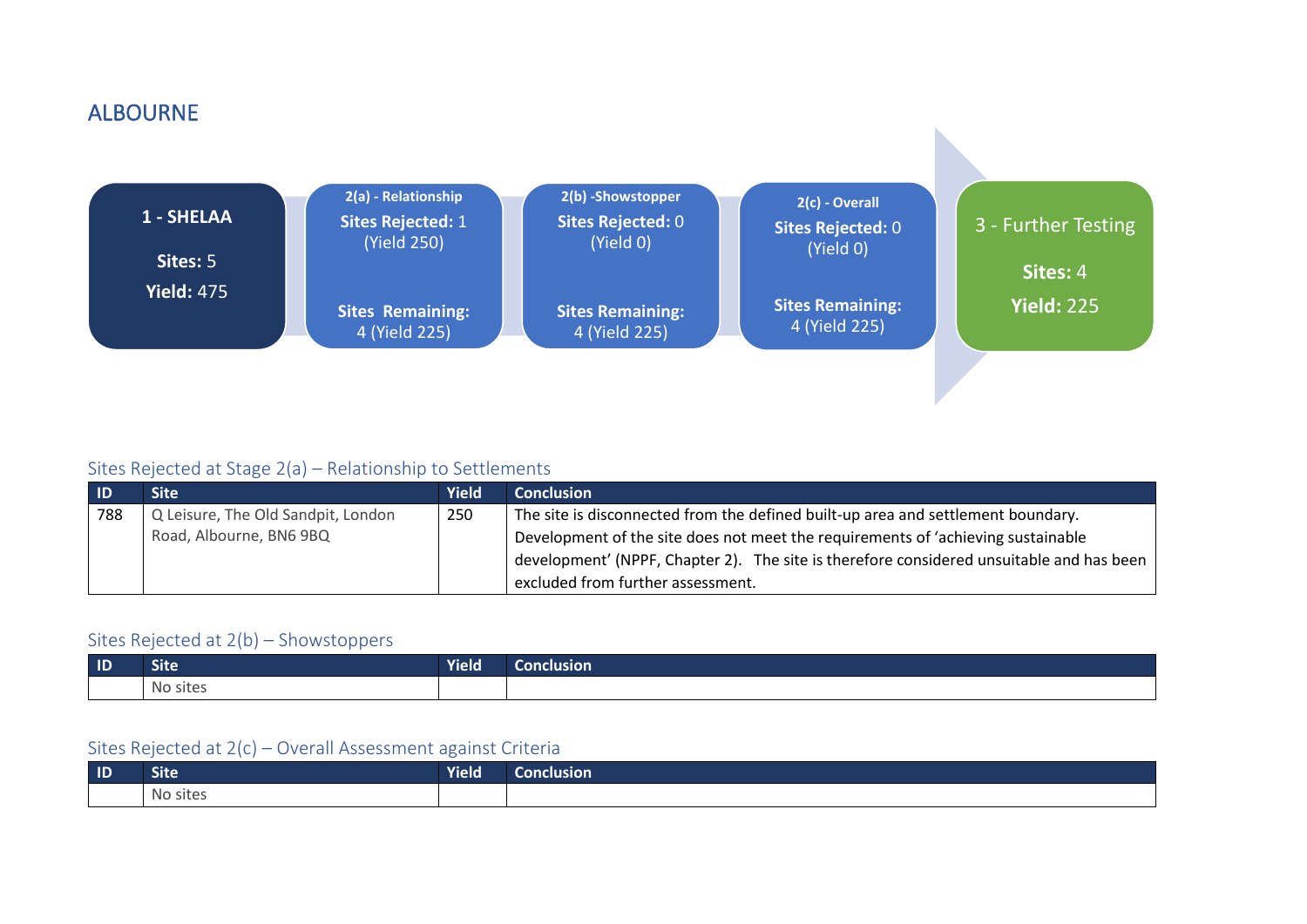| Stage 3 - Further Testing: Conclusions |  |  |
|----------------------------------------|--|--|
|----------------------------------------|--|--|

| ID  | <b>Site</b>                                                           | Yield | <b>Conclusion</b>                                                                                                                                                                                                                                                                                                                                                                                                                                                                                                                                                                                                                                                                                                                                                                                                                                                                                        |
|-----|-----------------------------------------------------------------------|-------|----------------------------------------------------------------------------------------------------------------------------------------------------------------------------------------------------------------------------------------------------------------------------------------------------------------------------------------------------------------------------------------------------------------------------------------------------------------------------------------------------------------------------------------------------------------------------------------------------------------------------------------------------------------------------------------------------------------------------------------------------------------------------------------------------------------------------------------------------------------------------------------------------------|
| 775 | Grange View House, London Road,<br>Albourne                           | 8     | The Sustainability Appraisal concludes that, overall, the site represents a sustainable<br>option for allocation. The transport modelling undertaken to date for the District Plan<br>Review does not indicate that there will be any showstoppers. However, the transport<br>assessment is an iterative process, and the next stage will be to assess capacity mitigation<br>measures, where applicable. The HRA is not anticipated to identify any likely significant<br>effect on the Ashdown Forest SPA and SAC, subject to appropriate mitigation. In terms of<br>air quality, there are currently no anticipated significant effects on the Stonepound<br>Crossroads AQMA, or adverse impacts on the Ashdown Forest; however, this will be<br>confirmed through ongoing scenario testing.<br>In light of the above, it is considered that the site represents a suitable option for<br>allocation. |
| 789 | Phase 1 Swallows Yard, London Road,<br>Albourne                       | 46    | The Sustainability Appraisal concludes that, overall, the site represents a sustainable<br>option for allocation. The transport modelling undertaken to date for the District Plan<br>Review does not indicate that there will be any showstoppers. However, the transport<br>assessment is an iterative process, and the next stage will be to assess capacity mitigation<br>measures, where applicable. The HRA is not anticipated to identify any likely significant<br>effect on the Ashdown Forest SPA and SAC, subject to appropriate mitigation. In terms of<br>air quality, there are currently no anticipated significant effects on the Stonepound<br>Crossroads AQMA, or adverse impacts on the Ashdown Forest; however, this will be<br>confirmed through ongoing scenario testing.<br>In light of the above, it is considered that the site represents a suitable option for<br>allocation. |
| 986 | Land to the West of Albourne Primary<br>School Henfield Road Albourne | 125   | The Sustainability Appraisal concludes that, overall, the site represents a sustainable<br>option for allocation. The transport modelling undertaken to date for the District Plan<br>Review does not indicate that there will be any showstoppers. However, the transport<br>assessment is an iterative process, and the next stage will be to assess capacity mitigation<br>measures, where applicable. The HRA is not anticipated to identify any likely significant<br>effect on the Ashdown Forest SPA and SAC, subject to appropriate mitigation. In terms of<br>air quality, there are currently no anticipated significant effects on the Stonepound                                                                                                                                                                                                                                             |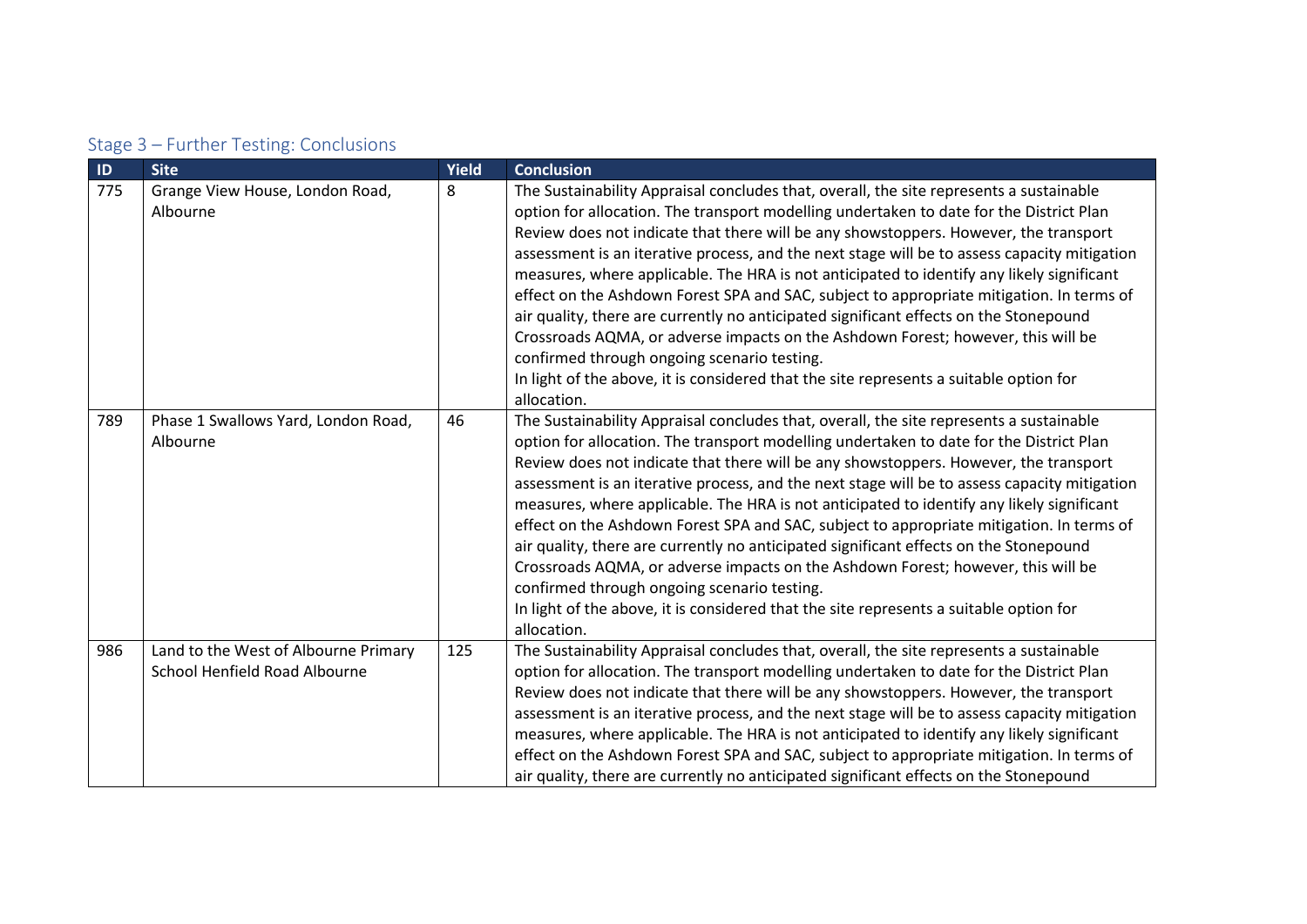|      |                                                |    | Crossroads AQMA, or adverse impacts on the Ashdown Forest; however, this will be<br>confirmed through ongoing scenario testing.<br>In light of the above, it is considered that the site represents a suitable option for<br>allocation.                                                                                                                                                                                                                                                                                                                                                                                                                                                                                                                                                                                                                                                                 |
|------|------------------------------------------------|----|----------------------------------------------------------------------------------------------------------------------------------------------------------------------------------------------------------------------------------------------------------------------------------------------------------------------------------------------------------------------------------------------------------------------------------------------------------------------------------------------------------------------------------------------------------------------------------------------------------------------------------------------------------------------------------------------------------------------------------------------------------------------------------------------------------------------------------------------------------------------------------------------------------|
| 1063 | Phase 2 Swallows Yard, London Road<br>Albourne | 46 | The Sustainability Appraisal concludes that, overall, the site represents a sustainable<br>option for allocation. The transport modelling undertaken to date for the District Plan<br>Review does not indicate that there will be any showstoppers. However, the transport<br>assessment is an iterative process, and the next stage will be to assess capacity mitigation<br>measures, where applicable. The HRA is not anticipated to identify any likely significant<br>effect on the Ashdown Forest SPA and SAC, subject to appropriate mitigation. In terms of<br>air quality, there are currently no anticipated significant effects on the Stonepound<br>Crossroads AQMA, or adverse impacts on the Ashdown Forest; however, this will be<br>confirmed through ongoing scenario testing.<br>In light of the above, it is considered that the site represents a suitable option for<br>allocation. |

### ANSTY

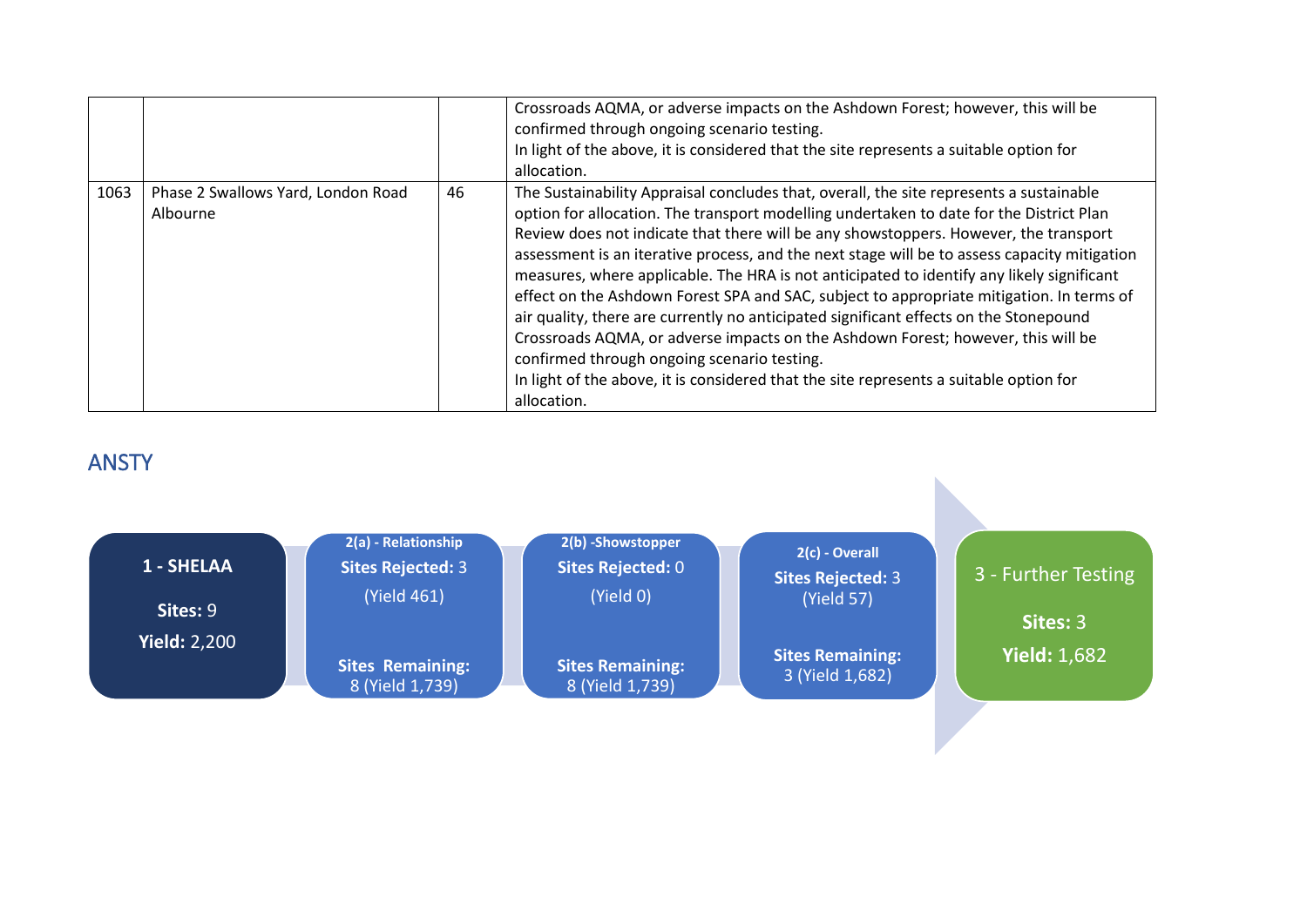### Sites Rejected at Stage 2(a) – Relationship to Settlements

| $\blacksquare$ | <b>Site</b>                                                          | <b>Yield</b> | <b>Conclusion</b>                                                                                                                                                                                                                                                                                       |
|----------------|----------------------------------------------------------------------|--------------|---------------------------------------------------------------------------------------------------------------------------------------------------------------------------------------------------------------------------------------------------------------------------------------------------------|
| 643            | Land at Oak Tree Farm and West<br>Wriddens, Burgess Hill Road, Ansty | 36           | The site is disconnected from the defined built -up area and settlement boundary.<br>Development of the site does not meet the requirements of 'achieving sustainable<br>development'(NPPF, Chapter 2). The site is therefore considered unsuitable and has been<br>excluded from further assessment.   |
| 790            | Deaks Manor, Deaks Lane, Cuckfield,<br><b>RH17 5JA</b>               | 400          | The site is disconnected from the defined built -up area and settlement boundary.<br>Development of the site does not meet the requirements of 'achieving sustainable<br>development'. (NPPF, Chapter 2). The site is therefore considered unsuitable and has<br>been excluded from further assessment. |
| 792            | Land at Ansty Farm (Site C), Deaks Lane,<br>Ansty                    | 25           | The site is disconnected from the defined built -up area and settlement boundary.<br>Development of the site does not meet the requirements of 'achieving sustainable<br>development'. (NPPF, Chapter 2). The site is therefore considered unsuitable and has<br>been excluded from further assessment. |

### Sites Rejected at 2(b) – Showstoppers

| $\blacksquare$ | <b>Site</b>               | <b>Yield</b> | Conclusion |
|----------------|---------------------------|--------------|------------|
|                | $\sim$ $\sim$<br>No sites |              |            |

| l ID | Site                                    | <b>Yield</b> | <b>Conclusion</b>                                                              |
|------|-----------------------------------------|--------------|--------------------------------------------------------------------------------|
| 630  | Land at Little Orchard, Cuckfield Road, | 24           | Considerations:                                                                |
|      | Ansty                                   |              |                                                                                |
|      |                                         |              | The site has moderate landscape sensitivity and moderate/high landscape value. |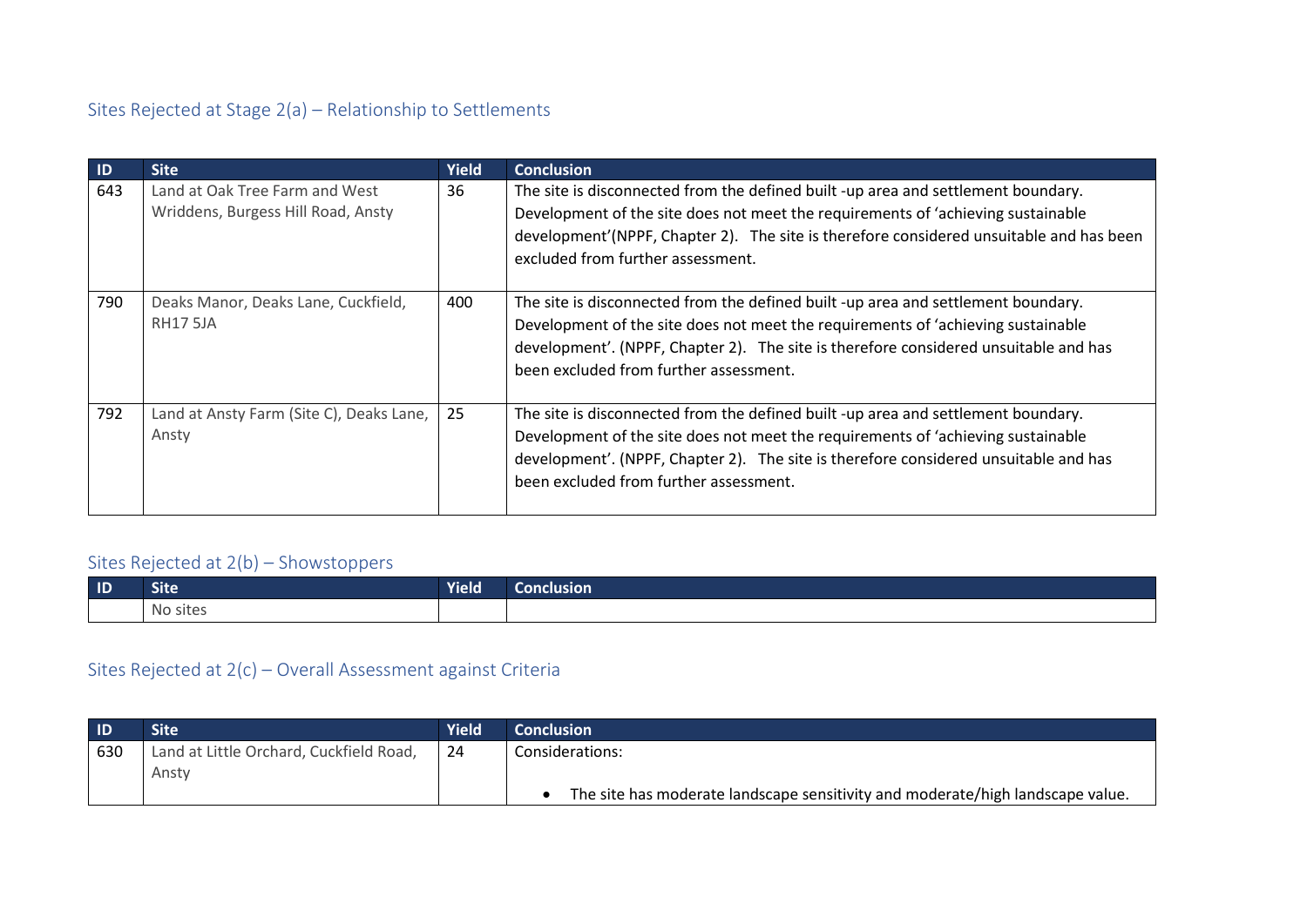|      |                                                                                     |    | The eastern part of the site has significant tree coverage which would reduce the<br>developable area in order to retain them. This would require reduction in yield for<br>the proposed development to be in keeping with the surrounding area.<br>Potential issues with conflict with junction at Cuckfield Road and Burgess Hill Road.<br>The site benefits from the existing access from the dwelling at the front of the site,<br>however improvements around the existing dwelling would be required to<br>accommodate further development and the suitability of the proposed<br>arrangement is uncertain.<br>Access to a main service centre is only likely by private car<br>Access to primary school and health centre greater than a 20 minutes' walk                                                                                                                                                                                                                                                                                                                   |
|------|-------------------------------------------------------------------------------------|----|------------------------------------------------------------------------------------------------------------------------------------------------------------------------------------------------------------------------------------------------------------------------------------------------------------------------------------------------------------------------------------------------------------------------------------------------------------------------------------------------------------------------------------------------------------------------------------------------------------------------------------------------------------------------------------------------------------------------------------------------------------------------------------------------------------------------------------------------------------------------------------------------------------------------------------------------------------------------------------------------------------------------------------------------------------------------------------|
| 791  | Land at Ansty Farm, Land east of Little<br>Orchard, (Site B), Cuckfield Road, Ansty | 25 | Transport issues should be considered from the earliest stages of plan-making and<br>development proposals. An assessment of the site has identified severe access issues that<br>are unlikely to be mitigated. It is concluded that development of the site is not acceptable.<br>The site is therefore considered unsuitable for development and has been excluded from<br>further assessment. (NPPF Para 104)<br>Access for the proposed development remains uncertain. The site is located at the<br>$\bullet$<br>north-eastern end of the village which does not benefit from a good relationship<br>with the village centre and is likely to continue/lengthen the ribbon development<br>pattern along the B2036.<br>Other considerations:<br>Trees and hedgerows on boundary. Woodland to the north of the site. The site is<br>$\bullet$<br>in an area of moderate landscape sensitivity and moderate/high landscape value.<br>Access to a main service centre is only likely by private car<br>Access to primary school and health centre greater than a 20 minutes' walk |
| 1029 | Land at Greenacre, Deaks Lane, Ansty                                                | 8  | Considerations:<br>The site is located within proximity of the High Weald AONB in an area of low<br>landscape capacity for change. It is affected by significant tree coverage and the<br>proposal would make a limited contribution to the overall need for the district.<br>Medium potential for change in landscape terms                                                                                                                                                                                                                                                                                                                                                                                                                                                                                                                                                                                                                                                                                                                                                       |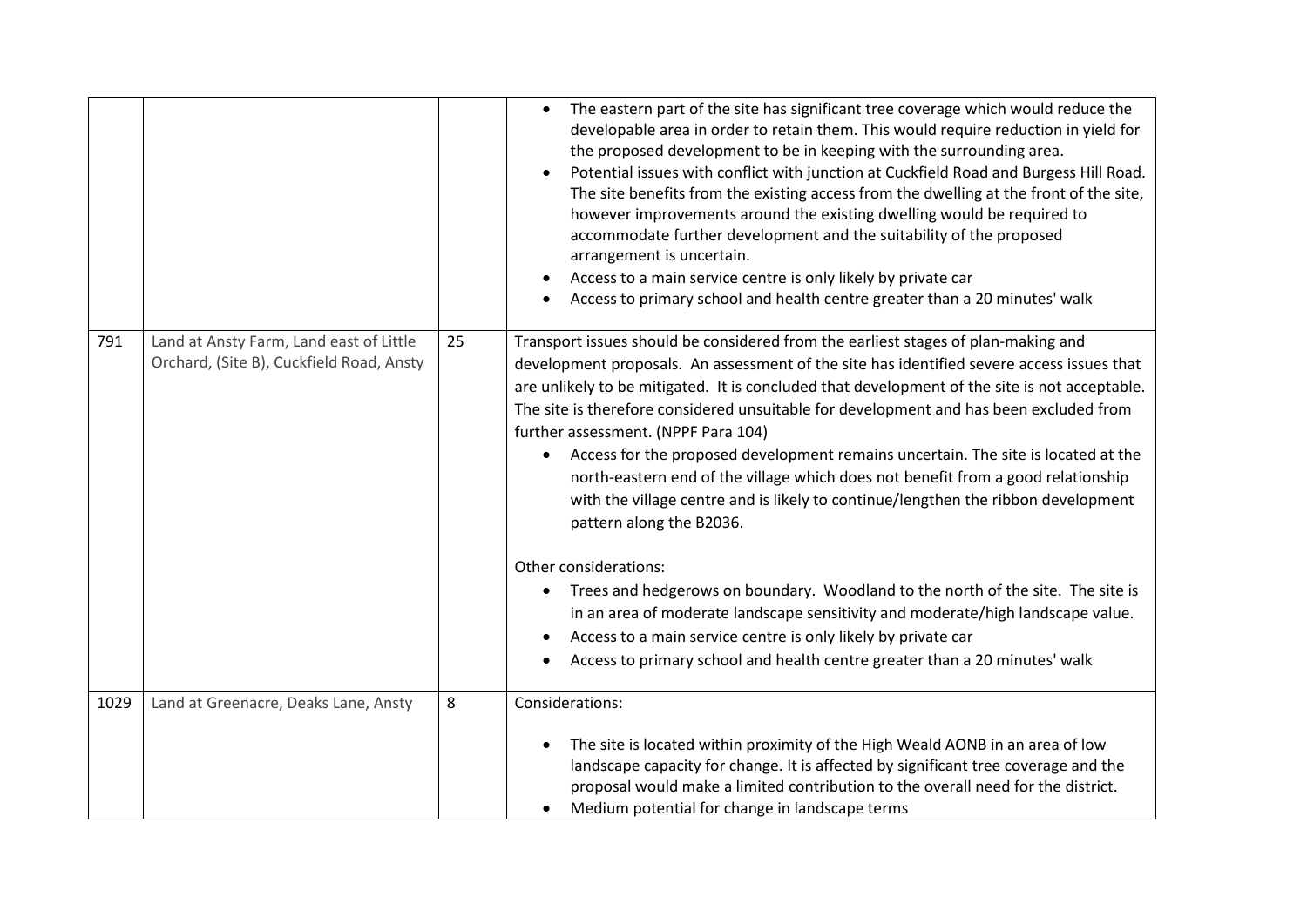|  |  | Access does not currently exist but could be achieved within landholding to<br>adjacent highway. |
|--|--|--------------------------------------------------------------------------------------------------|
|  |  | Access to a main service centre is only likely by private car                                    |
|  |  | Access to primary school and health centre greater than a 20 minutes' walk                       |

| ID  | <b>Site</b>                                          | Yield | <b>Conclusion</b>                                                                                                                                                                                                                                                                                                                                                                                                                                                                                                                                                                                                                                                                                                                                                                                                                                                                                        |
|-----|------------------------------------------------------|-------|----------------------------------------------------------------------------------------------------------------------------------------------------------------------------------------------------------------------------------------------------------------------------------------------------------------------------------------------------------------------------------------------------------------------------------------------------------------------------------------------------------------------------------------------------------------------------------------------------------------------------------------------------------------------------------------------------------------------------------------------------------------------------------------------------------------------------------------------------------------------------------------------------------|
| 736 | Broad location North and East of Ansty               | 1600  | The Sustainability Appraisal concludes that, overall, the site represents a sustainable<br>option for allocation. The transport modelling undertaken to date for the District Plan<br>Review does not indicate that there will be any showstoppers. However, the transport<br>assessment is an iterative process, and the next stage will be to assess capacity mitigation<br>measures, where applicable. The HRA is not anticipated to identify any likely significant<br>effect on the Ashdown Forest SPA and SAC, subject to appropriate mitigation. In terms of<br>air quality, there are currently no anticipated significant effects on the Stonepound<br>Crossroads AQMA, or adverse impacts on the Ashdown Forest; however, this will be<br>confirmed through ongoing scenario testing.<br>In light of the above, it is considered that the site represents a suitable option for<br>allocation. |
| 631 | Challoners, Cuckfield Road, Ansty                    | 37    | The Sustainability Appraisal concludes that, overall, the site represents a sustainable<br>option for allocation. The transport modelling undertaken to date for the District Plan<br>Review does not indicate that there will be any showstoppers. However, the transport<br>assessment is an iterative process, and the next stage will be to assess capacity mitigation<br>measures, where applicable. The HRA is not anticipated to identify any likely significant<br>effect on the Ashdown Forest SPA and SAC, subject to appropriate mitigation. In terms of<br>air quality, there are currently no anticipated significant effects on the Stonepound<br>Crossroads AQMA, or adverse impacts on the Ashdown Forest; however, this will be<br>confirmed through ongoing scenario testing.<br>In light of the above, it is considered that the site represents a suitable option for<br>allocation. |
| 784 | Land to west of Marwick Close, Bolney<br>Road, Ansty | 45    | The Sustainability Appraisal concludes that, overall, the site represents a sustainable<br>option for allocation. The transport modelling undertaken to date for the District Plan<br>Review does not indicate that there will be any showstoppers. However, the transport<br>assessment is an iterative process, and the next stage will be to assess capacity mitigation                                                                                                                                                                                                                                                                                                                                                                                                                                                                                                                               |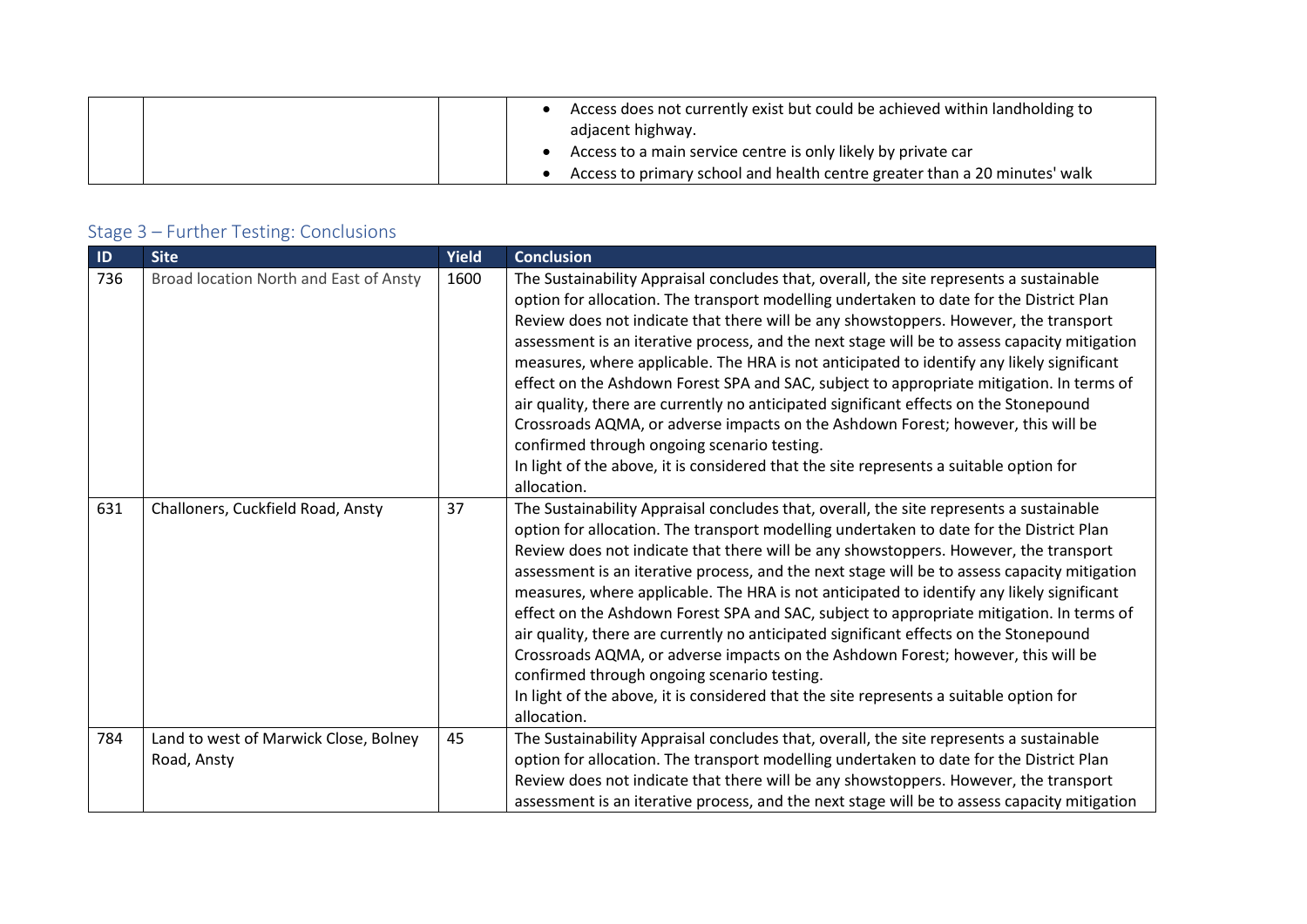| measures, where applicable. The HRA is not anticipated to identify any likely significant<br>effect on the Ashdown Forest SPA and SAC, subject to appropriate mitigation. In terms of                                    |
|--------------------------------------------------------------------------------------------------------------------------------------------------------------------------------------------------------------------------|
| air quality, there are currently no anticipated significant effects on the Stonepound<br>Crossroads AQMA, or adverse impacts on the Ashdown Forest; however, this will be<br>confirmed through ongoing scenario testing. |
| In light of the above, it is considered that the site represents a suitable option for<br>allocation.                                                                                                                    |

### ARDINGLY



#### Sites Rejected at Stage 2(a) – Relationship to Settlements

| - ID | <b>Site</b>                                              | <b>Yield</b> | <b>Conclusion</b>                                                                                                                                                                                                                                                                                       |
|------|----------------------------------------------------------|--------------|---------------------------------------------------------------------------------------------------------------------------------------------------------------------------------------------------------------------------------------------------------------------------------------------------------|
| 584  | Bawtry - Little London - Ardingly                        |              | The site is disconnected from the defined built -up area and settlement boundary.<br>Development of the site does not meet the requirements of 'achieving sustainable<br>development'. (NPPF, Chapter 2). The site is therefore considered unsuitable and has<br>been excluded from further assessment. |
| 671  | Land at Lywood Depot (WSCC),<br>Lindfield Road, Ardingly | 67           | The site is disconnected from the defined built -up area and settlement boundary.<br>Development of the site does not meet the requirements of 'achieving sustainable                                                                                                                                   |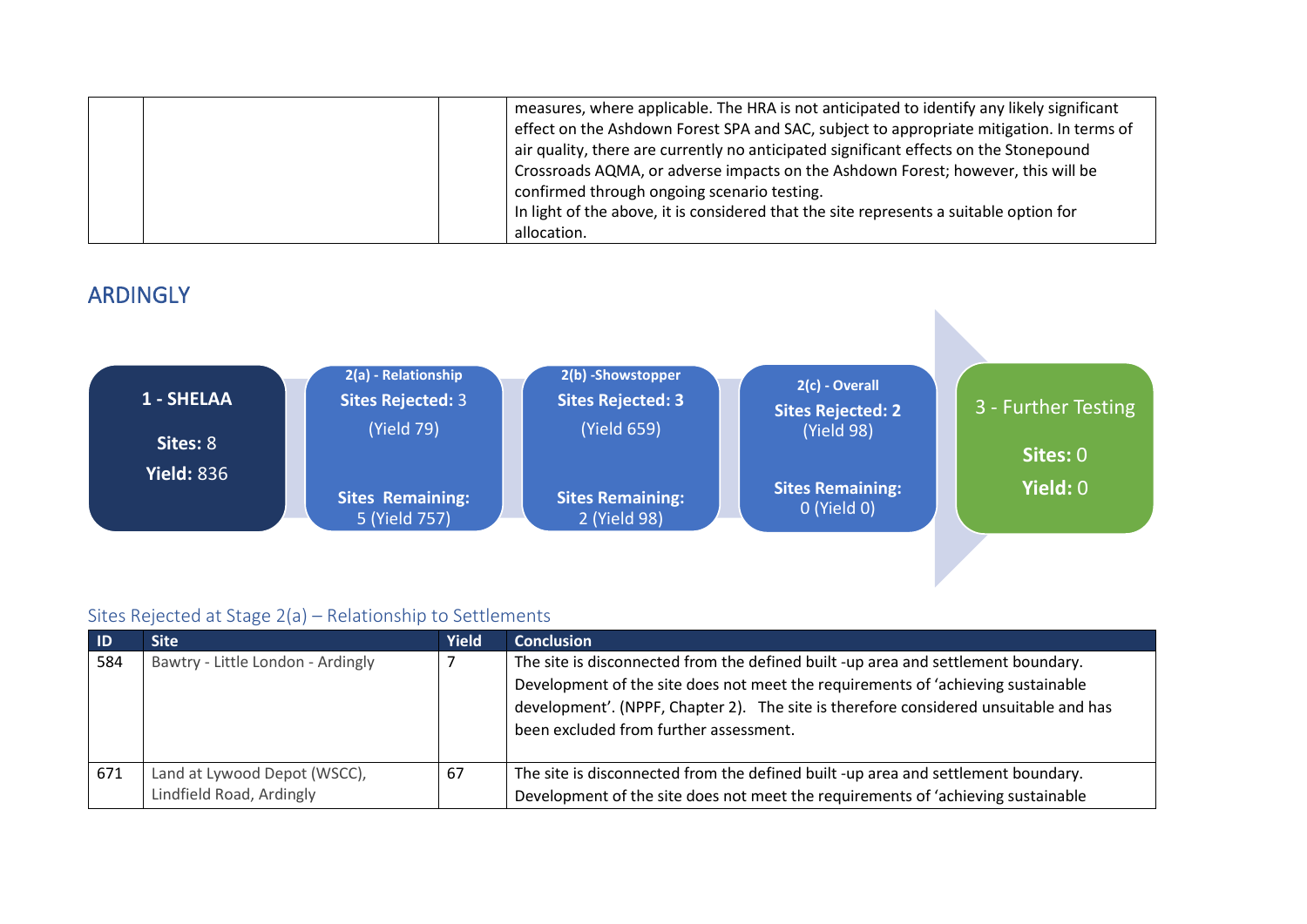|     |                                             | development'. (NPPF, Chapter 2). The site is therefore considered unsuitable and has<br>been excluded from further assessment.                                                                                                                                                                          |
|-----|---------------------------------------------|---------------------------------------------------------------------------------------------------------------------------------------------------------------------------------------------------------------------------------------------------------------------------------------------------------|
| 831 | Gardeners Arms, Selsfield Road,<br>Ardingly | The site is disconnected from the defined built -up area and settlement boundary.<br>Development of the site does not meet the requirements of 'achieving sustainable<br>development'. (NPPF, Chapter 2). The site is therefore considered unsuitable and has<br>been excluded from further assessment. |

# Sites Rejected at 2(b) – Showstoppers

| $\blacksquare$ | <b>Site</b>                                             | <b>Yield</b> | <b>Conclusion</b>                                                                                                                                                                                                                                                                                                                                                                                                                                                                                                                                                                                                                                                                                                                                                                                                                                                                                                                                                                                                                       |
|----------------|---------------------------------------------------------|--------------|-----------------------------------------------------------------------------------------------------------------------------------------------------------------------------------------------------------------------------------------------------------------------------------------------------------------------------------------------------------------------------------------------------------------------------------------------------------------------------------------------------------------------------------------------------------------------------------------------------------------------------------------------------------------------------------------------------------------------------------------------------------------------------------------------------------------------------------------------------------------------------------------------------------------------------------------------------------------------------------------------------------------------------------------|
| 261            | Land east of High Street and Lindfield<br>Road Ardingly | 314          | • Areas of Outstanding Natural Beauty (AONB) should be protected and enhanced. The<br>site is located within /or in close proximity to the High Weald AONB. Development of<br>the site would cause detrimental impact to the AONB and should be avoided. The site is<br>therefore considered unsuitable for development and has been excluded from further<br>assessment. (NPPF Para's 176,177)<br>National Planning Policy gives considerable weight to the protection and enhancement<br>of the natural and historic environment. In assessing the constraints (listed below) of<br>this site in combination it is considered that the benefits of development would not<br>outweigh the combined potential harm to the natural and/or historic environment<br>This site is therefore considered unsuitable for development and has been excluded<br>from further assessment:<br>The site is partially affected by ancient woodland and/or ancient and/or veteran<br>trees<br>The site is located within/close to a conservation area |
| 495            | Butchers Field, south of Street Lane,<br>Ardingly       | 31           | Areas of Outstanding Natural Beauty (AONB) should be protected and enhanced. The<br>$\bullet$<br>site is located within /or in close proximity to the High Weald AONB. Development of<br>the site would cause detrimental impact to the AONB and should be avoided. The site is<br>therefore considered unsuitable for development and has been excluded from further<br>assessment. (NPPF Para's 176,177)                                                                                                                                                                                                                                                                                                                                                                                                                                                                                                                                                                                                                              |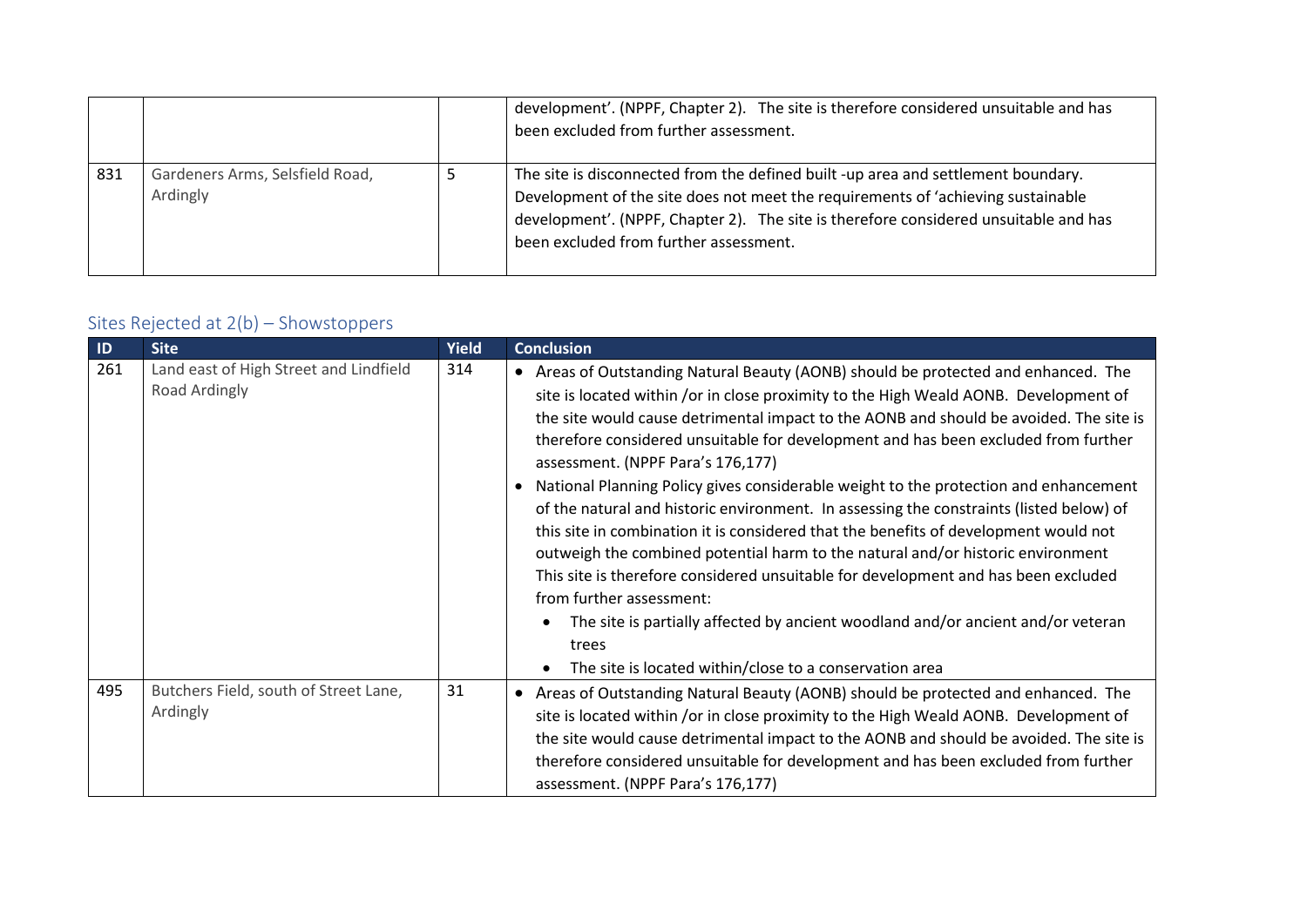| 691 | Land east of High Street, Ardingly | 314 | National Planning Policy gives considerable weight to the protection and enhancement<br>$\bullet$<br>of the natural and historic environment. In assessing the constraints (listed below) of<br>this site in combination it is considered that the benefits of development would not<br>outweigh the combined potential harm to the natural and/or historic environment<br>This site is therefore considered unsuitable for development and has been excluded<br>from further assessment:<br>Located behind the historic core of the High Street - difficult to integrate due to<br>scale and back land location -fundamental impact on the conservation area<br>Undesignated woodland to the east of the site running into linear ancient<br>woodland to the south<br>Post-medieval field system<br>Public right of way crossing the site<br>Listed buildings that have a close relationship with the site |
|-----|------------------------------------|-----|-------------------------------------------------------------------------------------------------------------------------------------------------------------------------------------------------------------------------------------------------------------------------------------------------------------------------------------------------------------------------------------------------------------------------------------------------------------------------------------------------------------------------------------------------------------------------------------------------------------------------------------------------------------------------------------------------------------------------------------------------------------------------------------------------------------------------------------------------------------------------------------------------------------|
|-----|------------------------------------|-----|-------------------------------------------------------------------------------------------------------------------------------------------------------------------------------------------------------------------------------------------------------------------------------------------------------------------------------------------------------------------------------------------------------------------------------------------------------------------------------------------------------------------------------------------------------------------------------------------------------------------------------------------------------------------------------------------------------------------------------------------------------------------------------------------------------------------------------------------------------------------------------------------------------------|

| $\blacksquare$ | <b>Site</b>                                                 | <b>Yield</b> | <b>Conclusion</b>                                                                                                                                                                                                                                                                                                                                                                                                                                                                                                                                                                                                                                                                                                                                                     |
|----------------|-------------------------------------------------------------|--------------|-----------------------------------------------------------------------------------------------------------------------------------------------------------------------------------------------------------------------------------------------------------------------------------------------------------------------------------------------------------------------------------------------------------------------------------------------------------------------------------------------------------------------------------------------------------------------------------------------------------------------------------------------------------------------------------------------------------------------------------------------------------------------|
| 568            | Middle Lodge and land to south,<br>Lindfield Road, Ardingly | 60           | Areas of Outstanding Natural Beauty (AONB) should be protected and enhanced. The<br>site is located within /or in close proximity to the High Weald AONB. Development of<br>the site would cause detrimental impact to the AONB and should be avoided. The site<br>is therefore considered unsuitable for development and has been excluded from<br>further assessment. (NPPF Para's 176,177)<br>Potential for high impact on AONB due to early medieval field systems.<br>Other considerations:<br>Site not well related to settlement pattern, resulting in a liner development away<br>from village centre.<br>Access to a main service centre is only likely by private car<br>Access to retail, primary school and health centre greater than a 20 minutes' walk |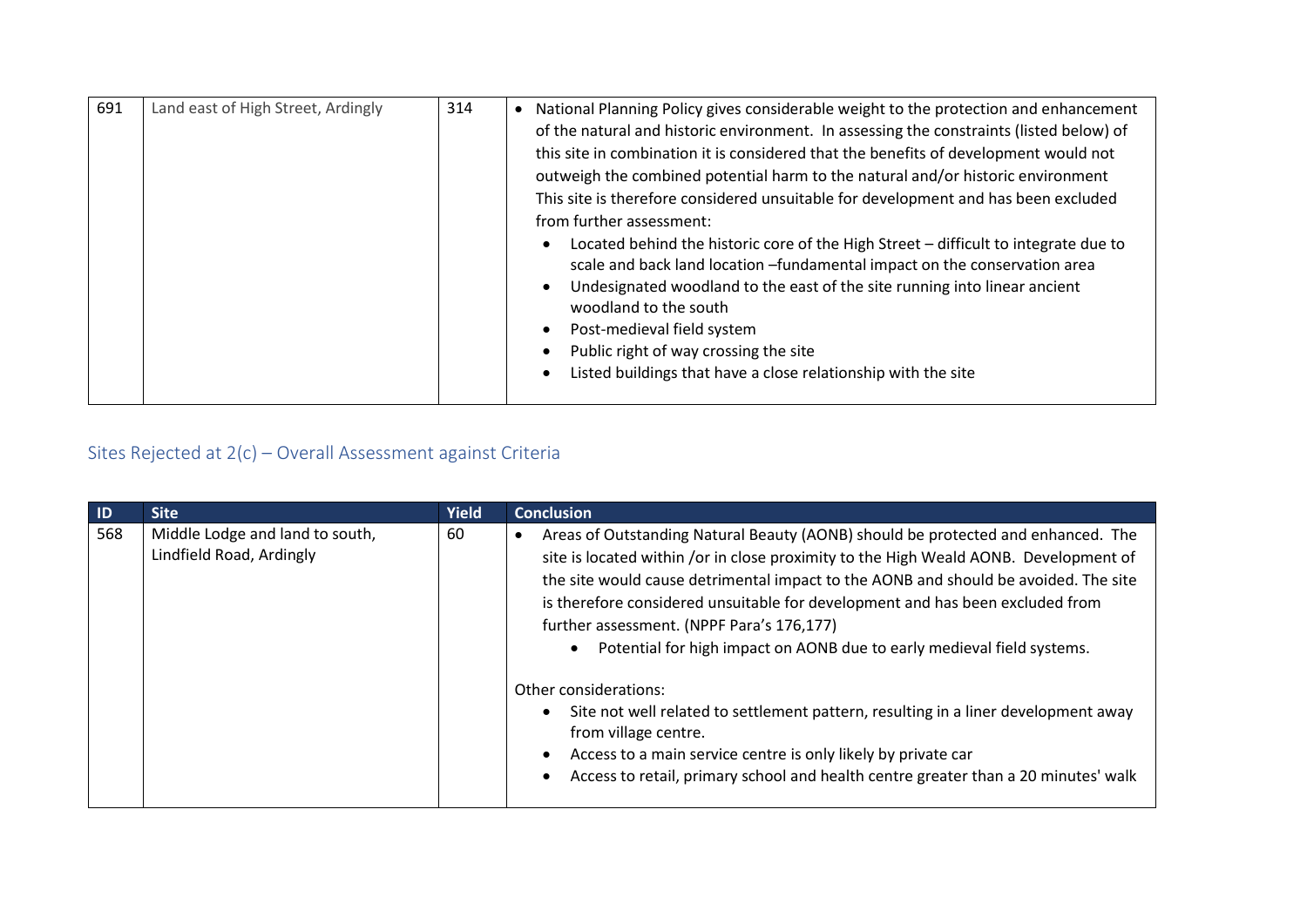| 1076 | North Field College Road Ardingly | 38 | Considerations:                                                                                                                                                                                                                                                                                                                                                                                                                                                                                                                                                                                                                                                                                                            |
|------|-----------------------------------|----|----------------------------------------------------------------------------------------------------------------------------------------------------------------------------------------------------------------------------------------------------------------------------------------------------------------------------------------------------------------------------------------------------------------------------------------------------------------------------------------------------------------------------------------------------------------------------------------------------------------------------------------------------------------------------------------------------------------------------|
|      |                                   |    | The proposal would result in the loss of playing field.<br>The northern boundary of the site is boarded with a dense line of trees which<br>constitutes a defensible boundary to the village. Further development to south is<br>therefore likely to appear detached from the existing built-up area.<br>Moderate impact on AONB<br>Site is adjacent to an area of ancient woodland or within a 15m buffer form an<br>area of an ancient. Development of the site may result in some harm.<br>Access does not exist but could be achieved within landholding to adjacent<br>highway<br>Access to a main service centre is only likely by private car<br>Access to retail and health centre greater than a 20 minutes' walk |

| $\blacksquare$ | .<br><b>Site</b> | Yield | <b>Conclusion</b> |
|----------------|------------------|-------|-------------------|
|                | No sites         |       |                   |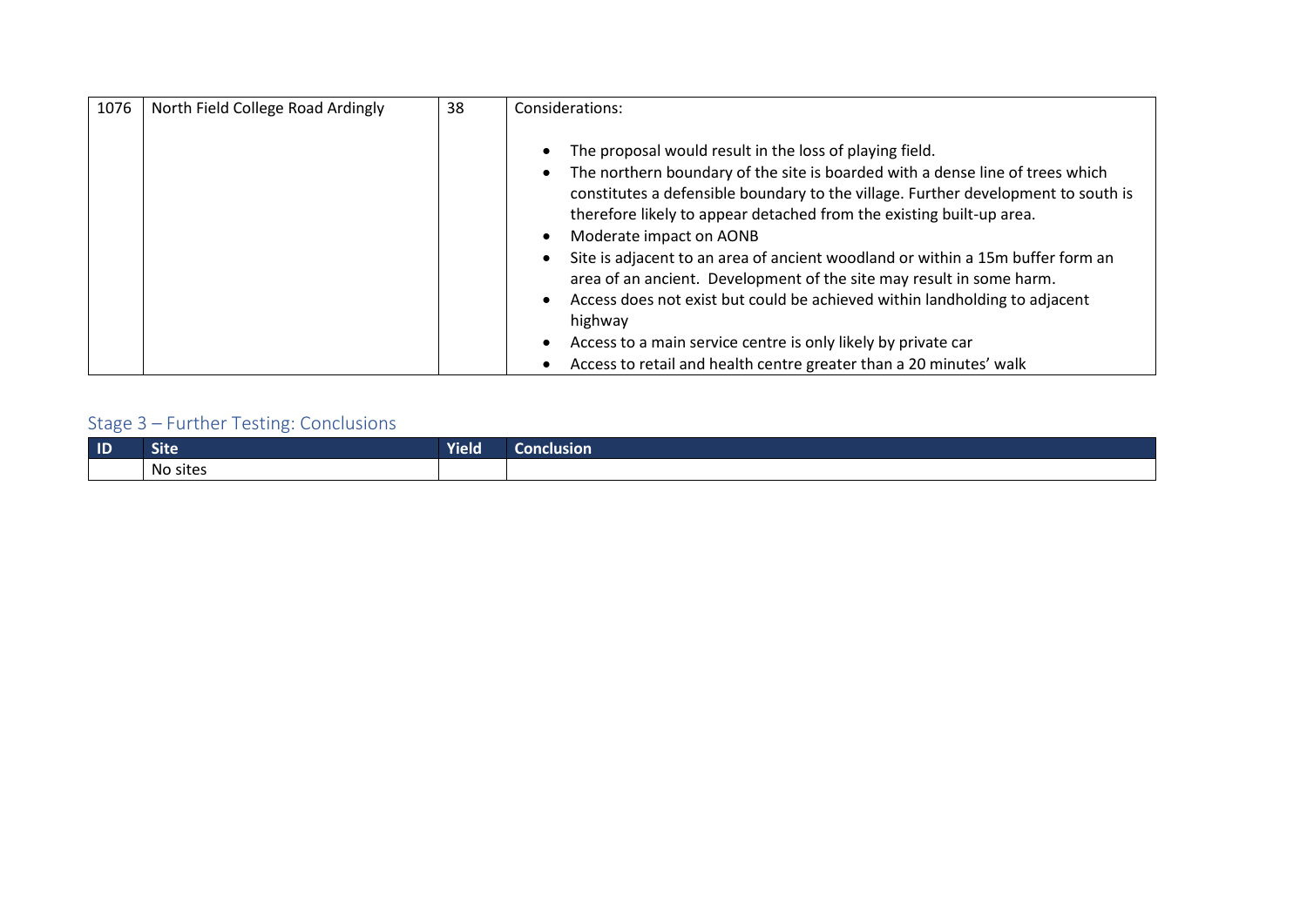## ASHURST WOOD



#### Sites Rejected at Stage 2(a) – Relationship to Settlements

| - ID | Site'                                 | <b>Yield</b> | <b>Conclusion</b>                                                                      |
|------|---------------------------------------|--------------|----------------------------------------------------------------------------------------|
| 724  | Land at Truscott Manor, Hectors Lane, | 120          | The site is disconnected from the defined built -up area and settlement boundary.      |
|      | East Grinstead                        |              | Development of the site does not meet the requirements of 'achieving sustainable       |
|      |                                       |              | didevelopment'. (NPPF, Chapter 2). The site is therefore considered unsuitable and has |
|      |                                       |              | been excluded from further assessment.                                                 |
|      |                                       |              |                                                                                        |

#### Sites Rejected at 2(b) – Showstoppers

| $\overline{1}$ | Site '                                     | <b>Yield</b> | <b>Conclusion</b>                                                                                                                                                                                                                                                                                                                                                                             |
|----------------|--------------------------------------------|--------------|-----------------------------------------------------------------------------------------------------------------------------------------------------------------------------------------------------------------------------------------------------------------------------------------------------------------------------------------------------------------------------------------------|
| 186            | Land east of Beeches Lane, Ashurst<br>Wood | 40           | Areas of Outstanding Natural Beauty (AONB) should be protected and enhanced. The<br>site is located within /or in close proximity to the High Weald AONB. Development of<br>the site would cause detrimental impact to the AONB and should be avoided. The site is<br>therefore considered unsuitable for development and has been excluded from further<br>assessment. (NPPF Para's 176,177) |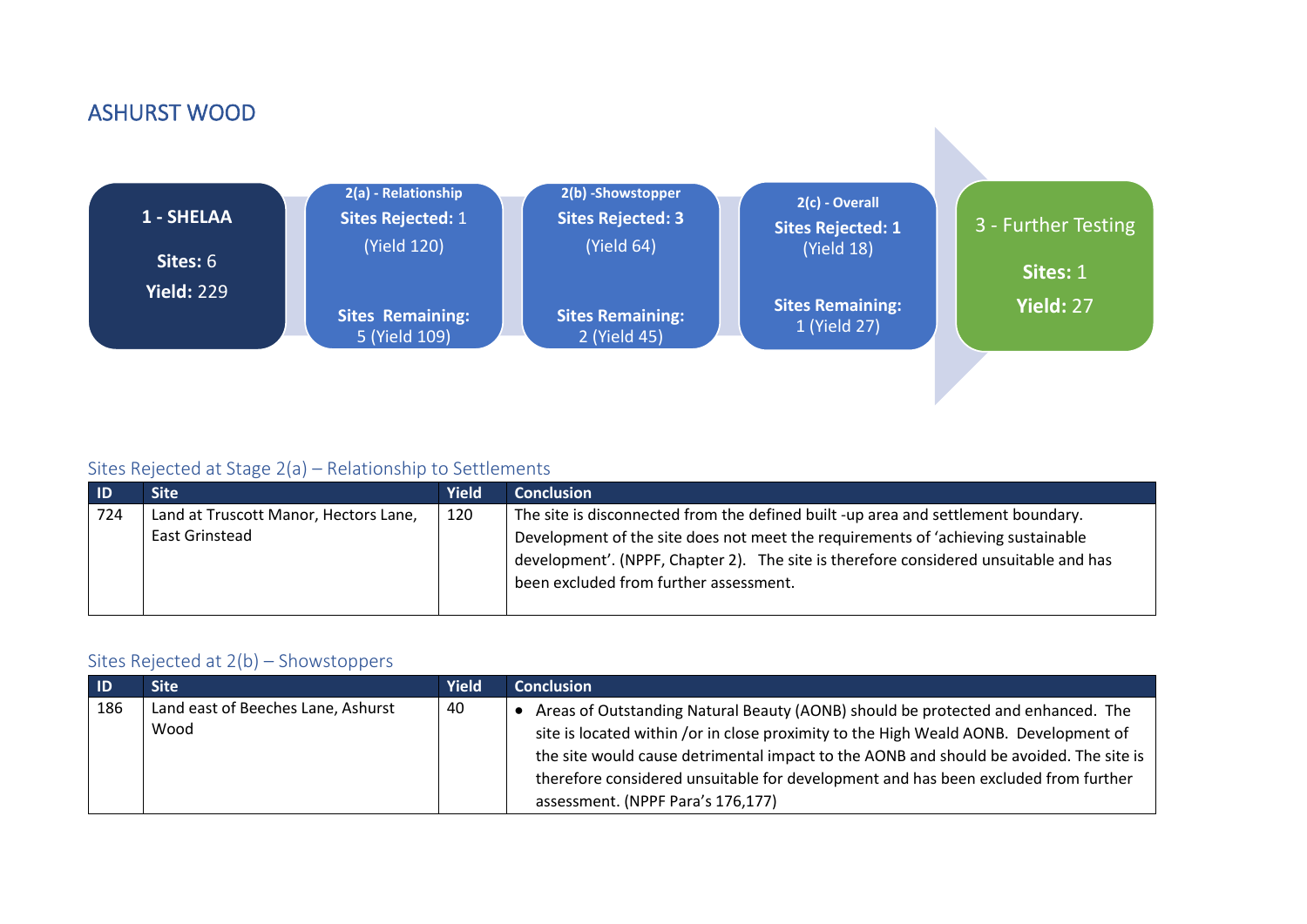|     |                                                     |    | Other considerations:<br>Ancient woodland buffer zone within edge of central western part of site and<br>adjacent to ancient woodland along a small section of the same border                                                                                                                                                                                                                                   |
|-----|-----------------------------------------------------|----|------------------------------------------------------------------------------------------------------------------------------------------------------------------------------------------------------------------------------------------------------------------------------------------------------------------------------------------------------------------------------------------------------------------|
| 207 | Land at Dirty Lane/Hammerwood Road,<br>Ashurst Wood | 9  | • Areas of Outstanding Natural Beauty (AONB) should be protected and enhanced. The<br>site is located within /or in close proximity to the High Weald AONB. Development of<br>the site would cause detrimental impact to the AONB and should be avoided. The site is<br>therefore considered unsuitable for development and has been excluded from further<br>assessment. (NPPF Para's 176,177)                  |
|     |                                                     |    | Other considerations<br>The site is nearby to Herries Pasture and is designated for unimproved grassland.                                                                                                                                                                                                                                                                                                        |
|     |                                                     |    | Consideration should be given to the cumulative impact of neighbouring<br>development                                                                                                                                                                                                                                                                                                                            |
| 634 | Land west of Dirty Lane, Ashurst Wood               | 15 | • Areas of Outstanding Natural Beauty (AONB) should be protected and enhanced. The<br>site is located within /or in close proximity to the High Weald AONB. Development of<br>the site would cause detrimental impact to the AONB and should be avoided. The site is<br>therefore considered unsuitable for development and has been excluded from further<br>assessment. (NPPF Para's 176,177)                  |
|     |                                                     |    | Transport issues should be considered from the earliest stages of plan-making and<br>development proposals. An assessment of the site has identified severe access issues<br>that are unlikely to be mitigated. It is concluded that development of the site is not<br>acceptable. The site is therefore considered unsuitable for development and has been<br>excluded from further assessment. (NPPF Para 104) |

| <b>ID</b> | Site                                 | Yield | <b>Conclusion</b>                                                                 |
|-----------|--------------------------------------|-------|-----------------------------------------------------------------------------------|
| 997       | Ivy Dene Industrial Estate, Ivy Dene | 18    | Considerations:                                                                   |
|           | Lane, Ashurst Wood                   |       | Development at this location would result in the loss of existing employment site |
|           |                                      |       | in Ashurst Wood                                                                   |
|           |                                      |       | Site includes and is surrounded by woodland which is priority habitat             |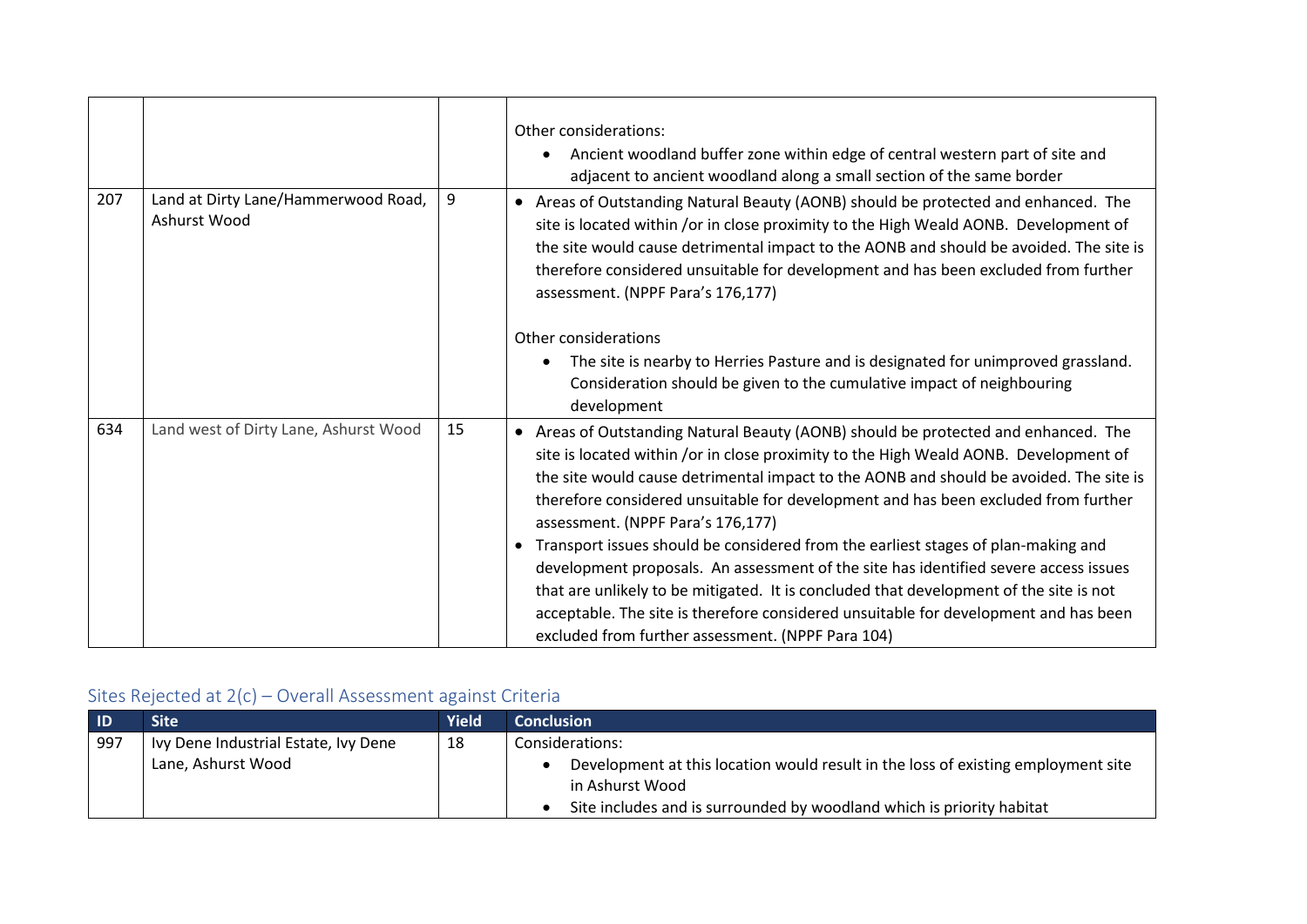| Development may impact on historic PROW at Ivy Dene Lane<br>Suitable access is considered possible subject to use of a private access road and |
|------------------------------------------------------------------------------------------------------------------------------------------------|
| third-party agreement.                                                                                                                         |

| $\blacksquare$ | <b>Site</b>                             | <b>Yield</b> | <b>Conclusion</b>                                                                                                                                                                                                                                                                                                                                                                                                                                                                                                                                                                                                                                                                                                                                                                               |
|----------------|-----------------------------------------|--------------|-------------------------------------------------------------------------------------------------------------------------------------------------------------------------------------------------------------------------------------------------------------------------------------------------------------------------------------------------------------------------------------------------------------------------------------------------------------------------------------------------------------------------------------------------------------------------------------------------------------------------------------------------------------------------------------------------------------------------------------------------------------------------------------------------|
| 984            | The Paddocks Lewes Road Ashurst<br>Wood | 27           | The Sustainability Appraisal concludes that, overall, the site represents a sustainable<br>option for allocation. The transport modelling undertaken to date for the District Plan<br>Review does not indicate that there will be any showstoppers. However, the transport<br>assessment is an iterative process, and the next stage will be to assess capacity mitigation<br>measures, where applicable. The HRA is not anticipated to identify any likely significant<br>effect on the Ashdown Forest SPA and SAC, subject to appropriate mitigation. In terms of<br>air quality, there are currently no anticipated significant effects on the Stonepound<br>Crossroads AQMA, or adverse impacts on the Ashdown Forest; however, this will be<br>confirmed through ongoing scenario testing. |
|                |                                         |              | In light of the above, it is considered that the site represents a suitable option for<br>allocation.                                                                                                                                                                                                                                                                                                                                                                                                                                                                                                                                                                                                                                                                                           |

# BALCOMBE

| 1 - SHELAA<br>Sites: 4 | 2(a) - Relationship<br><b>Sites Rejected: 2</b><br>(Yield 28) | 2(b) -Showstopper<br><b>Sites Rejected: 1</b><br>(Yield 90) | 2(c) - Overall<br><b>Sites Rejected: 1</b><br>(Yield 15) | 3 - Further Testing<br>Sites: 0 |
|------------------------|---------------------------------------------------------------|-------------------------------------------------------------|----------------------------------------------------------|---------------------------------|
| <b>Yield: 133</b>      | <b>Sites Remaining:</b><br>2 (Yield 105)                      | <b>Sites Remaining:</b><br>1 (Yield 15)                     | <b>Sites Remaining:</b><br>0 (Yield 15)                  | <b>Yield: 0</b>                 |

N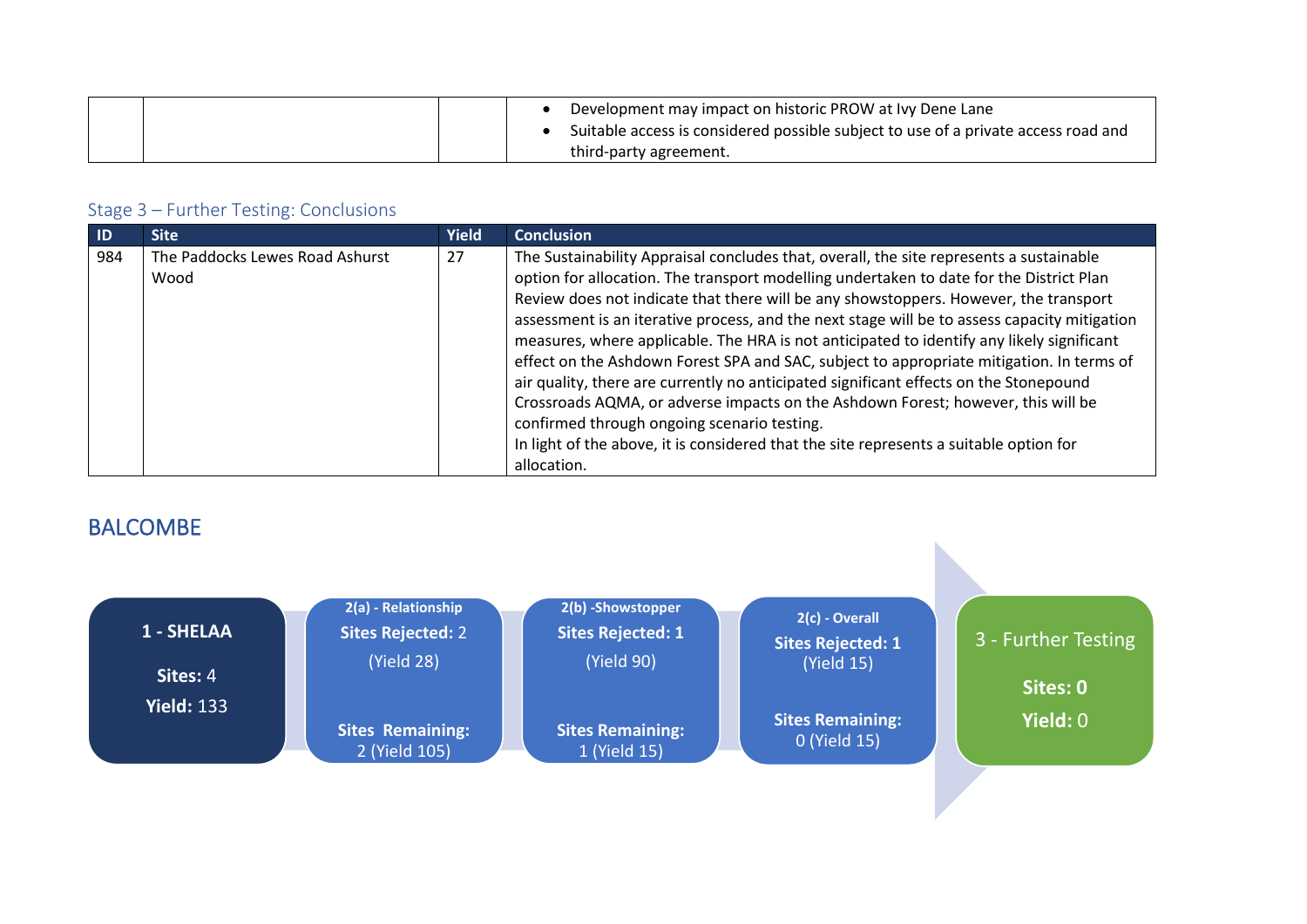## Sites Rejected at Stage 2(a) – Relationship to Settlements

| -ID | <b>Site</b>                                                            | <b>Yield</b> | <b>Conclusion</b>                                                                                                                                                                                                                                                                                       |
|-----|------------------------------------------------------------------------|--------------|---------------------------------------------------------------------------------------------------------------------------------------------------------------------------------------------------------------------------------------------------------------------------------------------------------|
| 25  | The Walled Garden, behind the Scout<br>Hut, London Road, Balcombe      | 8            | The site is disconnected from the defined built -up area and settlement boundary.<br>Development of the site does not meet the requirements of 'achieving sustainable<br>development'. (NPPF, Chapter 2). The site is therefore considered unsuitable and has<br>been excluded from further assessment. |
| 28  | Area south of Redbridge Lane at<br>junction with London Road, Balcombe | 20           | The site is disconnected from the defined built -up area and settlement boundary.<br>Development of the site does not meet the requirements of 'achieving sustainable<br>development'. (NPPF, Chapter 2). The site is therefore considered unsuitable and has<br>been excluded from further assessment. |

## Sites Rejected at 2(b) – Showstoppers

| ID  | <b>Site</b>                                                  | <b>Yield</b> | <b>Conclusion</b>                                                                                                                                                                                                                                                                                                                                                                                                                                                                                                                                                                                                                                                                                                                                                                                                                                                                                                                                                                                                                |
|-----|--------------------------------------------------------------|--------------|----------------------------------------------------------------------------------------------------------------------------------------------------------------------------------------------------------------------------------------------------------------------------------------------------------------------------------------------------------------------------------------------------------------------------------------------------------------------------------------------------------------------------------------------------------------------------------------------------------------------------------------------------------------------------------------------------------------------------------------------------------------------------------------------------------------------------------------------------------------------------------------------------------------------------------------------------------------------------------------------------------------------------------|
| 165 | Land south of Oldlands Avenue (Vintens<br>Nursery), Balcombe | 90           | National Planning Policy gives considerable weight to the protection and enhancement<br>$\bullet$<br>of the natural and historic environment. In assessing the constraints (listed below) of<br>this site in combination it is considered that the benefits of development would not<br>outweigh the combined potential harm to the natural and historic environment This<br>site is therefore considered unsuitable for development and has been excluded from<br>further assessment:<br>Moderate impact on AONB due to significant scale of development, loss of semi-<br>intact medieval field system, impact on public enjoyment of PROW.<br>Potential impact on woodland including two areas of ancient woodland on the<br>eastern side of the site<br>Historic PROW running through the site<br>Priority habitat - deciduous woodland<br>The site is in close proximity to two pastures. LWS designation includes<br>unimproved woodland<br>Small part of the north-eastern boundary of the site abuts a conservation area |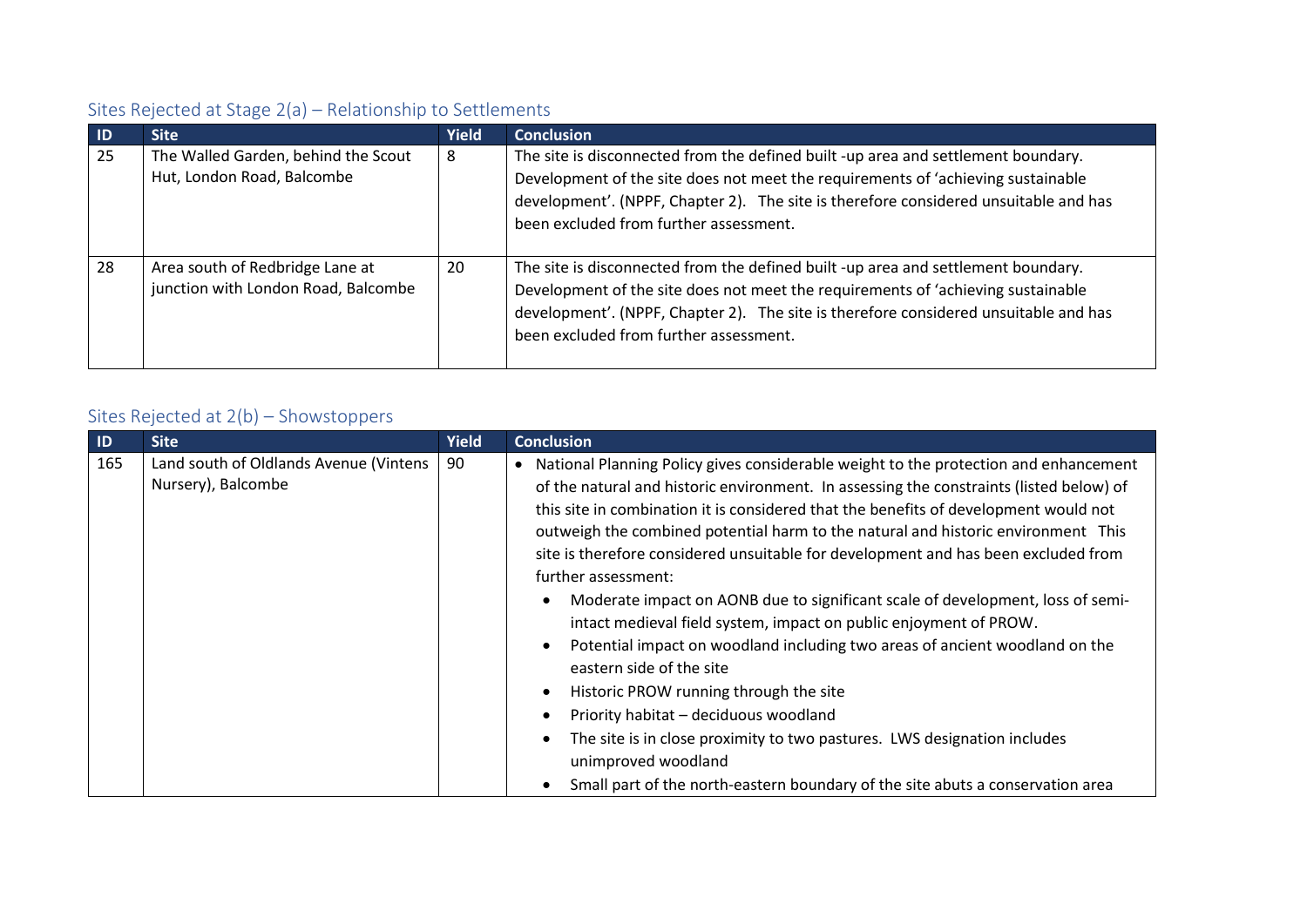| $\blacksquare$ | <b>Site</b>                                                       | <b>Yield</b> | <b>Conclusion</b>                                                                                                                                                                                                                                                                                                                                                                                                                                                                                                                                                                                                                                                                                                                                                                                                                                                                                                                                 |
|----------------|-------------------------------------------------------------------|--------------|---------------------------------------------------------------------------------------------------------------------------------------------------------------------------------------------------------------------------------------------------------------------------------------------------------------------------------------------------------------------------------------------------------------------------------------------------------------------------------------------------------------------------------------------------------------------------------------------------------------------------------------------------------------------------------------------------------------------------------------------------------------------------------------------------------------------------------------------------------------------------------------------------------------------------------------------------|
| 929            | Land to the west of the Rectory,<br>Haywards Heath Road, Balcombe | 15           | National Planning Policy gives considerable weight to the protection and enhancement of<br>the natural and historic environment. In assessing the constraints (listed below) of this site<br>in combination it is considered that the benefits of development would not outweigh the<br>combined potential harm to the natural and/or historic environment This site is therefore<br>considered unsuitable for development and has been excluded from further assessment:<br>Development at this location is likely to have negative impacts on the built and natural<br>environment. The detailed assessment outlines:<br>Moderate impact on the AONB due to the likely loss of woodland.<br>Impact on Grade I listed buildings and setting of conservation area.<br>Significant impact on the character of this currently wooded area<br>Other considerations:<br>Suitable access could be made available subject to confirmation of visibility |
|                |                                                                   |              | Access to a main service centre is only likely by private car                                                                                                                                                                                                                                                                                                                                                                                                                                                                                                                                                                                                                                                                                                                                                                                                                                                                                     |

| $\blacksquare$ | <b>Marina</b><br><b>SITE</b> | <b>Yield</b> | Conclusion |
|----------------|------------------------------|--------------|------------|
|                | No sites                     |              |            |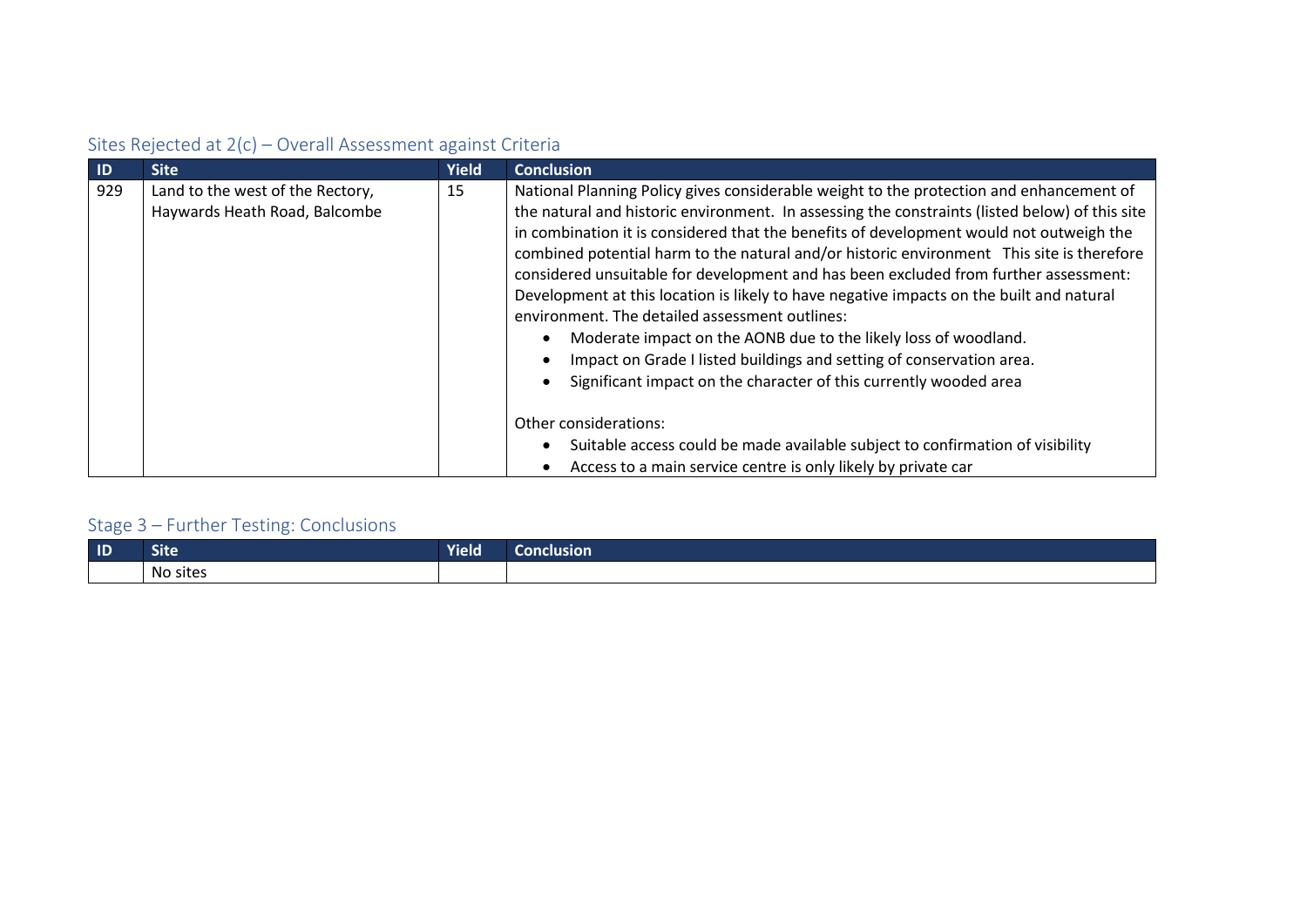### **BOLNEY**



### Sites Rejected at Stage 2(a) – Relationship to Settlements

| ID   | <b>Site</b>                                                      | <b>Yield</b> | <b>Conclusion</b>                                                                                                                                                                                                                                                                                       |
|------|------------------------------------------------------------------|--------------|---------------------------------------------------------------------------------------------------------------------------------------------------------------------------------------------------------------------------------------------------------------------------------------------------------|
| 802  | Foxhole Farm Buildings, Foxhole Lane,<br>Bolney                  | 20           | The site is disconnected from the defined built -up area and settlement boundary.<br>Development of the site does not meet the requirements of 'achieving sustainable<br>development'. (NPPF, Chapter 2). The site is therefore considered unsuitable and has<br>been excluded from further assessment. |
| 930  | Hangerwood Farm, Foxhole Lane,<br>Bolney                         | 240          | The site is disconnected from the defined built -up area and settlement boundary.<br>Development of the site does not meet the requirements of 'achieving sustainable<br>development'. (NPPF, Chapter 2). The site is therefore considered unsuitable and has<br>been excluded from further assessment. |
| 1031 | Land at Pilgrims Farm, Stairbridge Lane,<br><b>Bolney Grange</b> | 12           | The site is disconnected from the defined built -up area and settlement boundary.<br>Development of the site does not meet the requirements of 'achieving sustainable<br>development'. (NPPF, Chapter 2). The site is therefore considered unsuitable and has<br>been excluded from further assessment. |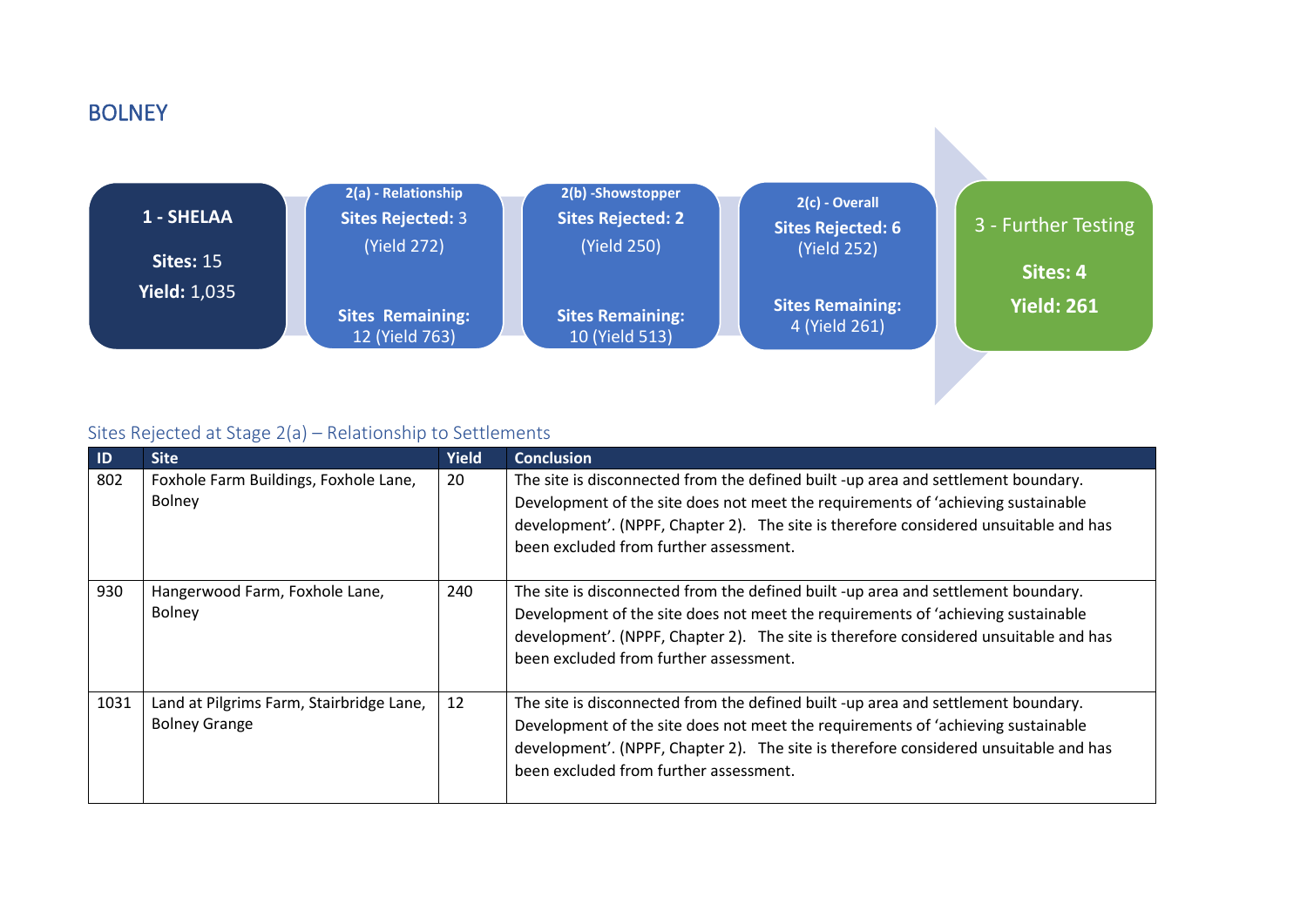### Sites Rejected at 2(b) – Showstoppers

| $\blacksquare$ | <b>Site</b>                                                          | Yield | <b>Conclusion</b>                                                                                                                                                                                                                                                                                                                                                                                                                                                                                                                                                                                                                                                                                                                                                                                                                                                                                                                                                                                                                                                                                                                                                                                                                                                                                                                                                                 |
|----------------|----------------------------------------------------------------------|-------|-----------------------------------------------------------------------------------------------------------------------------------------------------------------------------------------------------------------------------------------------------------------------------------------------------------------------------------------------------------------------------------------------------------------------------------------------------------------------------------------------------------------------------------------------------------------------------------------------------------------------------------------------------------------------------------------------------------------------------------------------------------------------------------------------------------------------------------------------------------------------------------------------------------------------------------------------------------------------------------------------------------------------------------------------------------------------------------------------------------------------------------------------------------------------------------------------------------------------------------------------------------------------------------------------------------------------------------------------------------------------------------|
| 155            | Aurora Ranch Caravan Park, London<br>Road, Bolney                    | 100   | Great weight is given to the conservation and enhancement of the historic<br>environment. Development of the site would cause significant harm to a listed<br>building/ setting and character of a listed building. It is not considered that the<br>benefits of development would outweigh harm or loss to the asset. The site is<br>therefore considered unsuitable for development and has been excluded from further<br>assessment. (NPPF Paras 189, 201)<br>Great weight is given to the conservation and enhancement of the historic<br>environment. Development of the site within a conservation area (CA) would cause<br>substantial harm to the character and setting of the CA. It is not considered that the<br>benefits of development would outweigh the substantial harm to the asset. The site is<br>therefore considered unsuitable for development and has been excluded from further<br>assessment. (NPPF Paras 189, 201)<br>Other considerations:<br>Moderate impact on the AONB due to scale of site and poor relationship with<br>$\bullet$<br>main village<br>Significant tree belt along boundary with A23 to the east and numerous trees<br>within the site and along London Road<br>Priority habitat (deciduous woodland) is present on part of the site<br>The site adjoins a watercourse (potential for pre-historic stream-side<br>occupation sites) |
| 541            | Land Adjacent to Packway House,<br>(North of Bolney parcel B) Bolney | 150   | Areas of Outstanding Natural Beauty (AONB) should be protected and enhanced. The site<br>is located within /or in close proximity to the High Weald AONB. Development of the site<br>would cause detrimental impact to the AONB and should be avoided. The site is therefore<br>considered unsuitable for development and has been excluded from further assessment.<br>(NPPF Para's 176,177)<br>Other considerations:<br>Site largely covered by mature trees                                                                                                                                                                                                                                                                                                                                                                                                                                                                                                                                                                                                                                                                                                                                                                                                                                                                                                                    |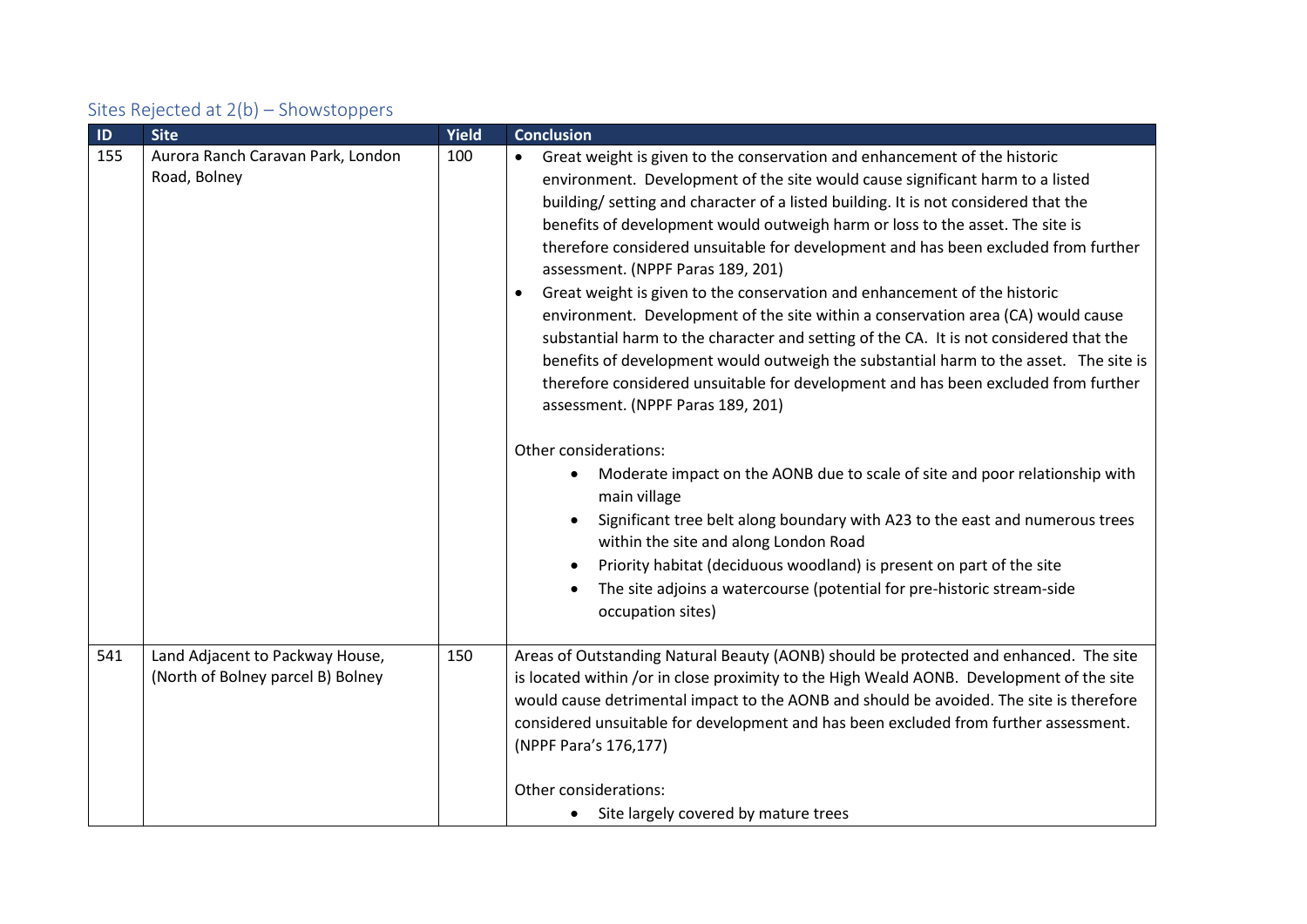|  |  | The northern part of the site lies opposite a Grade II listed building |
|--|--|------------------------------------------------------------------------|
|  |  | The site has a current planning permission for a care home             |

| ID   | <b>Site</b>                                                           | Yield | <b>Conclusion</b>                                                                                                                                                                                                                                                                                                                                                                                                                                                                                                                                                                                                                                                                                                                                           |
|------|-----------------------------------------------------------------------|-------|-------------------------------------------------------------------------------------------------------------------------------------------------------------------------------------------------------------------------------------------------------------------------------------------------------------------------------------------------------------------------------------------------------------------------------------------------------------------------------------------------------------------------------------------------------------------------------------------------------------------------------------------------------------------------------------------------------------------------------------------------------------|
| 741  | Land to west of London Road, Bolney                                   | 24    | Considerations:<br>Low/medium potential for change in landscape terms<br>$\bullet$<br>The site is not currently available<br>The site is not currently accessible. Future access is reliant on site '264' coming<br>forward<br>Access to a main service centre is only likely by private car                                                                                                                                                                                                                                                                                                                                                                                                                                                                |
| 749  | Gleblands Field, Lodge Lane, Bolney                                   | 150   | Considerations:<br>The site is located in an area with low capacity for change.<br>It is unclear whether a safe approach can be achieved for the site due to the<br>location of the access.<br>Although adjacent to the built-up area, the site lays in a rural setting and feels<br>detached from the rest of the village.<br>Low/medium potential for change in landscape terms<br>Site is adjacent to an area of ancient woodland or within a 15m buffer form an<br>area of an ancient. Development of the site may result in some harm.<br>Listed buildings in close proximity to the south and curtilage of two grade II listed<br>properties.<br>The site is not currently available<br>Access to a main service centre is only likely by private car |
| 1066 | Land north of Springfield Close, North<br>of Bolney (Parcel A) Bolney | 9     | Development of the site would result in loss/direct harm to ancient woodland. There are<br>no known wholly exceptional reasons presented to the Council that would support<br>development of this site. The site is therefore considered unsuitable for development and<br>has been excluded from further assessment. ((NPPF Para 180c)<br>• The site is affected by a significant amount of ancient woodland and/or ancient<br>and/or veteran trees. Development of the site would result in direct loss or harm<br>which cannot be mitigated.<br>Other considerations:                                                                                                                                                                                    |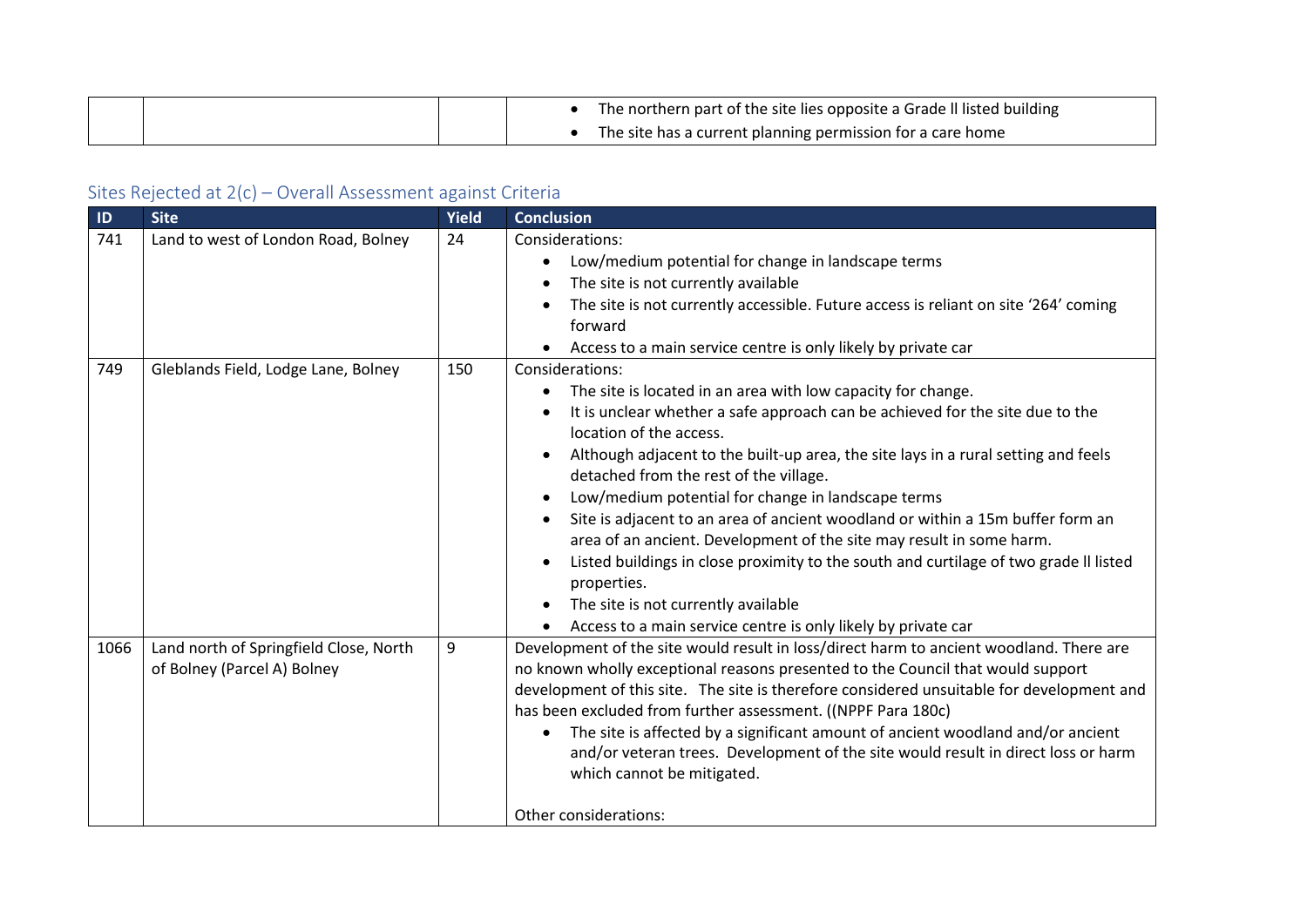|      |                                                      |    | The site is located in an area with low capacity for change.<br>The site benefits from extensive tree coverage.<br>Low/medium potential for change in landscape terms<br>Site is within/close to a conservation area<br>Access does not currently exist but could be achieved within landholding or<br>through party agreement (in place)<br>Access to a main service centre is only likely by private car                                                                                                                                                                                                                                                                                                                                                                                                                                                                                                                                                                                                                                                                                                                                                                                                                                                                                                                                           |
|------|------------------------------------------------------|----|------------------------------------------------------------------------------------------------------------------------------------------------------------------------------------------------------------------------------------------------------------------------------------------------------------------------------------------------------------------------------------------------------------------------------------------------------------------------------------------------------------------------------------------------------------------------------------------------------------------------------------------------------------------------------------------------------------------------------------------------------------------------------------------------------------------------------------------------------------------------------------------------------------------------------------------------------------------------------------------------------------------------------------------------------------------------------------------------------------------------------------------------------------------------------------------------------------------------------------------------------------------------------------------------------------------------------------------------------|
| 1023 | Land at Badgers Brook, London Road,<br><b>Bolney</b> | 9  | Site is within or adjacent to the Built-Up Area Boundary; it is therefore considered that a<br>policy compliant development is possible without the need for the site to be allocated.                                                                                                                                                                                                                                                                                                                                                                                                                                                                                                                                                                                                                                                                                                                                                                                                                                                                                                                                                                                                                                                                                                                                                               |
| 264  | Land south of Ryecroft Road, Bolney                  | 20 | National Planning Policy gives considerable weight to the protection and enhancement of<br>the natural and historic environment. In assessing the constraints (listed below) of this site<br>in combination it is considered that the benefits of development would not outweigh the<br>combined potential harm to the natural and/or historic environment This site is therefore<br>considered unsuitable for development and has been excluded from further assessment:<br>This site has low landscape capacity, with moderate/high sensitivity and value.<br>$\bullet$<br>The site is not affected by Ancient Woodland. Frontage trees should however be<br>retained where possible. This part of Ryecroft Road is characterised by trees and<br>green frontages. Perimeter trees should also be retained.<br>Development on this site would have a fundamental impact on the character of<br>$\bullet$<br>the listed buildings setting and on views from the house and its gardens.<br>Development on this site would have a detrimental impact on the rural setting of<br>the northern part of the conservation area as it is appreciated from Ryecroft Road,<br>and potentially The Street and Bachelor's field.<br>Archaeological interest: the site is at the head of a small watercourse (potential<br>prehistoric spring-head occupation). |
| 527  | Land north of Ryecroft Road, Bolney                  | 40 | National Planning Policy gives considerable weight to the protection and enhancement of<br>the natural and historic environment. In assessing the constraints (listed below) of this site<br>in combination it is considered that the benefits of development would not outweigh the<br>combined potential harm to the natural and/or historic environment This site is therefore<br>considered unsuitable for development and has been excluded from further assessment:<br>Low to low/medium potential for change in landscape terms<br>$\bullet$                                                                                                                                                                                                                                                                                                                                                                                                                                                                                                                                                                                                                                                                                                                                                                                                  |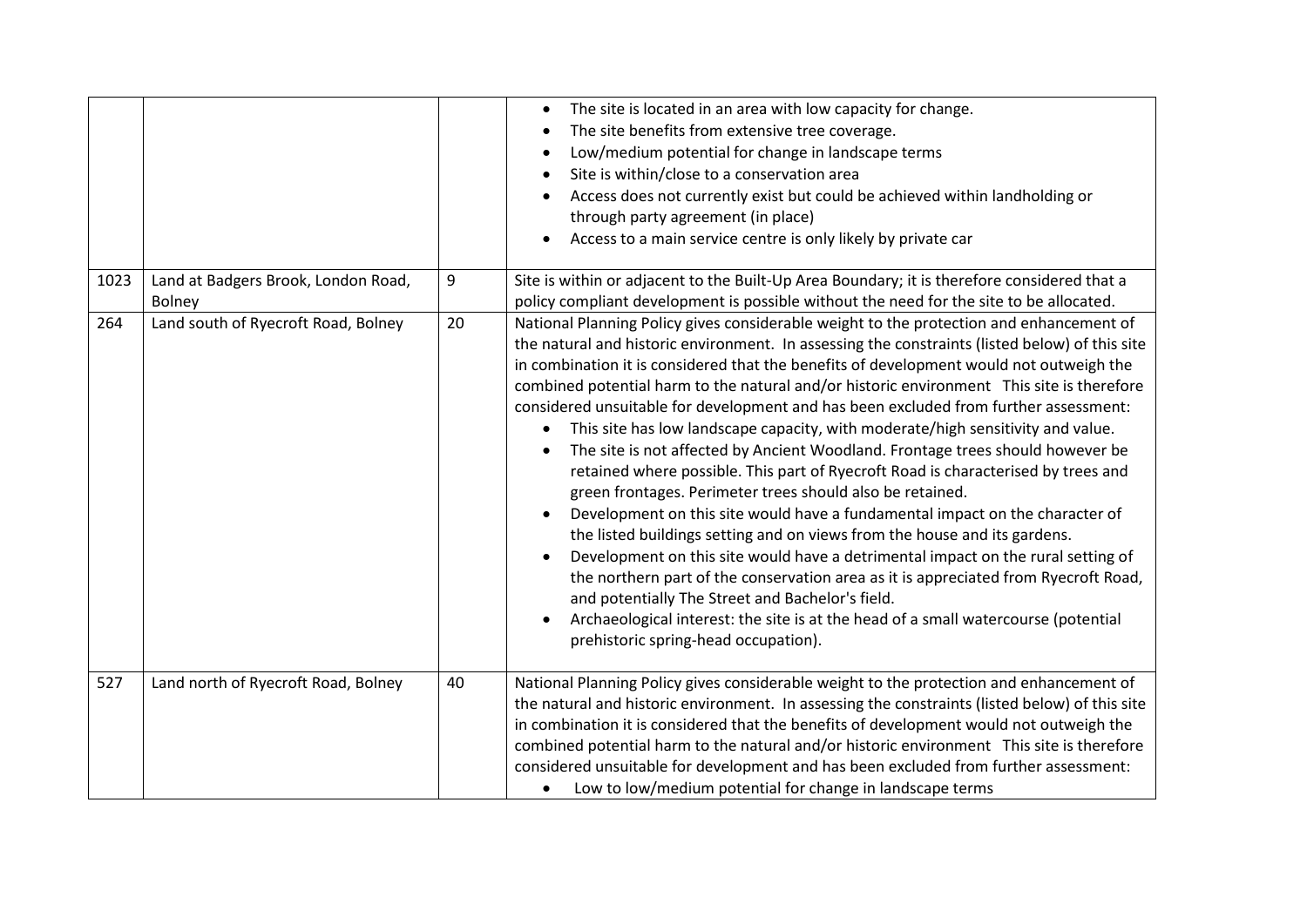| Presence of protected trees on/adjacent to the site which would constrain<br>development.<br>Development on this site would have a fundamental impact on the character of<br>the listed buildings setting and on views from the house and its gardens.<br>The Bolney (North) conservation area is contiguous with the western boundary of<br>the site, and a small area of the conservation area (around 0.03ha) is within the<br>site boundary. The rural setting of the CA makes a strong positive contribution to<br>its special character and the manner in which this is appreciated. |
|--------------------------------------------------------------------------------------------------------------------------------------------------------------------------------------------------------------------------------------------------------------------------------------------------------------------------------------------------------------------------------------------------------------------------------------------------------------------------------------------------------------------------------------------------------------------------------------------|
| Other considerations:                                                                                                                                                                                                                                                                                                                                                                                                                                                                                                                                                                      |
| Site approach would require improvements to accommodate further<br>development, which could be achieved<br>Site not currently available                                                                                                                                                                                                                                                                                                                                                                                                                                                    |

| $\blacksquare$ | <b>Site</b>                                        | <b>Yield</b> | <b>Conclusion</b>                                                                                                                                                                                                                                                                                                                                                                                                                                                                                                                                                                                                                                                                                                                                                                                                                                                                                        |
|----------------|----------------------------------------------------|--------------|----------------------------------------------------------------------------------------------------------------------------------------------------------------------------------------------------------------------------------------------------------------------------------------------------------------------------------------------------------------------------------------------------------------------------------------------------------------------------------------------------------------------------------------------------------------------------------------------------------------------------------------------------------------------------------------------------------------------------------------------------------------------------------------------------------------------------------------------------------------------------------------------------------|
| 526            | Land east of Paynesfield, Bolney                   | 30           | The Sustainability Appraisal concludes that, overall, the site represents a sustainable<br>option for allocation. The transport modelling undertaken to date for the District Plan<br>Review does not indicate that there will be any showstoppers. However, the transport<br>assessment is an iterative process, and the next stage will be to assess capacity mitigation<br>measures, where applicable. The HRA is not anticipated to identify any likely significant<br>effect on the Ashdown Forest SPA and SAC, subject to appropriate mitigation. In terms of<br>air quality, there are currently no anticipated significant effects on the Stonepound<br>Crossroads AQMA, or adverse impacts on the Ashdown Forest; however, this will be<br>confirmed through ongoing scenario testing.<br>In light of the above, it is considered that the site represents a suitable option for<br>allocation. |
| 543            | Land West of London Road (north),<br><b>Bolney</b> | 81           | The Sustainability Appraisal concludes that, overall, the site represents a sustainable<br>option for allocation. The transport modelling undertaken to date for the District Plan<br>Review does not indicate that there will be any showstoppers. However, the transport<br>assessment is an iterative process, and the next stage will be to assess capacity mitigation<br>measures, where applicable. The HRA is not anticipated to identify any likely significant                                                                                                                                                                                                                                                                                                                                                                                                                                  |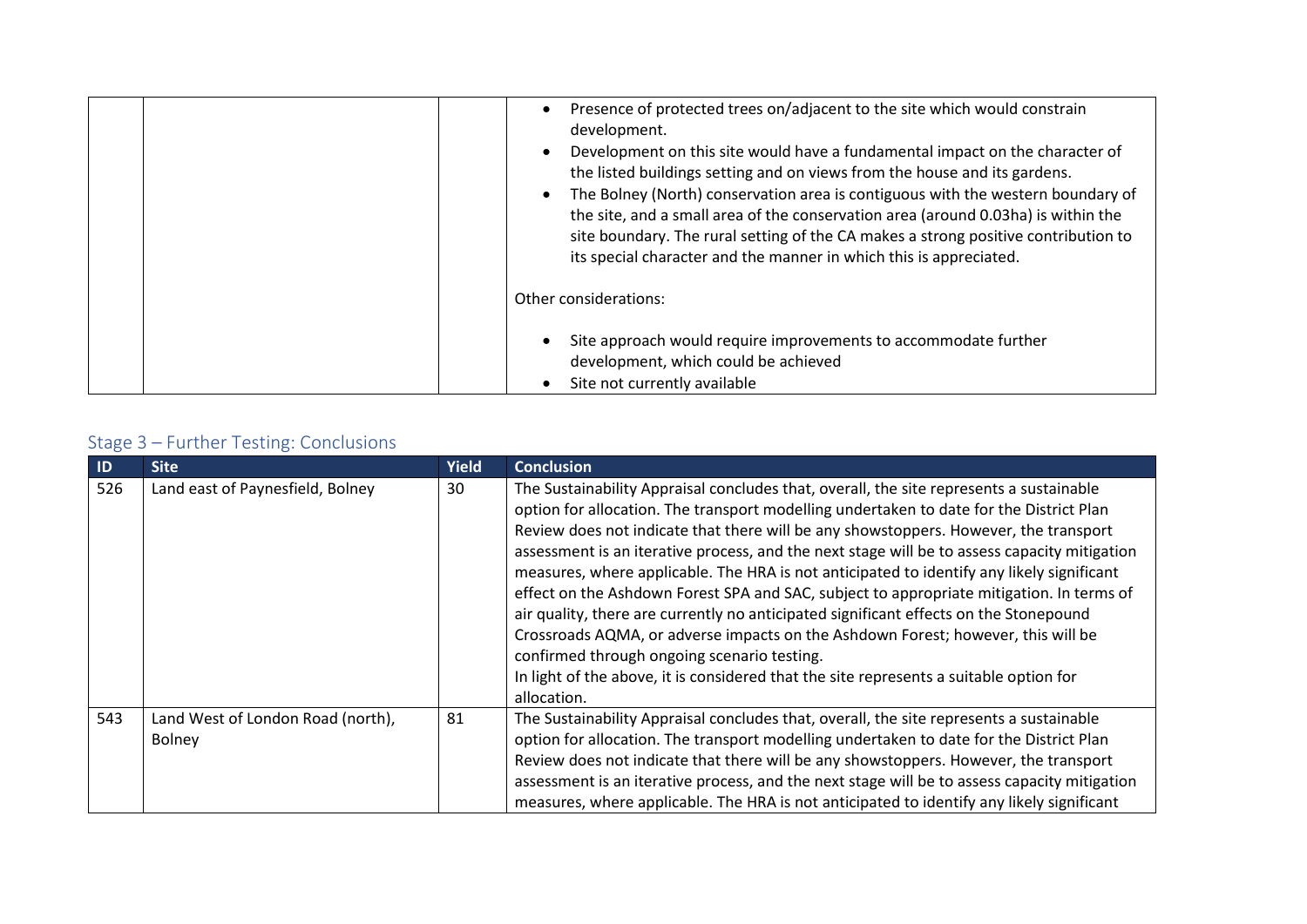|      |                                                               |     | effect on the Ashdown Forest SPA and SAC, subject to appropriate mitigation. In terms of<br>air quality, there are currently no anticipated significant effects on the Stonepound<br>Crossroads AQMA, or adverse impacts on the Ashdown Forest; however, this will be                                                                                                                                                                                                                                                                                                                                                                                                                                                                                                                                                                                                                                    |
|------|---------------------------------------------------------------|-----|----------------------------------------------------------------------------------------------------------------------------------------------------------------------------------------------------------------------------------------------------------------------------------------------------------------------------------------------------------------------------------------------------------------------------------------------------------------------------------------------------------------------------------------------------------------------------------------------------------------------------------------------------------------------------------------------------------------------------------------------------------------------------------------------------------------------------------------------------------------------------------------------------------|
|      |                                                               |     | confirmed through ongoing scenario testing.<br>In light of the above, it is considered that the site represents a suitable option for<br>allocation.                                                                                                                                                                                                                                                                                                                                                                                                                                                                                                                                                                                                                                                                                                                                                     |
| 617  | Land at Foxhole Farm, Bolney                                  | 100 | The Sustainability Appraisal concludes that, overall, the site represents a sustainable<br>option for allocation. The transport modelling undertaken to date for the District Plan<br>Review does not indicate that there will be any showstoppers. However, the transport<br>assessment is an iterative process, and the next stage will be to assess capacity mitigation<br>measures, where applicable. The HRA is not anticipated to identify any likely significant<br>effect on the Ashdown Forest SPA and SAC, subject to appropriate mitigation. In terms of<br>air quality, there are currently no anticipated significant effects on the Stonepound<br>Crossroads AQMA, or adverse impacts on the Ashdown Forest; however, this will be<br>confirmed through ongoing scenario testing.<br>In light of the above, it is considered that the site represents a suitable option for<br>allocation. |
| 1040 | Land rear of Daltons Farm and The<br>Byre, The Street, Bolney | 50  | The Sustainability Appraisal concludes that, overall, the site represents a sustainable<br>option for allocation. The transport modelling undertaken to date for the District Plan<br>Review does not indicate that there will be any showstoppers. However, the transport<br>assessment is an iterative process, and the next stage will be to assess capacity mitigation<br>measures, where applicable. The HRA is not anticipated to identify any likely significant<br>effect on the Ashdown Forest SPA and SAC, subject to appropriate mitigation. In terms of<br>air quality, there are currently no anticipated significant effects on the Stonepound<br>Crossroads AQMA, or adverse impacts on the Ashdown Forest; however, this will be<br>confirmed through ongoing scenario testing.<br>In light of the above, it is considered that the site represents a suitable option for<br>allocation. |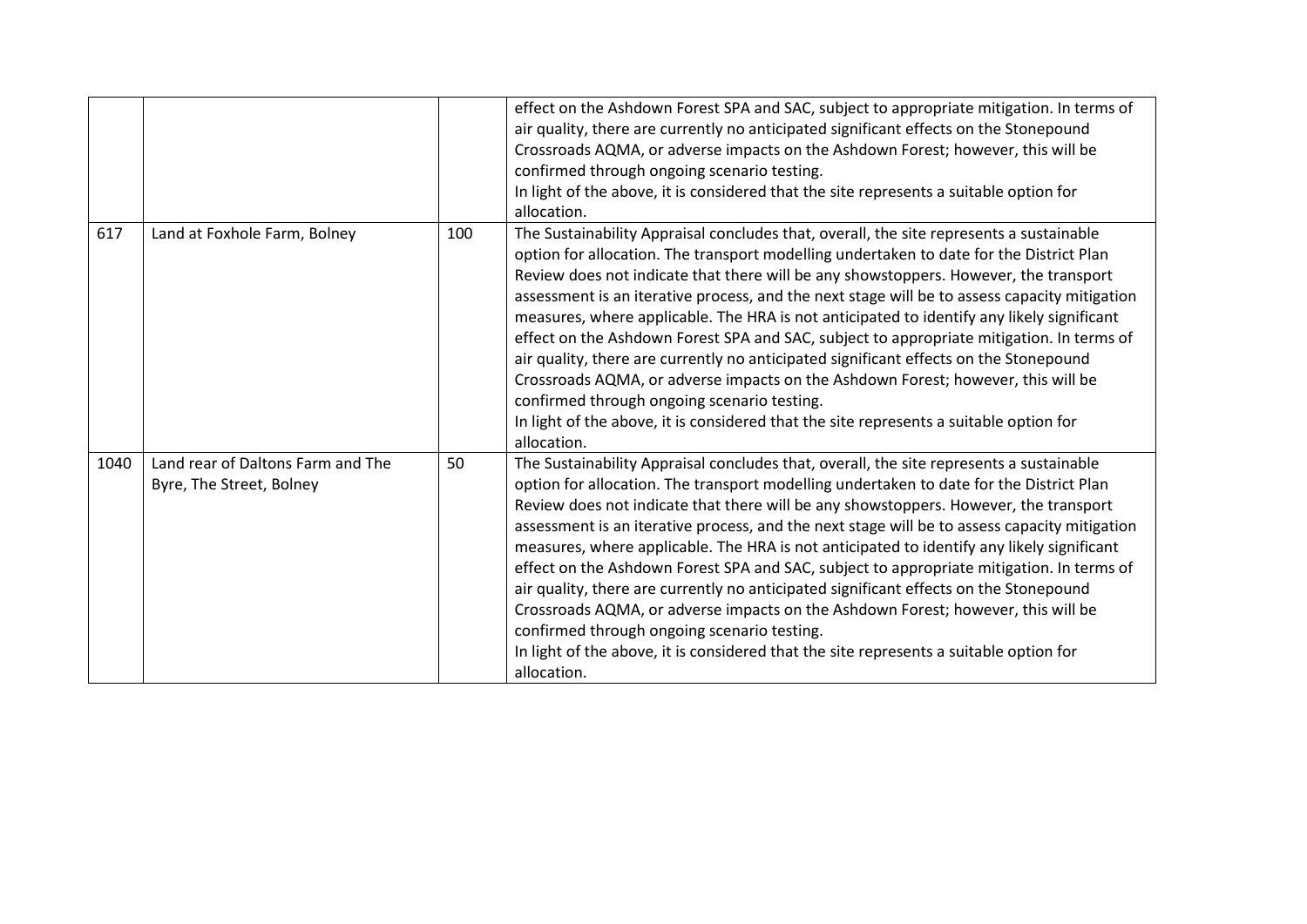## BURGESS HILL



#### Sites Rejected at Stage 2(a) – Relationship to Settlements

| <b>ID</b> | Site'                              | Yield | <b>Conclusion</b>                                                                    |
|-----------|------------------------------------|-------|--------------------------------------------------------------------------------------|
| 1034      | Land to East Service Station A2300 | 100   | The site is disconnected from the defined built -up area and settlement boundary.    |
|           | Pookbourne Lane, Twineham          |       | Development of the site does not meet the requirements of 'achieving sustainable     |
|           |                                    |       | development'. (NPPF, Chapter 2). The site is therefore considered unsuitable and has |
|           |                                    |       | been excluded from further assessment.                                               |

#### Sites Rejected at 2(b) – Showstoppers

| $\blacksquare$ | <b>Site</b>                               | <b>Yield</b> | <b>Conclusion</b>                                                                       |
|----------------|-------------------------------------------|--------------|-----------------------------------------------------------------------------------------|
| 989            | <b>Trendlewood Ditchling Road Burgess</b> | 9            | The site is located within/outside a Site of Specific Scientific Interest (SSSI) where  |
|                | Hill                                      |              | development is not normally permitted due to likely adverse impacts. There are no known |
|                |                                           |              | exceptions presented to the Council where development in this location would clearly    |
|                |                                           |              | outweigh impact on the SSSI. The site is therefore considered unsuitable for            |
|                |                                           |              | development and has been excluded from further assessment. (NPPF Para 180 b)            |
|                |                                           |              |                                                                                         |
|                |                                           |              | Other considerations:                                                                   |
|                |                                           |              | The site has substantial landscape sensitivity and moderate landscape value             |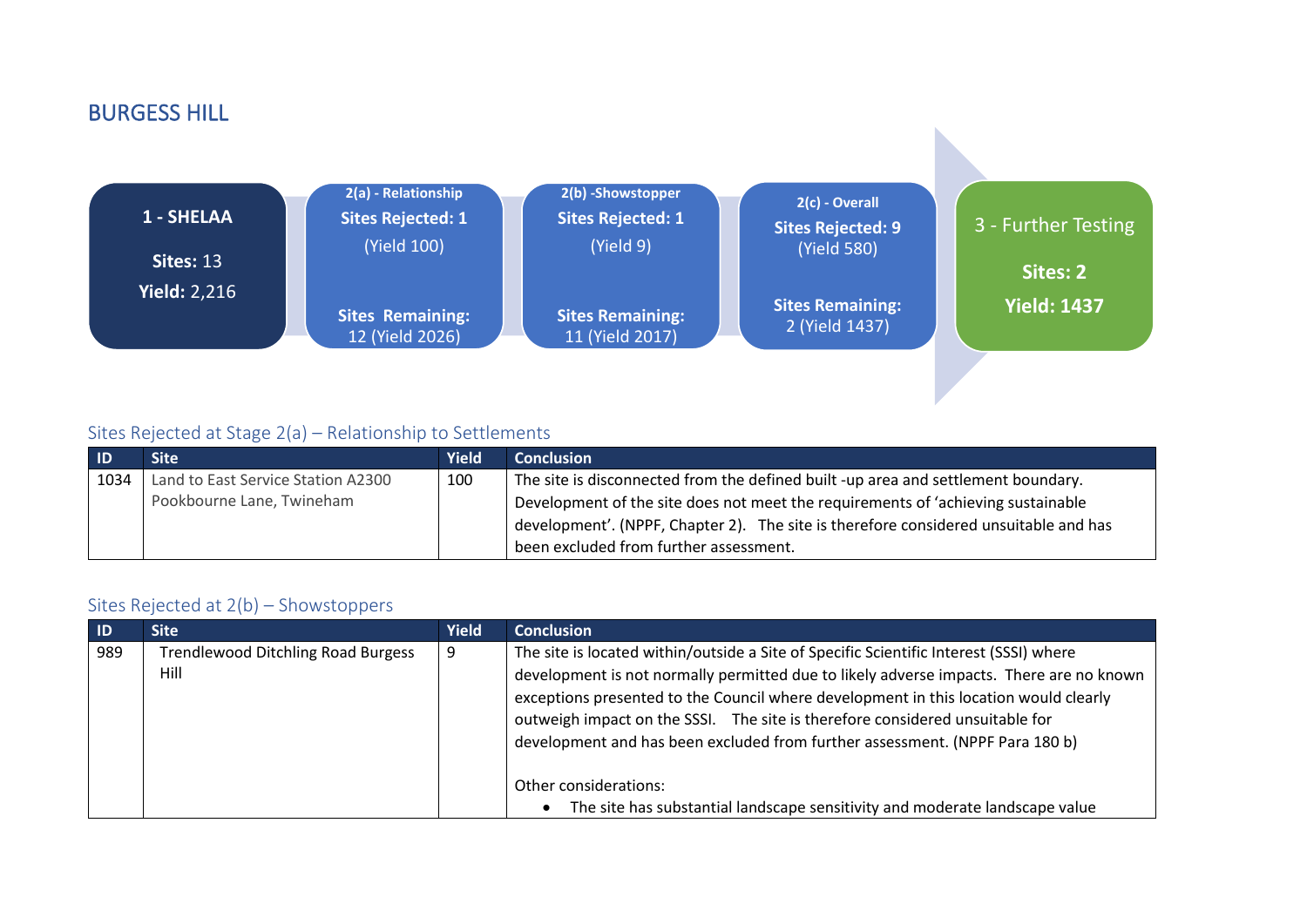|  | Over reliance on private car use<br>Suitable access would require use of a private access road and reduction of |
|--|-----------------------------------------------------------------------------------------------------------------|
|  | vegetation on third party land.                                                                                 |

| ID  | <b>Site</b>                                                                     | Yield | <b>Conclusion</b>                                                                                                                                                                                                                                                                                                                                                                                                                                                                                                                                                                                                       |
|-----|---------------------------------------------------------------------------------|-------|-------------------------------------------------------------------------------------------------------------------------------------------------------------------------------------------------------------------------------------------------------------------------------------------------------------------------------------------------------------------------------------------------------------------------------------------------------------------------------------------------------------------------------------------------------------------------------------------------------------------------|
| 4   | Wintons Farm, Folders Lane, Burgess<br>Hill                                     | 13    | Considerations:                                                                                                                                                                                                                                                                                                                                                                                                                                                                                                                                                                                                         |
|     |                                                                                 |       | Despite being in an area of low fluvial flood risk it is subject to high surface water<br>flood risk and has been flagged by the lead local flood authority as unsuitable for<br>development on this basis.<br>The site has potential for some landscape sensitivity due to its visibility from the<br>south and surrounding countryside which could impact on the South Downs<br><b>National Park</b><br>Access not currently in place but could be achieved within landholding to adjacent<br>highway or through 3rd party (Land agreement in place)<br>Access to a main service centre is only likely by private car |
| 160 | Land at Eldridge Caravan Park (South)<br>Valebridge Road, Burgess Hill (c3 use) | 9     | Considerations:<br>A significant part of the site is covered by trees and/or there is a presence of<br>$\bullet$<br>protected trees on/adjacent to the site.<br>Access to a main service centre is only likely by private car                                                                                                                                                                                                                                                                                                                                                                                           |
| 206 | Land to the rear of 60a-78 Folders Lane,<br><b>Burgess Hill</b>                 | 39    | Planning policies should identify a supply of deliverable and developable sites to meet<br>future housing need. A lack of evidence is available that the site is available for<br>development and is therefore considered unsuitable and has been excluded from further<br>assessment. (NPPF Para 68)<br>The site does not currently benefit from a site promoter/a coordinated approach;<br>$\bullet$<br>therefore, deliverability cannot be demonstrated. It will become part of the built-<br>up area following the adoption of the site allocations DPD.                                                            |
| 555 | Pollards Farm, Ditchling Common,<br><b>Burgess Hill</b>                         | 26    | Considerations:                                                                                                                                                                                                                                                                                                                                                                                                                                                                                                                                                                                                         |
|     |                                                                                 |       | The site has substantial landscape sensitivity and moderate landscape value.<br>Development at this location would have impacts on Ditchling Common SSSI                                                                                                                                                                                                                                                                                                                                                                                                                                                                |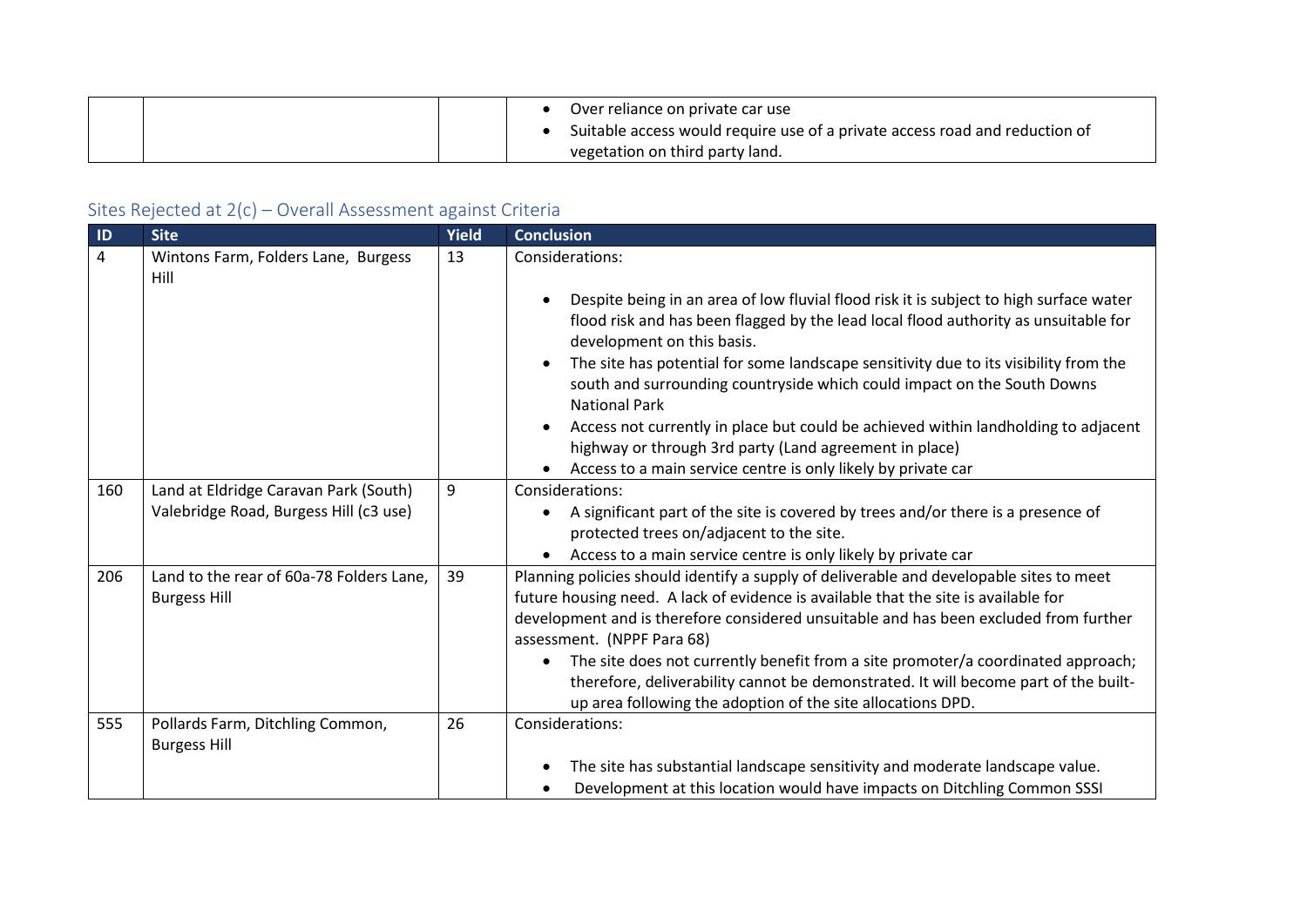|     |                                                               |     | The site lies to the north and west of a listed building 'Pollards Farm Cottage'<br>development would impact on the rural settings of its character.<br>Access via future phases of the East Kings Way site has been agreed in principle<br>Access to a main service centre is only likely by private car<br>Access to retail and health centre greater than a 20 minutes' walk                                                                                                                                                                                                                                                                                                                                                                                                                                |
|-----|---------------------------------------------------------------|-----|----------------------------------------------------------------------------------------------------------------------------------------------------------------------------------------------------------------------------------------------------------------------------------------------------------------------------------------------------------------------------------------------------------------------------------------------------------------------------------------------------------------------------------------------------------------------------------------------------------------------------------------------------------------------------------------------------------------------------------------------------------------------------------------------------------------|
| 710 | Maltings Grange, Malthouse Lane,<br>Hurstpierpoint            | 420 | Transport issues should be considered from the earliest stages of plan-making and<br>development proposals. An assessment of the site has identified severe access issues that<br>are unlikely to be mitigated. It is concluded that development of the site is not acceptable.<br>The site is therefore considered unsuitable for development and has been excluded from<br>further assessment. (NPPF Para 104)<br>Site approach would require improvements to accommodate further<br>development, achievability is uncertain                                                                                                                                                                                                                                                                                 |
|     |                                                               |     | Other considerations:<br>Low to medium potential for change in landscape terms<br>Site is adjacent to Flood zone 2/3, potential for future flooding<br>Moderate impact on archaeological asset<br>Site not currently available<br>Access to a main service centre is only likely by private car<br>Access to retail and health centre greater than a 20 minutes' walk                                                                                                                                                                                                                                                                                                                                                                                                                                          |
| 825 | Land at Paygate Cottage, Folders Lane,<br><b>Burgess Hill</b> | 50  | National Planning Policy gives considerable weight to the protection and enhancement of<br>the natural and historic environment. In assessing the constraints (listed below) of this site<br>in combination it is considered that the benefits of development would not outweigh the<br>combined potential harm to the natural and/or historic environment This site is therefore<br>considered unsuitable for development and has been excluded from further assessment:<br>The site has substantial landscape sensitivity and moderate landscape value<br>$\bullet$<br>Ditchling Common SSSI to the east of the site<br>Development would detract from the surviving rural setting of the adjacent<br>heritage asset, (Paygate Cottage and Pollards Farm) including public views from<br><b>Folders Lane</b> |
|     |                                                               |     | Other considerations:<br>No current access in place but could be achievable from Folders Lane<br>$\bullet$                                                                                                                                                                                                                                                                                                                                                                                                                                                                                                                                                                                                                                                                                                     |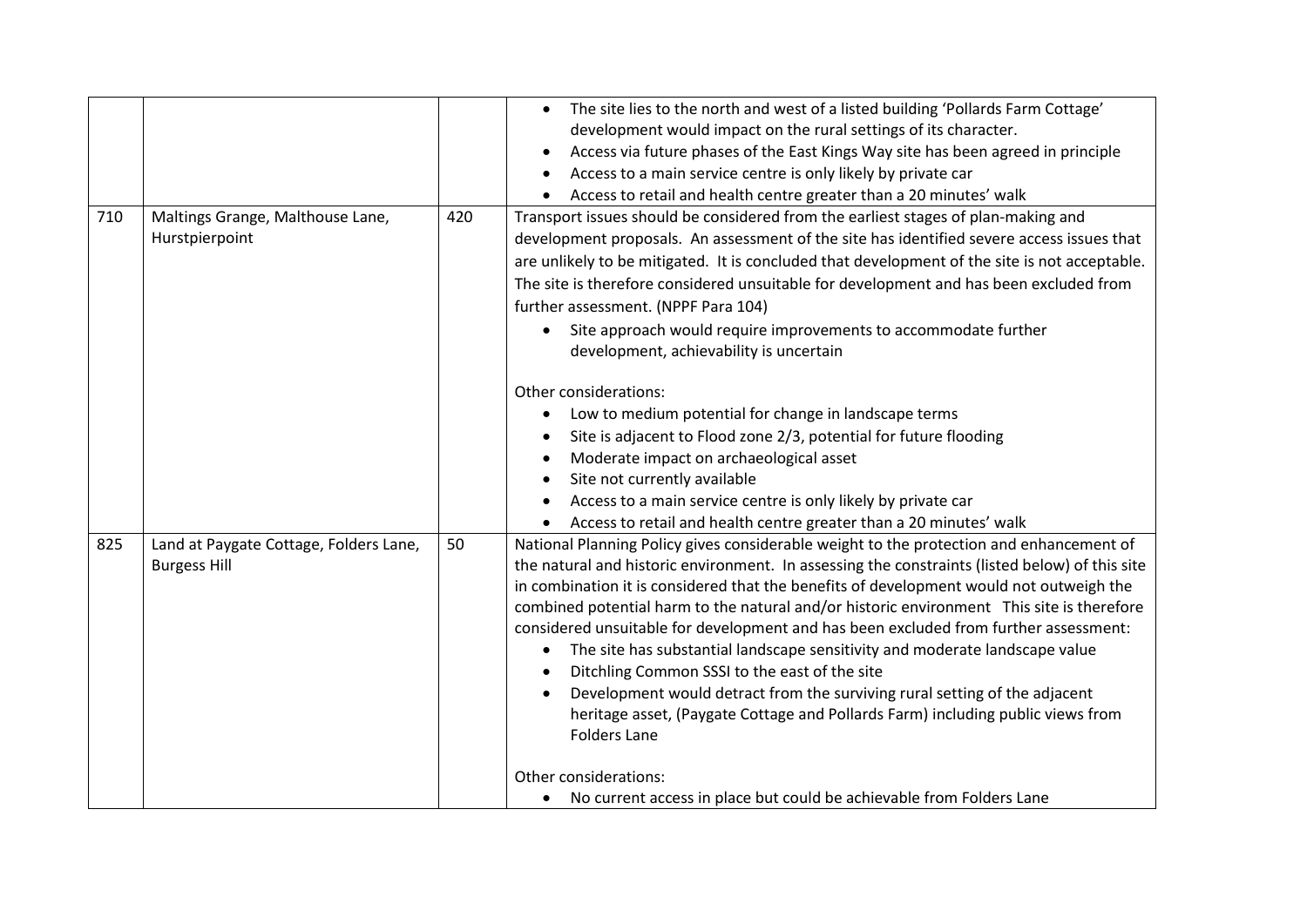|      |                                                                       |   | Access to public transport is poor<br>$\bullet$                                                                                                                                                                                                                                                                                                                                                                                                                                                                                                                                                                                                                                                                                                                                                                                                                                                                                                                                                |
|------|-----------------------------------------------------------------------|---|------------------------------------------------------------------------------------------------------------------------------------------------------------------------------------------------------------------------------------------------------------------------------------------------------------------------------------------------------------------------------------------------------------------------------------------------------------------------------------------------------------------------------------------------------------------------------------------------------------------------------------------------------------------------------------------------------------------------------------------------------------------------------------------------------------------------------------------------------------------------------------------------------------------------------------------------------------------------------------------------|
|      |                                                                       |   | Access to a main service centre is only likely by private car                                                                                                                                                                                                                                                                                                                                                                                                                                                                                                                                                                                                                                                                                                                                                                                                                                                                                                                                  |
|      |                                                                       |   | Access to a primary school and health centre greater than a 20 minutes' walk                                                                                                                                                                                                                                                                                                                                                                                                                                                                                                                                                                                                                                                                                                                                                                                                                                                                                                                   |
| 828  | Land East of Fragbarrow House,<br>Common Lane, Ditchling              | 5 | National Planning Policy gives considerable weight to the protection and enhancement of<br>the natural and historic environment. In assessing the constraints (listed below) of this site<br>in combination it is considered that the benefits of development would not outweigh the<br>combined potential harm to the natural and/or historic environment This site is therefore<br>considered unsuitable for development and has been excluded from further assessment:<br>Medium potential for change in landscape terms<br>Site is within or adjacent/ in proximity to an LWS<br>Listed buildings are present on/within proximity of the site - medium impact<br>Other considerations:<br>The site is not currently available<br>The site approach would require improvements which can be achieved<br>Access to public transport is poor<br>Access to a main service centre is only likely by private car<br>Access to a primary school and health centre greater than a 20 minutes' walk |
| 1030 | Land at Hillbrow, Janes Lane                                          | 9 | Site is within or adjacent to the Built-Up Area Boundary; it is therefore considered that a<br>policy compliant development is possible without the need for the site to be allocated.                                                                                                                                                                                                                                                                                                                                                                                                                                                                                                                                                                                                                                                                                                                                                                                                         |
| 1046 | Land north of Eldridge Caravan Park<br>(North), Burgess Hill (c3 use) | 9 | National Planning Policy gives considerable weight to the protection and enhancement of<br>the natural and historic environment. In assessing the constraints (listed below) of this site<br>in combination it is considered that the benefits of development would not outweigh the<br>combined potential harm to the natural and/or historic environment This site is therefore<br>considered unsuitable for development and has been excluded from further assessment:<br>Medium/high potential for change in landscape terms; within urban periphery<br>A significant part of the site is covered by trees and/or there is a presence of<br>protected trees on/adjacent to the site. Development would result in loss.<br>Site is within or adjacent/ in proximity to an LWS<br>Other considerations:<br>The site is not currently available<br>Access does not exist but can be achieved within landholding adjacent to highway                                                           |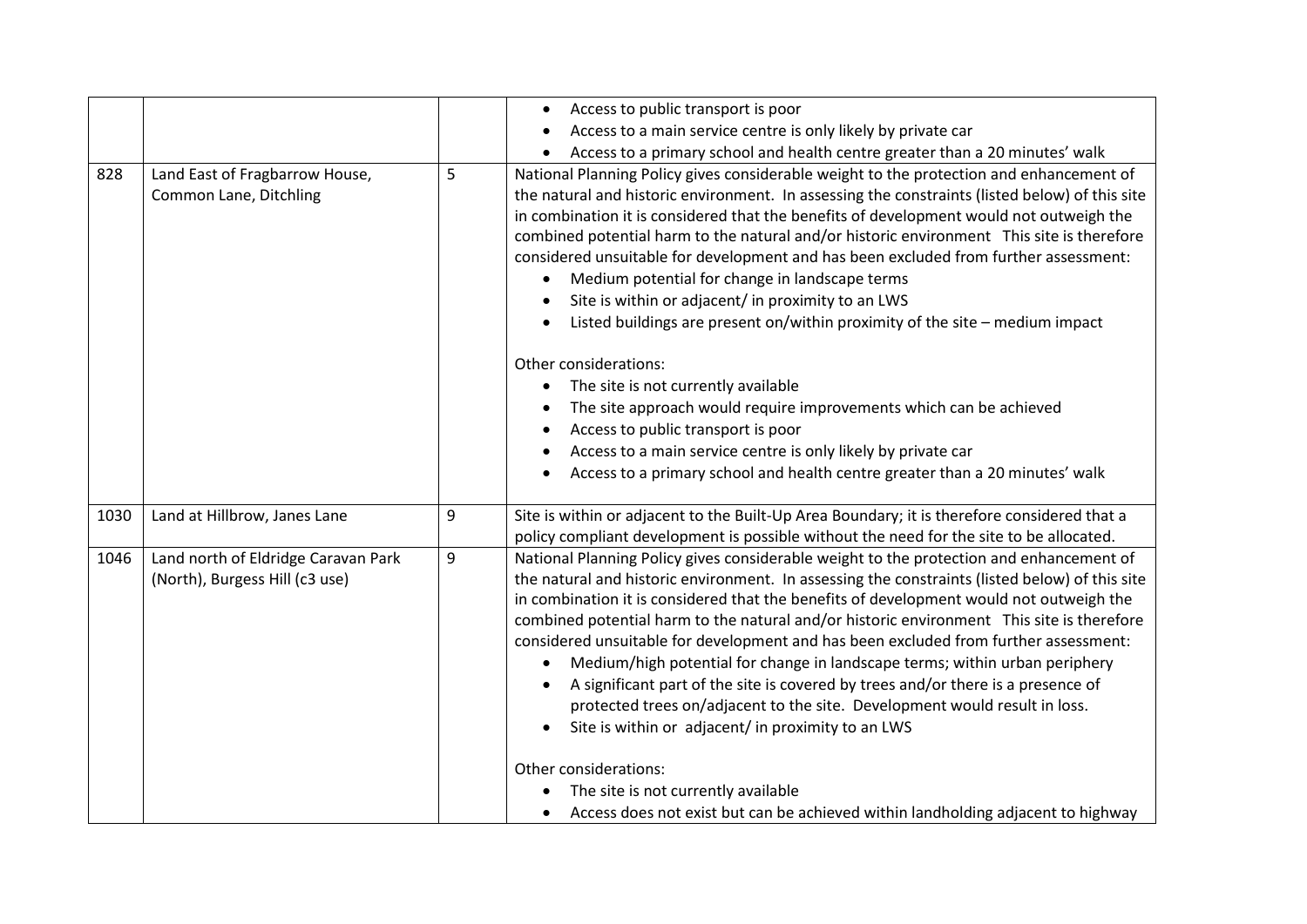| шаг<br>$\sim$ |  | . car<br>rvice<br>private<br>нкеіу<br>--<br>Centr. |
|---------------|--|----------------------------------------------------|

| $\blacksquare$ | <b>Site</b>                         | <b>Yield</b> | <b>Conclusion</b>                                                                                                                                                                                                                                                                                                                                                                                                                                                                                                                                                                                                                                                                                                                                                                                                                                                                                        |
|----------------|-------------------------------------|--------------|----------------------------------------------------------------------------------------------------------------------------------------------------------------------------------------------------------------------------------------------------------------------------------------------------------------------------------------------------------------------------------------------------------------------------------------------------------------------------------------------------------------------------------------------------------------------------------------------------------------------------------------------------------------------------------------------------------------------------------------------------------------------------------------------------------------------------------------------------------------------------------------------------------|
| 573            | <b>Batchelors Farm</b>              | 37           | The Sustainability Appraisal concludes that, overall, the site represents a sustainable<br>option for allocation. The transport modelling undertaken to date for the District Plan<br>Review does not indicate that there will be any showstoppers. However, the transport<br>assessment is an iterative process, and the next stage will be to assess capacity mitigation<br>measures, where applicable. The HRA is not anticipated to identify any likely significant<br>effect on the Ashdown Forest SPA and SAC, subject to appropriate mitigation. In terms of<br>air quality, there are currently no anticipated significant effects on the Stonepound<br>Crossroads AQMA, or adverse impacts on the Ashdown Forest; however, this will be<br>confirmed through ongoing scenario testing.<br>In light of the above, it is considered that the site represents a suitable option for<br>allocation. |
| 740            | Broad location west of Burgess Hill | 1400         | The Sustainability Appraisal concludes that, overall, the site represents a sustainable<br>option for allocation. The transport modelling undertaken to date for the District Plan<br>Review does not indicate that there will be any showstoppers. However, the transport<br>assessment is an iterative process, and the next stage will be to assess capacity mitigation<br>measures, where applicable. The HRA is not anticipated to identify any likely significant<br>effect on the Ashdown Forest SPA and SAC, subject to appropriate mitigation. In terms of<br>air quality, there are currently no anticipated significant effects on the Stonepound<br>Crossroads AQMA, or adverse impacts on the Ashdown Forest; however, this will be<br>confirmed through ongoing scenario testing.<br>In light of the above, it is considered that the site represents a suitable option for<br>allocation. |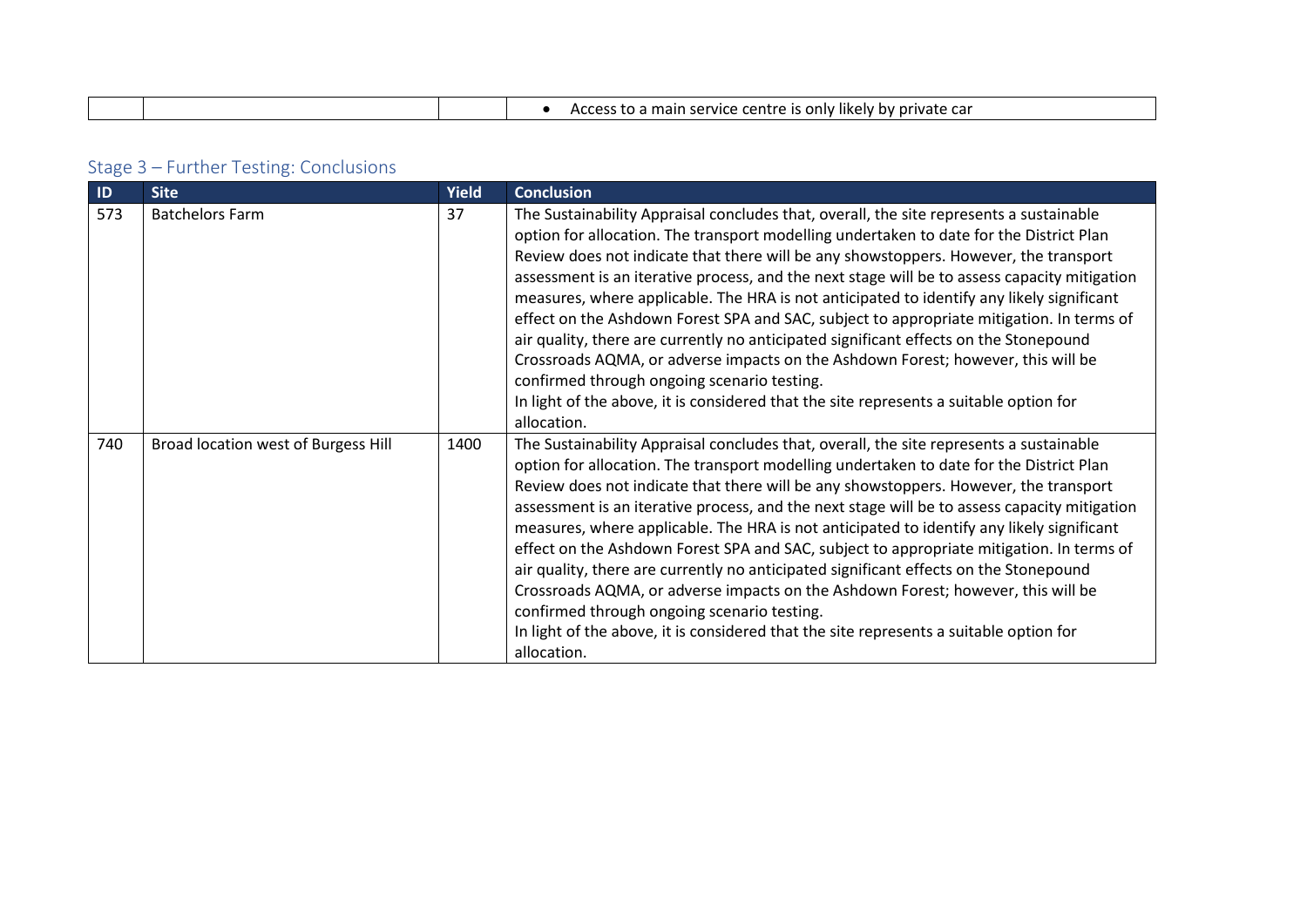## **COPTHORNE**



#### Sites Rejected at Stage 2(a) – Relationship to Settlements

| ID  | <b>Site</b>                                                                                                    | <b>Yield</b> | <b>Conclusion</b>                                                                                                                                                                                                                                                                                       |
|-----|----------------------------------------------------------------------------------------------------------------|--------------|---------------------------------------------------------------------------------------------------------------------------------------------------------------------------------------------------------------------------------------------------------------------------------------------------------|
| 142 | Land at South Place, Beauport House,<br>Carrsfarm Cottage and Hurst House,<br>Copthorne Common Road, Copthorne | 60           | The site is disconnected from the defined built -up area and settlement boundary.<br>Development of the site does not meet the requirements of 'achieving sustainable<br>development'. (NPPF, Chapter 2). The site is therefore considered unsuitable and has<br>been excluded from further assessment. |
| 276 | Barns Court and Firs Farm, Turners Hill<br>Road, Copthorne                                                     | 167          | The site is disconnected from the defined built -up area and settlement boundary.<br>Development of the site does not meet the requirements of 'achieving sustainable<br>development'. (NPPF, Chapter 2). The site is therefore considered unsuitable and has<br>been excluded from further assessment. |
| 811 | Worth Lodge Farm, Turners Hill Road,<br><b>Turners Hill</b>                                                    | 27           | The site is disconnected from the defined built -up area and settlement boundary.<br>Development of the site does not meet the requirements of 'achieving sustainable<br>development'. (NPPF, Chapter 2). The site is therefore considered unsuitable and has<br>been excluded from further assessment. |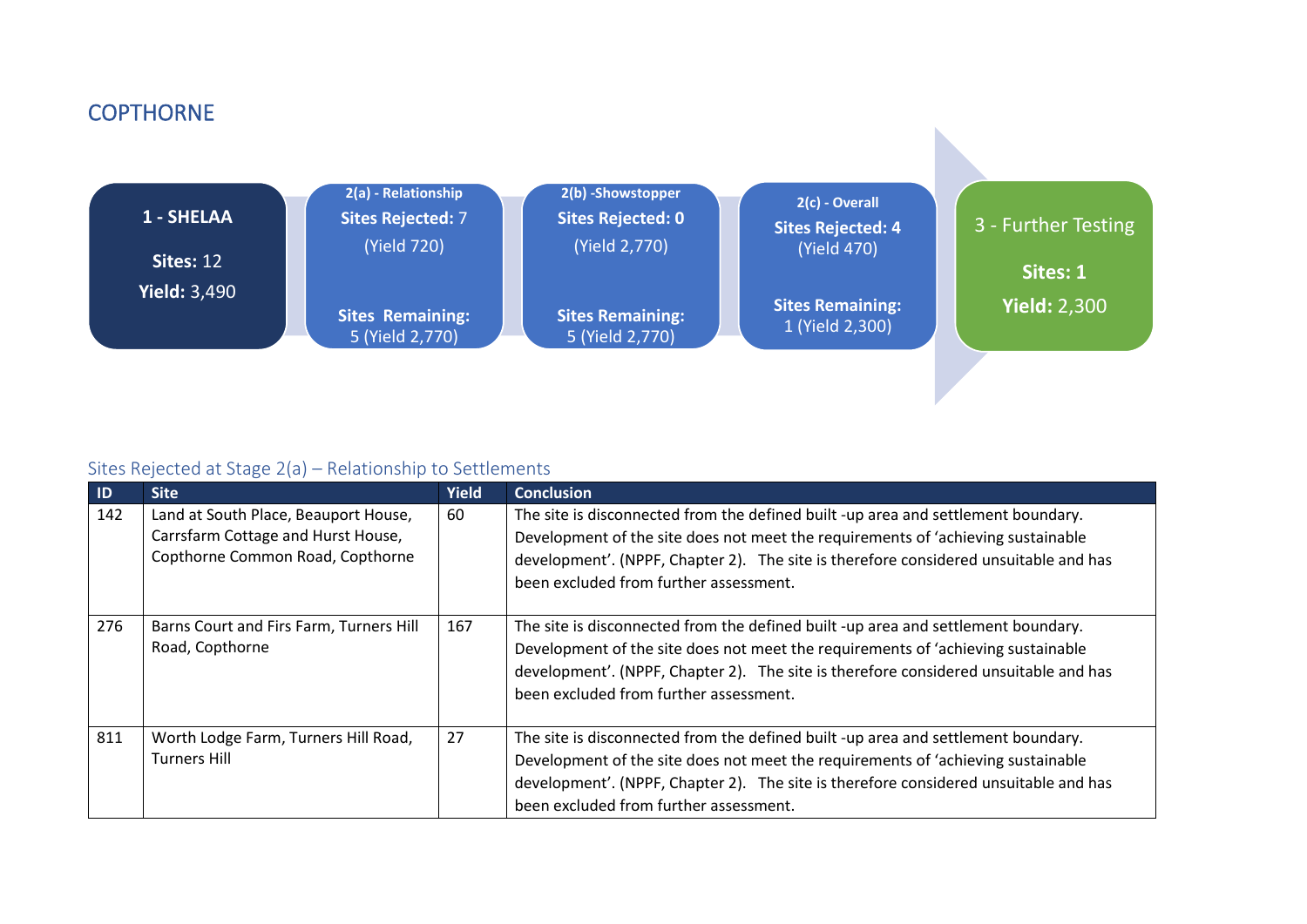| 898  | Land north of Beauport House,<br>Copthorne Common Road, Copthorne    | 27  | The site is disconnected from the defined built -up area and settlement boundary.<br>Development of the site does not meet the requirements of 'achieving sustainable<br>development'. (NPPF, Chapter 2). The site is therefore considered unsuitable and has<br>been excluded from further assessment. |
|------|----------------------------------------------------------------------|-----|---------------------------------------------------------------------------------------------------------------------------------------------------------------------------------------------------------------------------------------------------------------------------------------------------------|
| 995  | Firs Farm Copthorne Common Road<br>Copthorne                         | 18  | The site is disconnected from the defined built -up area and settlement boundary.<br>Development of the site does not meet the requirements of 'achieving sustainable<br>development'. (NPPF, Chapter 2). The site is therefore considered unsuitable and has<br>been excluded from further assessment. |
| 1032 | Land at Tamarind and Star Place,<br>Copthorne Common Road, Copthorne | 10  | The site is disconnected from the defined built -up area and settlement boundary.<br>Development of the site does not meet the requirements of 'achieving sustainable<br>development'. (NPPF, Chapter 2). The site is therefore considered unsuitable and has<br>been excluded from further assessment. |
| 1059 | Woodpeckers, Snowhill, Copthorne                                     | 411 | The site is disconnected from the defined built -up area and settlement boundary.<br>Development of the site does not meet the requirements of 'achieving sustainable<br>development'. (NPPF, Chapter 2). The site is therefore considered unsuitable and has<br>been excluded from further assessment. |

# Sites Rejected at 2(b) – Showstoppers

| $\blacksquare$ | <b>Site</b> | <b>Yield</b> | Conclusion |
|----------------|-------------|--------------|------------|
|                | No sites    |              |            |

| - ID | <b>Site</b>                    | Yield | <b>Conclusion</b>                                                                                            |
|------|--------------------------------|-------|--------------------------------------------------------------------------------------------------------------|
| 141  | Copthorne Golf Club, Copthorne | 135   | National Planning Policy gives considerable weight to the protection and enhancement of                      |
|      | Common Road, Copthorne         |       | $\mid$ the natural and historic environment. In assessing the constraints (listed below) of this site $\mid$ |
|      |                                |       | in combination it is considered that the benefits of development would not outweigh the                      |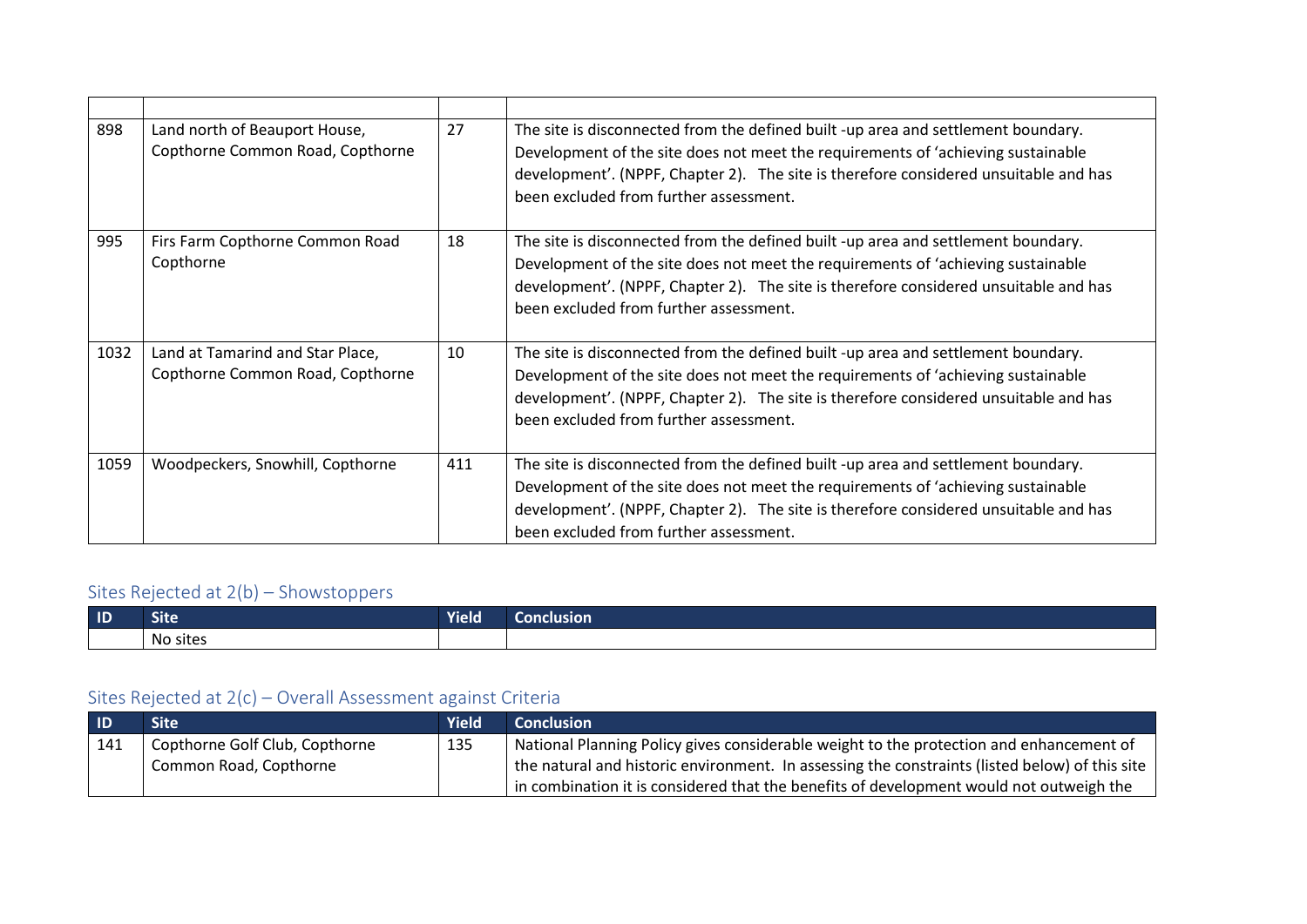|      |                                                                      |     | combined potential harm to the natural and/or historic environment This site is therefore<br>considered unsuitable for development and has been excluded from further assessment:<br>The site is a LWS - development would result in its loss.<br>Development would have a significant and detrimental effect on the character of<br>the landscape.<br>There are numerous trees to the north-west and south-east of the site along the<br>road frontage, some of which are protected.<br>Other considerations:<br>A water course crosses the southern corner of the site, which is partly affected by<br>flood zone 2 and is likely to be problematic to improve.                                                                                                                                                                                                                                                                                                                                                                                                                                                                                                                                                 |
|------|----------------------------------------------------------------------|-----|-------------------------------------------------------------------------------------------------------------------------------------------------------------------------------------------------------------------------------------------------------------------------------------------------------------------------------------------------------------------------------------------------------------------------------------------------------------------------------------------------------------------------------------------------------------------------------------------------------------------------------------------------------------------------------------------------------------------------------------------------------------------------------------------------------------------------------------------------------------------------------------------------------------------------------------------------------------------------------------------------------------------------------------------------------------------------------------------------------------------------------------------------------------------------------------------------------------------|
| 990  | Courthouse Farm Copthorne Common<br>Road Copthorne                   | 140 | National Planning Policy gives considerable weight to the protection and enhancement of<br>the natural and historic environment. In assessing the constraints (listed below) of this site<br>in combination it is considered that the benefits of development would not outweigh the<br>combined potential harm to the natural and/or historic environment This site is therefore<br>considered unsuitable for development and has been excluded from further assessment:<br>Development of the site is likely to have an adverse effect on most of the<br>landscape character area.<br>The site is adjacent to the LWS at Copthorne Common. Development on the site<br>has the potential to impact on the LWS.<br>Archaeological assessment and mitigation required<br>Other considerations:<br>The site is not currently in the control of a housebuilder, but the site is being<br>promoted for development<br>Site access exists, further work is required to demonstrate that access can<br>accommodate proposed development<br>Access to a main service centre is only likely by private car<br>Development south of Copthorne Common Road would breach this existing<br>defensible boundary to the village |
| 1000 | Additional (residential) land to the<br>north of land A264 Copthorne | 25  | Planning policies should identify a supply of deliverable and developable sites to meet<br>future housing need. A lack of evidence is available that the site is available for                                                                                                                                                                                                                                                                                                                                                                                                                                                                                                                                                                                                                                                                                                                                                                                                                                                                                                                                                                                                                                    |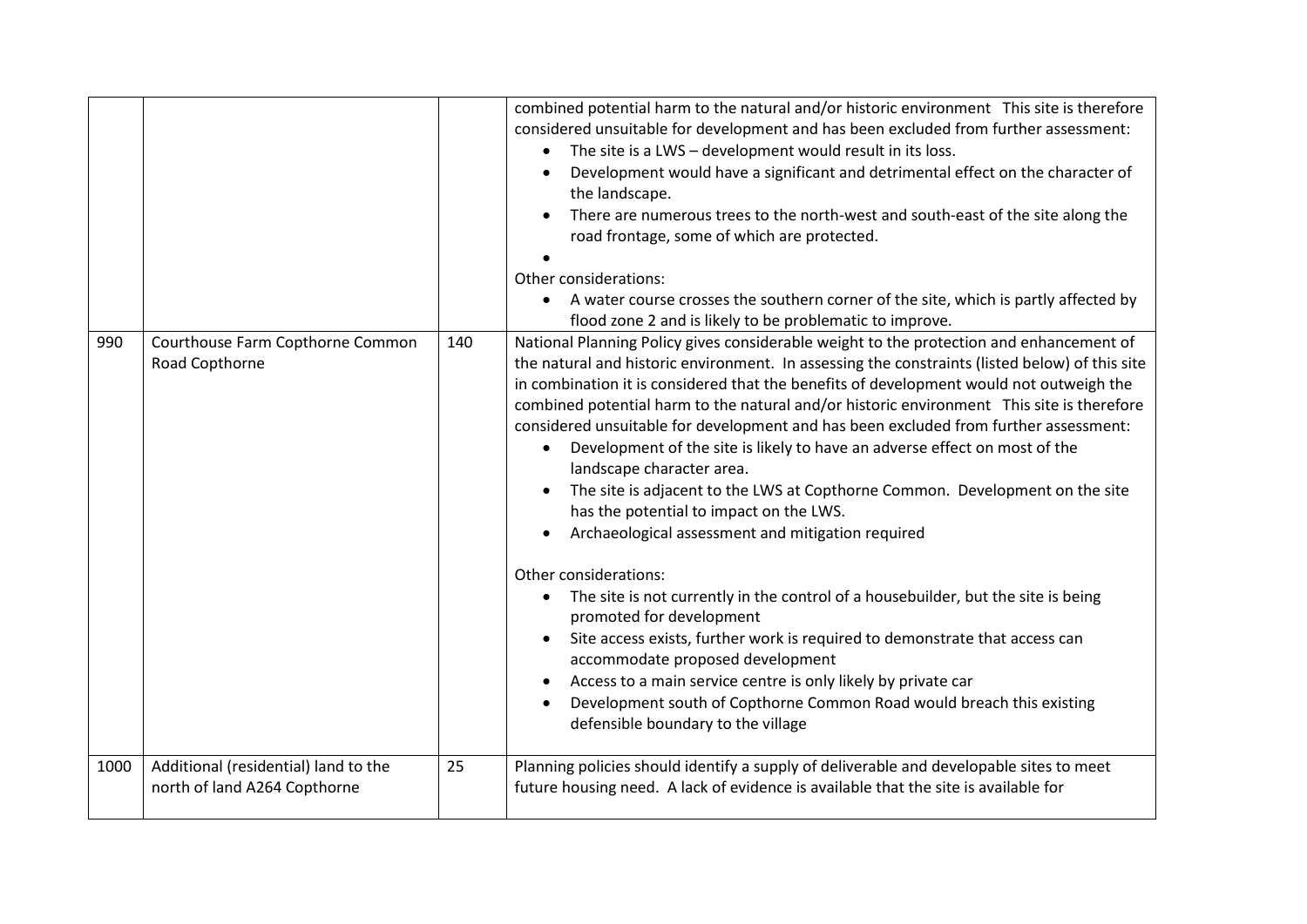|      |                                    |     | development and is therefore considered unsuitable and has been excluded from further<br>assessment. (NPPF Para 68)<br>The site is identified as open space as part of the adjacent consented scheme<br>Other considerations:<br>A small area on the western side of the site is affected by flood zone 2/3                                                                                                                                                                                                                                                                                                                                                                                                                                                                                                                  |
|------|------------------------------------|-----|------------------------------------------------------------------------------------------------------------------------------------------------------------------------------------------------------------------------------------------------------------------------------------------------------------------------------------------------------------------------------------------------------------------------------------------------------------------------------------------------------------------------------------------------------------------------------------------------------------------------------------------------------------------------------------------------------------------------------------------------------------------------------------------------------------------------------|
| 1094 | Land at Copthorne Hotel, Copthorne | 170 | National Planning Policy gives considerable weight to the protection and enhancement of<br>the natural and historic environment. In assessing the constraints (listed below) of this site<br>in combination it is considered that the benefits of development would not outweigh the<br>combined potential harm to the natural and/or historic environment This site is therefore<br>considered unsuitable for development and has been excluded from further assessment:<br>Low to medium potential for change in landscape terms<br>Site is adjacent to an area of ancient woodland or within a 15m buffer from an<br>area of ancient woodland<br>Listed buildings are present on/within proximity of the site -medium impact<br>Other considerations:<br>Site has areas within flood zone 2/3 or has flooded historically |

| <b>ID</b> | <b>Site</b>  | <b>Yield</b> | <b>Conclusion</b>                                                                            |
|-----------|--------------|--------------|----------------------------------------------------------------------------------------------|
| 18        | Crabbet Park | 2300         | The Sustainability Appraisal concludes that, overall, the site represents a sustainable      |
|           |              |              | option for allocation. The transport modelling undertaken to date for the District Plan      |
|           |              |              | Review does not indicate that there will be any showstoppers. However, the transport         |
|           |              |              | assessment is an iterative process, and the next stage will be to assess capacity mitigation |
|           |              |              | measures, where applicable. The HRA is not anticipated to identify any likely significant    |
|           |              |              | effect on the Ashdown Forest SPA and SAC, subject to appropriate mitigation. In terms of     |
|           |              |              | air quality, there are currently no anticipated significant effects on the Stonepound        |
|           |              |              | Crossroads AQMA, or adverse impacts on the Ashdown Forest; however, this will be             |
|           |              |              | confirmed through ongoing scenario testing.                                                  |
|           |              |              | In light of the above, it is considered that the site represents a suitable option for       |
|           |              |              | allocation.                                                                                  |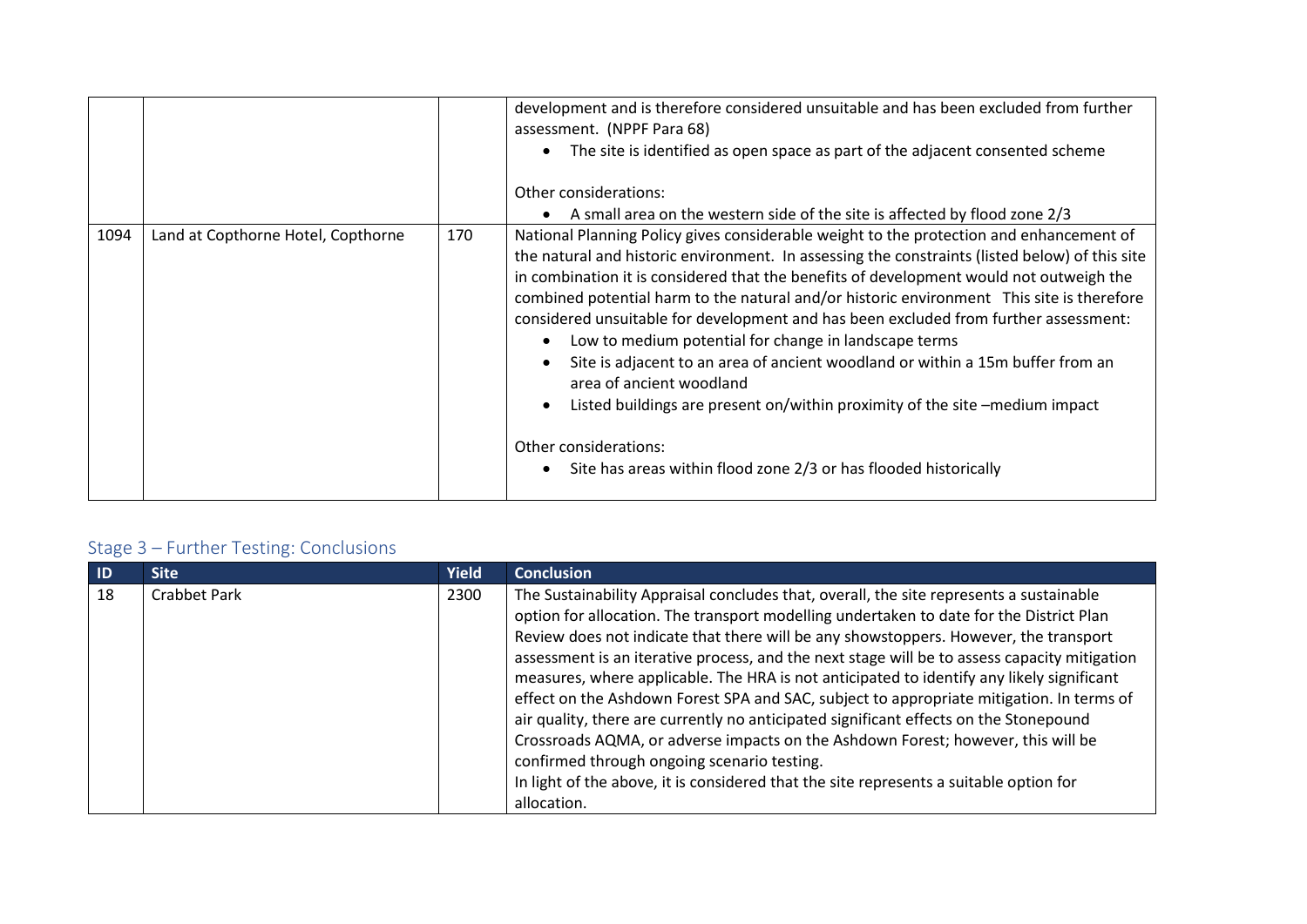## CRAWLEY DOWN



#### Sites Rejected at Stage 2(a) – Relationship to Settlements

| <b>ID</b> | <b>Site</b>                                                      | <b>Yield</b> | <b>Conclusion</b>                                                                                                                                                                                                                                                                                       |
|-----------|------------------------------------------------------------------|--------------|---------------------------------------------------------------------------------------------------------------------------------------------------------------------------------------------------------------------------------------------------------------------------------------------------------|
| 211       | Palmers Autocentre Steton Works,<br><b>Turners Hill Road</b>     | 8            | The site is disconnected from the defined built -up area and settlement boundary.<br>Development of the site does not meet the requirements of 'achieving sustainable<br>development'. (NPPF, Chapter 2). The site is therefore considered unsuitable and has<br>been excluded from further assessment. |
| 212       | Land south of Snow Hill Road,<br>Crawley Down                    | 12           | The site is disconnected from the defined built -up area and settlement boundary.<br>Development of the site does not meet the requirements of 'achieving sustainable<br>development'. (NPPF, Chapter 2). The site is therefore considered unsuitable and has<br>been excluded from further assessment. |
| 265       | Land north of Shepherds Farm, Turners<br>Hill Road, Crawley Down | 25           | The site is disconnected from the defined built -up area and settlement boundary.<br>Development of the site does not meet the requirements of 'achieving sustainable<br>development'. (NPPF, Chapter 2). The site is therefore considered unsuitable and has<br>been excluded from further assessment. |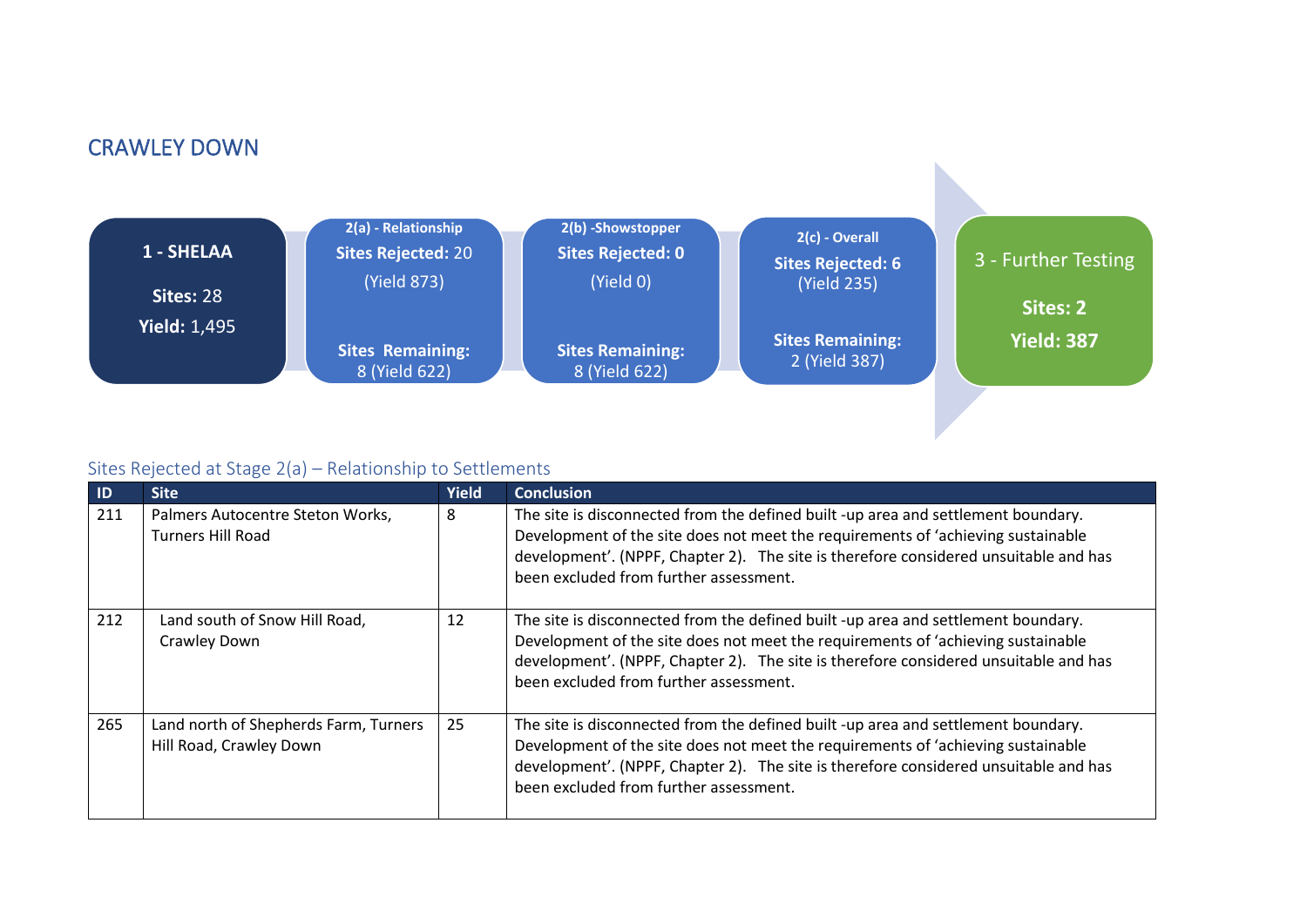| 269 | Land opposite junction of Mill Lane and<br>Turners Hill Road, Copthorne           | 20             | The site is disconnected from the defined built -up area and settlement boundary.<br>Development of the site does not meet the requirements of 'achieving sustainable<br>development'. (NPPF, Chapter 2). The site is therefore considered unsuitable and has<br>been excluded from further assessment. |
|-----|-----------------------------------------------------------------------------------|----------------|---------------------------------------------------------------------------------------------------------------------------------------------------------------------------------------------------------------------------------------------------------------------------------------------------------|
| 450 | County Tree Surgeons, Turners Hill<br>Road, Crawley Down                          | 39             | The site is disconnected from the defined built -up area and settlement boundary.<br>Development of the site does not meet the requirements of 'achieving sustainable<br>development'. (NPPF, Chapter 2). The site is therefore considered unsuitable and has<br>been excluded from further assessment. |
| 540 | Land north of Gibbshaven Farm,<br>Furnace Farm Road, Felbridge                    | 30             | The site is disconnected from the defined built -up area and settlement boundary.<br>Development of the site does not meet the requirements of 'achieving sustainable<br>development'. (NPPF, Chapter 2). The site is therefore considered unsuitable and has<br>been excluded from further assessment. |
| 558 | Crawley Down Garage and Parking Site,<br>Snow Hill, Crawley Down                  | 150            | The site is disconnected from the defined built -up area and settlement boundary.<br>Development of the site does not meet the requirements of 'achieving sustainable<br>development'. (NPPF, Chapter 2). The site is therefore considered unsuitable and has<br>been excluded from further assessment. |
| 675 | Land north of Poplars Place, Turners Hill<br>Road, Crawley Down                   | $\overline{7}$ | The site is disconnected from the defined built -up area and settlement boundary.<br>Development of the site does not meet the requirements of 'achieving sustainable<br>development'. (NPPF, Chapter 2). The site is therefore considered unsuitable and has<br>been excluded from further assessment. |
| 683 | Land between Jasmine Cottage and the<br>Copse, Furnace Farm Road, Furnace<br>Wood | 90             | The site is disconnected from the defined built -up area and settlement boundary.<br>Development of the site does not meet the requirements of 'achieving sustainable<br>development'. (NPPF, Chapter 2). The site is therefore considered unsuitable and has<br>been excluded from further assessment. |
| 714 | Land at Rock Cottage, Snow Hill,<br>Crawley Down                                  | 12             | The site is disconnected from the defined built -up area and settlement boundary.<br>Development of the site does not meet the requirements of 'achieving sustainable<br>development'. (NPPF, Chapter 2). The site is therefore considered unsuitable and has<br>been excluded from further assessment. |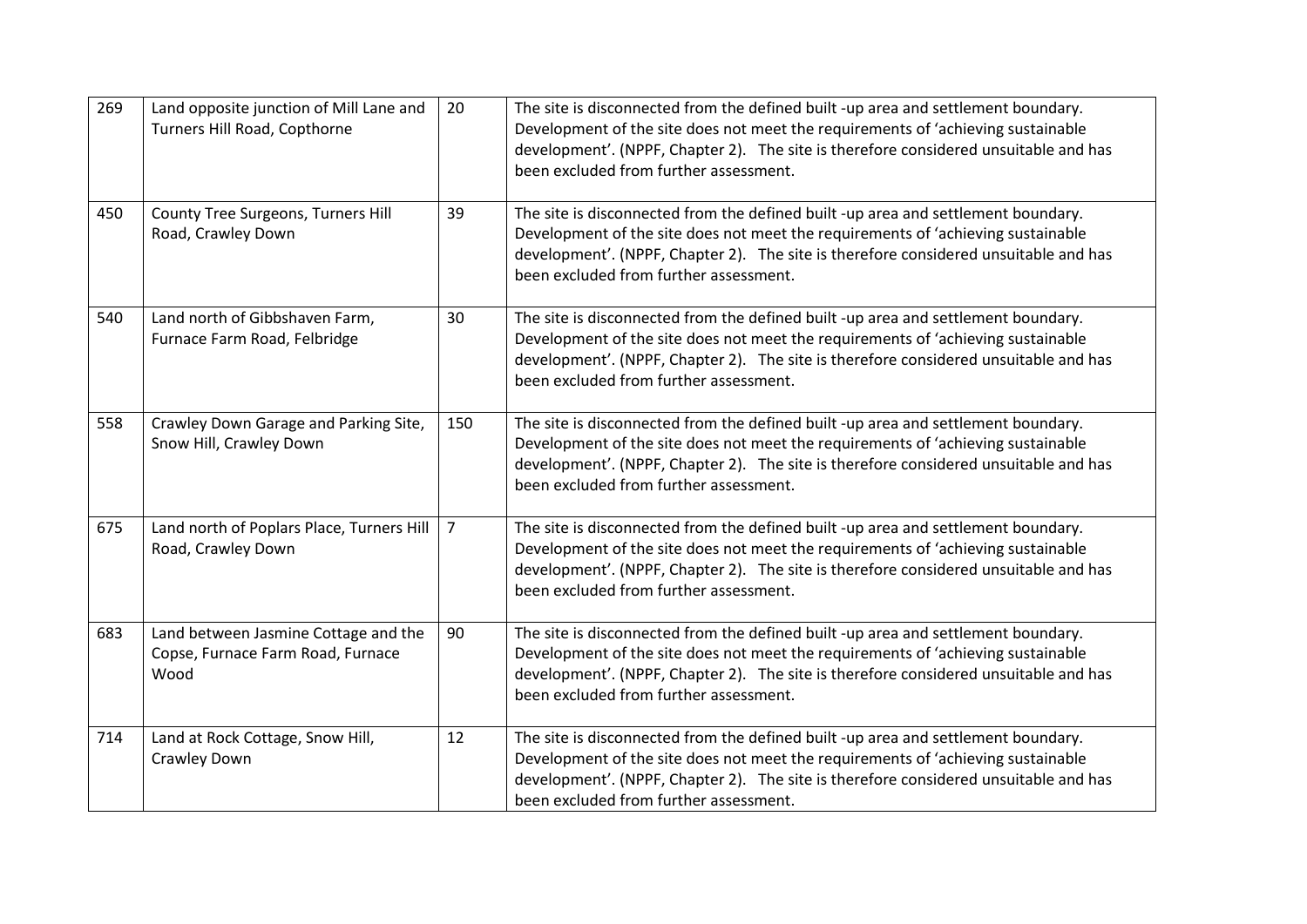| 715  | Land to the south and east of<br>Shepherds Farm, Turners Hill Road           | 120 | The site is disconnected from the defined built -up area and settlement boundary.<br>Development of the site does not meet the requirements of 'achieving sustainable<br>development'. (NPPF, Chapter 2). The site is therefore considered unsuitable and has<br>been excluded from further assessment. |
|------|------------------------------------------------------------------------------|-----|---------------------------------------------------------------------------------------------------------------------------------------------------------------------------------------------------------------------------------------------------------------------------------------------------------|
| 716  | Land south of The Lodge, Down Park,<br>Turners Hill Road, Crawley Down       | 19  | The site is disconnected from the defined built -up area and settlement boundary.<br>Development of the site does not meet the requirements of 'achieving sustainable<br>development'. (NPPF, Chapter 2). The site is therefore considered unsuitable and has<br>been excluded from further assessment. |
| 809  | Land at the Orchards, Wallage Lane,<br>Rowfant                               | 5   | The site is disconnected from the defined built -up area and settlement boundary.<br>Development of the site does not meet the requirements of 'achieving sustainable<br>development'. (NPPF, Chapter 2). The site is therefore considered unsuitable and has<br>been excluded from further assessment. |
| 810  | Woodpeckers (northen parcel), Snow<br>Hill, Crawley Down                     | 60  | The site is disconnected from the defined built -up area and settlement boundary.<br>Development of the site does not meet the requirements of 'achieving sustainable<br>development'. (NPPF, Chapter 2). The site is therefore considered unsuitable and has<br>been excluded from further assessment. |
| 812  | Land at Oakfields Farm, Hophurst Lane,<br>Crawley Down                       | 10  | The site is disconnected from the defined built -up area and settlement boundary.<br>Development of the site does not meet the requirements of 'achieving sustainable<br>development'. (NPPF, Chapter 2). The site is therefore considered unsuitable and has<br>been excluded from further assessment. |
| 813  | Land to south of Oakfields Farm<br>buildings, Hophurst Lane, Crawley<br>Down | 200 | The site is disconnected from the defined built -up area and settlement boundary.<br>Development of the site does not meet the requirements of 'achieving sustainable<br>development'. (NPPF, Chapter 2). The site is therefore considered unsuitable and has<br>been excluded from further assessment. |
| 1014 | White Court Wallage Lane Crawley<br>Down                                     | 15  | The site is disconnected from the defined built -up area and settlement boundary.<br>Development of the site does not meet the requirements of 'achieving sustainable                                                                                                                                   |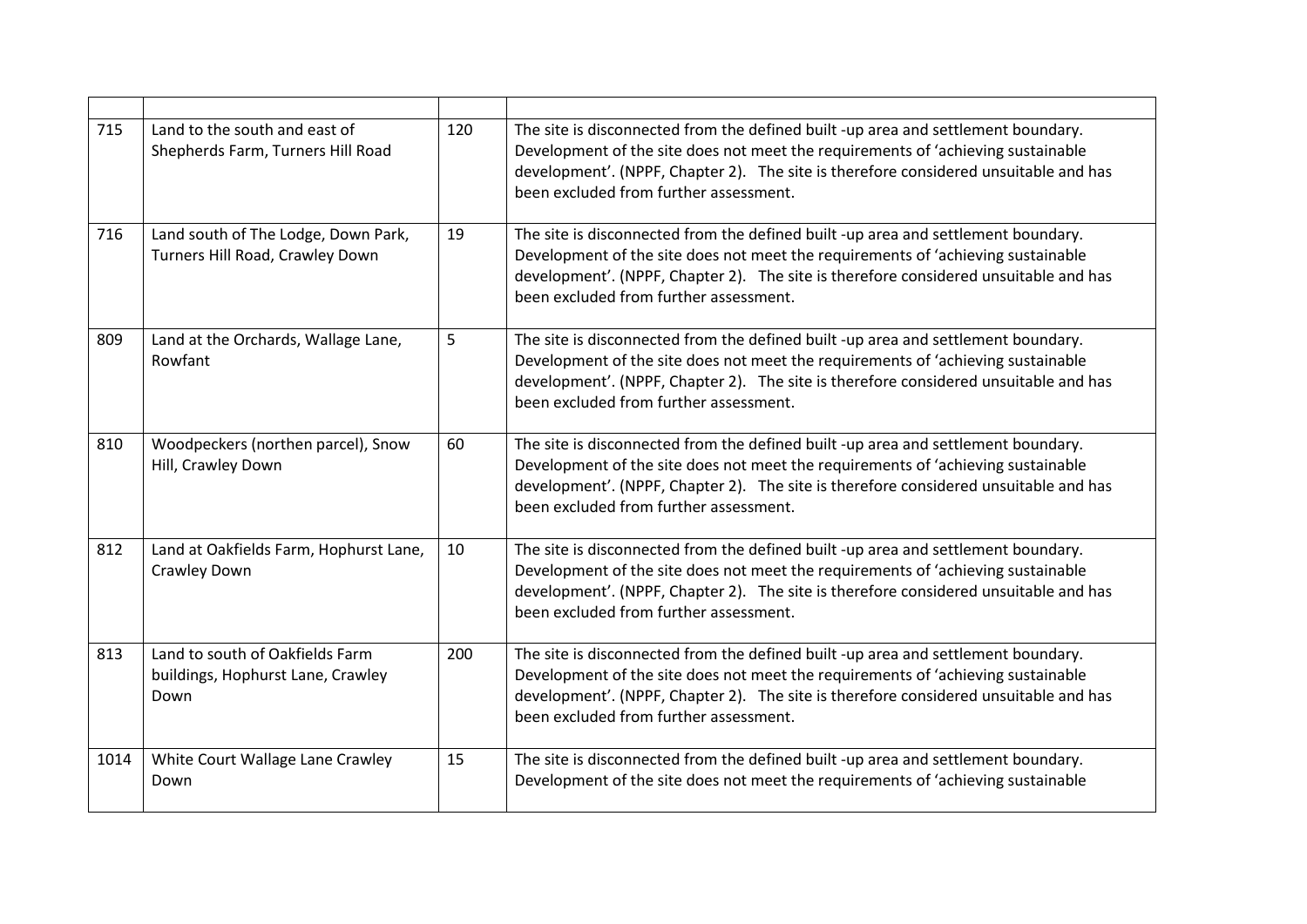|      |                                                                      |    | development'. (NPPF, Chapter 2). The site is therefore considered unsuitable and has<br>been excluded from further assessment.                                                                                                                                                                          |
|------|----------------------------------------------------------------------|----|---------------------------------------------------------------------------------------------------------------------------------------------------------------------------------------------------------------------------------------------------------------------------------------------------------|
| 1054 | Land to east of Land End (Top Field),<br>Snow Hill, Crawley Down     | 8  | The site is disconnected from the defined built -up area and settlement boundary.<br>Development of the site does not meet the requirements of 'achieving sustainable<br>development'. (NPPF, Chapter 2). The site is therefore considered unsuitable and has<br>been excluded from further assessment. |
| 1055 | Land to the south and east of Land End,<br>Chapel Lane, Crawley Down | 28 | The site is disconnected from the defined built -up area and settlement boundary.<br>Development of the site does not meet the requirements of 'achieving sustainable<br>development'. (NPPF, Chapter 2). The site is therefore considered unsuitable and has<br>been excluded from further assessment. |
| 1056 | The Platt, Turners Hill Road, Crawley<br>Down                        | 15 | The site is disconnected from the defined built -up area and settlement boundary.<br>Development of the site does not meet the requirements of 'achieving sustainable<br>development'. (NPPF, Chapter 2). The site is therefore considered unsuitable and has<br>been excluded from further assessment. |

### Sites Rejected at 2(b) – Showstoppers

| $\blacksquare$ | ∼.                            | $\overline{\phantom{a}}$ | iciusion |
|----------------|-------------------------------|--------------------------|----------|
|                | ыте                           | <b>Yield</b>             | -91      |
|                | $\sim$<br>sites<br>м.<br>19 U |                          |          |

| - ID | Site                                                       | Yield | <b>Conclusion</b>                                                                                                                                                                                                                                                                                                                                                                                                                                                                                                                                                         |
|------|------------------------------------------------------------|-------|---------------------------------------------------------------------------------------------------------------------------------------------------------------------------------------------------------------------------------------------------------------------------------------------------------------------------------------------------------------------------------------------------------------------------------------------------------------------------------------------------------------------------------------------------------------------------|
| 175  | Crawley Down Nurseries, Turners Hill<br>Road, Crawley Down | 6     | Transport issues should be considered from the earliest stages of plan-making and<br>development proposals. An assessment of the site has identified severe access issues that<br>are unlikely to be mitigated. It is concluded that development of the site is not acceptable.<br>The site is therefore considered unsuitable for development and has been excluded from<br>further assessment. (NPPF Para 104)<br>Inadequate junction visibility unless adjoining land is used. Increased traffic from a<br>substandard access onto Turners Hill Road is not acceptable |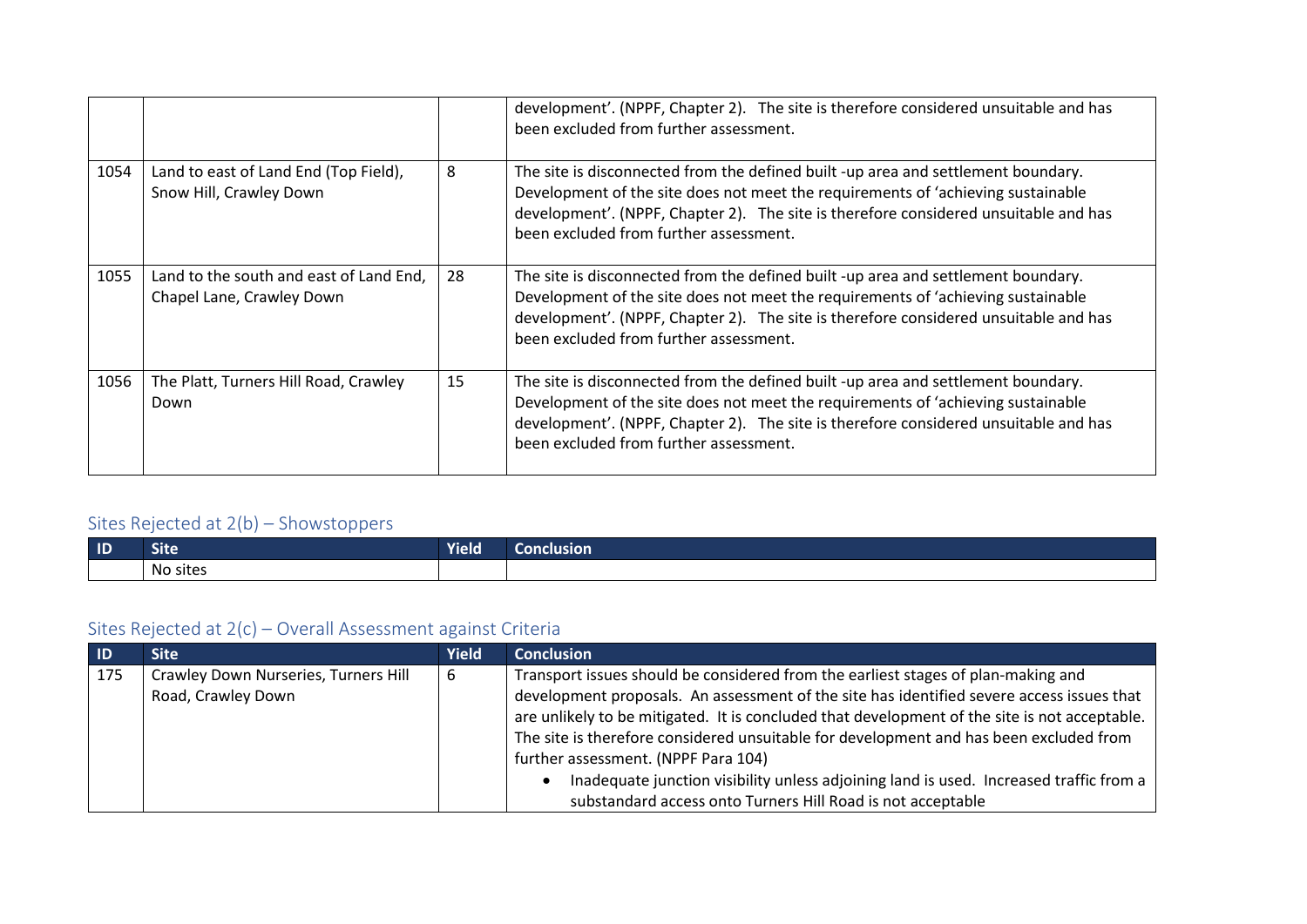|     |                                              |    | Other considerations:                                                                                                                                                                                                                                                                                                                                                                                                                                                                                                                                                                                                                                                                                                                                                                                                                                     |
|-----|----------------------------------------------|----|-----------------------------------------------------------------------------------------------------------------------------------------------------------------------------------------------------------------------------------------------------------------------------------------------------------------------------------------------------------------------------------------------------------------------------------------------------------------------------------------------------------------------------------------------------------------------------------------------------------------------------------------------------------------------------------------------------------------------------------------------------------------------------------------------------------------------------------------------------------|
|     |                                              |    | Much of the site is dense woodland.<br>$\bullet$                                                                                                                                                                                                                                                                                                                                                                                                                                                                                                                                                                                                                                                                                                                                                                                                          |
|     |                                              |    | Access to a main service centre is only likely by private car                                                                                                                                                                                                                                                                                                                                                                                                                                                                                                                                                                                                                                                                                                                                                                                             |
| 213 | Land at Winch Well, Crawley Down             | 45 | National Planning Policy gives considerable weight to the protection and enhancement of<br>the natural and historic environment. In assessing the constraints (listed below) of this site<br>in combination it is considered that the benefits of development would not outweigh the<br>combined potential harm to the natural and/or historic environment This site is therefore<br>considered unsuitable for development and has been excluded from further assessment:<br>• A rating of medium identifies a landscape character area with the capacity for<br>limited development<br>The site is adjacent to an area of ancient woodland or within a 15m buffer from an<br>area of ancient woodland. Other trees along the boundary<br>Archaeological interest - cottage, garden, well and outbuildings once existed<br>The site adjoins a watercourse |
|     |                                              |    | Other considerations:<br>The site will only become available for development if surrounding land obtains<br>planning permission for development<br>Visibility splays required for access<br>Access to a main service centre is only likely by private car                                                                                                                                                                                                                                                                                                                                                                                                                                                                                                                                                                                                 |
| 677 | Land south of Burleigh Lane, Crawley<br>Down | 8  | Transport issues should be considered from the earliest stages of plan-making and<br>development proposals. An assessment of the site has identified severe access issues that<br>are unlikely to be mitigated. It is concluded that development of the site is not acceptable.<br>The site is therefore considered unsuitable for development and has been excluded from<br>further assessment. (NPPF Para 104)<br>The site approach would require improvements to accommodate further<br>development, achievability is uncertain                                                                                                                                                                                                                                                                                                                        |
|     |                                              |    | Other considerations:<br>Medium potential for change in landscape terms<br>Listed buildings are present on/within proximity of the site - Low impact<br>The site is not currently available<br>Access to a main service centre is only likely by private car<br>$\bullet$                                                                                                                                                                                                                                                                                                                                                                                                                                                                                                                                                                                 |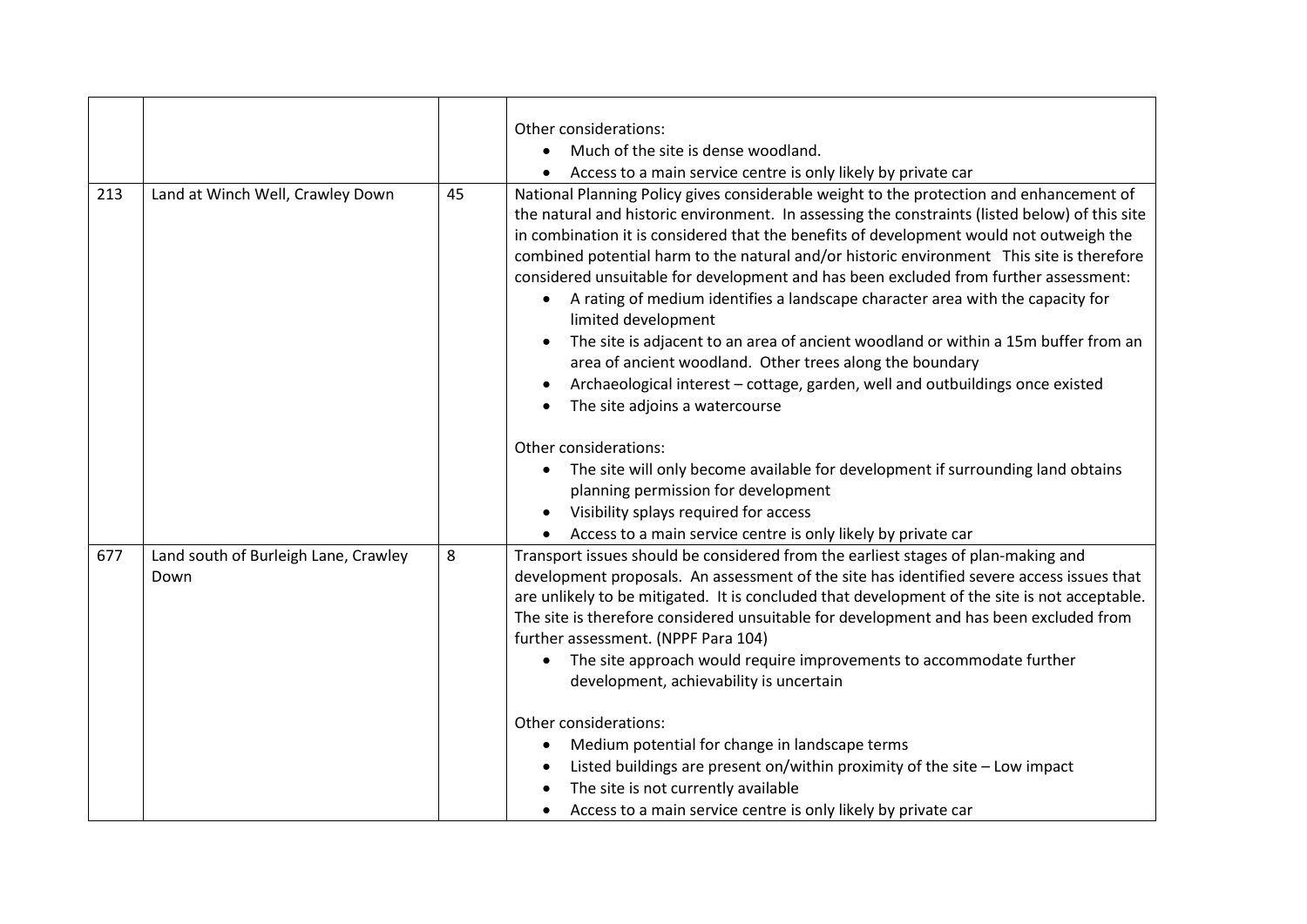|     |                                                                           |     | The site is located along a private road which does not relate well with the rest of<br>$\bullet$<br>the village.                                                                                                                                                                                                                                                                                                                                                                                                                                                                                                                                                                                                                                                                                                                                                                                                                                                                                                                                                                                                                                                   |
|-----|---------------------------------------------------------------------------|-----|---------------------------------------------------------------------------------------------------------------------------------------------------------------------------------------------------------------------------------------------------------------------------------------------------------------------------------------------------------------------------------------------------------------------------------------------------------------------------------------------------------------------------------------------------------------------------------------------------------------------------------------------------------------------------------------------------------------------------------------------------------------------------------------------------------------------------------------------------------------------------------------------------------------------------------------------------------------------------------------------------------------------------------------------------------------------------------------------------------------------------------------------------------------------|
| 686 | Land to the rear of The Martins (south<br>of Hophurst Lane), Crawley Down | 125 | National Planning Policy gives considerable weight to the protection and enhancement of<br>the natural and historic environment. In assessing the constraints (listed below) of this site<br>in combination it is considered that the benefits of development would not outweigh the<br>combined potential harm to the natural and/or historic environment This site is therefore<br>considered unsuitable for development and has been excluded from further assessment:<br>The site is adjacent to an area of ancient woodland or within a 15m buffer from an<br>area of ancient woodland. Development of the site may result in some harm.<br>The area is an important recreational route, consideration needs to be given to<br>LWS and ancient woodland and impact additional recreational disturbance to<br>these habitats (woodland and scrub) that would result from development.<br>Archaeological interest - Roman road adjacent (potentially associated Roman<br>features) (ANA).<br>Other considerations<br>Access to a main service centre is only likely by private car<br>Access to primary school and health centre greater than a 20 minutes' walk |
| 717 | Land at Redcourt Barn, Cuttinglye Lane,<br>Crawley Down                   | 30  | Planning policies should identify a supply of deliverable and developable sites to meet<br>future housing need. A lack of evidence is available that the site is available for<br>development and is therefore considered unsuitable and has been excluded from further<br>assessment. (NPPF Para 68)<br>Availability unclear<br>Other considerations:<br>A rating of medium identifies a landscape character area with the capacity for<br>limited development.<br>The site is covered by TPO's<br>The site is partially affected by ancient woodland (northern) and/or ancient and/or<br>veteran trees. Development would result in loss of trees and some harm<br><b>Adjoining LWS</b><br>Access to a main service centre is only likely by private car<br>$\bullet$                                                                                                                                                                                                                                                                                                                                                                                             |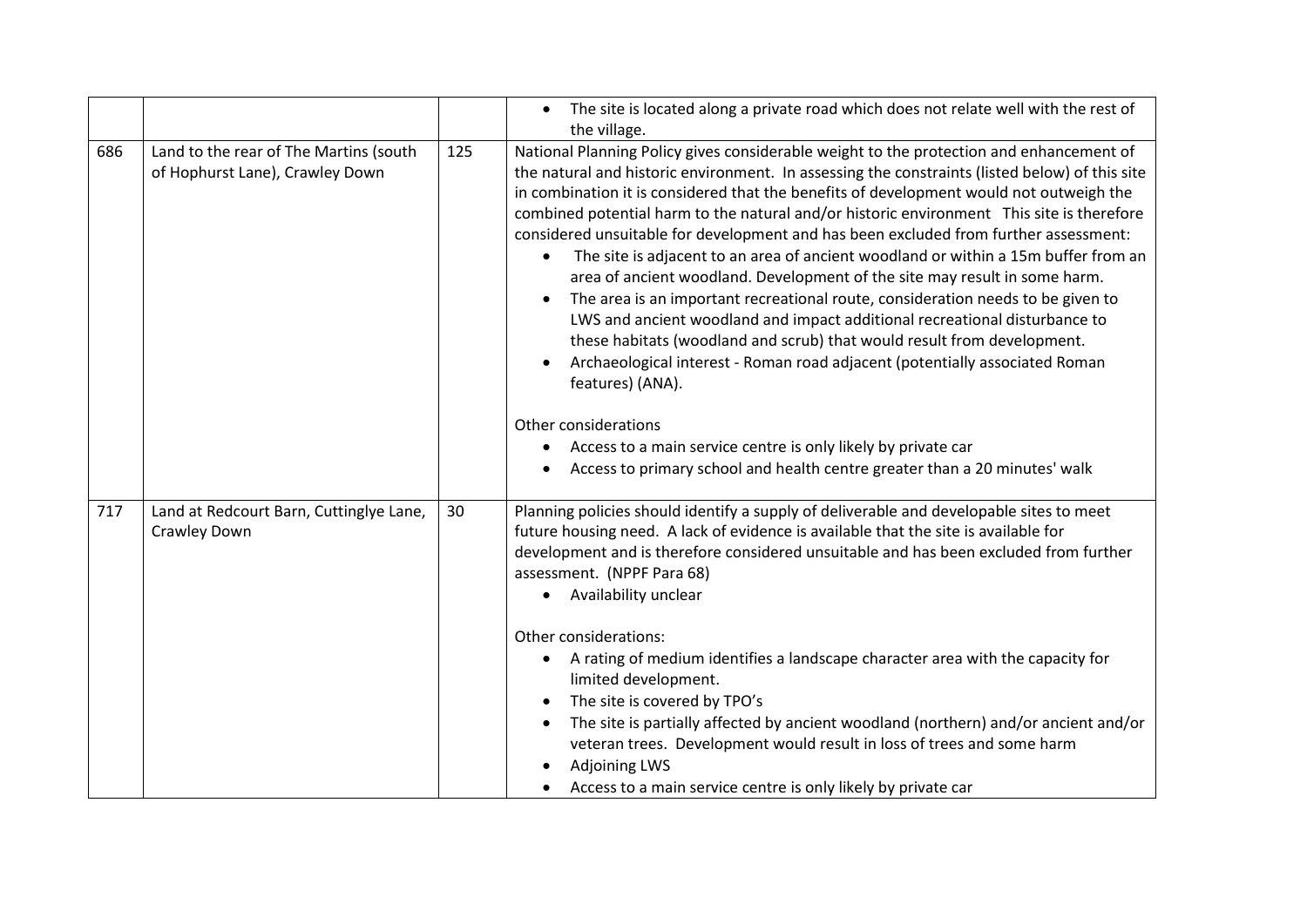| 808 | Land north of Heatherwood West,<br>Sandy Lane, Crawley Down | 10 | Transport issues should be considered from the earliest stages of plan-making and<br>development proposals. An assessment of the site has identified severe access issues that<br>are unlikely to be mitigated. It is concluded that development of the site is not acceptable.<br>The site is therefore considered unsuitable for development and has been excluded from |
|-----|-------------------------------------------------------------|----|---------------------------------------------------------------------------------------------------------------------------------------------------------------------------------------------------------------------------------------------------------------------------------------------------------------------------------------------------------------------------|
|     |                                                             |    | further assessment. (NPPF Para 104)<br>Site approach would require improvement to accommodate further development,<br>achievability is uncertain                                                                                                                                                                                                                          |
|     |                                                             |    | Other considerations:<br>Medium potential for change in landscape terms<br>Listed buildings are present on/within proximity of the site -high impact.<br>Development of the site to the north and northeast of Heatherwood east and<br>south could have a fundamental impact on the rural character of this part of the<br>setting of the listed building.                |
|     |                                                             |    | Development of the site would likely alter the linear settlement pattern of the area<br>which contributes to the settlements identity and historic character                                                                                                                                                                                                              |
|     |                                                             |    | The site is not currently available<br>Access to a main service centre is only likely by private car                                                                                                                                                                                                                                                                      |

| $\blacksquare$ | <b>Site</b>                                        | <b>Yield</b> | <b>Conclusion</b>                                                                                                                                                                                                                                                                                                                                                                                                                                                                                                                                                                                                                                                                                                                                                                                                                                                                                        |
|----------------|----------------------------------------------------|--------------|----------------------------------------------------------------------------------------------------------------------------------------------------------------------------------------------------------------------------------------------------------------------------------------------------------------------------------------------------------------------------------------------------------------------------------------------------------------------------------------------------------------------------------------------------------------------------------------------------------------------------------------------------------------------------------------------------------------------------------------------------------------------------------------------------------------------------------------------------------------------------------------------------------|
| 688            | Land to west of Turners Hill Road,<br>Crawley Down | 350          | The Sustainability Appraisal concludes that, overall, the site represents a sustainable<br>option for allocation. The transport modelling undertaken to date for the District Plan<br>Review does not indicate that there will be any showstoppers. However, the transport<br>assessment is an iterative process, and the next stage will be to assess capacity mitigation<br>measures, where applicable. The HRA is not anticipated to identify any likely significant<br>effect on the Ashdown Forest SPA and SAC, subject to appropriate mitigation. In terms of<br>air quality, there are currently no anticipated significant effects on the Stonepound<br>Crossroads AQMA, or adverse impacts on the Ashdown Forest; however, this will be<br>confirmed through ongoing scenario testing.<br>In light of the above, it is considered that the site represents a suitable option for<br>allocation. |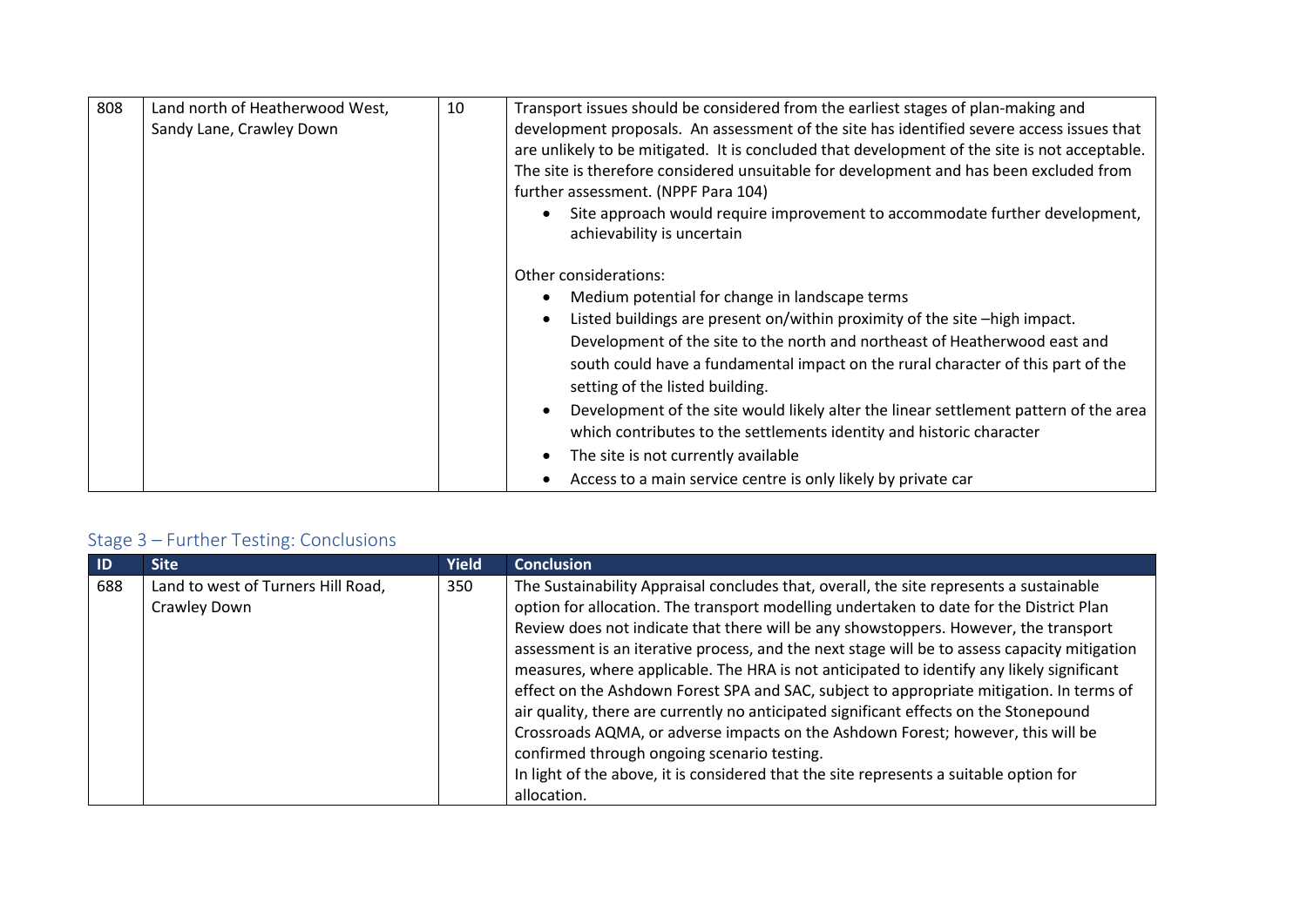| 743 | Hurst Farm, Turners Hill Road, Crawley<br>Down | 37 | The Sustainability Appraisal concludes that, overall, the site represents a sustainable<br>option for allocation. The transport modelling undertaken to date for the District Plan<br>Review does not indicate that there will be any showstoppers. However, the transport<br>assessment is an iterative process, and the next stage will be to assess capacity mitigation<br>measures, where applicable. The HRA is not anticipated to identify any likely significant<br>effect on the Ashdown Forest SPA and SAC, subject to appropriate mitigation. In terms of<br>air quality, there are currently no anticipated significant effects on the Stonepound<br>Crossroads AQMA, or adverse impacts on the Ashdown Forest; however, this will be<br>confirmed through ongoing scenario testing.<br>In light of the above, it is considered that the site represents a suitable option for |
|-----|------------------------------------------------|----|-------------------------------------------------------------------------------------------------------------------------------------------------------------------------------------------------------------------------------------------------------------------------------------------------------------------------------------------------------------------------------------------------------------------------------------------------------------------------------------------------------------------------------------------------------------------------------------------------------------------------------------------------------------------------------------------------------------------------------------------------------------------------------------------------------------------------------------------------------------------------------------------|
|     |                                                |    | allocation.                                                                                                                                                                                                                                                                                                                                                                                                                                                                                                                                                                                                                                                                                                                                                                                                                                                                               |

### **CUCKFIELD**



| $\blacksquare$ | Site                             | <b>Yield</b> | <b>Conclusion</b>                                                                    |
|----------------|----------------------------------|--------------|--------------------------------------------------------------------------------------|
| 214            | Land at Copyhold Lane, Cuckfield | 90           | The site is disconnected from the defined built -up area and settlement boundary.    |
|                |                                  |              | Development of the site does not meet the requirements of 'achieving sustainable     |
|                |                                  |              | development'. (NPPF, Chapter 2). The site is therefore considered unsuitable and has |
|                |                                  |              | been excluded from further assessment.                                               |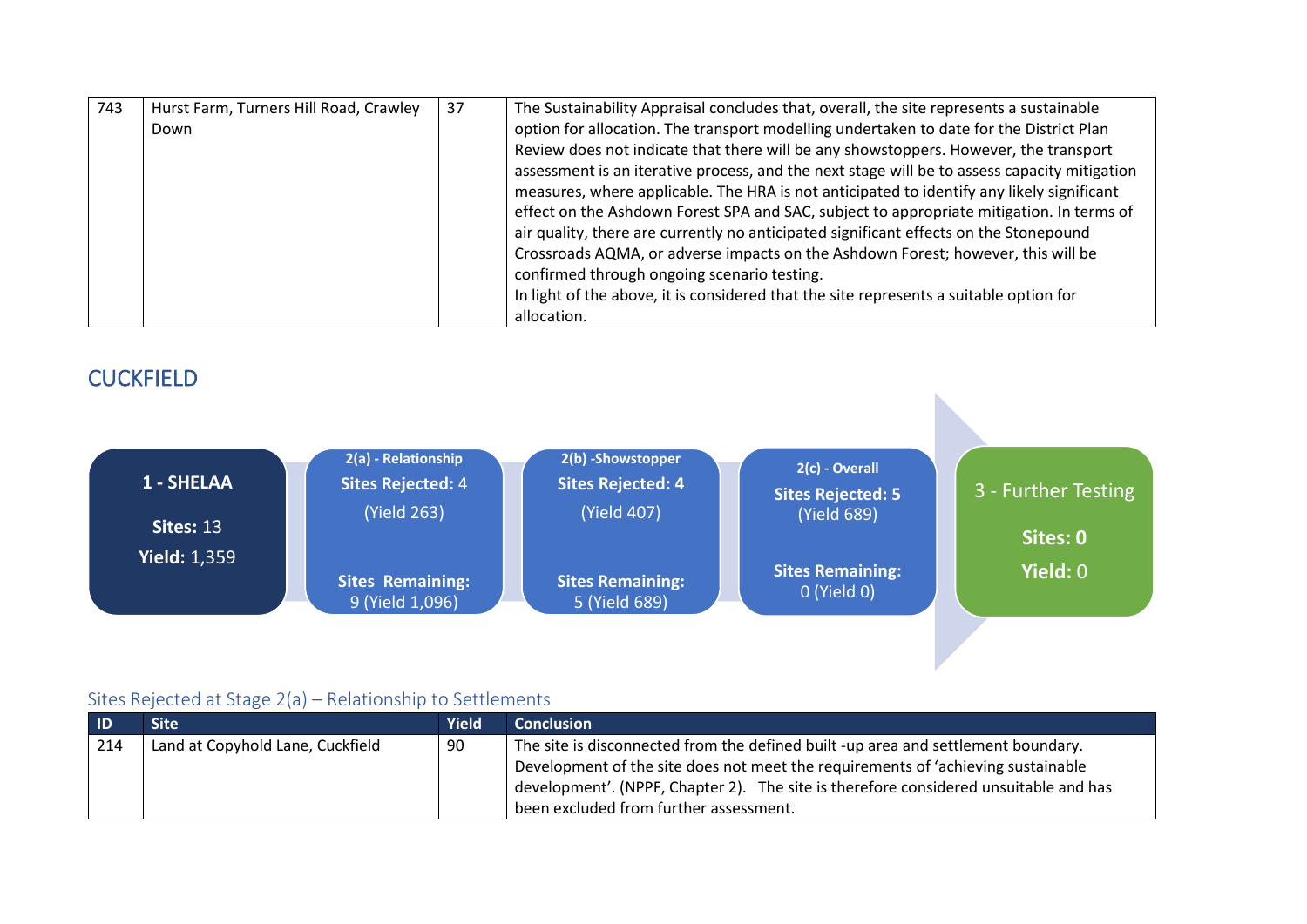| 896  | Land at Old Beech Farm, Staplefield<br>Road, Cuckfield        | 10 | The site is disconnected from the defined built -up area and settlement boundary.<br>Development of the site does not meet the requirements of 'achieving sustainable<br>development'. (NPPF, Chapter 2). The site is therefore considered unsuitable and has<br>been excluded from further assessment. |
|------|---------------------------------------------------------------|----|---------------------------------------------------------------------------------------------------------------------------------------------------------------------------------------------------------------------------------------------------------------------------------------------------------|
| 902  | Land to the west of Rookwood, Tylers<br>Green, Cuckfield      | 84 | The site is disconnected from the defined built -up area and settlement boundary.<br>Development of the site does not meet the requirements of 'achieving sustainable<br>development'. (NPPF, Chapter 2). The site is therefore considered unsuitable and has<br>been excluded from further assessment. |
| 1072 | Land to west of Hanlye Cottages Hanlye<br>Lane Haywards Heath | 79 | The site is disconnected from the defined built -up area and settlement boundary.<br>Development of the site does not meet the requirements of 'achieving sustainable<br>development'. (NPPF, Chapter 2). The site is therefore considered unsuitable and has<br>been excluded from further assessment. |

| $\blacksquare$ | <b>Site</b>                                                            | <b>Yield</b> | <b>Conclusion</b>                                                                                                                                                                                                                                                                                                                                                                             |
|----------------|------------------------------------------------------------------------|--------------|-----------------------------------------------------------------------------------------------------------------------------------------------------------------------------------------------------------------------------------------------------------------------------------------------------------------------------------------------------------------------------------------------|
| -89            | Land at South Taylors Barn, Whitemans<br>Green/Brook Street, Cuckfield | 173          | Areas of Outstanding Natural Beauty (AONB) should be protected and enhanced. The<br>site is located within /or in close proximity to the High Weald AONB. Development of<br>the site would cause detrimental impact to the AONB and should be avoided. The site<br>is therefore considered unsuitable for development and has been excluded from<br>further assessment. (NPPF Para's 176,177) |
|                |                                                                        |              | Other considerations:                                                                                                                                                                                                                                                                                                                                                                         |
|                |                                                                        |              | Listed buildings are present on/within proximity of the site -medium impact                                                                                                                                                                                                                                                                                                                   |
|                |                                                                        |              | Site is within/close proximity to a conservation area -medium impact                                                                                                                                                                                                                                                                                                                          |
| 420            | Land north of Brainsmead, Cuckfield                                    | 93           | Areas of Outstanding Natural Beauty (AONB) should be protected and enhanced. The<br>site is located within /or in close proximity to the High Weald AONB. Development of<br>the site would cause detrimental impact to the AONB and should be avoided. The site                                                                                                                               |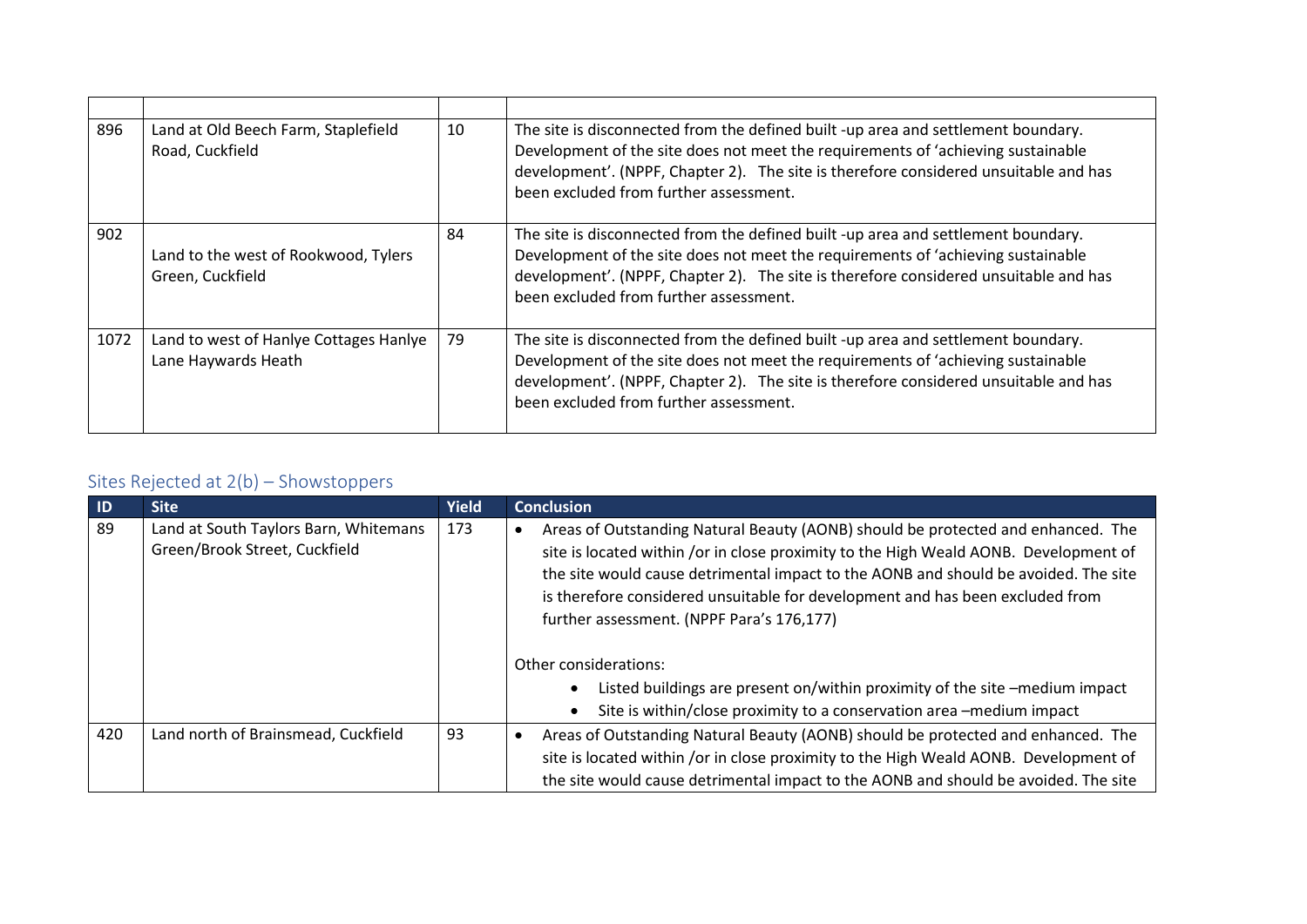|     |                                            |     | is therefore considered unsuitable for development and has been excluded from                                                                                                                                                                                                                                                                                                                                    |
|-----|--------------------------------------------|-----|------------------------------------------------------------------------------------------------------------------------------------------------------------------------------------------------------------------------------------------------------------------------------------------------------------------------------------------------------------------------------------------------------------------|
|     |                                            |     | further assessment. (NPPF Para's 176,177)                                                                                                                                                                                                                                                                                                                                                                        |
|     |                                            |     | Other considerations:<br>Access appears to be technically achievable, but unlikely to accommodate the<br>$\bullet$<br>number of dwellings proposed                                                                                                                                                                                                                                                               |
| 550 | Land east of Whitemans Green,<br>Cuckfield | 36  | Areas of Outstanding Natural Beauty (AONB) should be protected and enhanced. The<br>$\bullet$<br>site is located within /or in close proximity to the High Weald AONB. Development of<br>the site would cause detrimental impact to the AONB and should be avoided. The site<br>is therefore considered unsuitable for development and has been excluded from<br>further assessment. (NPPF Para's 176,177)       |
|     |                                            |     | Transport issues should be considered from the earliest stages of plan-making and<br>development proposals. An assessment of the site has identified severe access issues<br>that are unlikely to be mitigated. It is concluded that development of the site is not<br>acceptable. The site is therefore considered unsuitable for development and has been<br>excluded from further assessment. (NPPF Para 104) |
| 806 | Land West of London Road, Cuckfield        | 105 | Areas of Outstanding Natural Beauty (AONB) should be protected and enhanced. The<br>$\bullet$<br>site is located within /or in close proximity to the High Weald AONB. Development of<br>the site would cause detrimental impact to the AONB and should be avoided. The site<br>is therefore considered unsuitable for development and has been excluded from<br>further assessment. (NPPF Para's 176,177)       |
|     |                                            |     | Other considerations:<br>Site is adjacent to an area of ancient woodland or within a 15m buffer from an<br>ancient woodland.                                                                                                                                                                                                                                                                                     |
|     |                                            |     | Any development that impinges on the existing rural views from the<br>conservation area would have a detrimental impact on the special character of<br>the conservation area                                                                                                                                                                                                                                     |
|     |                                            |     | Access to the site is via a public right of way - access agreement needed.<br>$\bullet$                                                                                                                                                                                                                                                                                                                          |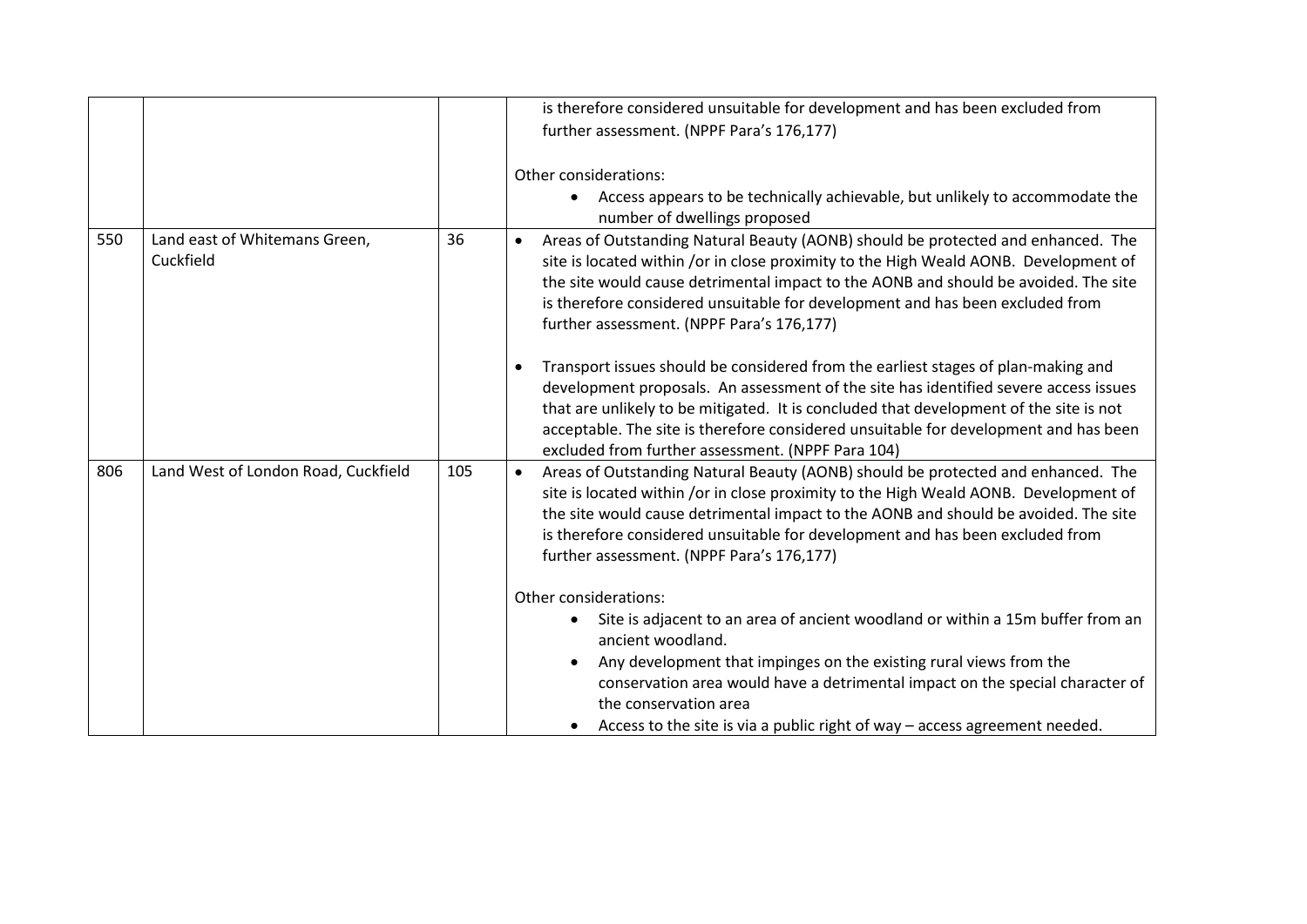| ID | <b>Site</b>                                         | Yield | <b>Conclusion</b>                                                                                                                                                                                                                                                                                                                                                                                                                                                                                                                                                                                                                                                                                                                                                                                                                                                                                                                                                                                                                                                                                                              |
|----|-----------------------------------------------------|-------|--------------------------------------------------------------------------------------------------------------------------------------------------------------------------------------------------------------------------------------------------------------------------------------------------------------------------------------------------------------------------------------------------------------------------------------------------------------------------------------------------------------------------------------------------------------------------------------------------------------------------------------------------------------------------------------------------------------------------------------------------------------------------------------------------------------------------------------------------------------------------------------------------------------------------------------------------------------------------------------------------------------------------------------------------------------------------------------------------------------------------------|
| 11 | Land at Wheatsheaf Lane, Cuckfield                  | 165   | National Planning Policy gives considerable weight to the protection and enhancement of<br>the natural and historic environment. In assessing the constraints (listed below) of this site<br>in combination it is considered that the benefits of development would not outweigh the<br>combined potential harm to the natural and/or historic environment This site is therefore<br>considered unsuitable for development and has been excluded from further assessment:<br>The site has substantial landscape sensitivity and moderate landscape value. As<br>$\bullet$<br>the site slopes it could be visible from the surrounding countryside<br>The site has ancient woodland boundaries<br>The site is adjacent to an LWS<br>Development at this location would significantly reduce the green gap between<br>Haywards Heath and Cuckfield.<br>Other considerations:<br>The site is not currently available<br>Site access exists, minor improvements are required to provide a suitable and safe                                                                                                                        |
| 63 | Land north of Riseholme, Broad Street,<br>Cuckfield | 70    | site approach<br>National Planning Policy gives considerable weight to the protection and enhancement of<br>the natural and historic environment. In assessing the constraints (listed below) of this site<br>in combination it is considered that the benefits of development would not outweigh the<br>combined potential harm to the natural and/or historic environment This site is therefore<br>considered unsuitable for development and has been excluded from further assessment:<br>The site has substantial landscape sensitivity and moderate landscape value. As<br>$\bullet$<br>the site slopes it could be visible from the surrounding countryside<br>The site is adjacent to an area of ancient woodland or within a 15m buffer of<br>ancient woodland. Development of the site may result in some harm<br>Allocation of the site has the potential to impact on the adjacent LWS<br>Other considerations:<br>Development of the site would be inconsistent with the existing linear pattern,<br>altering the landscape and townscape context of the south of the village and the<br>approach to the village. |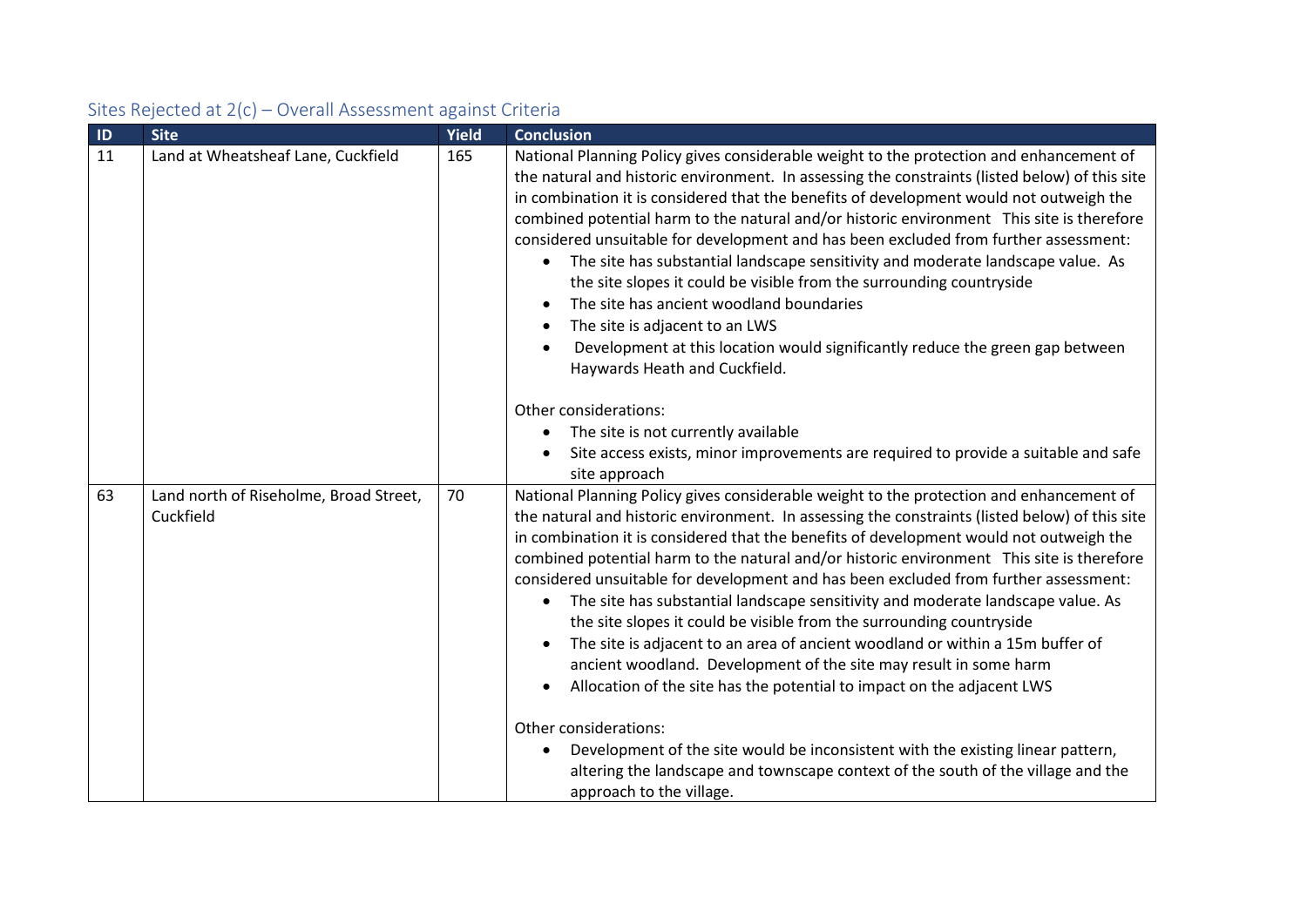|     |                                               |     | Development at this location would significantly reduce the green gap between<br>$\bullet$<br>Haywards Heath and Cuckfield.                                                                                                                                                                                                                                                                                                                                                                                                                                                                                          |
|-----|-----------------------------------------------|-----|----------------------------------------------------------------------------------------------------------------------------------------------------------------------------------------------------------------------------------------------------------------------------------------------------------------------------------------------------------------------------------------------------------------------------------------------------------------------------------------------------------------------------------------------------------------------------------------------------------------------|
| 227 | Land to the north of Glebe Road,<br>Cuckfield | 84  | Planning policies should identify a supply of deliverable and developable sites to meet<br>future housing need. A lack of evidence is available that the site is available for<br>development and is therefore considered unsuitable and has been excluded from further<br>assessment. (NPPF Para 68)<br>Overage agreement expires in 4 1/2 years No progress until this expires                                                                                                                                                                                                                                     |
|     |                                               |     | Transport issues should be considered from the earliest stages of plan-making and<br>development proposals. An assessment of the site has identified severe access issues that<br>are unlikely to be mitigated. It is concluded that development of the site is not acceptable.<br>The site is therefore considered unsuitable for development and has been excluded from<br>further assessment. (NPPF Para 104)<br>A safe and suitable access has not been demonstrated and therefore not<br>$\bullet$<br>considered achievable                                                                                     |
|     |                                               |     | Other considerations:<br>The site has substantial landscape sensitivity and moderate landscape value. As<br>the site slopes it could be visible from the surrounding countryside<br>The site lies near the crest of a sandstone ridge above a stream valley, which is a<br>favourable location for archaeological sites, assessment and mitigation required<br>Overall public transport availability is considered poor<br>The site is not well related to the settlement. Site forms wider rural setting of<br>Listed Buildings and Conservation Area; development considered harmful to their<br>special interest. |
| 567 | Land to East of Polestub Lane, Cuckfield      | 120 | Planning policies should identify a supply of deliverable and developable sites to meet<br>future housing need. A lack of evidence is available that the site is available for<br>development and is therefore considered unsuitable and has been excluded from further<br>assessment. (NPPF Para 68)<br>No arrangement in place to bring the site forward, with no immediate plans to do<br>SO<br>Other considerations:                                                                                                                                                                                             |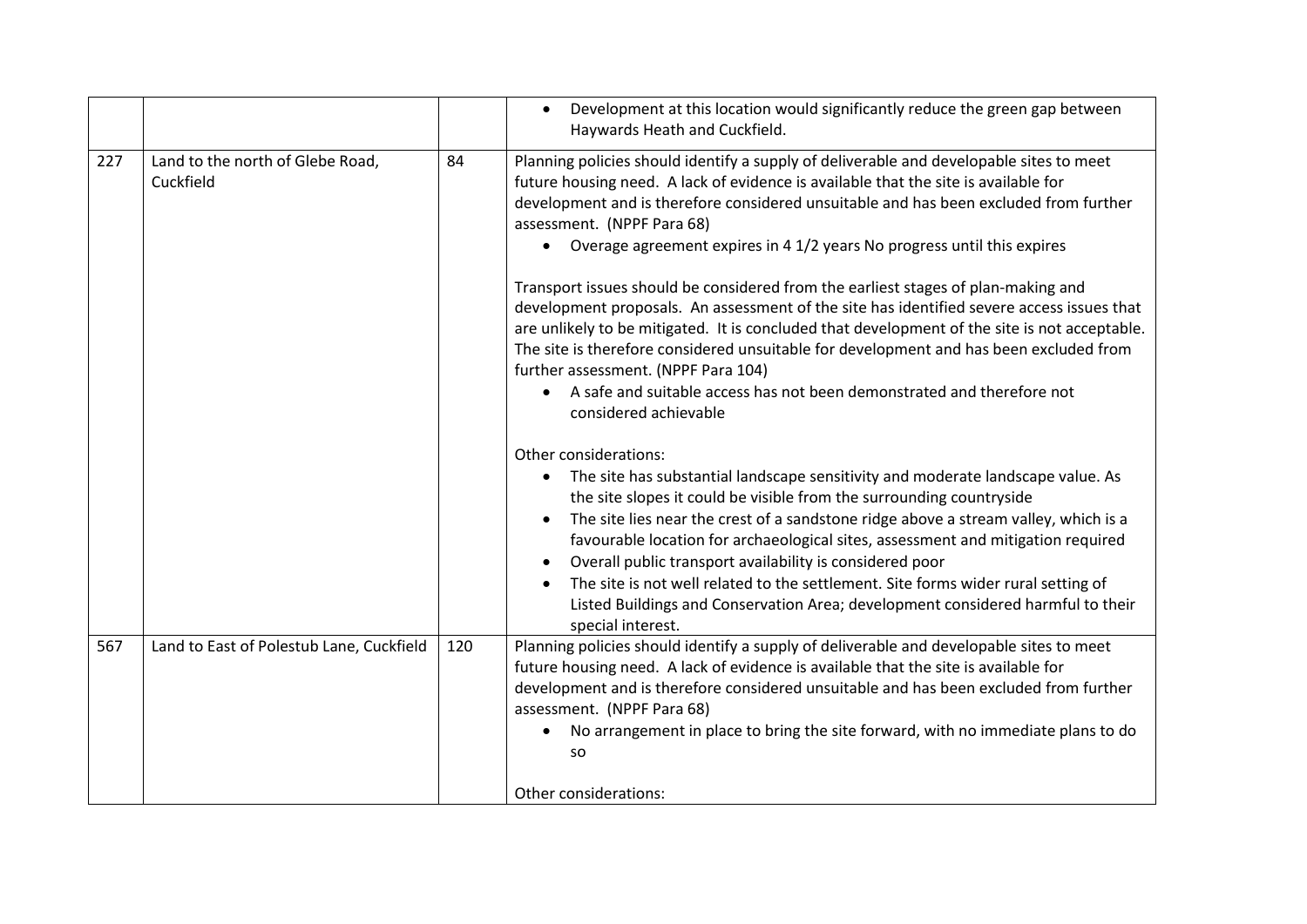|      |                              |     | The site has substantial landscape sensitivity and moderate landscape value. As<br>the site slopes it could be visible from the surrounding countryside<br>Archaeological interest: The site adjoins a watercourse, the Scarse Stream<br>(potential for prehistoric stream-side occupation sites).<br>Access is subject to neighbouring landowners, and is not considered achievable<br>independently                                                                                                                                                                                                                                                                                                                                                                                                                                                                                                                                                            |
|------|------------------------------|-----|------------------------------------------------------------------------------------------------------------------------------------------------------------------------------------------------------------------------------------------------------------------------------------------------------------------------------------------------------------------------------------------------------------------------------------------------------------------------------------------------------------------------------------------------------------------------------------------------------------------------------------------------------------------------------------------------------------------------------------------------------------------------------------------------------------------------------------------------------------------------------------------------------------------------------------------------------------------|
| 1001 | Land north of A272 Cuckfield | 250 | National Planning Policy gives considerable weight to the protection and enhancement of<br>the natural and historic environment. In assessing the constraints (listed below) of this site<br>in combination it is considered that the benefits of development would not outweigh the<br>combined potential harm to the natural and/or historic environment This site is therefore<br>considered unsuitable for development and has been excluded from further assessment:<br>Low to medium potential for change in landscape terms<br>Part of the western boundary of the site is within a 15m buffer zone of ancient<br>woodland<br>Potential for impact in relation to the wider setting of the cluster of listed<br>buildings; Holy Trinity Church and associated tombs<br>Archaeology subject to assessment and mitigation<br>Other considerations:<br>Sufficient visibility likely to be achievable, pedestrian and cycle connectivity would<br>be required |

| $\blacksquare$ | <b>Site</b> | Yield | Conclusion |
|----------------|-------------|-------|------------|
|                | No sites    |       |            |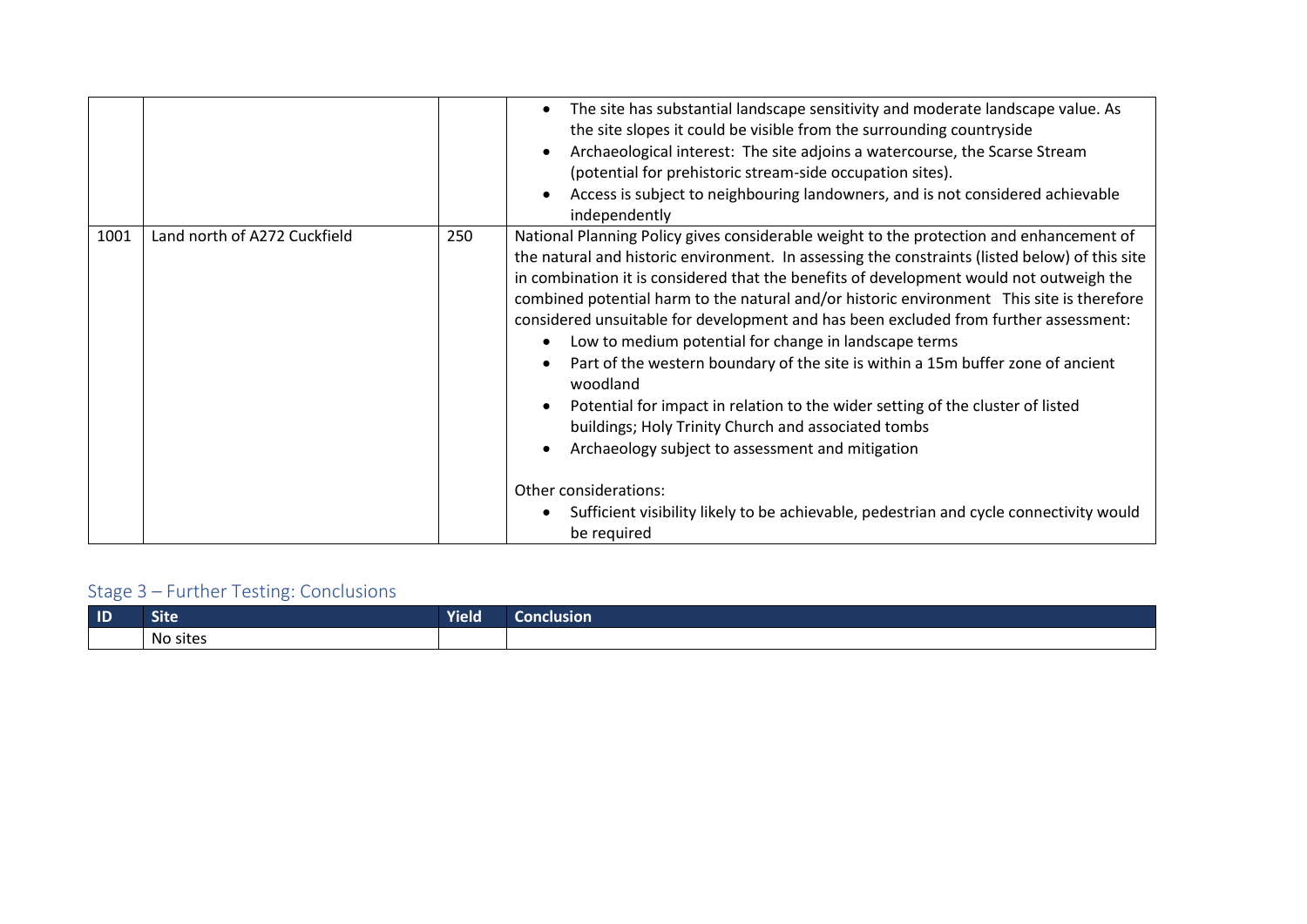# EAST GRINSTEAD



| <b>ID</b> | <b>Site</b>                           | <b>Yield</b> | <b>Conclusion</b>                                                                    |
|-----------|---------------------------------------|--------------|--------------------------------------------------------------------------------------|
| 12        | Floran Farm, Hophurst Lane            | 90           | The site is disconnected from the defined built -up area and settlement boundary.    |
|           |                                       |              | Development of the site does not meet the requirements of 'achieving sustainable     |
|           |                                       |              | development'. (NPPF, Chapter 2). The site is therefore considered unsuitable and has |
|           |                                       |              | been excluded from further assessment.                                               |
| 60        | Land at the Spinney, Lewes Road, East |              | The site is disconnected from the defined built -up area and settlement boundary.    |
|           | Grinstead                             |              | Development of the site does not meet the requirements of 'achieving sustainable     |
|           |                                       |              | development'. (NPPF, Chapter 2). The site is therefore considered unsuitable and has |
|           |                                       |              | been excluded from further assessment.                                               |
| 681       | Land north Kingsmead, Turners Hill    | 30           | The site is disconnected from the defined built -up area and settlement boundary.    |
|           | Road, East Grinstead                  |              | Development of the site does not meet the requirements of 'achieving sustainable     |
|           |                                       |              | development'. (NPPF, Chapter 2). The site is therefore considered unsuitable and has |
|           |                                       |              | been excluded from further assessment.                                               |
| 1067      | Land south of Hill Place Farm Turners | 125          | The site is disconnected from the defined built -up area and settlement boundary.    |
|           | Hill Road East Grinstead              |              | Development of the site does not meet the requirements of 'achieving sustainable     |
|           |                                       |              | development'. (NPPF, Chapter 2). The site is therefore considered unsuitable and has |
|           |                                       |              | been excluded from further assessment.                                               |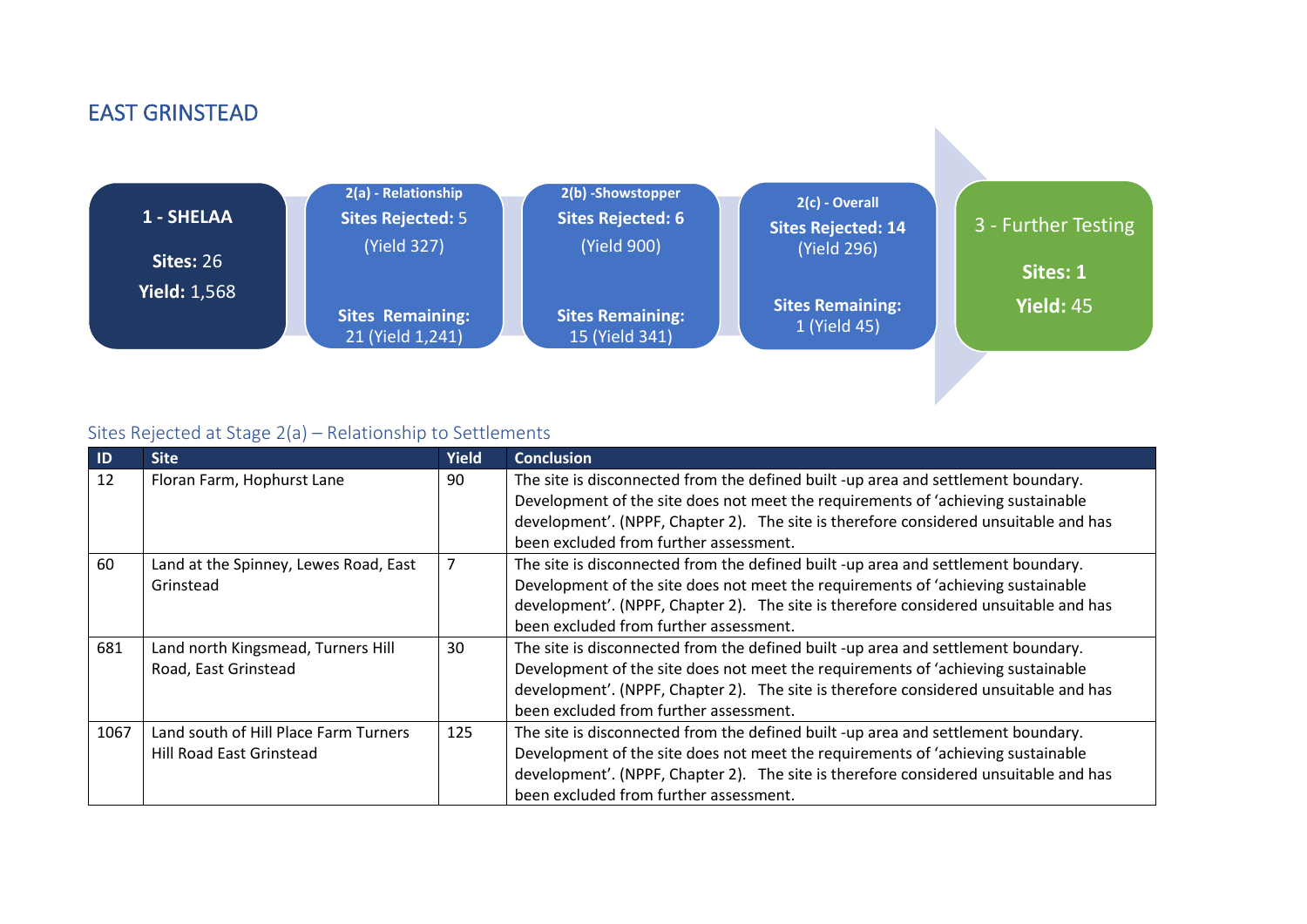| 1093 | Land South of Medway Drive, East | 75 | The site is disconnected from the defined built -up area and settlement boundary.    |
|------|----------------------------------|----|--------------------------------------------------------------------------------------|
|      | Grinstead                        |    | Development of the site does not meet the requirements of 'achieving sustainable     |
|      |                                  |    | development'. (NPPF, Chapter 2). The site is therefore considered unsuitable and has |
|      |                                  |    | I been excluded from further assessment.                                             |

| ID  | <b>Site</b>                                                             | Yield | <b>Conclusion</b>                                                                                                                                                                                                                                                                                                                                                                                                                                                                                                                                 |
|-----|-------------------------------------------------------------------------|-------|---------------------------------------------------------------------------------------------------------------------------------------------------------------------------------------------------------------------------------------------------------------------------------------------------------------------------------------------------------------------------------------------------------------------------------------------------------------------------------------------------------------------------------------------------|
| 17  | Land adj. Great Harwood Farm House<br>off Harwoods Lane, East Grinstead | 300   | Areas of Outstanding Natural Beauty (AONB) should be protected and enhanced. The<br>$\bullet$<br>site is located within /or in close proximity to the High Weald AONB. Development of<br>the site would cause detrimental impact to the AONB and should be avoided. The site<br>is therefore considered unsuitable for development and has been excluded from<br>further assessment. (NPPF Para's 176,177)                                                                                                                                        |
|     |                                                                         |       | Other considerations:<br>A watercourse runs through north south through the site (flood zone 1) and<br>along the southern boundary (flood zone 2/3)<br>Listed building adjacent to site<br>Safe access not currently available, potential for access exists, a mini<br>roundabout and traffic calming would be required. Second access required<br>unclear where this could be provided.<br>Access to a main service centre is only likely by private car                                                                                         |
| 598 | Land south of Edinburgh Way, East<br>Grinstead                          | 60    | Areas of Outstanding Natural Beauty (AONB) should be protected and enhanced. The<br>$\bullet$<br>site is located within /or in close proximity to the High Weald AONB. Development of<br>the site would cause detrimental impact to the AONB and should be avoided. The site<br>is therefore considered unsuitable for development and has been excluded from<br>further assessment. (NPPF Para's 176,177)<br>Other considerations:<br>The southern quarter of the site is covered by an archaeological designation<br>on/or adjacent to the site |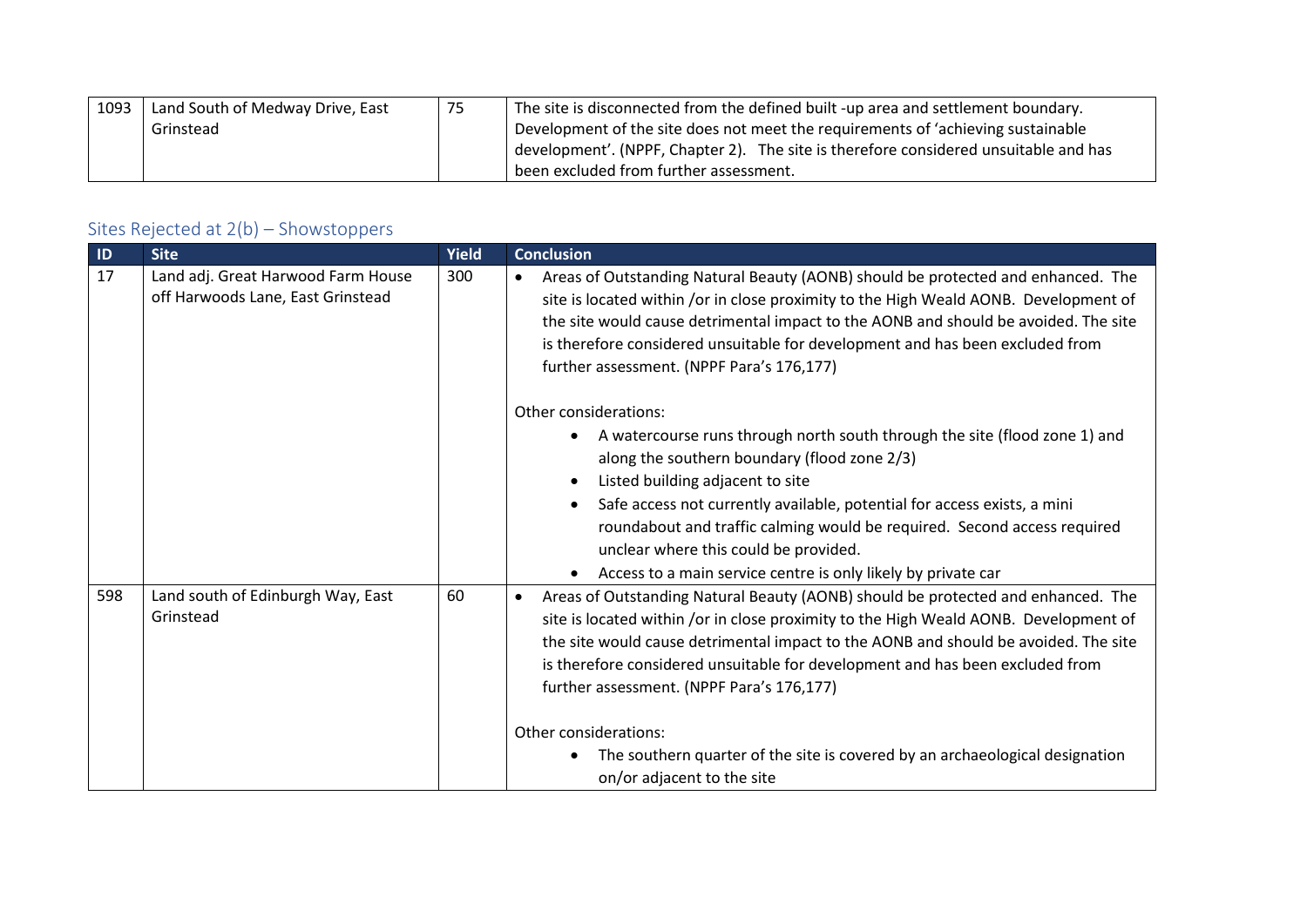|     |                                                              |     | Further evidence would be required to demonstrate suitable access could be<br>provided.                                                                                                                                                                                                                                                                                                                                                                                                                                                                                            |
|-----|--------------------------------------------------------------|-----|------------------------------------------------------------------------------------------------------------------------------------------------------------------------------------------------------------------------------------------------------------------------------------------------------------------------------------------------------------------------------------------------------------------------------------------------------------------------------------------------------------------------------------------------------------------------------------|
| 615 | Land east of Stuart Way, East Grinstead                      | 150 | Areas of Outstanding Natural Beauty (AONB) should be protected and enhanced. The<br>$\bullet$<br>site is located within /or in close proximity to the High Weald AONB. Development of<br>the site would cause detrimental impact to the AONB and should be avoided. The site<br>is therefore considered unsuitable for development and has been excluded from<br>further assessment. (NPPF Para's 176,177)                                                                                                                                                                         |
|     |                                                              |     | Development of the site would result in loss/direct harm to ancient woodland. There<br>are no known wholly exceptional reasons presented to the Council that would support<br>development of this site. The site is therefore considered unsuitable for development<br>and has been excluded from further assessment. ((NPPF Para 180c)                                                                                                                                                                                                                                            |
|     |                                                              |     | Planning policies should identify a supply of deliverable and developable sites to meet<br>$\bullet$<br>future housing need. A lack of evidence is available that the site is available for<br>development and is therefore considered unsuitable and has been excluded from<br>further assessment. (NPPF Para 68)                                                                                                                                                                                                                                                                 |
|     |                                                              |     | Transport issues should be considered from the earliest stages of plan-making and<br>$\bullet$<br>development proposals. An assessment of the site has identified severe access issues<br>that are unlikely to be mitigated. It is concluded that development of the site is not<br>acceptable. The site is therefore considered unsuitable for development and has been<br>excluded from further assessment. (NPPF Para 104)                                                                                                                                                      |
| 850 | Land to the East of Russetts, Holtye<br>Road, East Grinstead | 150 | • National Planning Policy gives considerable weight to the protection and enhancement<br>of the natural and historic environment. In assessing the constraints (listed below) of<br>this site in combination it is considered that the benefits of development would not<br>outweigh the combined potential harm to the natural and historic environment This<br>site is therefore considered unsuitable for development and has been excluded from<br>further assessment:<br>Moderate impact on AONB due to a loss of countryside setting<br>Historic PROW to the south boundary |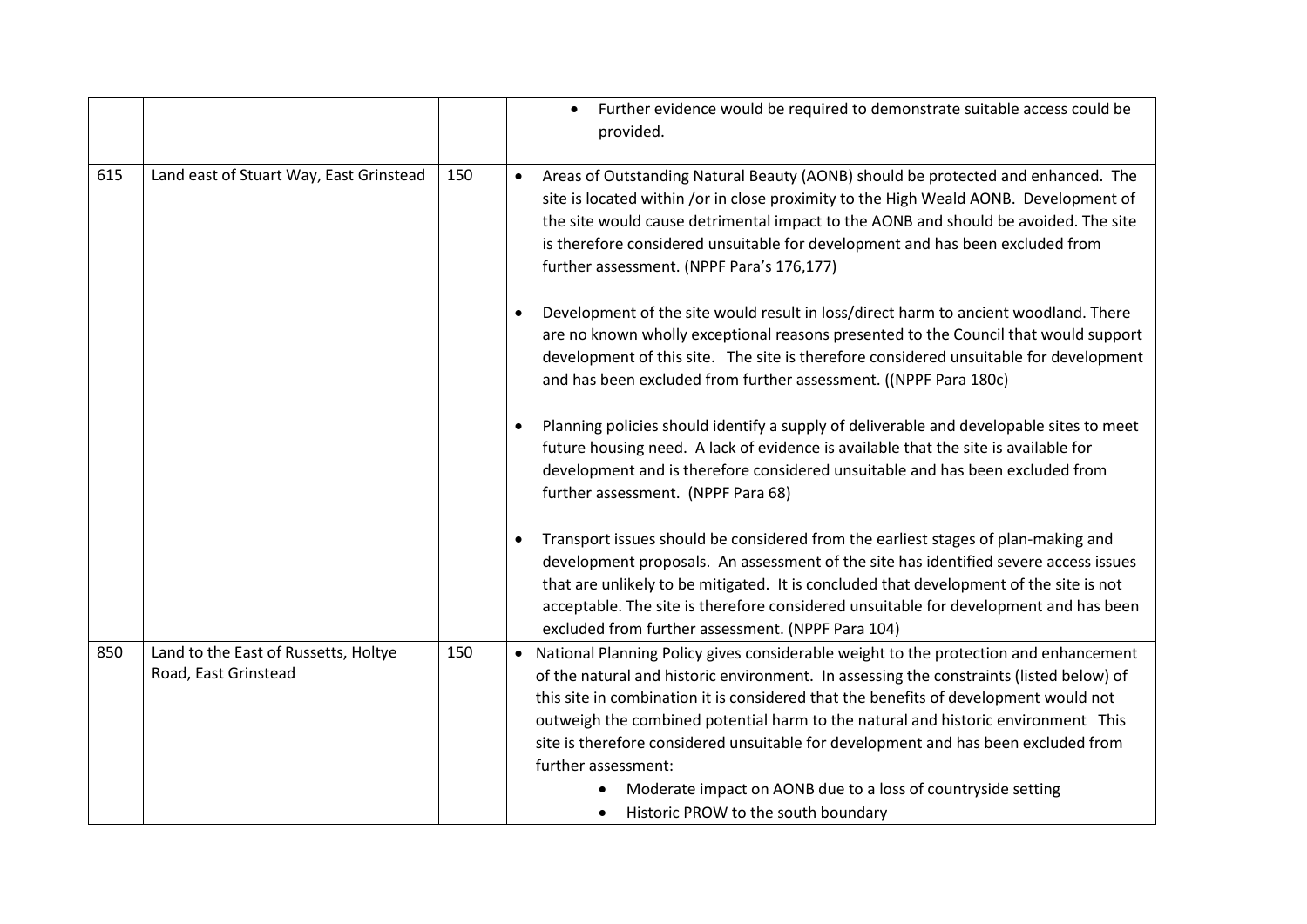|      |                                                                         |     | Listed building across the road from the site<br>Forms part of a medieval field system                                                                                                                                                                                                                                                                                                                     |
|------|-------------------------------------------------------------------------|-----|------------------------------------------------------------------------------------------------------------------------------------------------------------------------------------------------------------------------------------------------------------------------------------------------------------------------------------------------------------------------------------------------------------|
|      |                                                                         |     | Other considerations:<br>Poor access to main service centre, primary schools and health centre -<br>reliance on private car use                                                                                                                                                                                                                                                                            |
| 851  | Fairlight lodge and 2 Fairlight Cottage,<br>Holtye Road, East Grinstead | 150 | Areas of Outstanding Natural Beauty (AONB) should be protected and enhanced. The<br>$\bullet$<br>site is located within /or in close proximity to the High Weald AONB. Development of<br>the site would cause detrimental impact to the AONB and should be avoided. The site<br>is therefore considered unsuitable for development and has been excluded from<br>further assessment. (NPPF Para's 176,177) |
|      |                                                                         |     | Planning policies should identify a supply of deliverable and developable sites to meet<br>future housing need. A lack of evidence is available that the site is available for<br>development and is therefore considered unsuitable and has been excluded from<br>further assessment. (NPPF Para 68)                                                                                                      |
|      |                                                                         |     | Other considerations:                                                                                                                                                                                                                                                                                                                                                                                      |
|      |                                                                         |     | Areas of ancient woodland along the eastern side of the site. Other site<br>boundaries covered by ancient woodland buffer.                                                                                                                                                                                                                                                                                 |
|      |                                                                         |     | The site is in close proximity to the LWS with<br>$\bullet$                                                                                                                                                                                                                                                                                                                                                |
|      |                                                                         |     | Areas of ancient woodland to the south and east. Increased disturbance and<br>connectivity issues would have a negative impact on the LWS.                                                                                                                                                                                                                                                                 |
|      |                                                                         |     | Grade II listed building to the east of the site                                                                                                                                                                                                                                                                                                                                                           |
|      |                                                                         |     | A review of the structural feature is required to determine whether a suitable<br>access can be provided.                                                                                                                                                                                                                                                                                                  |
|      |                                                                         |     | Access to a main service centre is only likely by private car                                                                                                                                                                                                                                                                                                                                              |
|      |                                                                         |     | Access to health provision and rail is poor                                                                                                                                                                                                                                                                                                                                                                |
| 1024 | Land at Brook House Farm, Turners Hill<br>Road, East Grinstead          | 120 | Areas of Outstanding Natural Beauty (AONB) should be protected and enhanced. The<br>site is located within /or in close proximity to the High Weald AONB. Development of                                                                                                                                                                                                                                   |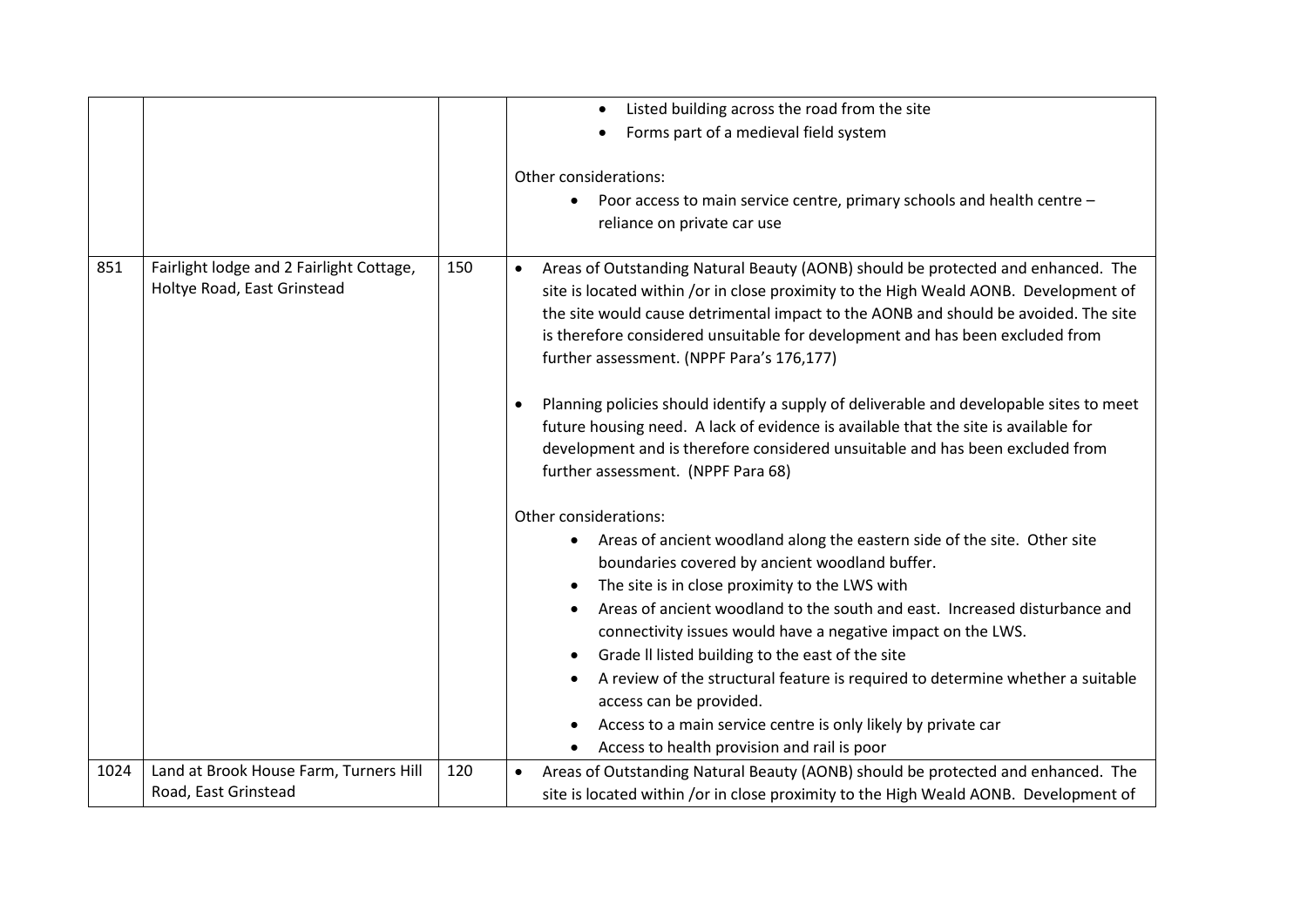| the site would cause detrimental impact to the AONB and should be avoided. The site<br>is therefore considered unsuitable for development and has been excluded from<br>further assessment. (NPPF Para's 176,177)   |
|---------------------------------------------------------------------------------------------------------------------------------------------------------------------------------------------------------------------|
| Other considerations:<br>Adjacent to an area of ancient woodland or within a 15m buffer from an area<br>of ancient woodland<br>Access does not exist but can be achieved within landholding to adjacent<br>highway. |

| $\blacksquare$ | <b>Site</b>                                                 | <b>Yield</b> | <b>Conclusion</b>                                                                                                                                                                                                                                                                                                                                                                                                                                                                                                                                                                                                                                                                                                                                                                                                                                                                 |
|----------------|-------------------------------------------------------------|--------------|-----------------------------------------------------------------------------------------------------------------------------------------------------------------------------------------------------------------------------------------------------------------------------------------------------------------------------------------------------------------------------------------------------------------------------------------------------------------------------------------------------------------------------------------------------------------------------------------------------------------------------------------------------------------------------------------------------------------------------------------------------------------------------------------------------------------------------------------------------------------------------------|
| 145            | Land east of Fairlight Lane, Holtye<br>Road, East Grinstead | 13           | Transport issues should be considered from the earliest stages of plan-making and<br>development proposals. An assessment of the site has identified severe access issues that<br>are unlikely to be mitigated. It is concluded that development of the site is not acceptable.<br>The site is therefore considered unsuitable for development and has been excluded from<br>further assessment. (NPPF Para 104)<br>Site approach would require improvements to accommodate further<br>development, achievability is uncertain.<br>Other considerations:<br>Moderate impact on AONB due to loss of medieval field system and loss of public<br>enjoyment of PROW<br>Site not currently available<br>The site benefits from significant tree coverage<br>Appears disconnected from East Grinstead.<br>Access to a primary school and health centre greater than a 20 minutes' walk |
| 391            | 88 Holtye Road, East Grinstead                              | 45           | Site is within or adjacent to the Built-Up Area Boundary; it is therefore considered that a<br>policy compliant development is possible without the need for the site to be allocated.                                                                                                                                                                                                                                                                                                                                                                                                                                                                                                                                                                                                                                                                                            |
| 727            | Overshaw Cottage, Lewes Road, East<br>Grinstead             | 9            | Site is within or adjacent to the Built-Up Area Boundary; it is therefore considered that a<br>policy compliant development is possible without the need for the site to be allocated.                                                                                                                                                                                                                                                                                                                                                                                                                                                                                                                                                                                                                                                                                            |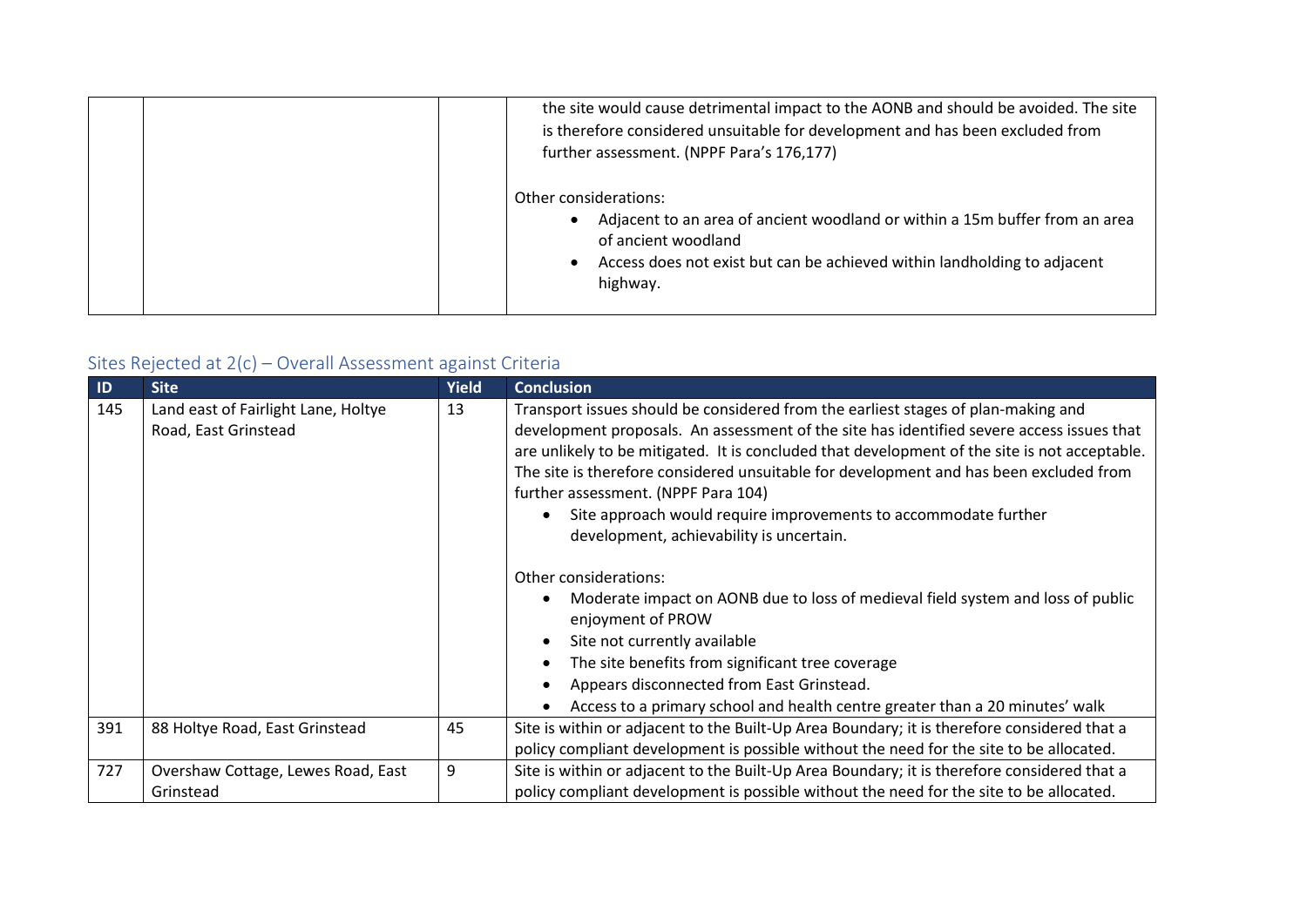| 733  | Land between 43 and 59 Hurst Farm        | 5   | Considerations:                                                                             |
|------|------------------------------------------|-----|---------------------------------------------------------------------------------------------|
|      | Road, East Grinstead                     |     | Moderate impact on AONB development would result in a loss of enjoyment of a                |
|      |                                          |     | countryside outlook from the PROW and impact on the medieval field system                   |
|      |                                          |     | Recent planning appeal on site dismissed                                                    |
| 846  | Cedar Lodge, Hackenden Lane, East        | 8   | Site is within or adjacent to the Built-Up Area Boundary; it is therefore considered that a |
|      | Grinstead                                |     | policy compliant development is possible without the need for the site to be allocated.     |
| 848  | Highfields, West Hill, East Grinstead    | 15  | Site is within or adjacent to the Built-Up Area Boundary; it is therefore considered that a |
|      |                                          |     | policy compliant development is possible without the need for the site to be allocated.     |
| 849  | West House, West Lane, East Grinstead    | 5   | Site is within or adjacent to the Built-Up Area Boundary; it is therefore considered that a |
|      |                                          |     | policy compliant development is possible without the need for the site to be allocated.     |
| 1060 | Land north of Hill Place Farm Buildings, | 20  | Considerations:                                                                             |
|      | Turners Hill Road, East Grinstead        |     | Listed buildings are present on/within proximity of the site, development would             |
|      |                                          |     | have a high impact on Hill Place (Grade II listed) by fundamentally alter its               |
|      |                                          |     | character.                                                                                  |
|      |                                          |     | Development in close proximity to the base of the Imberhorne Viaduct may also<br>$\bullet$  |
|      |                                          |     | have some impact on its semi-rural setting                                                  |
|      |                                          |     | Access does not exist but can be achieved within landholding to adjacent highway            |
|      |                                          |     | or through 3rd party land (agreement in place).                                             |
| 224  | Land at Brooklands Park, west of         | 15  | Site is within or adjacent to the Built-Up Area Boundary; it is therefore considered that a |
|      | Orchard Way, East Grinstead              |     | policy compliant development is possible without the need for the site to be allocated.     |
| 676  | Land south of 61 Crawley Down Road,      | 20  | Site is within or adjacent to the Built-Up Area Boundary; it is therefore considered that a |
|      | Felbridge                                |     | policy compliant development is possible without the need for the site to be allocated.     |
| 763  | Carpet Right, 220 - 228 London Road,     | 24  | Site is within or adjacent to the Built-Up Area Boundary; it is therefore considered that a |
|      | <b>East Grinstead</b>                    |     | policy compliant development is possible without the need for the site to be allocated.     |
| 961  | 1-5 Queens Walk and 22-26 London         | 100 | Site is within or adjacent to the Built-Up Area Boundary; it is therefore considered that a |
|      | Road, East Grinstead                     |     | policy compliant development is possible without the need for the site to be allocated.     |
| 998  | Old Court House, Blackwell Hollow, East  | 12  | Site is within or adjacent to the Built-Up Area Boundary; it is therefore considered that a |
|      | Grinstead                                |     | policy compliant development is possible without the need for the site to be allocated.     |
| 1027 | Land to north of Day Nursery Coombe      | 9   | Site is within or adjacent to the Built-Up Area Boundary; it is therefore considered that a |
|      | Hill Road, East Grinstead                |     | policy compliant development is possible without the need for the site to be allocated.     |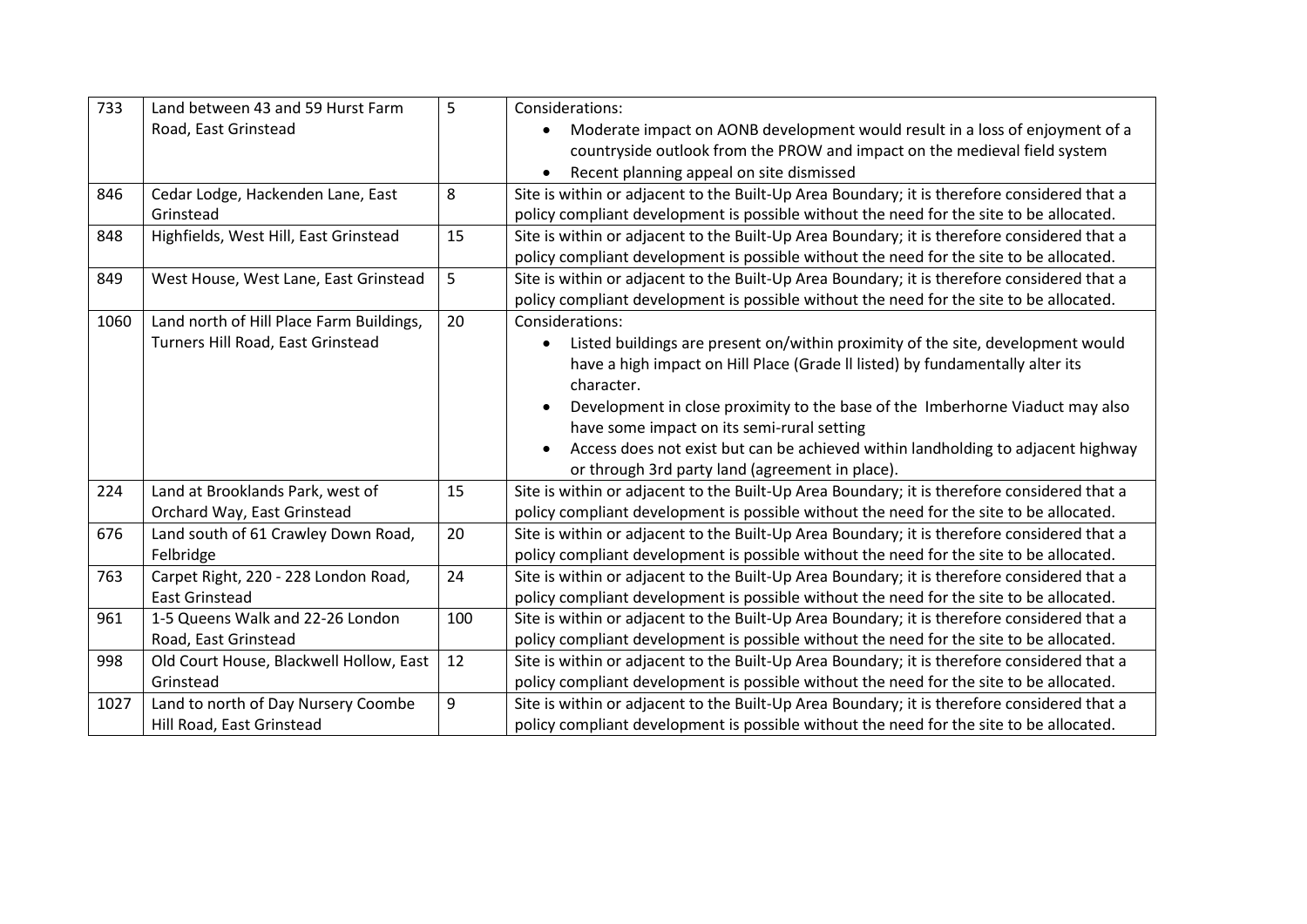| -ID | <b>Site</b>                                   | <b>Yield</b> | <b>Conclusion</b>                                                                                                                                                                                                                                                                                                                                                                                                                                                                                                                                                                                                                                                                                                                                                                                                                                                                                        |
|-----|-----------------------------------------------|--------------|----------------------------------------------------------------------------------------------------------------------------------------------------------------------------------------------------------------------------------------------------------------------------------------------------------------------------------------------------------------------------------------------------------------------------------------------------------------------------------------------------------------------------------------------------------------------------------------------------------------------------------------------------------------------------------------------------------------------------------------------------------------------------------------------------------------------------------------------------------------------------------------------------------|
| 198 | Land off West Hoathly Road, East<br>Grinstead | 45           | The Sustainability Appraisal concludes that, overall, the site represents a sustainable<br>option for allocation. The transport modelling undertaken to date for the District Plan<br>Review does not indicate that there will be any showstoppers. However, the transport<br>assessment is an iterative process, and the next stage will be to assess capacity mitigation<br>measures, where applicable. The HRA is not anticipated to identify any likely significant<br>effect on the Ashdown Forest SPA and SAC, subject to appropriate mitigation. In terms of<br>air quality, there are currently no anticipated significant effects on the Stonepound<br>Crossroads AQMA, or adverse impacts on the Ashdown Forest; however, this will be<br>confirmed through ongoing scenario testing.<br>In light of the above, it is considered that the site represents a suitable option for<br>allocation. |

## **HANDCROSS**



| <b>ID</b> | Site                                | <b>Yield</b> | <b>Conclusion</b>                                                                 |
|-----------|-------------------------------------|--------------|-----------------------------------------------------------------------------------|
| 662       | Dencombe Estate, High Beeches Lane, | 75           | The site is disconnected from the defined built -up area and settlement boundary. |
|           | Handcross                           |              | Development of the site does not meet the requirements of 'achieving sustainable  |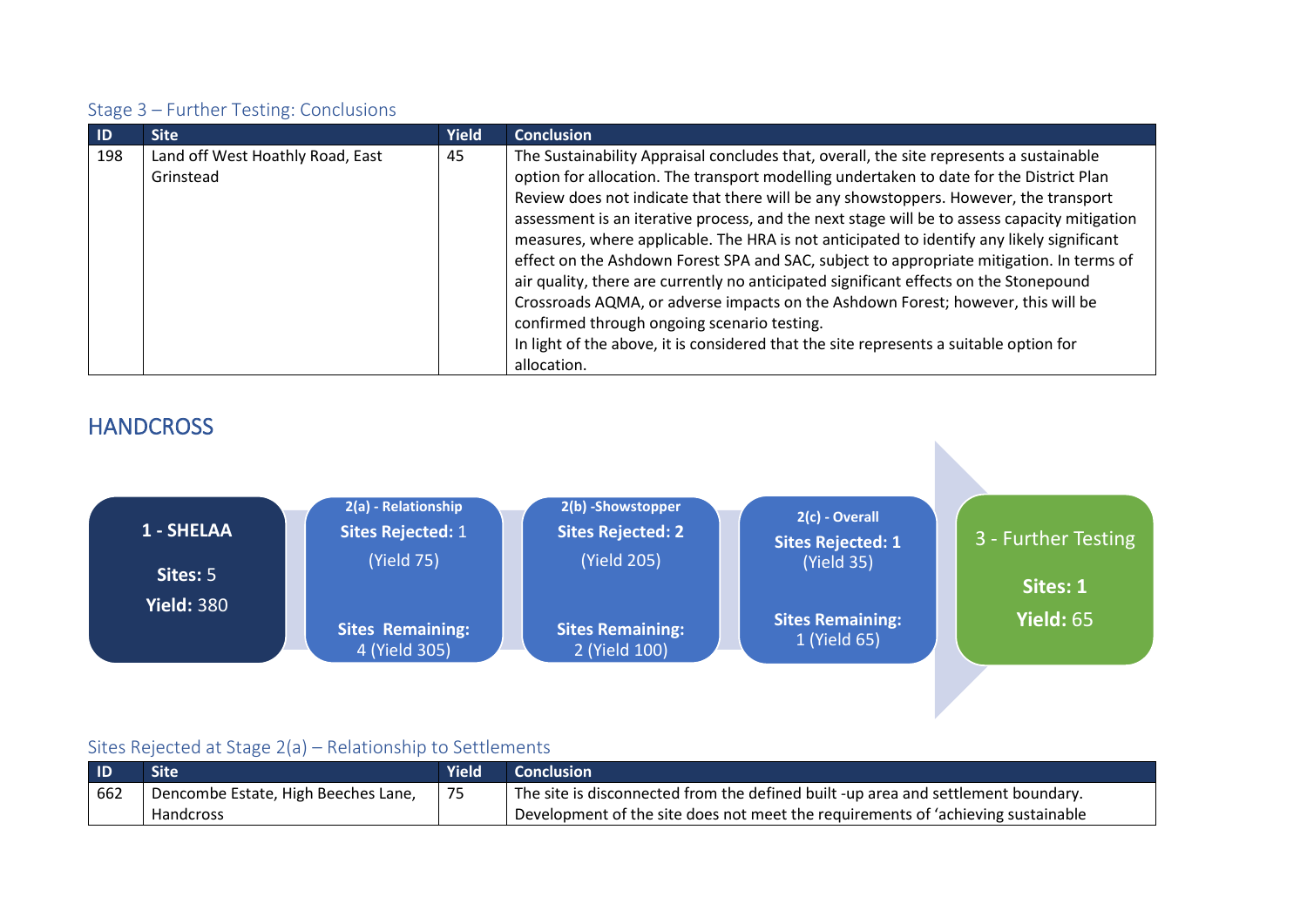|  | (NPPF, Chapter 2).<br>$\degree$ . The site is therefore considered unsuitable and has $\degree$<br>development'. |
|--|------------------------------------------------------------------------------------------------------------------|
|  | been excluded from further assessment.                                                                           |

| ID  | <b>Site</b>                      | Yield | <b>Conclusion</b>                                                                                                                                                                                                                                                                                                                                                                                                                                                                                                                                                                                                                                                                                                                                                                                                                                                            |
|-----|----------------------------------|-------|------------------------------------------------------------------------------------------------------------------------------------------------------------------------------------------------------------------------------------------------------------------------------------------------------------------------------------------------------------------------------------------------------------------------------------------------------------------------------------------------------------------------------------------------------------------------------------------------------------------------------------------------------------------------------------------------------------------------------------------------------------------------------------------------------------------------------------------------------------------------------|
| 181 | Land west of Truggers, Handcross | 125   | Areas of Outstanding Natural Beauty (AONB) should be protected and enhanced. The<br>site is located within /or in close proximity to the High Weald AONB. Development of<br>the site would cause detrimental impact to the AONB and should be avoided. The site<br>is therefore considered unsuitable for development and has been excluded from<br>further assessment. (NPPF Para's 176,177)<br>• National Planning Policy gives considerable weight to the protection and enhancement<br>of the natural and historic environment. In assessing the constraints (listed below) of<br>this site in combination it is considered that the benefits of development would not<br>outweigh the combined potential harm to the natural and historic environment This<br>site is therefore considered unsuitable for development and has been excluded from<br>further assessment: |
|     |                                  |       | Adjacent to an area of ancient woodland or within a 15m buffer from an area<br>of ancient woodland<br>Increased disturbance and connectivity issues would have a negative impact<br>on the LWS.<br>The site lies directly to the rear of a listed building. Development on this area<br>of the site would have a fundamental impact on the open and rural views and<br>detract from the special interest of the listed building<br>Other considerations:<br>Handcross conservation area is located on the opposite side of the A23<br>Site approach would require improvements to accommodate further<br>development.<br>Access to a main service centre is only likely by private car                                                                                                                                                                                       |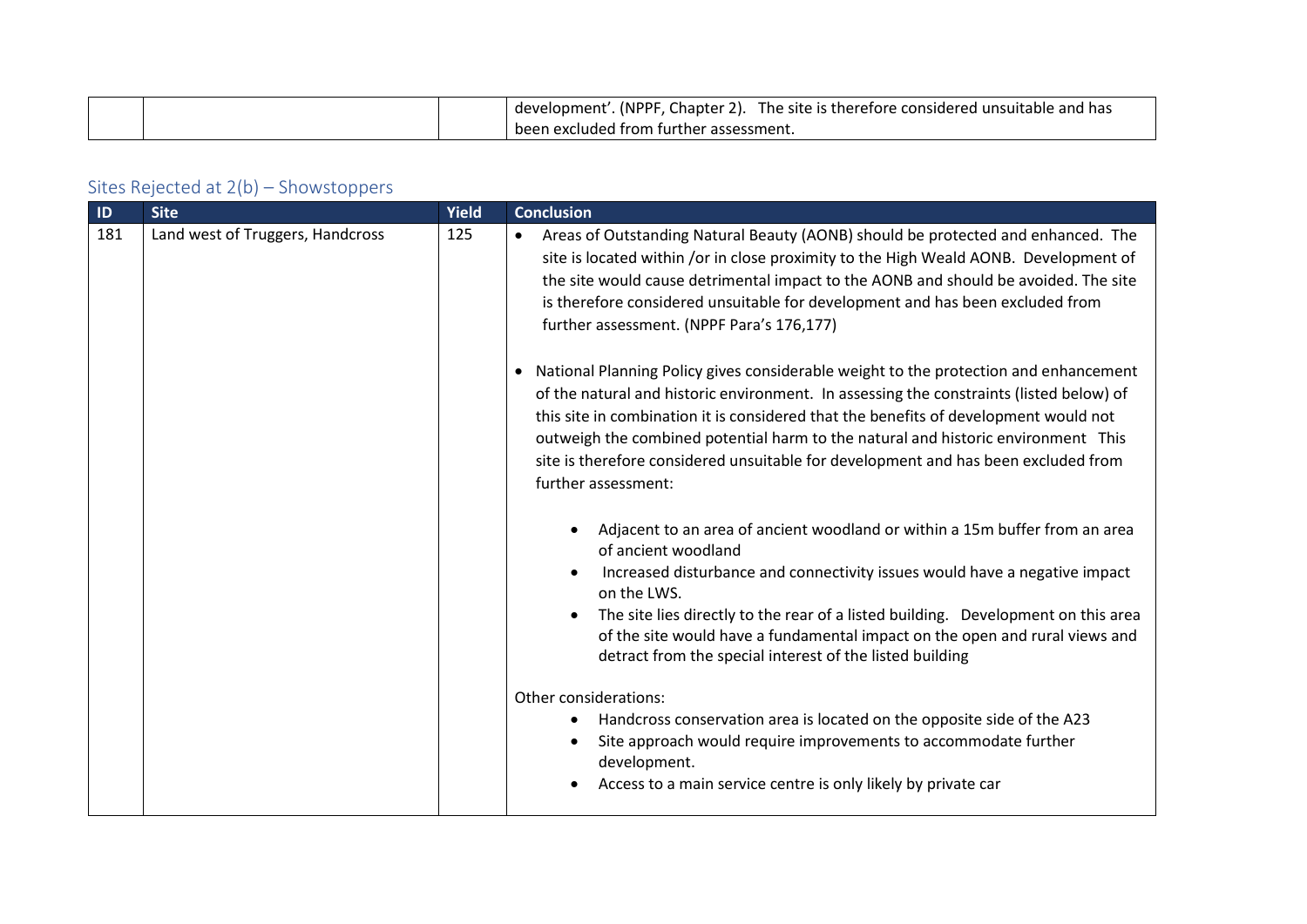| 987 | Land to the West of Park Road<br>Handcross | 80 | Areas of Outstanding Natural Beauty (AONB) should be protected and enhanced. The<br>site is located within /or in close proximity to the High Weald AONB. Development of<br>the site would cause detrimental impact to the AONB and should be avoided. The site<br>is therefore considered unsuitable for development and has been excluded from<br>further assessment. (NPPF Para's 176,177)<br>Other considerations |
|-----|--------------------------------------------|----|-----------------------------------------------------------------------------------------------------------------------------------------------------------------------------------------------------------------------------------------------------------------------------------------------------------------------------------------------------------------------------------------------------------------------|
|     |                                            |    | Archaeological assessment and mitigation required<br>Access would need to be upgraded<br>Cycle and pedestrian facilities would be required<br>Access to a main service centre is only likely by private car<br>More than 20 minutes - walk to a primary school                                                                                                                                                        |

| <b>ID</b> | <b>Site</b>                                   | <b>Yield</b> | <b>Conclusion</b>                                                                                                                                                                                                                                                                                                                                                                                                                                                                                                                                                                                                                                                             |
|-----------|-----------------------------------------------|--------------|-------------------------------------------------------------------------------------------------------------------------------------------------------------------------------------------------------------------------------------------------------------------------------------------------------------------------------------------------------------------------------------------------------------------------------------------------------------------------------------------------------------------------------------------------------------------------------------------------------------------------------------------------------------------------------|
| 670       | Land at Coos Lane, Horsham Road,<br>Handcross | 35           | Considerations:<br>Moderate impact on AONB due to open and rural aspect of the field and<br>surrounding area.<br>Impact on biodiversity due to increased recreation on Cows Wood and Harry's<br>Wood SSSI including but not limited to impacts on communities of breeding birds.<br>Archaeological interest: (a) A building or buildings are marked on 1792 historical<br>mapping in the fork of Horsham Road/Coos Lane, perhaps the first site of the<br>Turnpike Gate Toll House, later located further east; (b) The site lies on a<br>sandstone ridge<br>Access to a main service centre is only likely by private car<br>More than 20 minutes - walk to a primary school |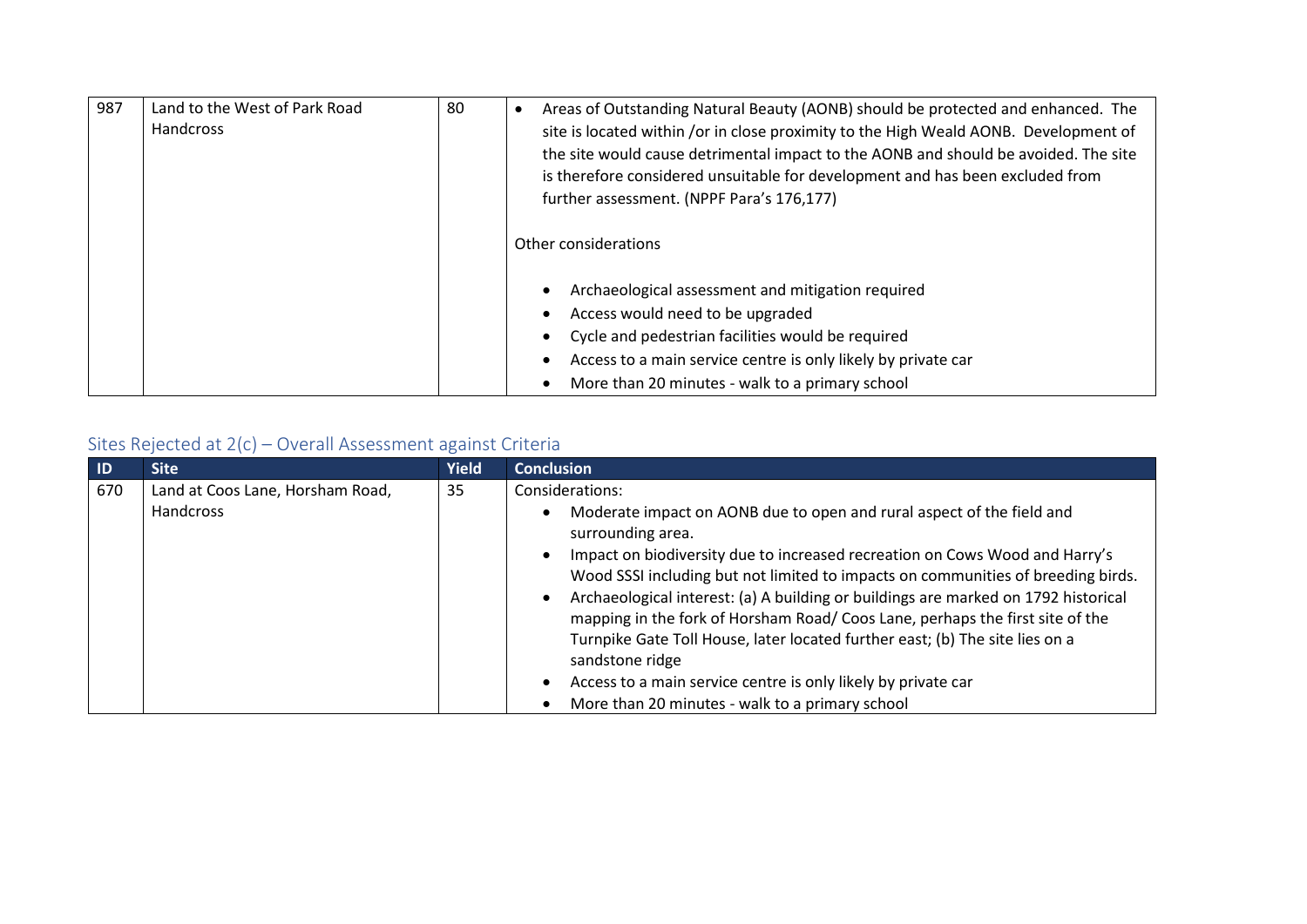| <b>ID</b> | <b>Site</b>                                          | <b>Yield</b> | <b>Conclusion</b>                                                                                                                                                                                                                                                                                                                                                                                                                                                                                                                                                                                                                                                                                                                                |
|-----------|------------------------------------------------------|--------------|--------------------------------------------------------------------------------------------------------------------------------------------------------------------------------------------------------------------------------------------------------------------------------------------------------------------------------------------------------------------------------------------------------------------------------------------------------------------------------------------------------------------------------------------------------------------------------------------------------------------------------------------------------------------------------------------------------------------------------------------------|
| 823       | Land at Hyde Lodge, London Road,<br><b>Handcross</b> | 65           | The Sustainability Appraisal concludes that, overall, the site represents a sustainable<br>option for allocation. The transport modelling undertaken to date for the District Plan<br>Review does not indicate that there will be any showstoppers. However, the transport<br>assessment is an iterative process, and the next stage will be to assess capacity mitigation<br>measures, where applicable. The HRA is not anticipated to identify any likely significant<br>effect on the Ashdown Forest SPA and SAC, subject to appropriate mitigation. In terms of<br>air quality, there are currently no anticipated significant effects on the Stonepound<br>Crossroads AQMA, or adverse impacts on the Ashdown Forest; however, this will be |
|           |                                                      |              | confirmed through ongoing scenario testing.                                                                                                                                                                                                                                                                                                                                                                                                                                                                                                                                                                                                                                                                                                      |
|           |                                                      |              | In light of the above, it is considered that the site represents a suitable option for                                                                                                                                                                                                                                                                                                                                                                                                                                                                                                                                                                                                                                                           |
|           |                                                      |              | allocation for C2 use.                                                                                                                                                                                                                                                                                                                                                                                                                                                                                                                                                                                                                                                                                                                           |

## **HASSOCKS**



| <b>ID</b> | Site                            | <b>Yield</b> | <b>Conclusion</b>                                                                 |
|-----------|---------------------------------|--------------|-----------------------------------------------------------------------------------|
| 682       | Ockley Lane and Wellhouse Lane, | 200          | The site is disconnected from the defined built -up area and settlement boundary. |
|           | Hassocks                        |              | Development of the site does not meet the requirements of 'achieving sustainable  |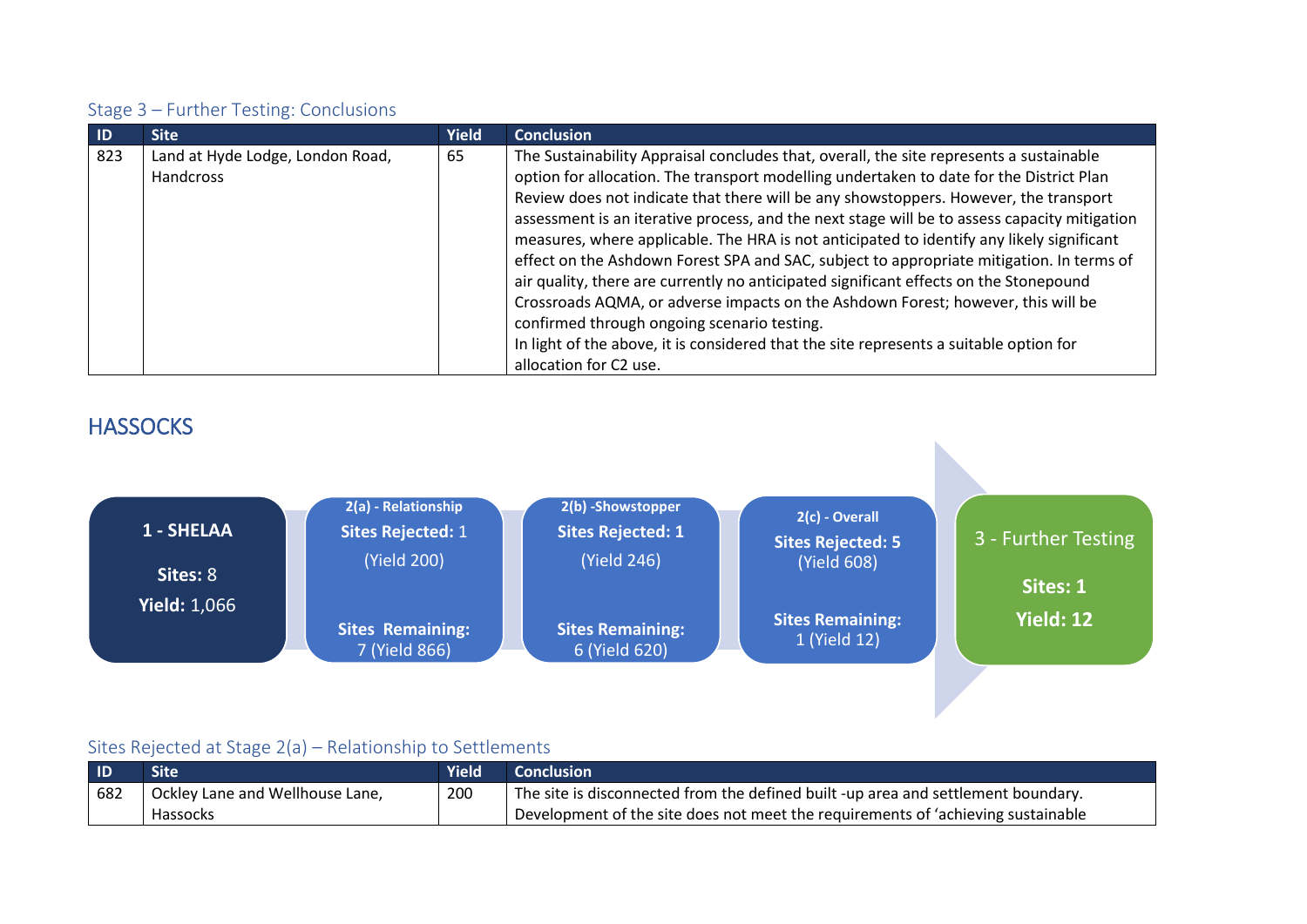|  | (NPPF<br>Chapter 2).<br>The site is therefore considered unsuitable and "<br>l has<br>development'. |
|--|-----------------------------------------------------------------------------------------------------|
|  | been excluded from further assessment.                                                              |

| -ID | 'Site                                                                                         | <b>Yield</b> | <b>Conclusion</b>                                                                                                                                                                                                                                                                                     |
|-----|-----------------------------------------------------------------------------------------------|--------------|-------------------------------------------------------------------------------------------------------------------------------------------------------------------------------------------------------------------------------------------------------------------------------------------------------|
| 901 | Open Space, north of Clayton Mills,<br>Hasscoks (Previously known as site<br>753, April 2016) | 246          | Planning policies should identify a supply of deliverable and developable sites to meet<br>future housing need. A lack of evidence is available that the site is available for<br>development and is therefore considered unsuitable and has been excluded from further<br>assessment. (NPPF Para 68) |
|     |                                                                                               |              | The landowner has confirmed that the site is in use as public open space and is not<br>available for residential development.                                                                                                                                                                         |

| $\blacksquare$ | <b>Site</b>                                                           | <b>Yield</b> | <b>Conclusion</b>                                                                                                                                                                                                                                                                                                                                                                                                                                                                                                                                                          |
|----------------|-----------------------------------------------------------------------|--------------|----------------------------------------------------------------------------------------------------------------------------------------------------------------------------------------------------------------------------------------------------------------------------------------------------------------------------------------------------------------------------------------------------------------------------------------------------------------------------------------------------------------------------------------------------------------------------|
| 210            | Land rear of 2 Hurst Road (Land<br>opposite Stanford Avenue) Hassocks | 25           | Transport issues should be considered from the earliest stages of plan-making and<br>development proposals. An assessment of the site has identified severe access issues that<br>are unlikely to be mitigated. It is concluded that development of the site is not acceptable.<br>The site is therefore considered unsuitable for development and has been excluded from<br>further assessment. (NPPF Para 104)<br>The site is principally constrained by its lack of safe or available access and by its<br>location adjacent to the Stonepound<br>Other considerations: |
|                |                                                                       |              | The site is found to have low landscape capacity, though its sensitivity relates<br>primarily to views out from the existing settlement rather than to views into it<br>from the surrounding area.                                                                                                                                                                                                                                                                                                                                                                         |
| 375            | National Tyre Centre, 60 Keymer Road,<br>Hassocks                     | 8            | Site is within or adjacent to the Built-Up Area Boundary; it is therefore considered that a<br>policy compliant development is possible without the need for the site to be allocated.                                                                                                                                                                                                                                                                                                                                                                                     |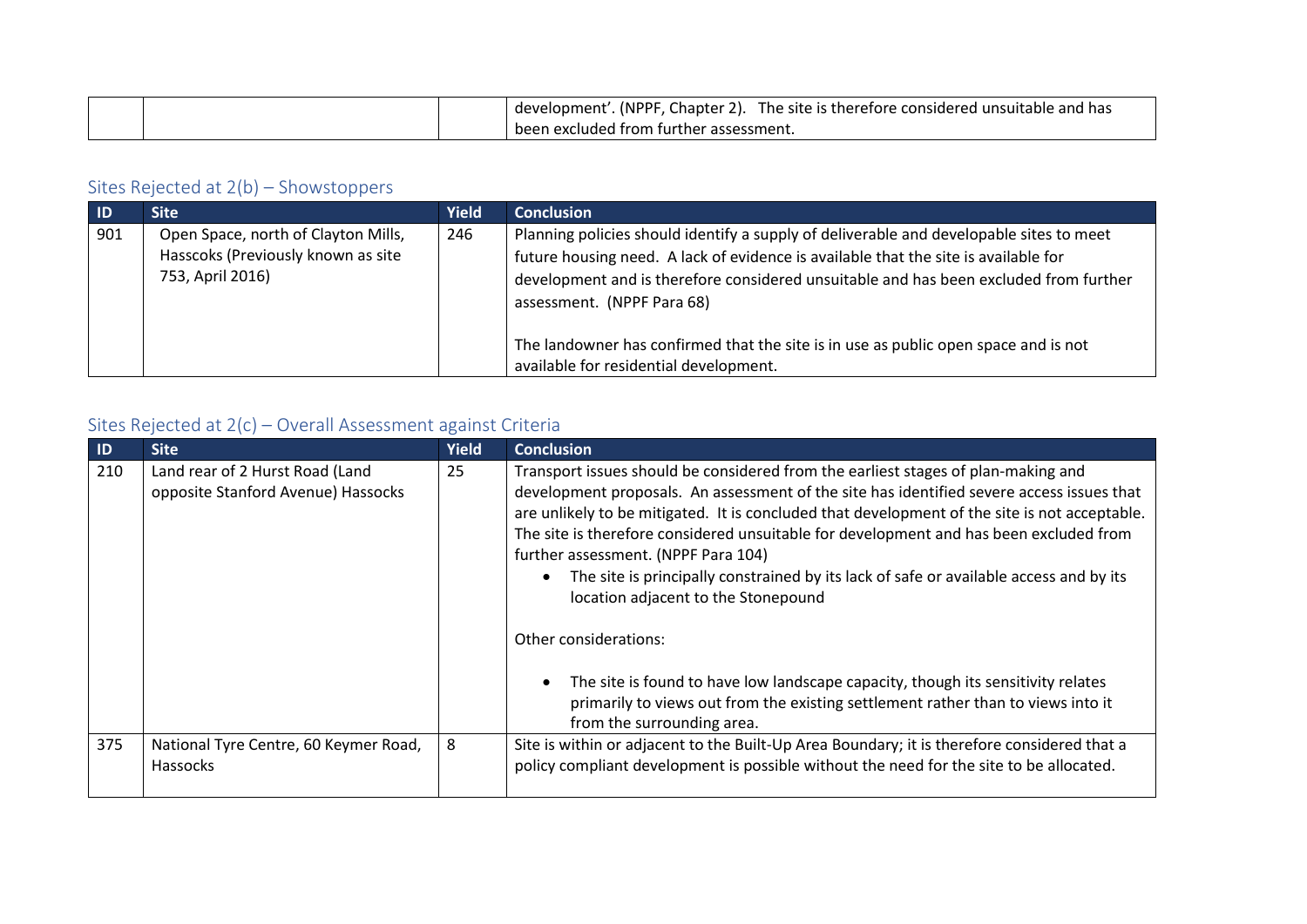| 742  | Russell Nursery Brighton Road Hassocks              | 30  | Transport issues should be considered from the earliest stages of plan-making and<br>development proposals. An assessment of the site has identified severe access issues that<br>are unlikely to be mitigated. It is concluded that development of the site is not acceptable.<br>The site is therefore considered unsuitable for development and has been excluded from<br>further assessment. (NPPF Para 104)<br>There is uncertainty of achieving access which could require 3rd party land.<br>$\bullet$<br>Considerations:<br>The site is found to have low landscape capacity and is adjacent to the South<br>$\bullet$<br>Downs National Park, which may have impact on its setting.<br>There is a TPO group on the north-western part of the site.                                                                                                                                                                          |
|------|-----------------------------------------------------|-----|--------------------------------------------------------------------------------------------------------------------------------------------------------------------------------------------------------------------------------------------------------------------------------------------------------------------------------------------------------------------------------------------------------------------------------------------------------------------------------------------------------------------------------------------------------------------------------------------------------------------------------------------------------------------------------------------------------------------------------------------------------------------------------------------------------------------------------------------------------------------------------------------------------------------------------------|
| 752  | Land north of Friars Oak, London Road,<br>Hassocks  | 45  | The site is located in an area at high risk of flooding (Zones 2 and/or 3). Inappropriate<br>development in areas at risk of flooding should be avoided (whether existing or future) The<br>site is therefore considered unsuitable for development and has been excluded from<br>further assessment. (NPPF Para 159)<br>Other considerations:<br>Low to low/medium potential for change in landscape terms<br>$\bullet$<br>Significant part of the site is covered by trees and/or there is presence of<br>protected trees on/adjacent to the site.<br>Listed buildings are present on/within proximity of the site, Less than substantial<br>harm-Low impact<br>Moderate impact on archaeological asset<br>The site is not currently available<br>Site approach would require improvements to accommodate further development<br>-considered to be achievable<br>More than 20 minutes - walk to a primary school and health centre |
| 1022 | Former Hassocks Golf Club, London<br>Road, Hassocks | 500 | National Planning Policy gives considerable weight to the protection and enhancement of<br>the natural and historic environment. In assessing the constraints (listed below) of this site<br>in combination it is considered that the benefits of development would not outweigh the<br>combined potential harm to the natural and historic environment This site is therefore<br>considered unsuitable for development and has been excluded from further assessment:<br>• Low to low/medium potential for change in landscape terms                                                                                                                                                                                                                                                                                                                                                                                                |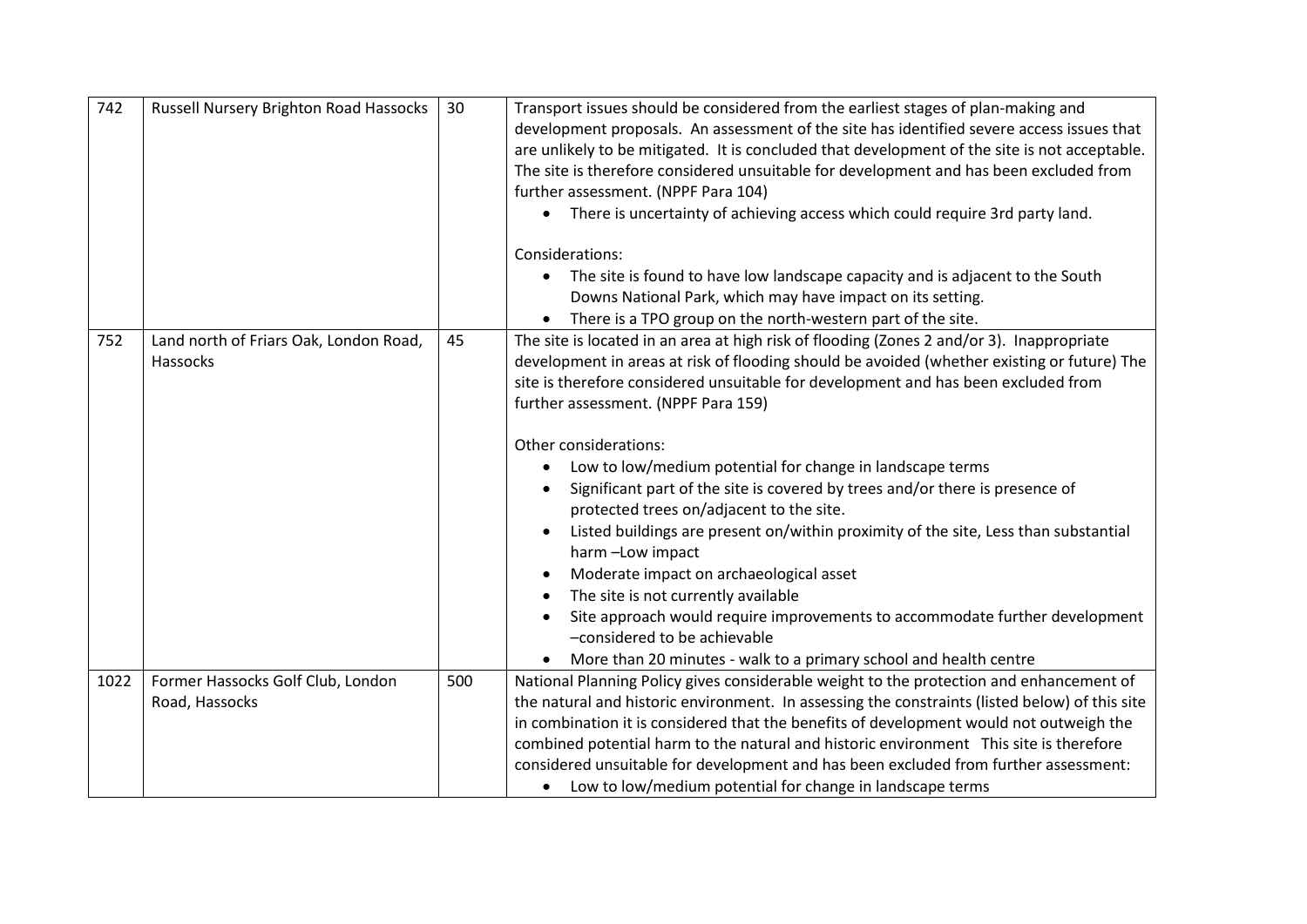| Listed buildings are present on/within proximity of the site, less than substantial<br>harm<br>Moderate impact on archaeological asset |
|----------------------------------------------------------------------------------------------------------------------------------------|
| Other consideration:<br>Access to a main service centre is only likely by private car                                                  |

| -ID  | <b>Site</b>                    | <b>Yield</b> | <b>Conclusion</b>                                                                            |
|------|--------------------------------|--------------|----------------------------------------------------------------------------------------------|
| 1025 | Land at Byanda, Brighton Road, | 12           | The Sustainability Appraisal concludes that, overall, the site represents a sustainable      |
|      | Hassocks                       |              | option for allocation. The transport modelling undertaken to date for the District Plan      |
|      |                                |              | Review does not indicate that there will be any showstoppers. However, the transport         |
|      |                                |              | assessment is an iterative process, and the next stage will be to assess capacity mitigation |
|      |                                |              | measures, where applicable. The HRA is not anticipated to identify any likely significant    |
|      |                                |              | effect on the Ashdown Forest SPA and SAC, subject to appropriate mitigation. In terms of     |
|      |                                |              | air quality, there are currently no anticipated significant effects on the Stonepound        |
|      |                                |              | Crossroads AQMA, or adverse impacts on the Ashdown Forest; however, this will be             |
|      |                                |              | confirmed through ongoing scenario testing.                                                  |
|      |                                |              | In light of the above, it is considered that the site represents a suitable option for       |
|      |                                |              | allocation for C2 use.                                                                       |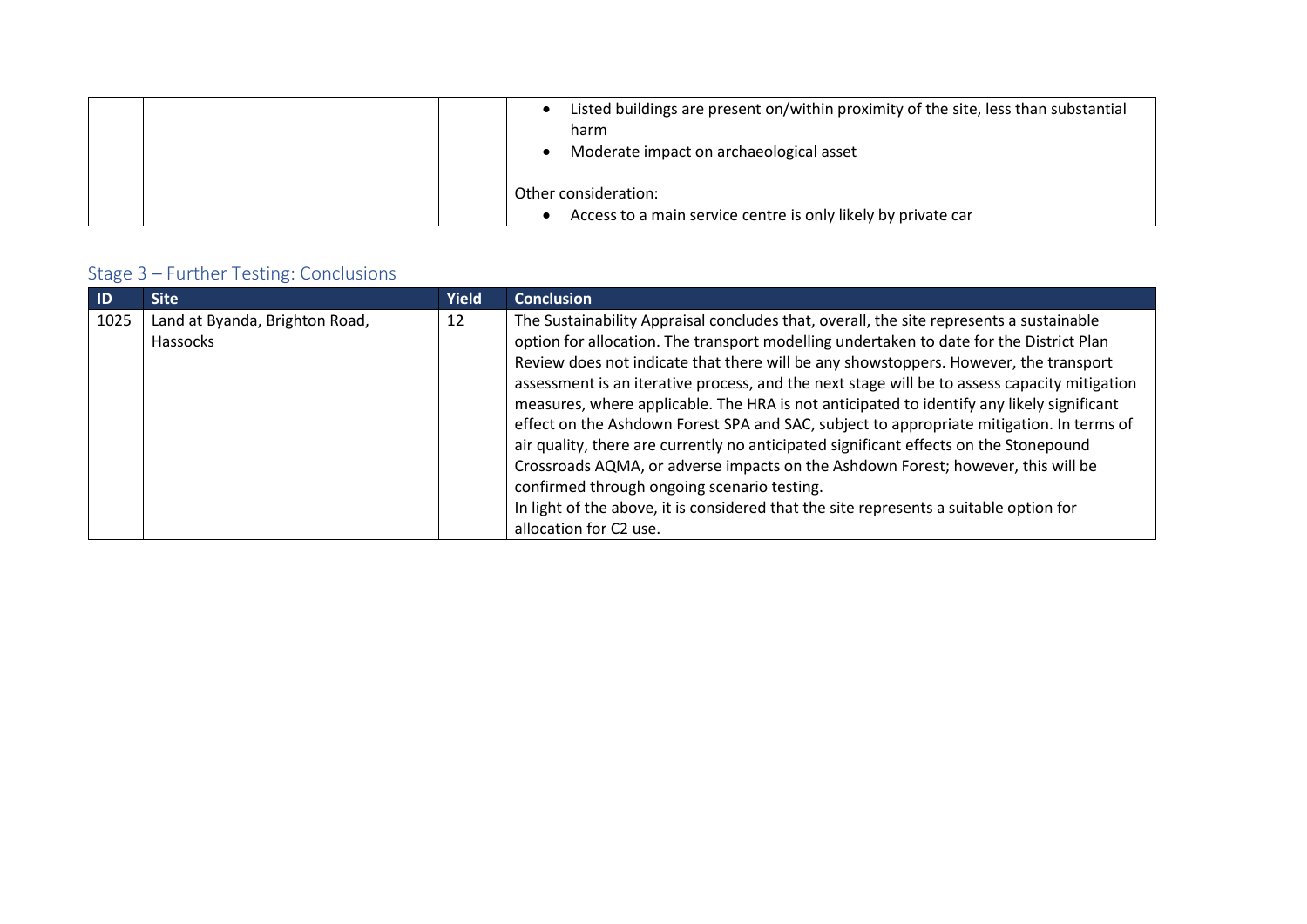### HAYWARDS HEATH



| ID   | <b>Site</b>                         | <b>Yield</b> | <b>Conclusion</b>                                                                    |
|------|-------------------------------------|--------------|--------------------------------------------------------------------------------------|
| 841  | Clearwater Farm, Clearwater Lane,   | 230          | The site is disconnected from the defined built -up area and settlement boundary.    |
|      | Haywards Heath                      |              | Development of the site does not meet the requirements of 'achieving sustainable     |
|      |                                     |              | development'. (NPPF, Chapter 2). The site is therefore considered unsuitable and has |
|      |                                     |              | been excluded from further assessment.                                               |
| 1069 | Land to east Rivers Farm Cottage    | 268          | The site is disconnected from the defined built -up area and settlement boundary.    |
|      | Copyhold Lane Ardingly              |              | Development of the site does not meet the requirements of 'achieving sustainable     |
|      |                                     |              | development'. (NPPF, Chapter 2). The site is therefore considered unsuitable and has |
|      |                                     |              | been excluded from further assessment.                                               |
| 1070 | Land to west of Rivers Farm Cottage | 633          | The site is disconnected from the defined built -up area and settlement boundary.    |
|      | Copyhold Lane Ardingly              |              | Development of the site does not meet the requirements of 'achieving sustainable     |
|      |                                     |              | development'. (NPPF, Chapter 2). The site is therefore considered unsuitable and has |
|      |                                     |              | been excluded from further assessment.                                               |
| 1071 | Land to east Hanlye Cottages Hanlye | 49           | The site is disconnected from the defined built -up area and settlement boundary.    |
|      | Lane Haywards Heath                 |              | Development of the site does not meet the requirements of 'achieving sustainable     |
|      |                                     |              | development'. (NPPF, Chapter 2). The site is therefore considered unsuitable and has |
|      |                                     |              | been excluded from further assessment.                                               |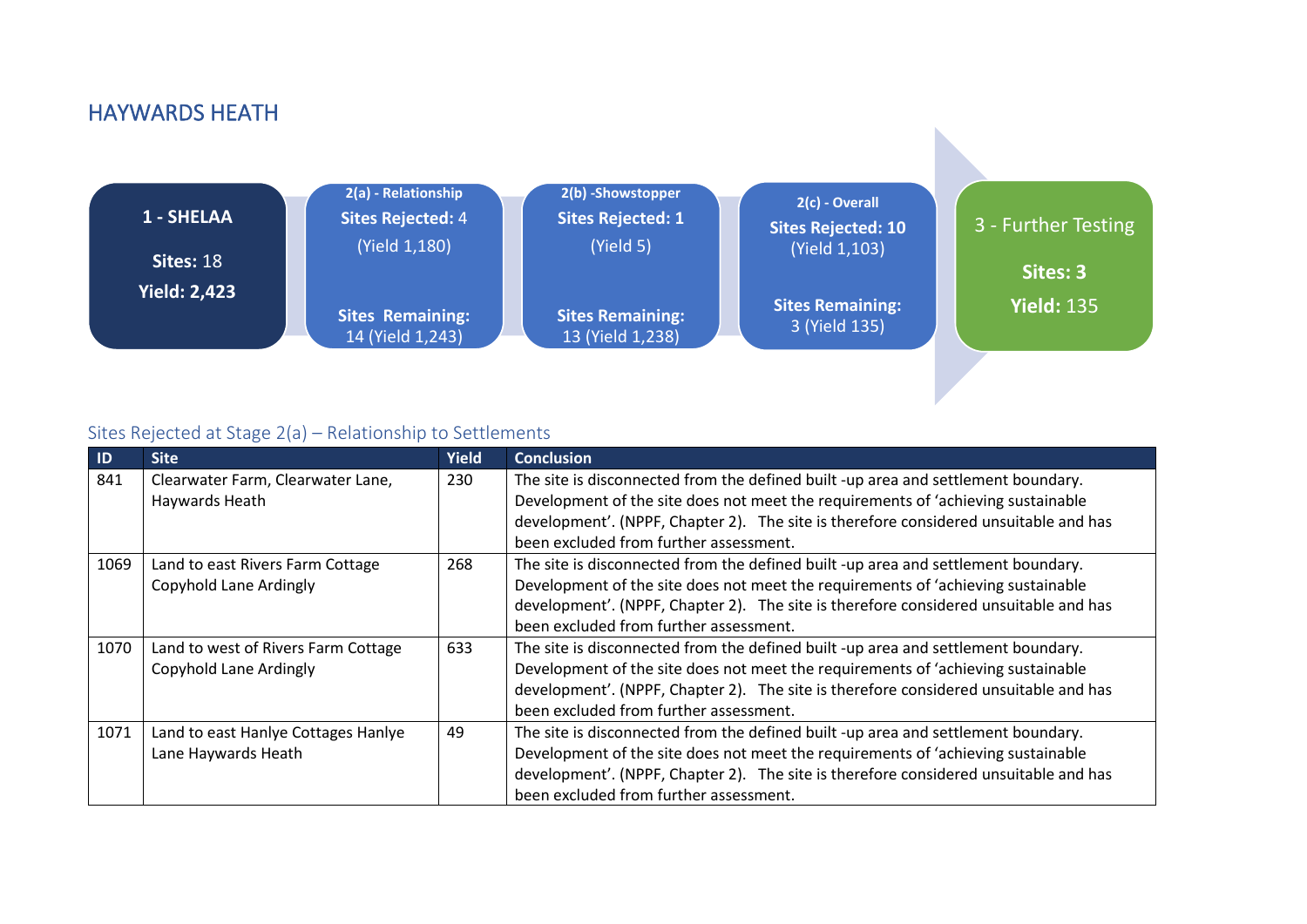| $\blacksquare$ | <b>Site</b>                                                       | <b>Yield</b> | <b>Conclusion</b>                                                                                                                                                                                                                                                                                                                                                                                                                                                                                                                                                                     |
|----------------|-------------------------------------------------------------------|--------------|---------------------------------------------------------------------------------------------------------------------------------------------------------------------------------------------------------------------------------------------------------------------------------------------------------------------------------------------------------------------------------------------------------------------------------------------------------------------------------------------------------------------------------------------------------------------------------------|
| 842            | Land adjacent to Great Haywards,<br>Amberly Close, Haywards Heath | 5            | Great weight is given to the conservation and enhancement of the historic environment.<br>Development of the site would cause significant harm to a listed building/ setting and<br>character of a listed building. It is not considered that the benefits of development would<br>outweigh harm or loss to the asset. The site is therefore considered unsuitable for<br>development and has been excluded from further assessment. (NPPF Paras 189, 201)<br>Planning permission has been refused on several occasions due to impact on the<br>setting of the listed house and barn. |
|                |                                                                   |              | Other considerations:<br>The closest portion of the LWS to the site has been destroyed by development. It<br>is therefore vital that the remaining LWS is retained and protected. Increased<br>disturbance and connectivity issues created by additional development would<br>have a negative impact on the LWS<br>Safe access does not exist, there is potential for future access.                                                                                                                                                                                                  |

| ID  | <b>Site</b>                                                                                       | <b>Yield</b> | <b>Conclusion</b>                                                                                                                                                                                                                                                                                                                                                                                                |
|-----|---------------------------------------------------------------------------------------------------|--------------|------------------------------------------------------------------------------------------------------------------------------------------------------------------------------------------------------------------------------------------------------------------------------------------------------------------------------------------------------------------------------------------------------------------|
| 327 | Car parks at Hazelgrove Road,<br>Haywards Road and to the rear of the<br>Orchards, Haywards Heath | 56           | Site is within or adjacent to the Built-Up Area Boundary; it is therefore considered that a<br>policy compliant development is possible without the need for the site to be allocated.                                                                                                                                                                                                                           |
| 440 | Land at 22 Gower Road, Haywards<br>Heath                                                          | 5            | Site is within or adjacent to the Built-Up Area Boundary; it is therefore considered that a<br>policy compliant development is possible without the need for the site to be allocated.                                                                                                                                                                                                                           |
| 503 | Haywards Heath Golf Course                                                                        | 700          | Transport issues should be considered from the earliest stages of plan-making and<br>development proposals. An assessment of the site has identified severe access issues that<br>are unlikely to be mitigated. It is concluded that development of the site is not acceptable.<br>The site is therefore considered unsuitable for development and has been excluded from<br>further assessment. (NPPF Para 104) |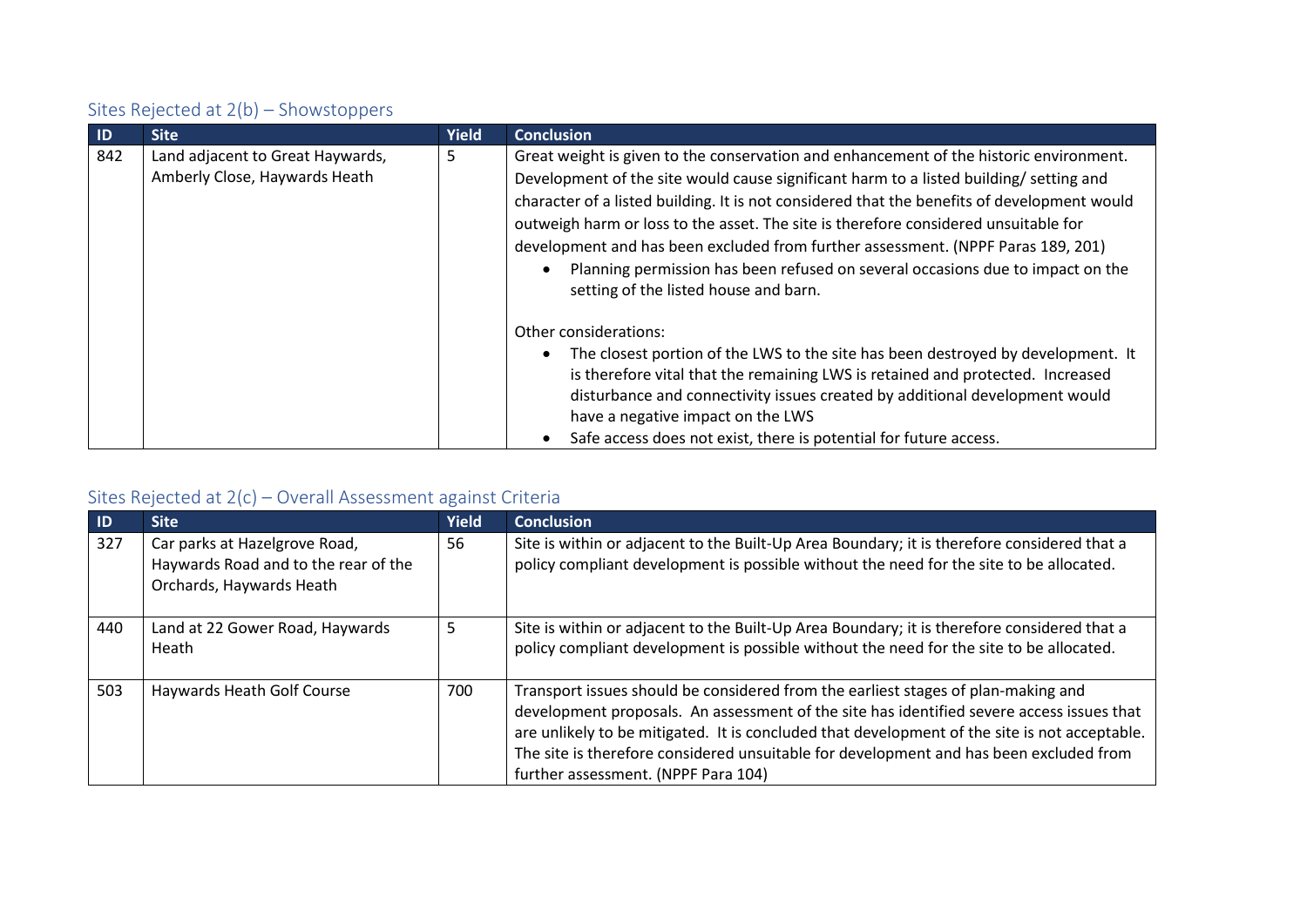|     |                                  |    | Site approach would require improvements to accommodate further<br>$\bullet$<br>development, achievability is uncertain.                                                                                                                                                                                                                                                                                                                                                                                                                                                                                                                                                                                                                                                                                                                                                                                                                                                                                                                                                                                                                                                             |
|-----|----------------------------------|----|--------------------------------------------------------------------------------------------------------------------------------------------------------------------------------------------------------------------------------------------------------------------------------------------------------------------------------------------------------------------------------------------------------------------------------------------------------------------------------------------------------------------------------------------------------------------------------------------------------------------------------------------------------------------------------------------------------------------------------------------------------------------------------------------------------------------------------------------------------------------------------------------------------------------------------------------------------------------------------------------------------------------------------------------------------------------------------------------------------------------------------------------------------------------------------------|
|     |                                  |    | National Planning Policy gives considerable weight to the protection and enhancement of<br>the natural and historic environment. In assessing the constraints (listed below) of this site<br>in combination it is considered that the benefits of development would not outweigh the<br>combined potential harm to the natural and historic environment This site is therefore<br>considered unsuitable for development and has been excluded from further assessment:<br>Medium potential for change in landscape terms<br>Site is adjacent to an area of ancient woodland or within a 15m buffer from an<br>area of ancient woodland. Development of the site may result in some harm.<br>This site is adjacent to Wickham Wood. The LWS is a deciduous woodland. Further<br>consideration should be given to impacts of disturbance on LWS and Ancient<br>Woodland.<br>Site is within or adjacent/ in proximity to the LWS<br>$\bullet$<br>Site adjoins Iron Age iron working site on the Birchen Lane housing development<br>to the south-east (potential for iron working features within south end of the site);<br>north end adjoins uncompleted 1860s railway line earthwork |
|     |                                  |    | Other considerations:                                                                                                                                                                                                                                                                                                                                                                                                                                                                                                                                                                                                                                                                                                                                                                                                                                                                                                                                                                                                                                                                                                                                                                |
|     |                                  |    | Access to a main service centre is only likely by private car                                                                                                                                                                                                                                                                                                                                                                                                                                                                                                                                                                                                                                                                                                                                                                                                                                                                                                                                                                                                                                                                                                                        |
|     |                                  |    | Access to primary school, retail and health centre greater than a 20 minutes' walk                                                                                                                                                                                                                                                                                                                                                                                                                                                                                                                                                                                                                                                                                                                                                                                                                                                                                                                                                                                                                                                                                                   |
| 512 | Land corner of Butlers Green     | 18 | Considerations:                                                                                                                                                                                                                                                                                                                                                                                                                                                                                                                                                                                                                                                                                                                                                                                                                                                                                                                                                                                                                                                                                                                                                                      |
|     | Road/Isaacs Lane, Haywards Heath |    | The site has many trees and flora. Whilst on the road entering/leaving Haywards<br>Heath, this site is a buffer to the main built-up area of the town and is an attractive<br>entrance to the town.<br>The site is not affected by Ancient Woodland, however significant part of site is<br>$\bullet$<br>covered by trees and would be lost to development.<br>Archaeological interest: (a) A wayside pond occupied the northern side of the site                                                                                                                                                                                                                                                                                                                                                                                                                                                                                                                                                                                                                                                                                                                                    |
|     |                                  |    | from 1636 or earlier, silting up in the late 1800s                                                                                                                                                                                                                                                                                                                                                                                                                                                                                                                                                                                                                                                                                                                                                                                                                                                                                                                                                                                                                                                                                                                                   |
|     |                                  |    | No access exists, although considered to be achievable it may place additional<br>strain on an already often congested road.                                                                                                                                                                                                                                                                                                                                                                                                                                                                                                                                                                                                                                                                                                                                                                                                                                                                                                                                                                                                                                                         |
|     |                                  |    | More than 20 minutes - walk to a primary school                                                                                                                                                                                                                                                                                                                                                                                                                                                                                                                                                                                                                                                                                                                                                                                                                                                                                                                                                                                                                                                                                                                                      |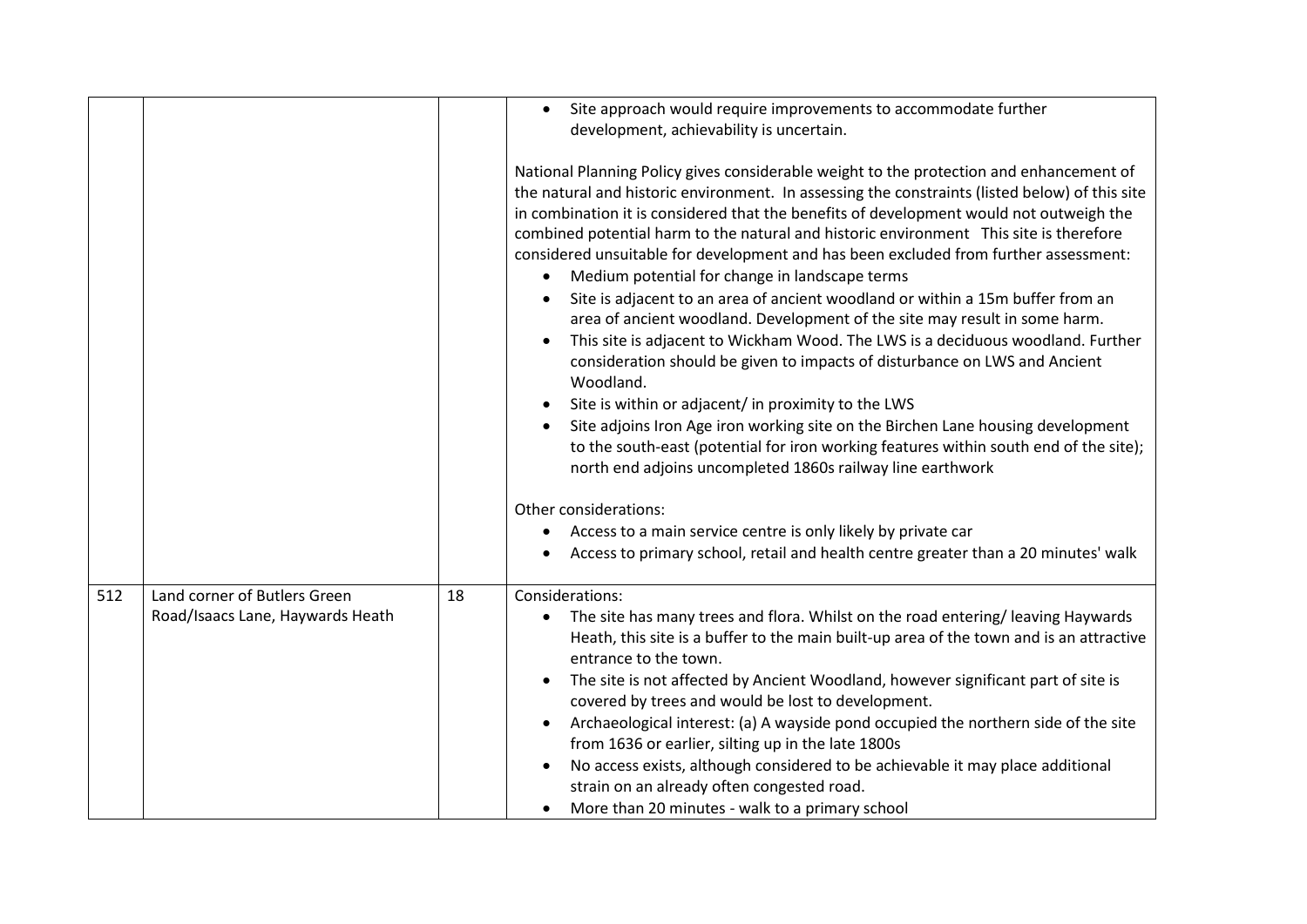| 673 | Land north of Butlers Green Road,<br>Haywards Heath             | 40 | National Planning Policy gives considerable weight to the protection and enhancement of<br>the natural and historic environment. In assessing the constraints (listed below) of this site<br>in combination it is considered that the benefits of development would not outweigh the<br>combined potential harm to the natural and historic environment This site is therefore<br>considered unsuitable for development and has been excluded from further assessment:<br>Development would have a significant and detrimental effect on the character of<br>the landscape as a whole.<br>This site is adjacent to LWS at Blunts and Paiges Woods, Haywards Heath.<br>Butlers Green House, Grade II* Development could have a fundamental impact on<br>the currently rural character of the setting of the house and listed structures.<br>Other considerations:<br>More than 20 minutes - walk to a primary school<br>$\bullet$                                                                                                                                                                                                                                                                                                                          |
|-----|-----------------------------------------------------------------|----|-----------------------------------------------------------------------------------------------------------------------------------------------------------------------------------------------------------------------------------------------------------------------------------------------------------------------------------------------------------------------------------------------------------------------------------------------------------------------------------------------------------------------------------------------------------------------------------------------------------------------------------------------------------------------------------------------------------------------------------------------------------------------------------------------------------------------------------------------------------------------------------------------------------------------------------------------------------------------------------------------------------------------------------------------------------------------------------------------------------------------------------------------------------------------------------------------------------------------------------------------------------|
| 680 | Field rear of North Colwell Barn, Lewes<br>Road, Haywards Heath | 30 | National Planning Policy gives considerable weight to the protection and enhancement of<br>the natural and historic environment. In assessing the constraints (listed below) of this site<br>in combination it is considered that the benefits of development would not outweigh the<br>combined potential harm to the natural and historic environment This site is therefore<br>considered unsuitable for development and has been excluded from further assessment:<br>Low to low/medium potential for change in landscape terms<br>Presence of protected trees on/adjacent to the site which would constrain<br>development.<br>There would be limited intervisibility between the site and Lewes Conservation<br>Area, The Conservation Area is not characterised by back land development and as<br>such development on the site would not be consistent with the established grain<br>of the area. Further development on the site would detract from the existing rural<br>setting of the CA which makes a positive contribution to its character and<br>appearance.<br>Other considerations:<br>Site approach would require improvements to accommodate further<br>development.<br>Access to a main service centre is only likely by private car |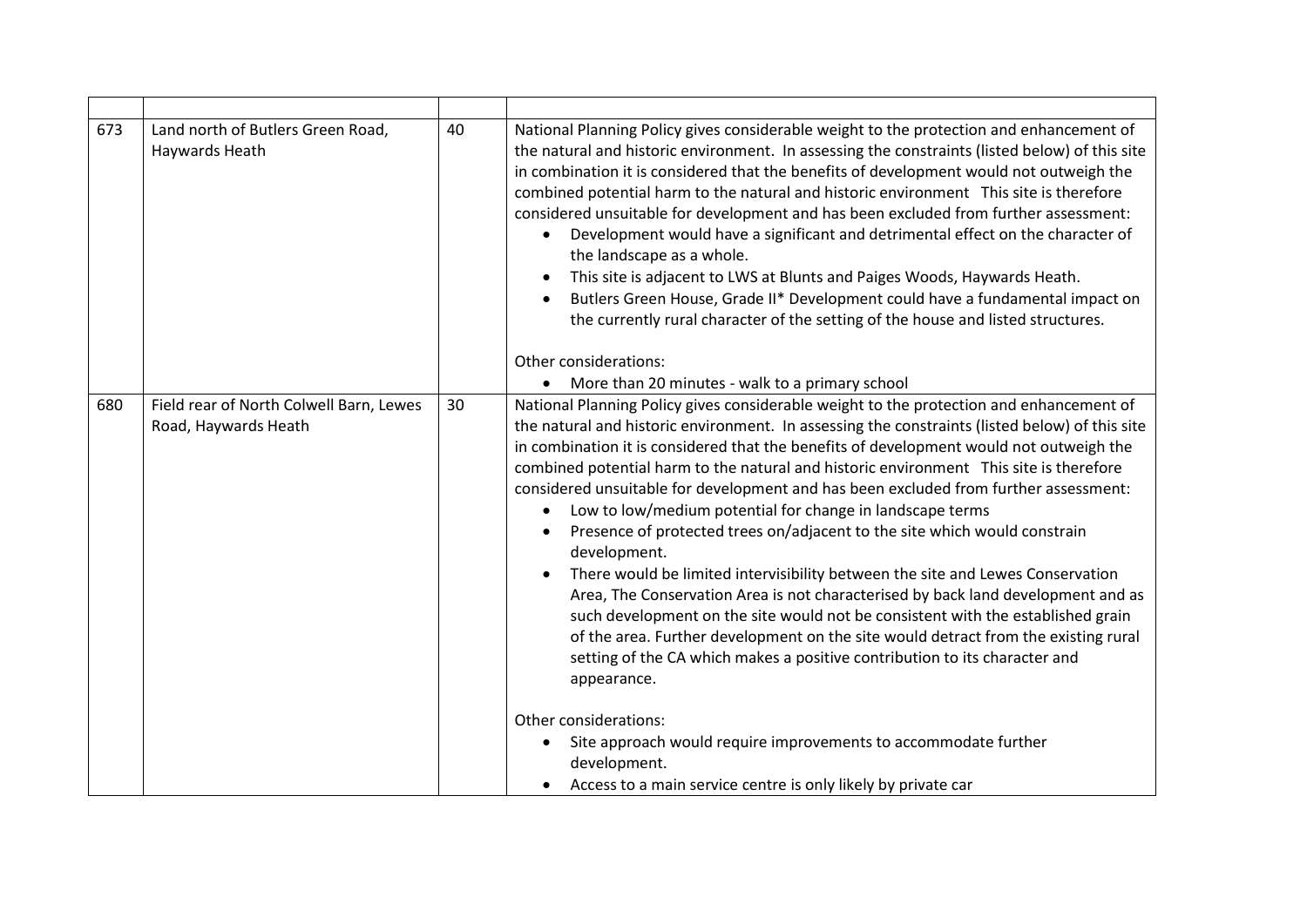| 988<br>Land to the North of Old Wickham Lane<br>60<br>Development of the site would cause significant harm to a listed building/ setting and<br>Haywards Heath<br>character of a listed building. It is not considered that the benefits of development would<br>outweigh harm or loss to the asset. The site is therefore considered unsuitable for<br>development and has been excluded from further assessment. (NPPF Paras 189, 201)<br>Sunte House is a Grade 11* listed Country House. Development on the proposed<br>$\bullet$<br>site would effectively remove a significant portion of the remaining rural setting of<br>Sunte House, replacing it with another suburban extension to Haywards Heath. |  | Great weight is given to the conservation and enhancement of the historic environment. |
|----------------------------------------------------------------------------------------------------------------------------------------------------------------------------------------------------------------------------------------------------------------------------------------------------------------------------------------------------------------------------------------------------------------------------------------------------------------------------------------------------------------------------------------------------------------------------------------------------------------------------------------------------------------------------------------------------------------|--|----------------------------------------------------------------------------------------|
|                                                                                                                                                                                                                                                                                                                                                                                                                                                                                                                                                                                                                                                                                                                |  |                                                                                        |
|                                                                                                                                                                                                                                                                                                                                                                                                                                                                                                                                                                                                                                                                                                                |  |                                                                                        |
|                                                                                                                                                                                                                                                                                                                                                                                                                                                                                                                                                                                                                                                                                                                |  |                                                                                        |
|                                                                                                                                                                                                                                                                                                                                                                                                                                                                                                                                                                                                                                                                                                                |  |                                                                                        |
|                                                                                                                                                                                                                                                                                                                                                                                                                                                                                                                                                                                                                                                                                                                |  |                                                                                        |
|                                                                                                                                                                                                                                                                                                                                                                                                                                                                                                                                                                                                                                                                                                                |  |                                                                                        |
|                                                                                                                                                                                                                                                                                                                                                                                                                                                                                                                                                                                                                                                                                                                |  |                                                                                        |
|                                                                                                                                                                                                                                                                                                                                                                                                                                                                                                                                                                                                                                                                                                                |  |                                                                                        |
| This would have a significant detrimental impact on the manner in which the                                                                                                                                                                                                                                                                                                                                                                                                                                                                                                                                                                                                                                    |  |                                                                                        |
| house's special interest, as described above, is appreciated. The impact on the                                                                                                                                                                                                                                                                                                                                                                                                                                                                                                                                                                                                                                |  |                                                                                        |
| character of the approaches to Sunte House along the PROWs running along the                                                                                                                                                                                                                                                                                                                                                                                                                                                                                                                                                                                                                                   |  |                                                                                        |
| eastern and southern boundaries of the site would be severe.                                                                                                                                                                                                                                                                                                                                                                                                                                                                                                                                                                                                                                                   |  |                                                                                        |
|                                                                                                                                                                                                                                                                                                                                                                                                                                                                                                                                                                                                                                                                                                                |  | Wickham Farm is a Grade 11* listed building dating from the late 16th century. As      |
|                                                                                                                                                                                                                                                                                                                                                                                                                                                                                                                                                                                                                                                                                                                |  | for Sunte House, development on the site would remove the most significant part        |
| of the remaining rural setting of the farmhouse. This would have a significant                                                                                                                                                                                                                                                                                                                                                                                                                                                                                                                                                                                                                                 |  |                                                                                        |
|                                                                                                                                                                                                                                                                                                                                                                                                                                                                                                                                                                                                                                                                                                                |  | detrimental impact on the manner in which the special interest of the building, as     |
| described above, is appreciated. The impact is likely to include views from                                                                                                                                                                                                                                                                                                                                                                                                                                                                                                                                                                                                                                    |  |                                                                                        |
|                                                                                                                                                                                                                                                                                                                                                                                                                                                                                                                                                                                                                                                                                                                |  | Wickham Farm and its immediate setting as well as the approaches to it along the       |
| PROWs running along the eastern and southern boundaries of the site.                                                                                                                                                                                                                                                                                                                                                                                                                                                                                                                                                                                                                                           |  |                                                                                        |
|                                                                                                                                                                                                                                                                                                                                                                                                                                                                                                                                                                                                                                                                                                                |  |                                                                                        |
| Other considerations:                                                                                                                                                                                                                                                                                                                                                                                                                                                                                                                                                                                                                                                                                          |  |                                                                                        |
| The site's northeast corner intersects with a small area of the Birchen Wood                                                                                                                                                                                                                                                                                                                                                                                                                                                                                                                                                                                                                                   |  |                                                                                        |
|                                                                                                                                                                                                                                                                                                                                                                                                                                                                                                                                                                                                                                                                                                                |  |                                                                                        |
| ancient woodland including 15m buffer area.                                                                                                                                                                                                                                                                                                                                                                                                                                                                                                                                                                                                                                                                    |  |                                                                                        |
| 9<br>Land to west of Kilnwood Apartments<br>Site is within or adjacent to the Built-Up Area Boundary; it is therefore considered that a<br>1043                                                                                                                                                                                                                                                                                                                                                                                                                                                                                                                                                                |  |                                                                                        |
| Rocky Lane, Haywards Heath<br>policy compliant development is possible without the need for the site to be allocated.                                                                                                                                                                                                                                                                                                                                                                                                                                                                                                                                                                                          |  |                                                                                        |
| 85<br>Land to east of Gravelye Farm House<br>Considerations:<br>1073                                                                                                                                                                                                                                                                                                                                                                                                                                                                                                                                                                                                                                           |  |                                                                                        |
| Hanlye Lane Haywards Heath<br>The site has landscape sensitivity. Low to low/medium potential for change in                                                                                                                                                                                                                                                                                                                                                                                                                                                                                                                                                                                                    |  |                                                                                        |
| landscape terms                                                                                                                                                                                                                                                                                                                                                                                                                                                                                                                                                                                                                                                                                                |  |                                                                                        |
| Significant part of the site is covered by trees and/or there is presence of                                                                                                                                                                                                                                                                                                                                                                                                                                                                                                                                                                                                                                   |  |                                                                                        |
|                                                                                                                                                                                                                                                                                                                                                                                                                                                                                                                                                                                                                                                                                                                |  | protected trees on/adjacent to the site. Large areas of Ancient Woodland and TPO       |
| group designations on and adjacent to site. Development at this location at the                                                                                                                                                                                                                                                                                                                                                                                                                                                                                                                                                                                                                                |  |                                                                                        |
| proposed density would require significant tree removal.                                                                                                                                                                                                                                                                                                                                                                                                                                                                                                                                                                                                                                                       |  |                                                                                        |
| Site access exists and minor improvements are required to provide a suitable and                                                                                                                                                                                                                                                                                                                                                                                                                                                                                                                                                                                                                               |  |                                                                                        |
| safe site approach                                                                                                                                                                                                                                                                                                                                                                                                                                                                                                                                                                                                                                                                                             |  |                                                                                        |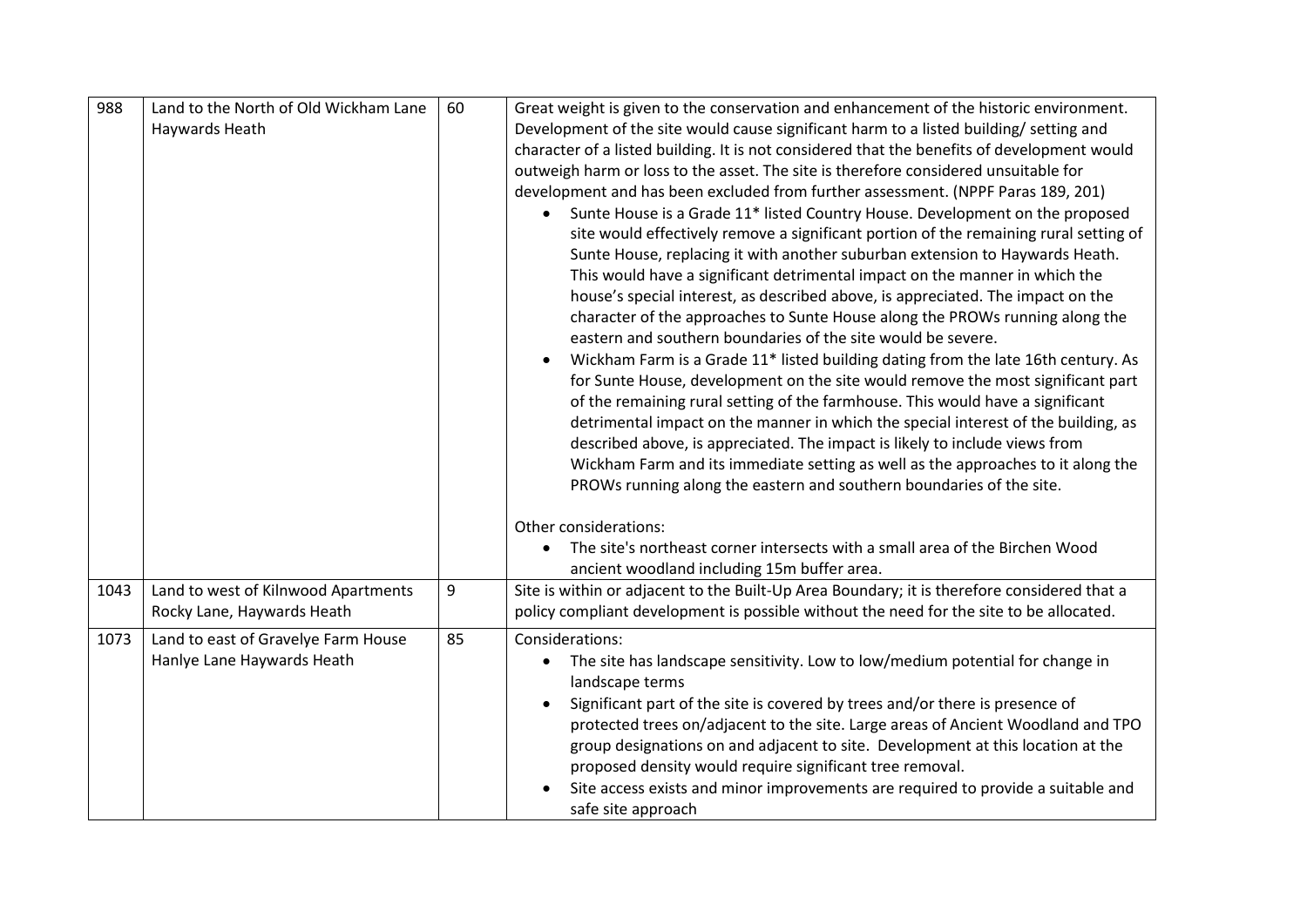|  | $\sim$ .<br>.<br>Site not<br>available :<br>t cur<br>7 I V<br>. |
|--|-----------------------------------------------------------------|
|  |                                                                 |

| ID  | <b>Site</b>                                                            | Yield | <b>Conclusion</b>                                                                                                                                                                                                                                                                                                                                                                                                                                                                                                                                                                                                                                                                                                                                                                                                                                                                                        |
|-----|------------------------------------------------------------------------|-------|----------------------------------------------------------------------------------------------------------------------------------------------------------------------------------------------------------------------------------------------------------------------------------------------------------------------------------------------------------------------------------------------------------------------------------------------------------------------------------------------------------------------------------------------------------------------------------------------------------------------------------------------------------------------------------------------------------------------------------------------------------------------------------------------------------------------------------------------------------------------------------------------------------|
| 508 | Land at Junction of Hurstwood Lane<br>and Colwell Lane, Haywards Heath | 30    | The Sustainability Appraisal concludes that, overall, the site represents a sustainable<br>option for allocation. The transport modelling undertaken to date for the District Plan<br>Review does not indicate that there will be any showstoppers. However, the transport<br>assessment is an iterative process, and the next stage will be to assess capacity mitigation<br>measures, where applicable. The HRA is not anticipated to identify any likely significant<br>effect on the Ashdown Forest SPA and SAC, subject to appropriate mitigation. In terms of<br>air quality, there are currently no anticipated significant effects on the Stonepound<br>Crossroads AQMA, or adverse impacts on the Ashdown Forest; however, this will be<br>confirmed through ongoing scenario testing.<br>In light of the above, it is considered that the site represents a suitable option for<br>allocation. |
| 556 | Land east of Borde Hill Lane, Haywards<br>Heath                        | 60    | The Sustainability Appraisal concludes that, overall, the site represents a sustainable<br>option for allocation. The transport modelling undertaken to date for the District Plan<br>Review does not indicate that there will be any showstoppers. However, the transport<br>assessment is an iterative process, and the next stage will be to assess capacity mitigation<br>measures, where applicable. The HRA is not anticipated to identify any likely significant<br>effect on the Ashdown Forest SPA and SAC, subject to appropriate mitigation. In terms of<br>air quality, there are currently no anticipated significant effects on the Stonepound<br>Crossroads AQMA, or adverse impacts on the Ashdown Forest; however, this will be<br>confirmed through ongoing scenario testing.<br>In light of the above, it is considered that the site represents a suitable option for<br>allocation. |
| 858 | Land at Hurstwood Lane, Haywards<br>Heath                              | 45    | The Sustainability Appraisal concludes that, overall, the site represents a sustainable<br>option for allocation. The transport modelling undertaken to date for the District Plan<br>Review does not indicate that there will be any showstoppers. However, the transport<br>assessment is an iterative process, and the next stage will be to assess capacity mitigation<br>measures, where applicable. The HRA is not anticipated to identify any likely significant<br>effect on the Ashdown Forest SPA and SAC, subject to appropriate mitigation. In terms of                                                                                                                                                                                                                                                                                                                                      |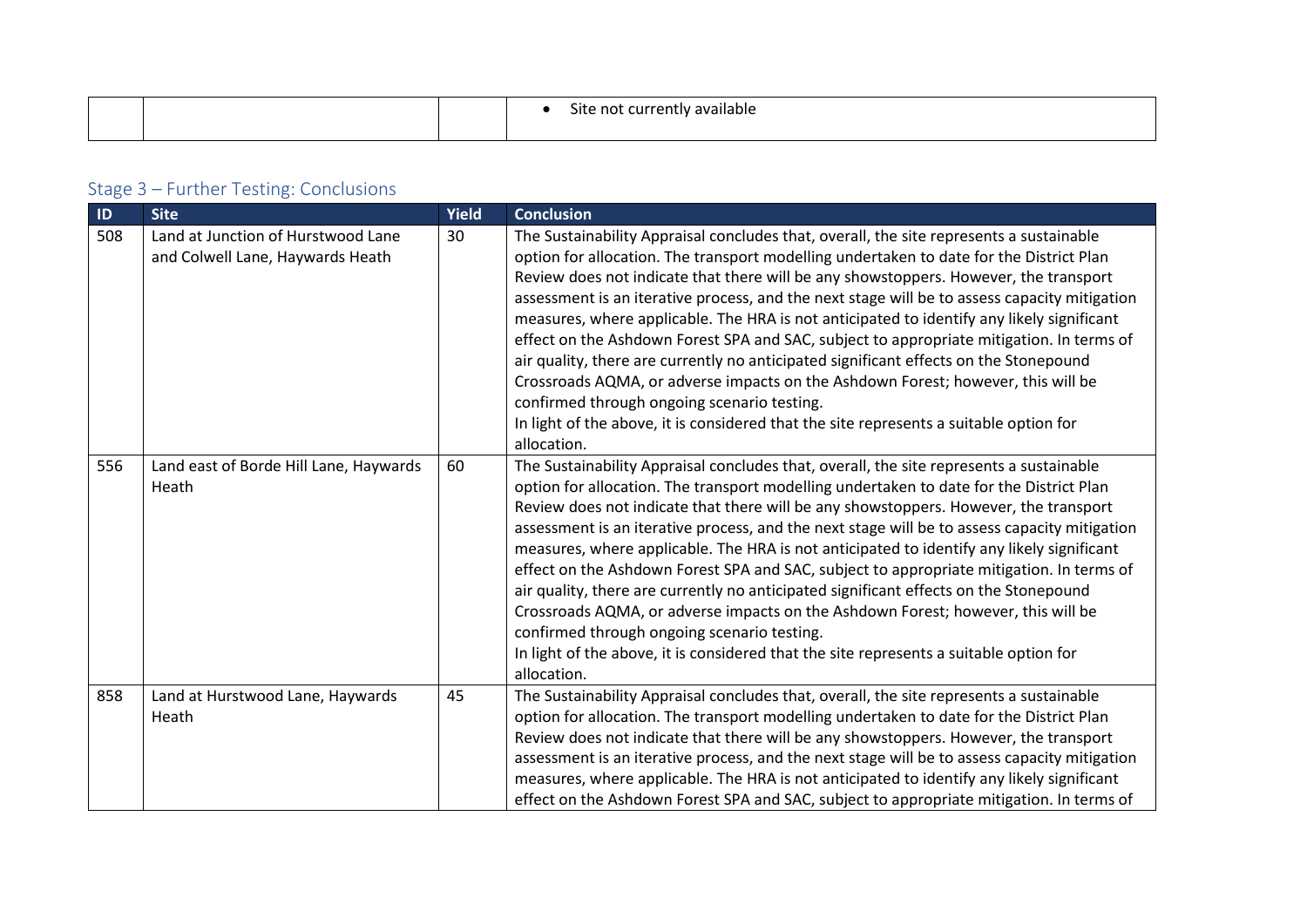|  | air quality, there are currently no anticipated significant effects on the Stonepound<br>Crossroads AQMA, or adverse impacts on the Ashdown Forest; however, this will be<br>confirmed through ongoing scenario testing.<br>In light of the above, it is considered that the site represents a suitable option for |
|--|--------------------------------------------------------------------------------------------------------------------------------------------------------------------------------------------------------------------------------------------------------------------------------------------------------------------|
|  | allocation.                                                                                                                                                                                                                                                                                                        |



| $\blacksquare$ | <b>Site</b>                                                      | <b>Yield</b> | <b>Conclusion</b>                                                                                                                                                                                                                                                                                       |
|----------------|------------------------------------------------------------------|--------------|---------------------------------------------------------------------------------------------------------------------------------------------------------------------------------------------------------------------------------------------------------------------------------------------------------|
| - 67           | Castle Field, Cinder Hill Lane, Horsted<br>Keynes                | 20           | The site is disconnected from the defined built -up area and settlement boundary.<br>Development of the site does not meet the requirements of 'achieving sustainable<br>development'. (NPPF, Chapter 2). The site is therefore considered unsuitable and has<br>been excluded from further assessment. |
| 663            | Field 1, Ludwell Grange, Keysford Lane,<br><b>Horsted Keynes</b> | 27           | The site is disconnected from the defined built -up area and settlement boundary.<br>Development of the site does not meet the requirements of 'achieving sustainable                                                                                                                                   |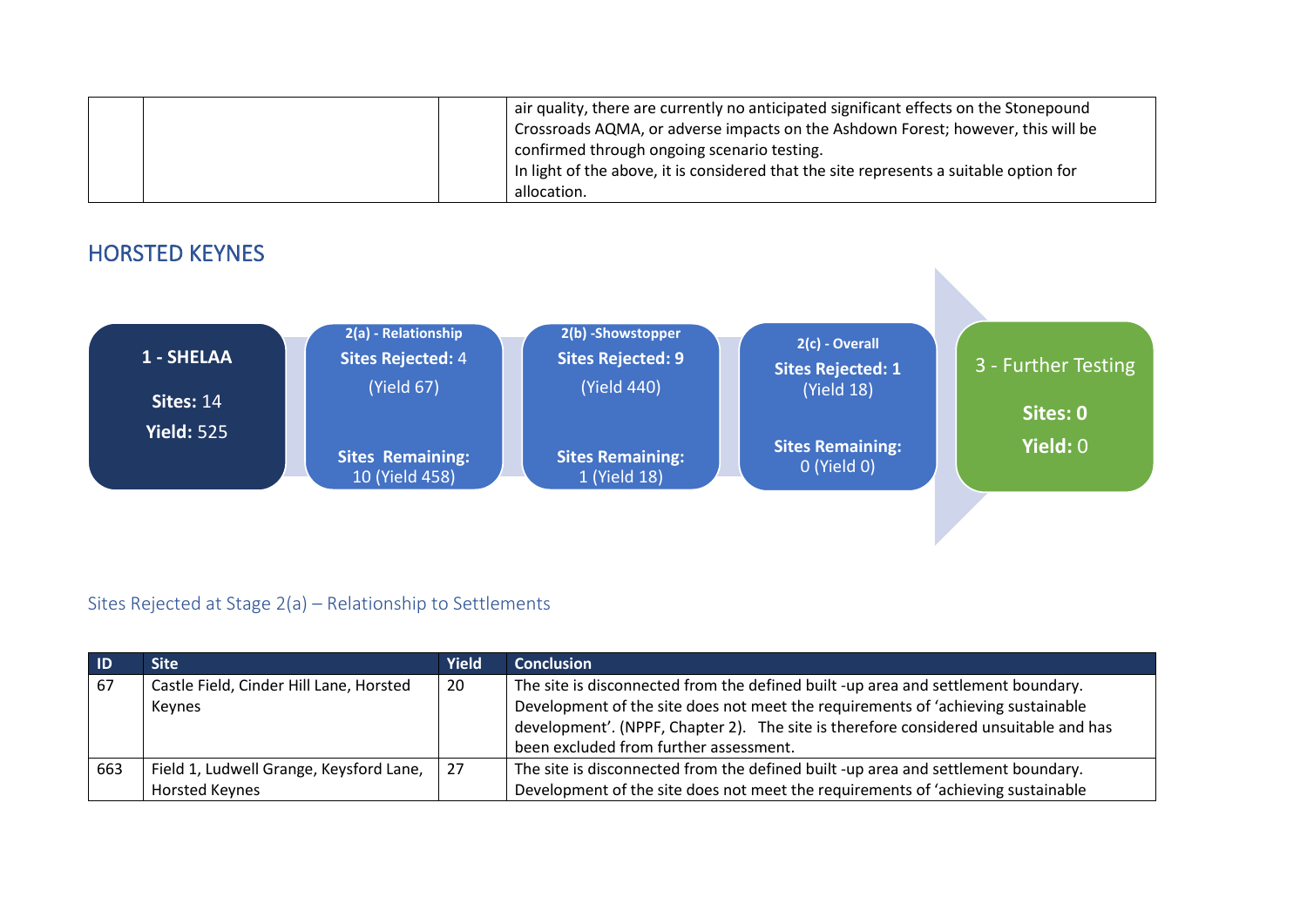|     |                                         |    | development'. (NPPF, Chapter 2). The site is therefore considered unsuitable and has |
|-----|-----------------------------------------|----|--------------------------------------------------------------------------------------|
|     |                                         |    | been excluded from further assessment.                                               |
| 664 | Field 2, Ludwell Grange, Keysford Lane, | 15 | The site is disconnected from the defined built -up area and settlement boundary.    |
|     | Horsted Keynes                          |    | Development of the site does not meet the requirements of 'achieving sustainable     |
|     |                                         |    | development'. (NPPF, Chapter 2). The site is therefore considered unsuitable and has |
|     |                                         |    | been excluded from further assessment.                                               |
| 837 | Land at Little Oddyness Farm,           |    | The site is disconnected from the defined built -up area and settlement boundary.    |
|     | Waterbury Hill, Horsted Keynes          |    | Development of the site does not meet the requirements of 'achieving sustainable     |
|     |                                         |    | development'. (NPPF, Chapter 2). The site is therefore considered unsuitable and has |
|     |                                         |    | been excluded from further assessment.                                               |

| ID  | <b>Site</b>                                                                   | <b>Yield</b> | <b>Conclusion</b>                                                                                                                                                                                                                                                                                                                                                                             |
|-----|-------------------------------------------------------------------------------|--------------|-----------------------------------------------------------------------------------------------------------------------------------------------------------------------------------------------------------------------------------------------------------------------------------------------------------------------------------------------------------------------------------------------|
| 69  | Jeffrey's Farm Northern Fields (Ludwell<br>Field adj Keysford and Sugar Lane) | 22           | Areas of Outstanding Natural Beauty (AONB) should be protected and enhanced. The site<br>is located within /or in close proximity to the High Weald AONB. Development of the site<br>would cause detrimental impact to the AONB and should be avoided. The site is therefore<br>considered unsuitable for development and has been excluded from further assessment.<br>(NPPF Para's 176,177) |
| 748 | The Old Rectory, Church Lane, Horsted<br>Keynes                               | 30           | Areas of Outstanding Natural Beauty (AONB) should be protected and enhanced. The site<br>is located within /or in close proximity to the High Weald AONB. Development of the site<br>would cause detrimental impact to the AONB and should be avoided. The site is therefore<br>considered unsuitable for development and has been excluded from further assessment.<br>(NPPF Para's 176,177) |
| 781 | Land to the south of Robyns Barn,<br>Birchgrove Road, Horsted Keynes          | 10           | Areas of Outstanding Natural Beauty (AONB) should be protected and enhanced. The site<br>is located within /or in close proximity to the High Weald AONB. Development of the site<br>would cause detrimental impact to the AONB and should be avoided. The site is therefore<br>considered unsuitable for development and has been excluded from further assessment.<br>(NPPF Para's 176,177) |
| 893 | Land west of Church Lane, Horsted<br>Keynes                                   | 38           | Areas of Outstanding Natural Beauty (AONB) should be protected and enhanced. The site<br>is located within /or in close proximity to the High Weald AONB. Development of the site<br>would cause detrimental impact to the AONB and should be avoided. The site is therefore<br>considered unsuitable for development and has been excluded from further assessment.<br>(NPPF Para's 176,177) |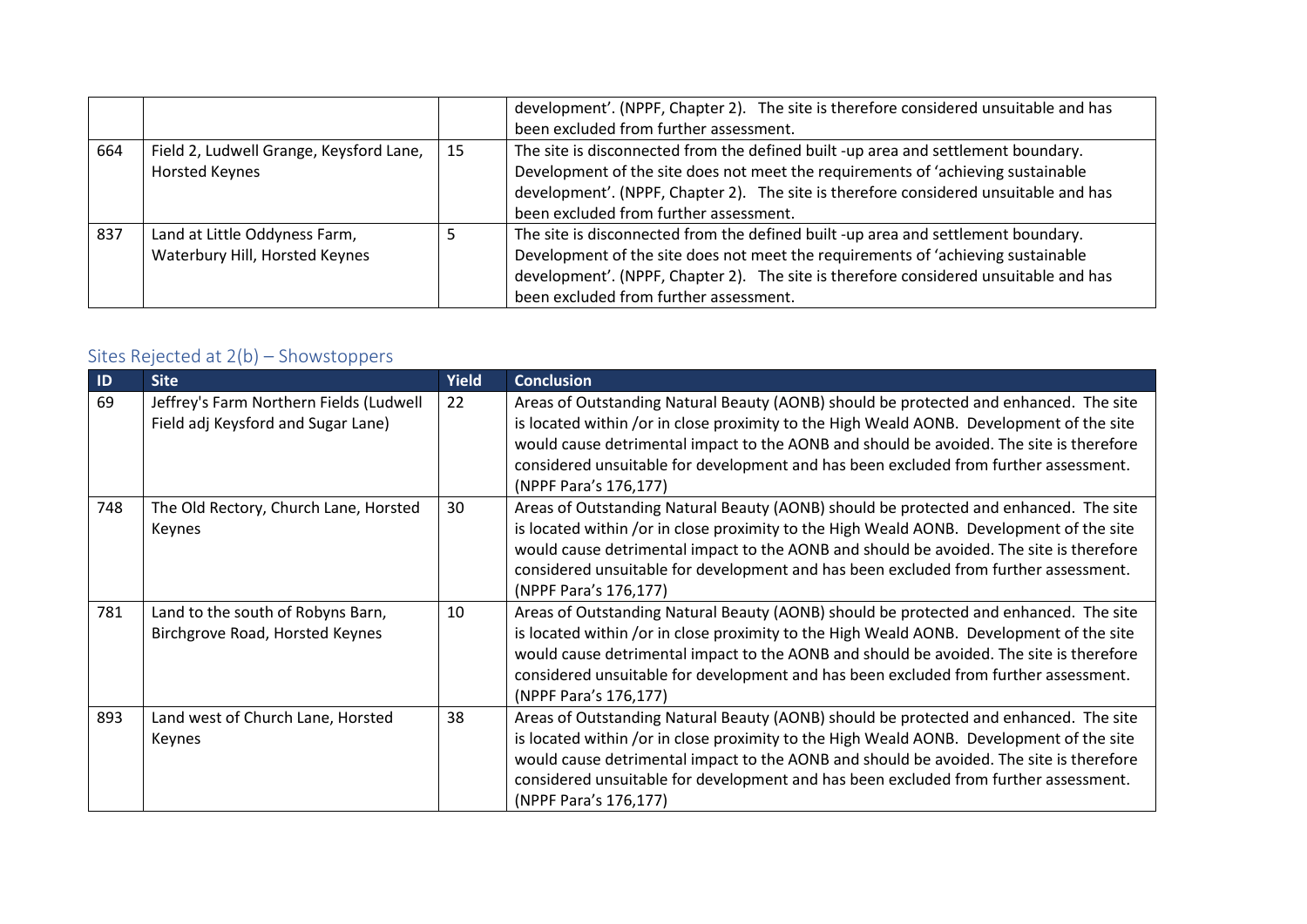| 945  | Lucas Farm, Birch Grove Road, Horsted<br>Keynes                            | 30  | Areas of Outstanding Natural Beauty (AONB) should be protected and enhanced. The site<br>is located within /or in close proximity to the High Weald AONB. Development of the site<br>would cause detrimental impact to the AONB and should be avoided. The site is therefore<br>considered unsuitable for development and has been excluded from further assessment.<br>(NPPF Para's 176,177) |
|------|----------------------------------------------------------------------------|-----|-----------------------------------------------------------------------------------------------------------------------------------------------------------------------------------------------------------------------------------------------------------------------------------------------------------------------------------------------------------------------------------------------|
| 971  | Jeffrey's Farm Southern Fields                                             | 20  | Areas of Outstanding Natural Beauty (AONB) should be protected and enhanced. The site<br>is located within /or in close proximity to the High Weald AONB. Development of the site<br>would cause detrimental impact to the AONB and should be avoided. The site is therefore<br>considered unsuitable for development and has been excluded from further assessment.<br>(NPPF Para's 176,177) |
| 1021 | King Field to north of Ludwell, Station<br>Road, Horsted Keynes            | 20  | Areas of Outstanding Natural Beauty (AONB) should be protected and enhanced. The site<br>is located within /or in close proximity to the High Weald AONB. Development of the site<br>would cause detrimental impact to the AONB and should be avoided. The site is therefore<br>considered unsuitable for development and has been excluded from further assessment.<br>(NPPF Para's 176,177) |
| 1051 | Land south of The Old Police House<br>Field, Danehill Lane, Horsted Keynes | 20  | Areas of Outstanding Natural Beauty (AONB) should be protected and enhanced. The site<br>is located within /or in close proximity to the High Weald AONB. Development of the site<br>would cause detrimental impact to the AONB and should be avoided. The site is therefore<br>considered unsuitable for development and has been excluded from further assessment.<br>(NPPF Para's 176,177) |
| 1052 | Lucas Farm (whole farm), Birchgrove<br>Road, Horsted Keynes                | 250 | Areas of Outstanding Natural Beauty (AONB) should be protected and enhanced. The site<br>is located within /or in close proximity to the High Weald AONB. Development of the site<br>would cause detrimental impact to the AONB and should be avoided. The site is therefore<br>considered unsuitable for development and has been excluded from further assessment.<br>(NPPF Para's 176,177) |

| $\overline{1}$ | Site                                   | Yield | <b>Conclusion</b>                                                                                                                                                                                    |
|----------------|----------------------------------------|-------|------------------------------------------------------------------------------------------------------------------------------------------------------------------------------------------------------|
| 68             | Farm buildings, Jeffreys Farm, Horsted | 18    | Other considerations:                                                                                                                                                                                |
|                | Keynes                                 |       | AONB location requires detailed consideration of the landscape and its<br>characteristics<br>The surrounding fields and landscape make a positive contribution to the<br>characteristics of the AONB |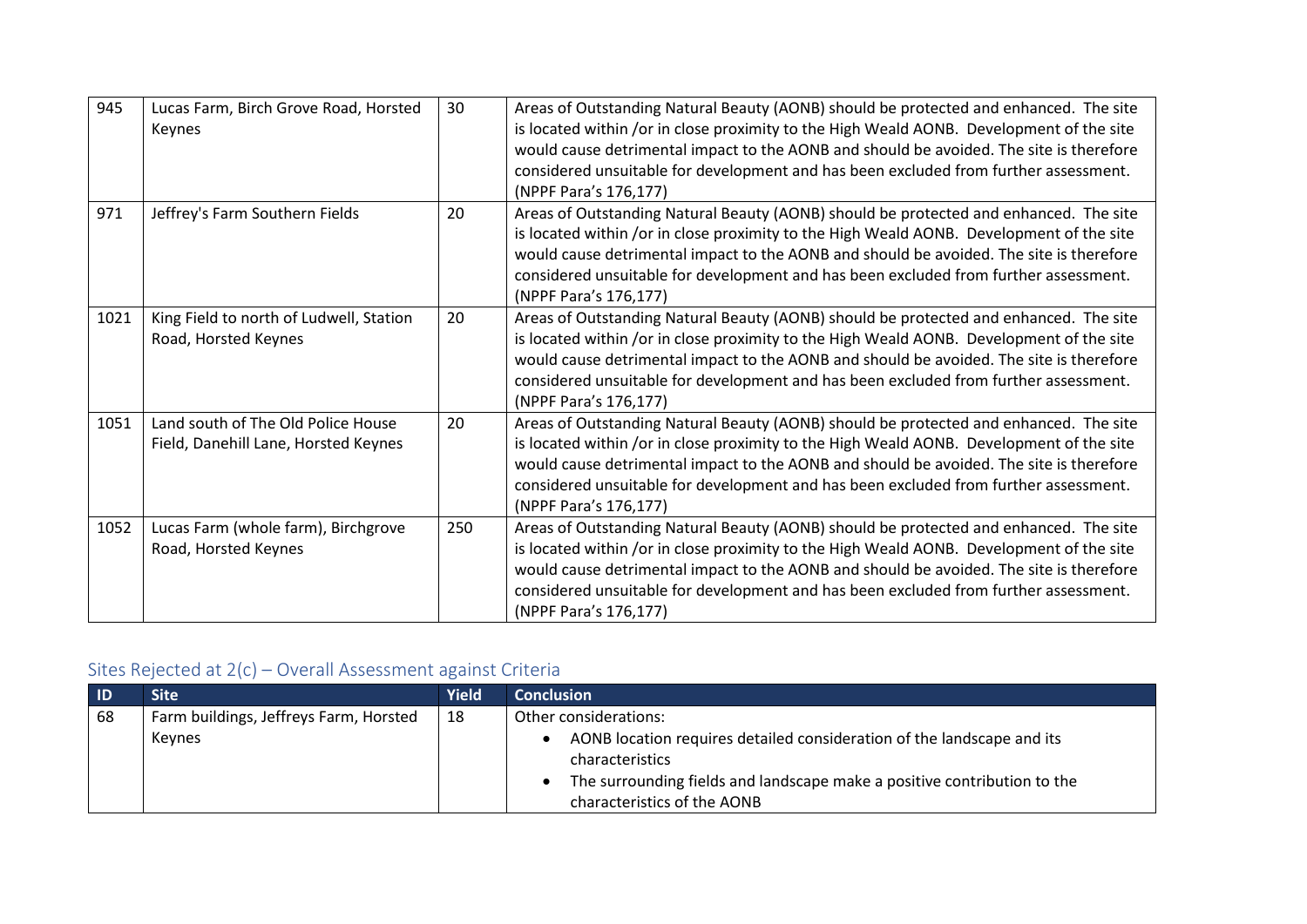|  | No developer or housebuilder actively involved with the site                      |
|--|-----------------------------------------------------------------------------------|
|  | Site approach would require improvements to accommodate further development       |
|  | Access to a main service centre is only likely by private car                     |
|  | A lower yield would be required to reflect a farmstead-type development and in    |
|  | order to protect the character and historic settlement pattern                    |
|  | The site is separated from the main village by farmland and Sugar Lane            |
|  | Development of the site would be within the countryside and the built-up area     |
|  | boundary is unlikely to be amended to include any development of this site due to |
|  | its separation from the main village, so the site would remain in the countryside |

| $\blacksquare$ | ∼.<br>site         | .<br><b>Yield</b> | conclusion |
|----------------|--------------------|-------------------|------------|
|                | .<br>sites<br>. No |                   |            |

### HURSTPIERPOINT



|  | $\blacksquare$ | ---<br><b>Site</b> | Yield | clusion<br>uw |
|--|----------------|--------------------|-------|---------------|
|--|----------------|--------------------|-------|---------------|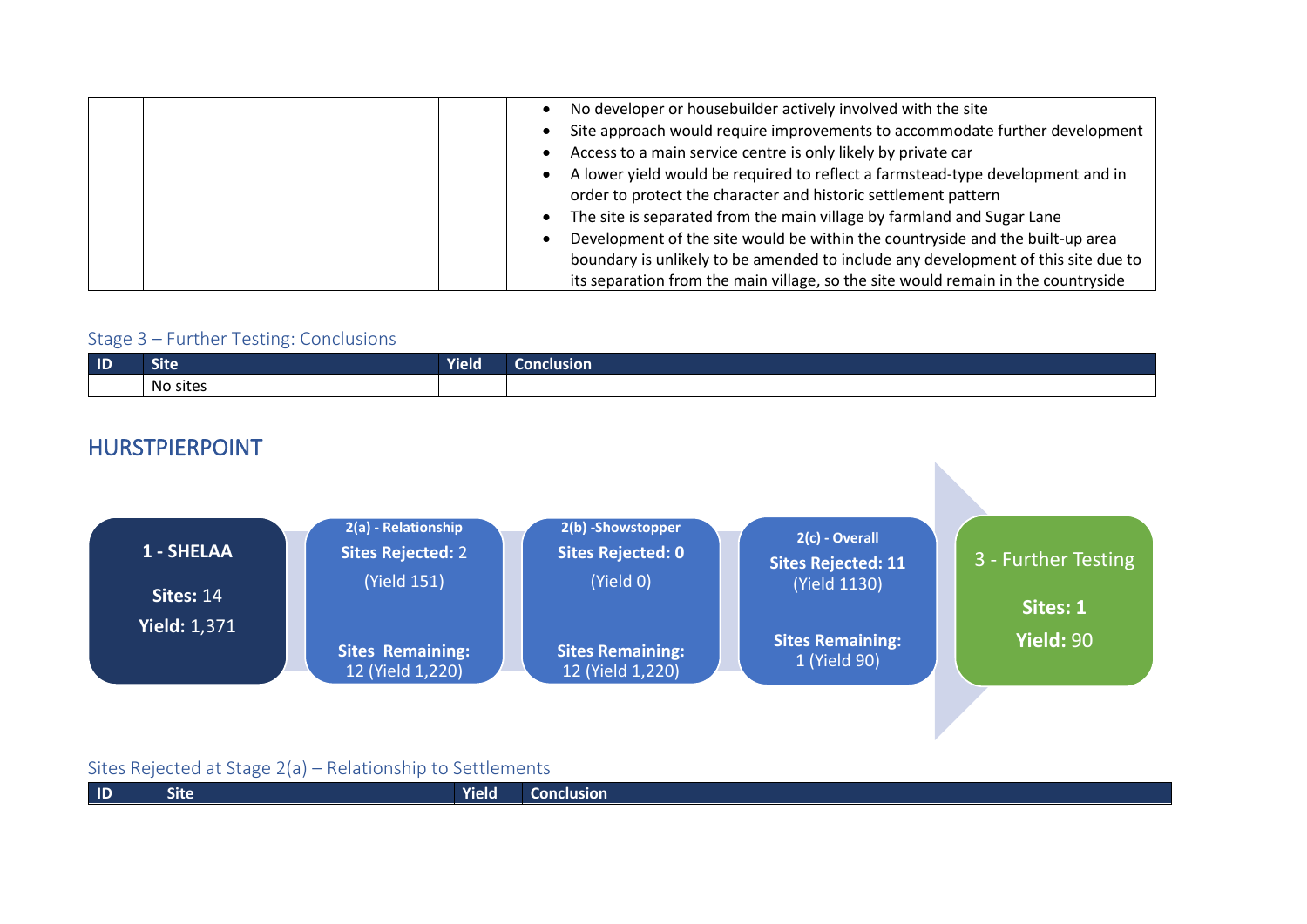| 797 | Land West of Pakyns Cottage, Albourne | 31  | The site is disconnected from the defined built -up area and settlement boundary.    |
|-----|---------------------------------------|-----|--------------------------------------------------------------------------------------|
|     | Road, Hurspierpoint                   |     | Development of the site does not meet the requirements of 'achieving sustainable     |
|     |                                       |     | development'. (NPPF, Chapter 2). The site is therefore considered unsuitable and has |
|     |                                       |     | been excluded from further assessment.                                               |
| 798 | Dumbrells Farm, Dumbrells Farm Way,   | 120 | The site is disconnected from the defined built -up area and settlement boundary.    |
|     | Sayers Common                         |     | Development of the site does not meet the requirements of 'achieving sustainable     |
|     |                                       |     | development'. (NPPF, Chapter 2). The site is therefore considered unsuitable and has |
|     |                                       |     | been excluded from further assessment.                                               |

| $\blacksquare$ | <b>Site</b> | Yield | <b>Conclusion</b> |
|----------------|-------------|-------|-------------------|
|                | No sites    |       |                   |

| ID | <b>Site</b>                                  | <b>Yield</b> | <b>Conclusion</b>                                                                                                                                                                                                                                                                                                                                                                                                                                                                                                                                                                                                                                                                                                                                                                                                                                                                                                                                                                                                                                                                                                                                                                                                                                                                                                  |
|----|----------------------------------------------|--------------|--------------------------------------------------------------------------------------------------------------------------------------------------------------------------------------------------------------------------------------------------------------------------------------------------------------------------------------------------------------------------------------------------------------------------------------------------------------------------------------------------------------------------------------------------------------------------------------------------------------------------------------------------------------------------------------------------------------------------------------------------------------------------------------------------------------------------------------------------------------------------------------------------------------------------------------------------------------------------------------------------------------------------------------------------------------------------------------------------------------------------------------------------------------------------------------------------------------------------------------------------------------------------------------------------------------------|
| 19 | Land east of College Lane,<br>Hurstpierpoint | 80           | National Planning Policy gives considerable weight to the protection and enhancement of<br>the natural and historic environment. In assessing the constraints (listed below) of this site<br>in combination it is considered that the benefits of development would not outweigh the<br>combined potential harm to the natural and historic environment This site is therefore<br>considered unsuitable for development and has been excluded from further assessment:<br>This site has substantial landscape sensitivity and substantial landscape value. This<br>site could be visible from the surrounding countryside and potentially from the<br>South Downs National Park. Loss of trees and hedgerows.<br>Wickham Farmhouse (Listed building) is located opposite site. Development would<br>have detrimental impact on the currently open and rural nature of the fields and<br>would cause less than substantial harm to the setting and special interest of the<br>listed building.<br>The remaining open fields to the south of Hurst Wickham Barn make a positive<br>contribution to the setting of the Area and provide separation from the spread of<br>Hurstpierpiont. Development on the proposed site would therefore be considered<br>to be detrimental to the setting of the Conservation Area. |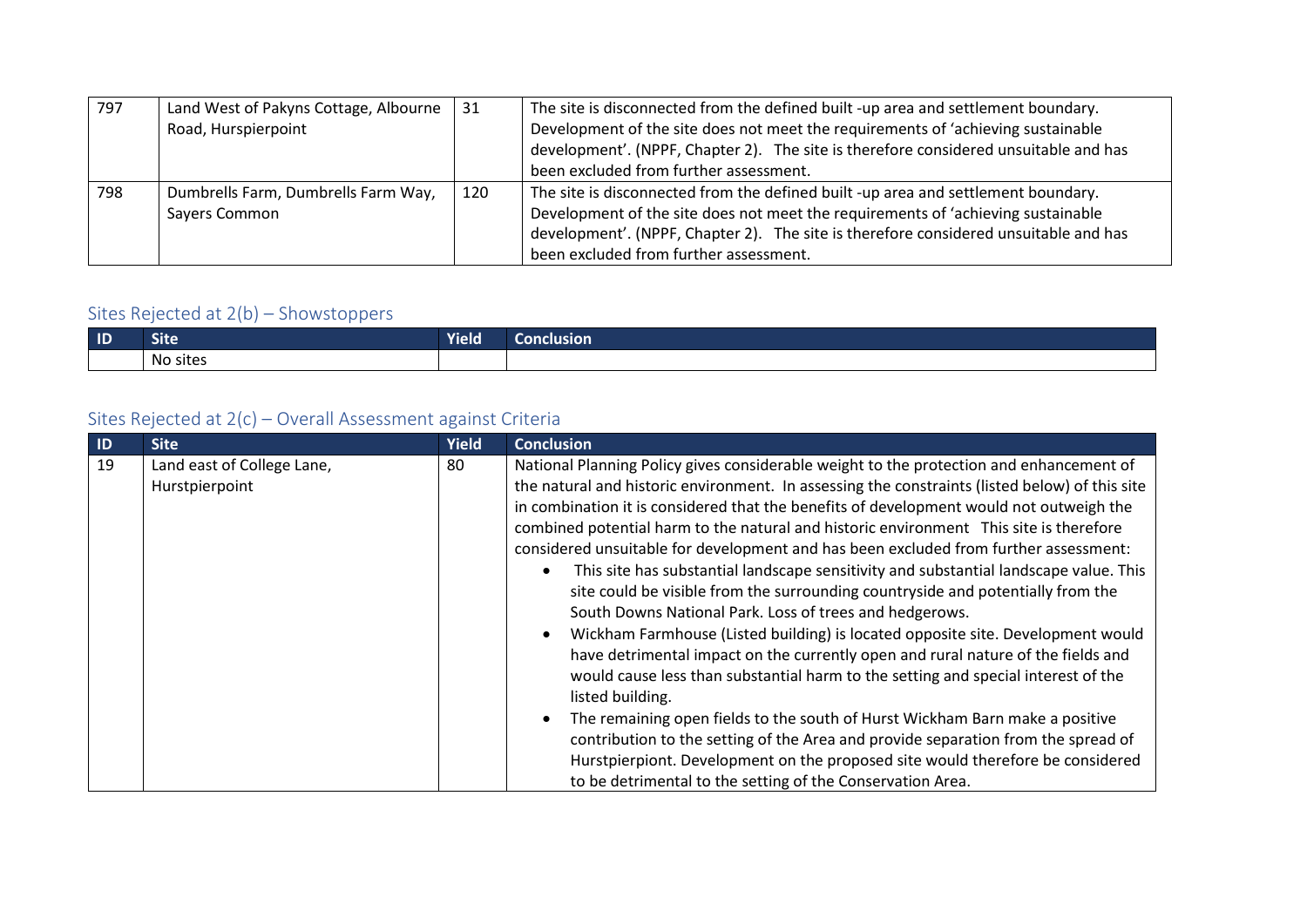|     |                                                        |     | Two areas of ANA east and west of site. Archaeological designations on/adjacent<br>to site (across road).<br>Other considerations:<br>Access to a main service centre is only likely by private car<br>Access to primary school, retail and health centre greater than a 20 minutes' walk                                                                                                                                                                                                                                                                                                                                                                                                                                                                                                                                                                                                                                                                                                                                                                                                                                                                                                                                                                                                  |
|-----|--------------------------------------------------------|-----|--------------------------------------------------------------------------------------------------------------------------------------------------------------------------------------------------------------------------------------------------------------------------------------------------------------------------------------------------------------------------------------------------------------------------------------------------------------------------------------------------------------------------------------------------------------------------------------------------------------------------------------------------------------------------------------------------------------------------------------------------------------------------------------------------------------------------------------------------------------------------------------------------------------------------------------------------------------------------------------------------------------------------------------------------------------------------------------------------------------------------------------------------------------------------------------------------------------------------------------------------------------------------------------------|
| 164 | Land to the rear of 78 Wickham Hill,<br>Hurstpierpoint | 18  | Considerations:<br>This site has substantial landscape sensitivity and substantial landscape value.<br>Not in control of a housebuilder (speculative)                                                                                                                                                                                                                                                                                                                                                                                                                                                                                                                                                                                                                                                                                                                                                                                                                                                                                                                                                                                                                                                                                                                                      |
| 173 | Land north of 149 College Lane,<br>Hurstpierpoint      | 17  | Considerations:<br>This site has substantial landscape sensitivity and substantial landscape value.<br>$\bullet$<br>Not within 20 minutes walk of primary school.<br>Development likely to be car dependent.                                                                                                                                                                                                                                                                                                                                                                                                                                                                                                                                                                                                                                                                                                                                                                                                                                                                                                                                                                                                                                                                               |
| 283 | Land at Hurst Wickham, Hurstpierpoint                  | 24  | Considerations:<br>This site has substantial landscape sensitivity and substantial landscape value.<br>$\bullet$<br>Development would be detrimental to rural setting of Hurst Wickham<br><b>Conservation Area</b>                                                                                                                                                                                                                                                                                                                                                                                                                                                                                                                                                                                                                                                                                                                                                                                                                                                                                                                                                                                                                                                                         |
| 575 | Land north east of Hurstpierpoint                      | 150 | National Planning Policy gives considerable weight to the protection and enhancement of<br>the natural and historic environment. In assessing the constraints (listed below) of this site<br>in combination it is considered that the benefits of development would not outweigh the<br>combined potential harm to the natural and historic environment This site is therefore<br>considered unsuitable for development and has been excluded from further assessment:<br>This site has substantial landscape sensitivity and substantial landscape value. This<br>$\bullet$<br>site could be visible from the surrounding countryside and potentially from the<br>South Downs National Park.<br>Development would result in loss of trees and hedgerows.<br>Small area alongside boundary is within 15m buffer.<br>The proposed site is directly adjacent to the grounds of the Hurstpierpoint College<br>and Star House (Listed buildings) which would have a significant impact on the<br>nature of its setting and outlook and on the approach to the College from the<br>west. The existing rural setting is considered to make a positive contribution to the<br>manner in which the special interest of the College is appreciated. Development<br>on the site would be detrimental |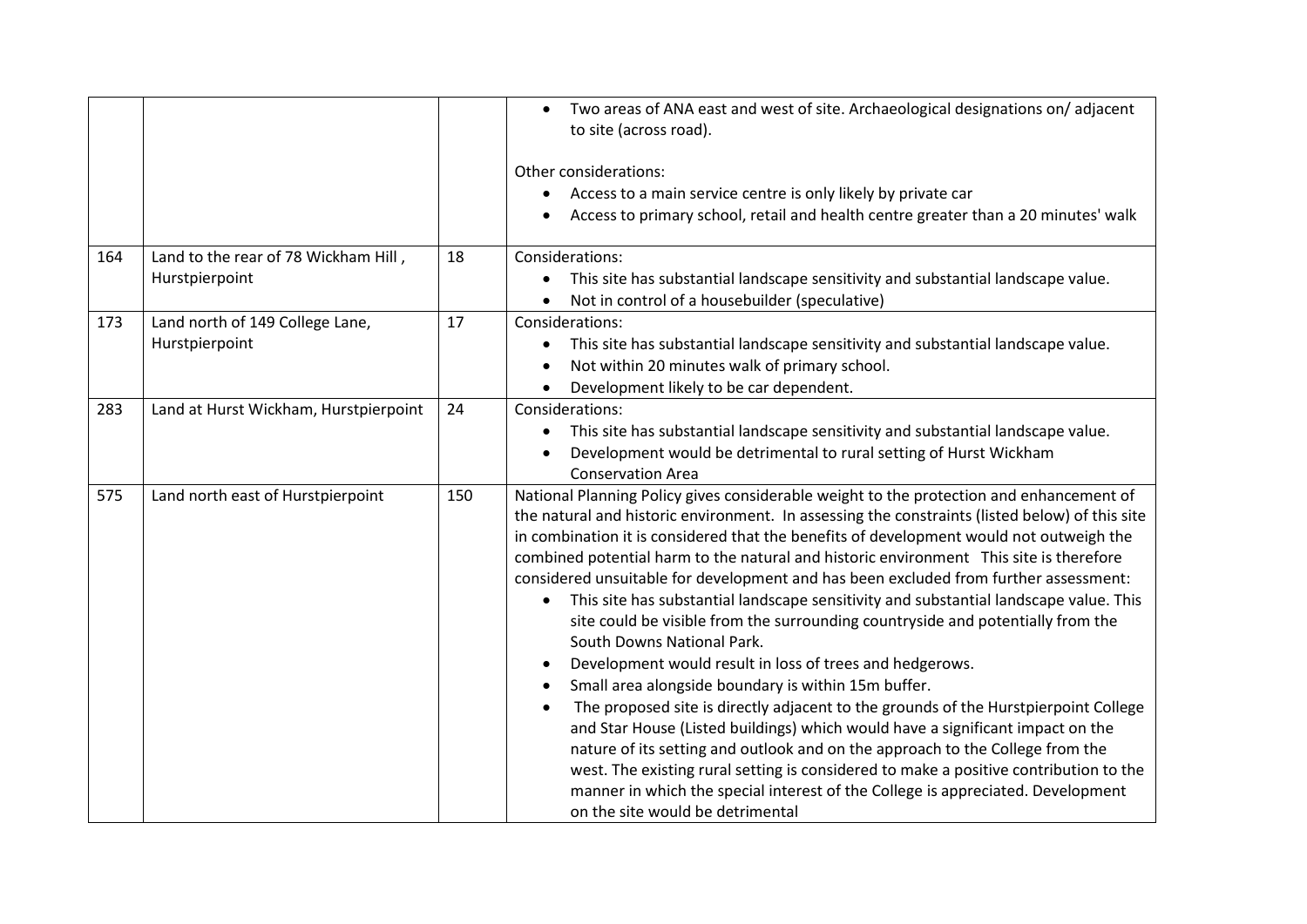|      |                                                                                     |     | The existing rural setting and country views from the Hurste Wickham<br>$\bullet$<br>Conservation Area make a significant positive contribution to the Area's special<br>character. Development on the site will potentially have an effect on the views<br>from the northern part of the area,<br>Other considerations:<br>Safe access is not currently available but is unlikely to be technically difficult to<br>achieve and has been agreed in principle with neighbouring landowners.<br>Access to a main service centre is only likely by private car<br>Access to primary school greater than a 20 minutes' walk. |
|------|-------------------------------------------------------------------------------------|-----|---------------------------------------------------------------------------------------------------------------------------------------------------------------------------------------------------------------------------------------------------------------------------------------------------------------------------------------------------------------------------------------------------------------------------------------------------------------------------------------------------------------------------------------------------------------------------------------------------------------------------|
| 582  | South of Hurst Wickham Barn, College<br>Lane, Hurstpierpoint                        | 10  | Considerations:<br>This site is assessed within LUC Capacity Study to have low landscape capacity,<br>$\bullet$<br>with substantial sensitivity and substantial value.                                                                                                                                                                                                                                                                                                                                                                                                                                                    |
| 794  | Land at Benfell LTD, Albourne Road,<br>Hurstpierpoint                               | 8   | Considerations:<br>Loss of employment from redevelopment of site.<br>Neutral or negative impact on setting of Langton Conservation Area.                                                                                                                                                                                                                                                                                                                                                                                                                                                                                  |
| 800  | West of The Grange, Hurstpierpoint                                                  | 20  | Considerations:<br>This site is assessed within LUC Capacity Study to have low landscape capacity,<br>with moderate sensitivity and substantial value.<br>Development would be detrimental to the open and rural setting of Langton<br>Conservation Area and have a fundamental on its character.                                                                                                                                                                                                                                                                                                                         |
| 1019 | Grange Farm, BullFinch Lane<br>Hurstpierpoint                                       | 150 | Other considerations:<br>Part of site within flood risk zone 2/3<br>Low to low/medium capacity for change; eastern areas most sensitive.<br>Partially affected by Ancient Woodland<br>Several listed buildings adjacent or in close proximity to site; varying levels of<br>potential impact.<br>Most eastern and western thirds of north boundary adjacent to Langton and<br>Hurstpierpoint Conservation Areas; potential high impact.                                                                                                                                                                                   |
| 1075 | Land north of Willow way and Talbort<br>Mead, Cuckfield Road Road<br>Hurstpierpoint | 153 | Low to low/medium potential for change in landscape terms<br>$\bullet$<br>Moderate impact on archaeological asset<br>Other considerations:                                                                                                                                                                                                                                                                                                                                                                                                                                                                                |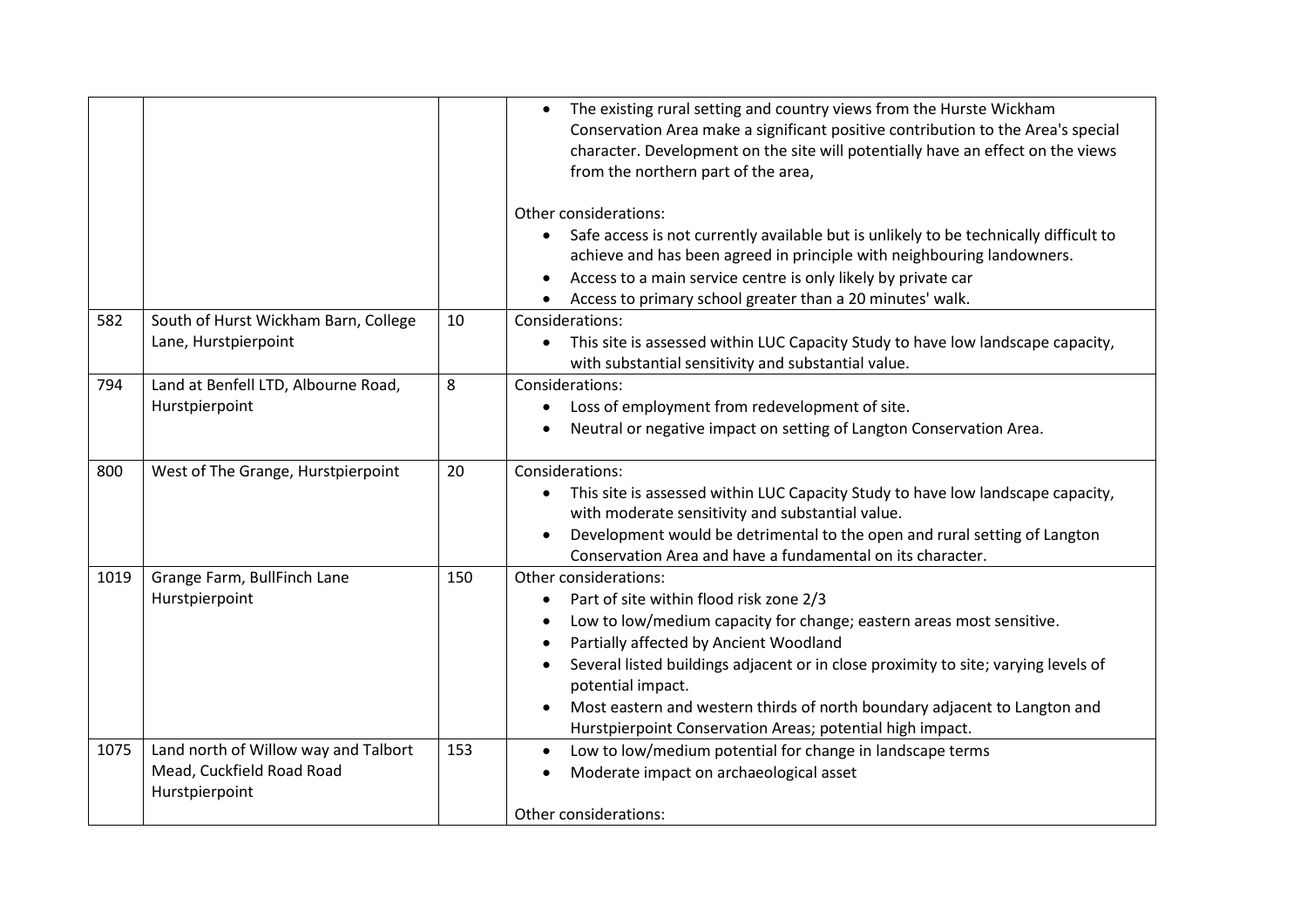|      |                                          |     | Access does not exist but can be achieved within landholding to adjacent highway.                                                                                                                                                                                                                                                                                                                                                                                                                                                                                                                                                                                                                                                  |
|------|------------------------------------------|-----|------------------------------------------------------------------------------------------------------------------------------------------------------------------------------------------------------------------------------------------------------------------------------------------------------------------------------------------------------------------------------------------------------------------------------------------------------------------------------------------------------------------------------------------------------------------------------------------------------------------------------------------------------------------------------------------------------------------------------------|
| 1095 | Land at West Town Farm<br>Hurstpierpoint | 500 | National Planning Policy gives considerable weight to the protection and enhancement of<br>the natural and historic environment. In assessing the constraints (listed below) of this site<br>in combination it is considered that the benefits of development would not outweigh the<br>combined potential harm to the natural and historic environment This site is therefore<br>considered unsuitable for development and has been excluded from further assessment:<br>Low to low/medium potential for change in landscape terms.<br>Listed buildings are present on/within proximity of the site, less than substantial<br>harm<br>Site is within/close to a conservation area, less than substantial harm - Medium<br>impact. |
|      |                                          |     | Other considerations:<br>Site not currently available                                                                                                                                                                                                                                                                                                                                                                                                                                                                                                                                                                                                                                                                              |

| -ID | <b>Site</b>                        | <b>Yield</b> | <b>Conclusion</b>                                                                                                                                                                                                                                                                                                                                                                                                                                                                                                                                                                                                                                                                                                                                                                                                                                                                                        |
|-----|------------------------------------|--------------|----------------------------------------------------------------------------------------------------------------------------------------------------------------------------------------------------------------------------------------------------------------------------------------------------------------------------------------------------------------------------------------------------------------------------------------------------------------------------------------------------------------------------------------------------------------------------------------------------------------------------------------------------------------------------------------------------------------------------------------------------------------------------------------------------------------------------------------------------------------------------------------------------------|
| 13  | Land west of Kemps, Hurstpierpoint | 90           | The Sustainability Appraisal concludes that, overall, the site represents a sustainable<br>option for allocation. The transport modelling undertaken to date for the District Plan<br>Review does not indicate that there will be any showstoppers. However, the transport<br>assessment is an iterative process, and the next stage will be to assess capacity mitigation<br>measures, where applicable. The HRA is not anticipated to identify any likely significant<br>effect on the Ashdown Forest SPA and SAC, subject to appropriate mitigation. In terms of<br>air quality, there are currently no anticipated significant effects on the Stonepound<br>Crossroads AQMA, or adverse impacts on the Ashdown Forest; however, this will be<br>confirmed through ongoing scenario testing.<br>In light of the above, it is considered that the site represents a suitable option for<br>allocation. |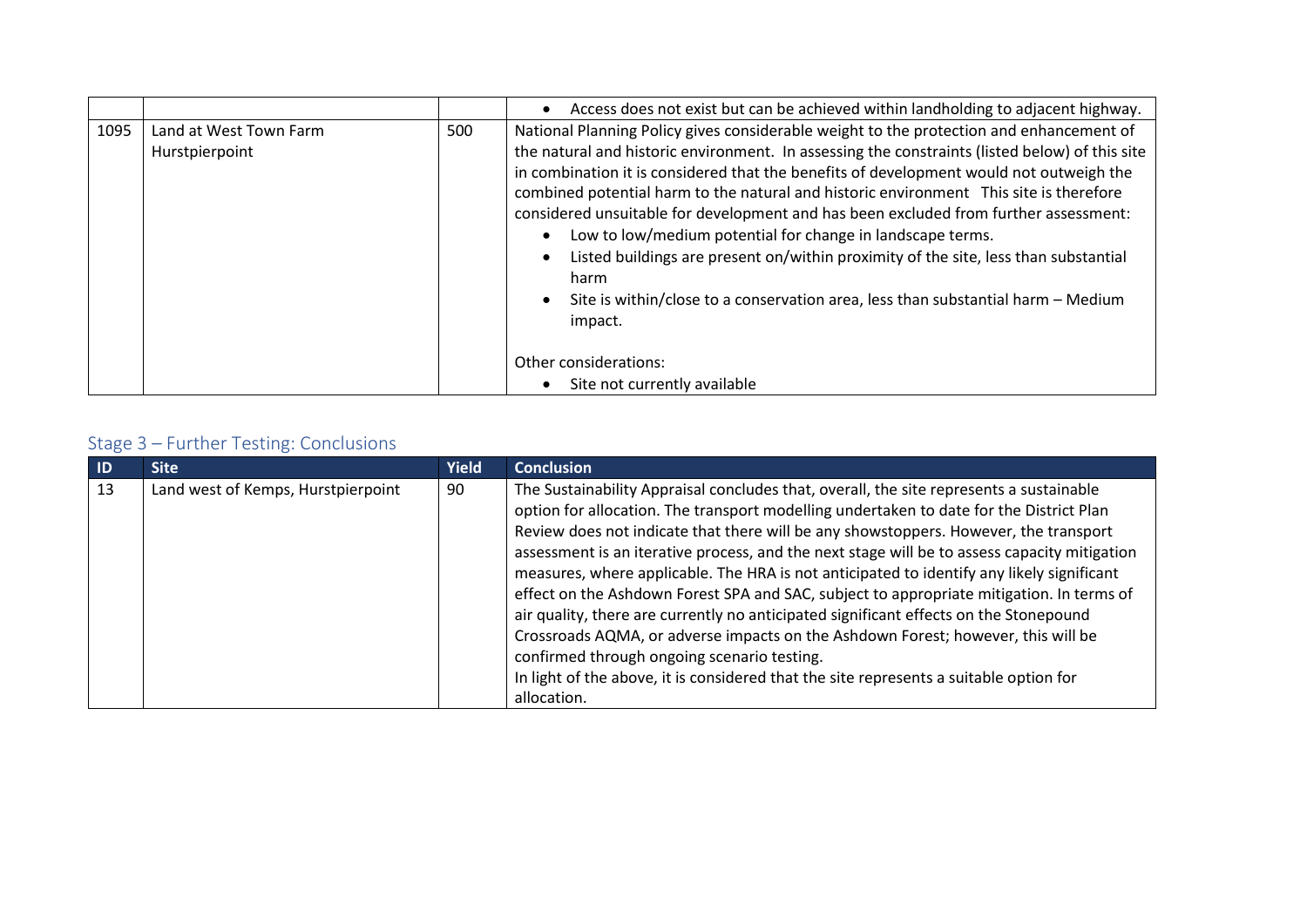# Lindfield



#### Sites Rejected at Stage 2(a) – Relationship to Settlements

| $\blacksquare$ | <b>Site</b>                                        | Yield | <b>Conclusion</b>                                                                                                                                                                                                                                                                                       |
|----------------|----------------------------------------------------|-------|---------------------------------------------------------------------------------------------------------------------------------------------------------------------------------------------------------------------------------------------------------------------------------------------------------|
| 833            | The Snowdrop Inn, Snowdrop Lane                    |       | The site is disconnected from the defined built -up area and settlement boundary.<br>Development of the site does not meet the requirements of 'achieving sustainable<br>development'. (NPPF, Chapter 2). The site is therefore considered unsuitable and has<br>been excluded from further assessment. |
| 982            | Land west of Awbrook House Lewes<br>Road Lindfield |       | The site is disconnected from the defined built -up area and settlement boundary.<br>Development of the site does not meet the requirements of 'achieving sustainable<br>development'. (NPPF, Chapter 2). The site is therefore considered unsuitable and has<br>been excluded from further assessment. |

| $\blacksquare$ | ---<br>ыте                                             | $\overline{\phantom{a}}$<br><b>Yield</b> | Conclusion |
|----------------|--------------------------------------------------------|------------------------------------------|------------|
|                | $\ddot{\phantom{1}}$<br>sites<br>$N_{\rm c}$<br>. IVU. |                                          |            |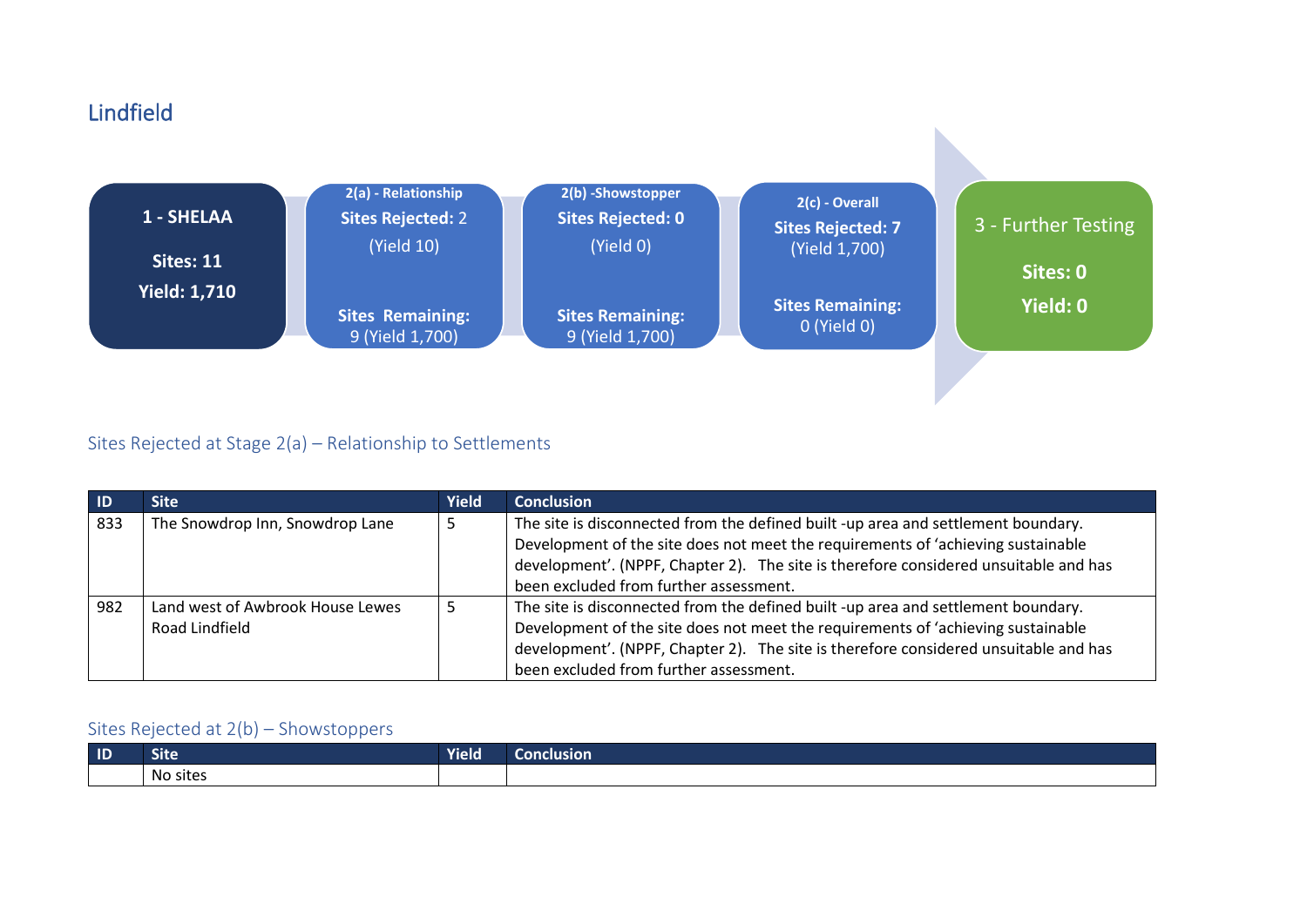| ID  | <b>Site</b>                                          | <b>Yield</b> | <b>Conclusion</b>                                                                                                                                                                                                                                                                                                                                                                                                                                                                                                                                                                                                                                                                                                                                                                                                                                                                                                                                                                                                                                                                                                                                                                                                                                                                                                                                        |
|-----|------------------------------------------------------|--------------|----------------------------------------------------------------------------------------------------------------------------------------------------------------------------------------------------------------------------------------------------------------------------------------------------------------------------------------------------------------------------------------------------------------------------------------------------------------------------------------------------------------------------------------------------------------------------------------------------------------------------------------------------------------------------------------------------------------------------------------------------------------------------------------------------------------------------------------------------------------------------------------------------------------------------------------------------------------------------------------------------------------------------------------------------------------------------------------------------------------------------------------------------------------------------------------------------------------------------------------------------------------------------------------------------------------------------------------------------------|
| 29  | Land off Snowdrop Lane, Lindfield,<br>Haywards Heath | 70           | Considerations:<br>Adjacent to Ancient Woodland<br>Part of southern boundary adjacent to Lewes Road Conservation Area<br>Access to main service centre likely to be car dependent.                                                                                                                                                                                                                                                                                                                                                                                                                                                                                                                                                                                                                                                                                                                                                                                                                                                                                                                                                                                                                                                                                                                                                                       |
| 498 | Land north east of Lindfield                         | 300          | Considerations:<br>This site is assessed within LUC Capacity Study to have negligible/ low landscape<br>$\bullet$<br>capacity.<br>Part of southern boundary within flood risk zone 2/3.<br>Site is not in control of a developer (speculative).<br>Suitable and safe access cannot be demonstrated.<br>Primary school not within 20 minutes walk.                                                                                                                                                                                                                                                                                                                                                                                                                                                                                                                                                                                                                                                                                                                                                                                                                                                                                                                                                                                                        |
| 983 | Land at Walstead Grange Scamps Hill<br>Lindfield     | 270          | National Planning Policy gives considerable weight to the protection and<br>$\bullet$<br>enhancement of the natural and historic environment. In assessing the constraints<br>(listed below) of this site in combination it is considered that the benefits of<br>development would not outweigh the combined potential harm to the natural and<br>historic environment This site is therefore considered unsuitable for development<br>and has been excluded from further assessment:<br>The openness of the site makes a contribution to the character and setting of<br>Lindfield. Based on landscape evidence site has low potential in landscape terms.<br>The periphery of the site is partially within Flood Zone 2/3 and parts of the site are<br>within areas of surface water flood risk<br>The site has an extensive boundary with the Little Walstead Wood ancient<br>woodland and the 15m buffer falls within the site.<br>Grade II listed 18 <sup>th</sup> century cottage is located in a royal position outside of<br>Lindfield. The rural character of the setting of the Cottage makes a strong positive<br>contribution to the manner in which its historical illustrative and aesthetic value is<br>appreciated.<br>The site contributes to the wider character and setting of the approach to Lindfield<br><b>Conservation Area</b> |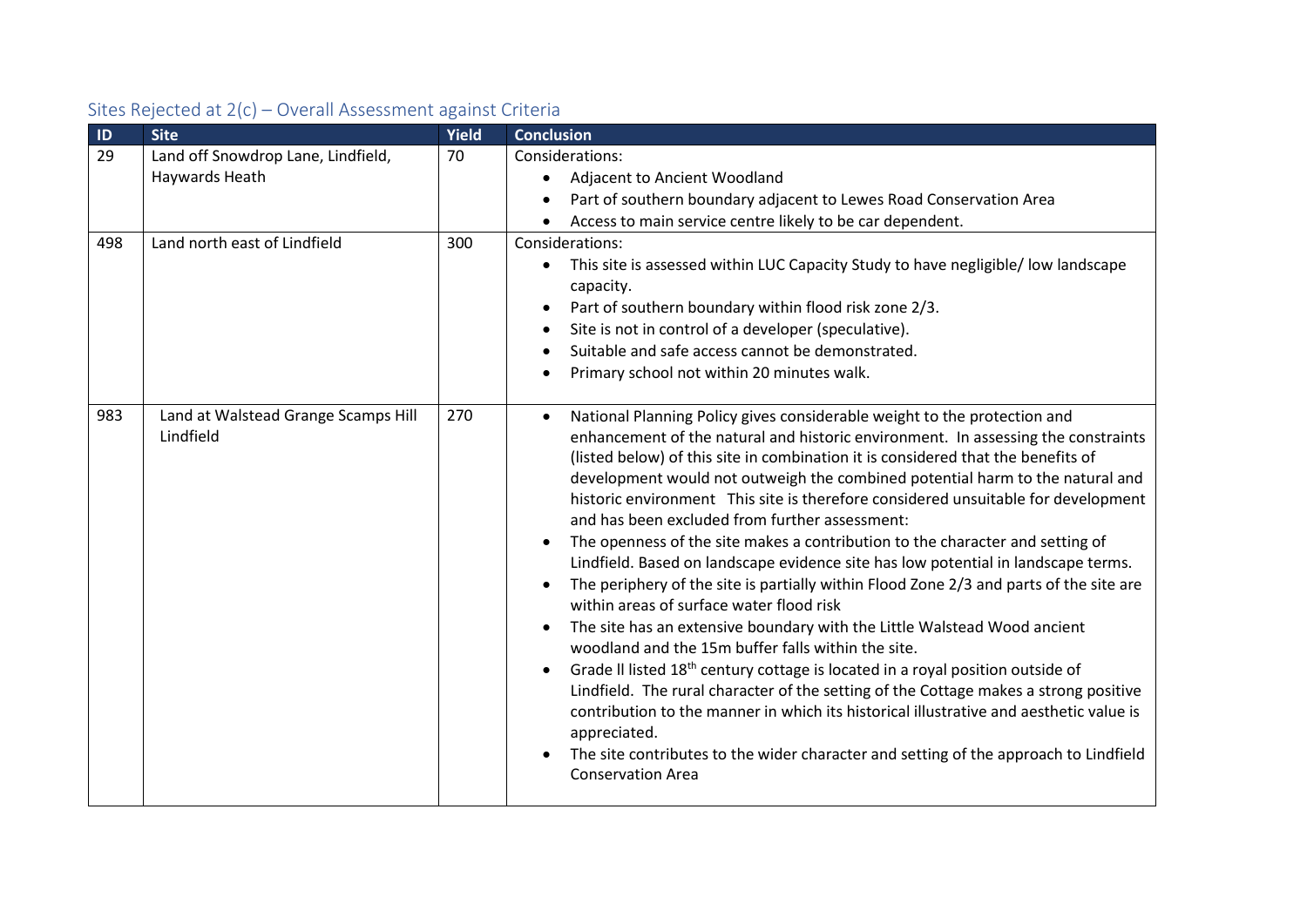| 1006 | Land to the north of Lyoth Lane,                        | 60  | Considerations:                                                                                                                                                                                                                                                                                                                                                                                                                                                                                                                                                                                                                                                                                                                                                                             |
|------|---------------------------------------------------------|-----|---------------------------------------------------------------------------------------------------------------------------------------------------------------------------------------------------------------------------------------------------------------------------------------------------------------------------------------------------------------------------------------------------------------------------------------------------------------------------------------------------------------------------------------------------------------------------------------------------------------------------------------------------------------------------------------------------------------------------------------------------------------------------------------------|
|      | Lindfield                                               |     | Development would be detrimental to the open and rural setting of a Grade II<br>$\bullet$                                                                                                                                                                                                                                                                                                                                                                                                                                                                                                                                                                                                                                                                                                   |
|      |                                                         |     | listed building, Lyoth Cottage, and have a fundamental on its character.                                                                                                                                                                                                                                                                                                                                                                                                                                                                                                                                                                                                                                                                                                                    |
|      |                                                         |     | Potential highway safety risk without improvements.                                                                                                                                                                                                                                                                                                                                                                                                                                                                                                                                                                                                                                                                                                                                         |
| 1035 | Land east of Old Place Cottage, High<br>Street          | 40  | National Planning Policy gives considerable weight to the protection and enhancement of<br>the natural and historic environment. In assessing the constraints (listed below) of this site<br>in combination it is considered that the benefits of development would not outweigh the<br>combined potential harm to the natural and historic environment This site is therefore<br>considered unsuitable for development and has been excluded from further assessment:<br>Low to low/medium potential for change in landscape terms<br>Listed buildings are present on/within proximity of the site, less than substantial<br>harm - Medium impact<br>Site is within/close to a conservation area, less than substantial harm - Medium<br>impact<br>Moderate impact on archaeological asset |
|      |                                                         |     | Other considerations:                                                                                                                                                                                                                                                                                                                                                                                                                                                                                                                                                                                                                                                                                                                                                                       |
|      |                                                         |     | The site is not currently available                                                                                                                                                                                                                                                                                                                                                                                                                                                                                                                                                                                                                                                                                                                                                         |
| 1039 | Land to the east of Pascotts Farm                       | 8   | Considerations:                                                                                                                                                                                                                                                                                                                                                                                                                                                                                                                                                                                                                                                                                                                                                                             |
|      | Snowdrop Lane, Lindfield                                |     | Access currently does not exist; Snowdrop Lane is a rural, narrow lane. Suitable                                                                                                                                                                                                                                                                                                                                                                                                                                                                                                                                                                                                                                                                                                            |
|      |                                                         |     | and safe access has not been demonstrated.                                                                                                                                                                                                                                                                                                                                                                                                                                                                                                                                                                                                                                                                                                                                                  |
|      |                                                         |     | Access to main service centre likely to be car dependent.                                                                                                                                                                                                                                                                                                                                                                                                                                                                                                                                                                                                                                                                                                                                   |
| 1049 | Little Walstead Farm, (north parcel<br>only), Lindfield | 300 | No means of gaining suitable and safe access; landlocked.                                                                                                                                                                                                                                                                                                                                                                                                                                                                                                                                                                                                                                                                                                                                   |
|      |                                                         |     | Other considerations:                                                                                                                                                                                                                                                                                                                                                                                                                                                                                                                                                                                                                                                                                                                                                                       |
|      |                                                         |     | This site is assessed within LUC Capacity Study to have low/ medium landscape<br>$\bullet$<br>capacity.                                                                                                                                                                                                                                                                                                                                                                                                                                                                                                                                                                                                                                                                                     |
|      |                                                         |     | Site adjacent to flood risk zone 2/3.                                                                                                                                                                                                                                                                                                                                                                                                                                                                                                                                                                                                                                                                                                                                                       |
|      |                                                         |     | Part of southern boundary adjacent to Ancient Woodland.                                                                                                                                                                                                                                                                                                                                                                                                                                                                                                                                                                                                                                                                                                                                     |
|      |                                                         |     | Development of site would result in loss of fields fundamentally altering the<br>character of nearby listed buildings.                                                                                                                                                                                                                                                                                                                                                                                                                                                                                                                                                                                                                                                                      |
|      |                                                         |     | Medium potential for negative impact of Lindfield Conservation Area due to loss of<br>views and relationship with countryside.                                                                                                                                                                                                                                                                                                                                                                                                                                                                                                                                                                                                                                                              |
|      |                                                         |     | Development likely to be car dependent for key services.<br>$\bullet$                                                                                                                                                                                                                                                                                                                                                                                                                                                                                                                                                                                                                                                                                                                       |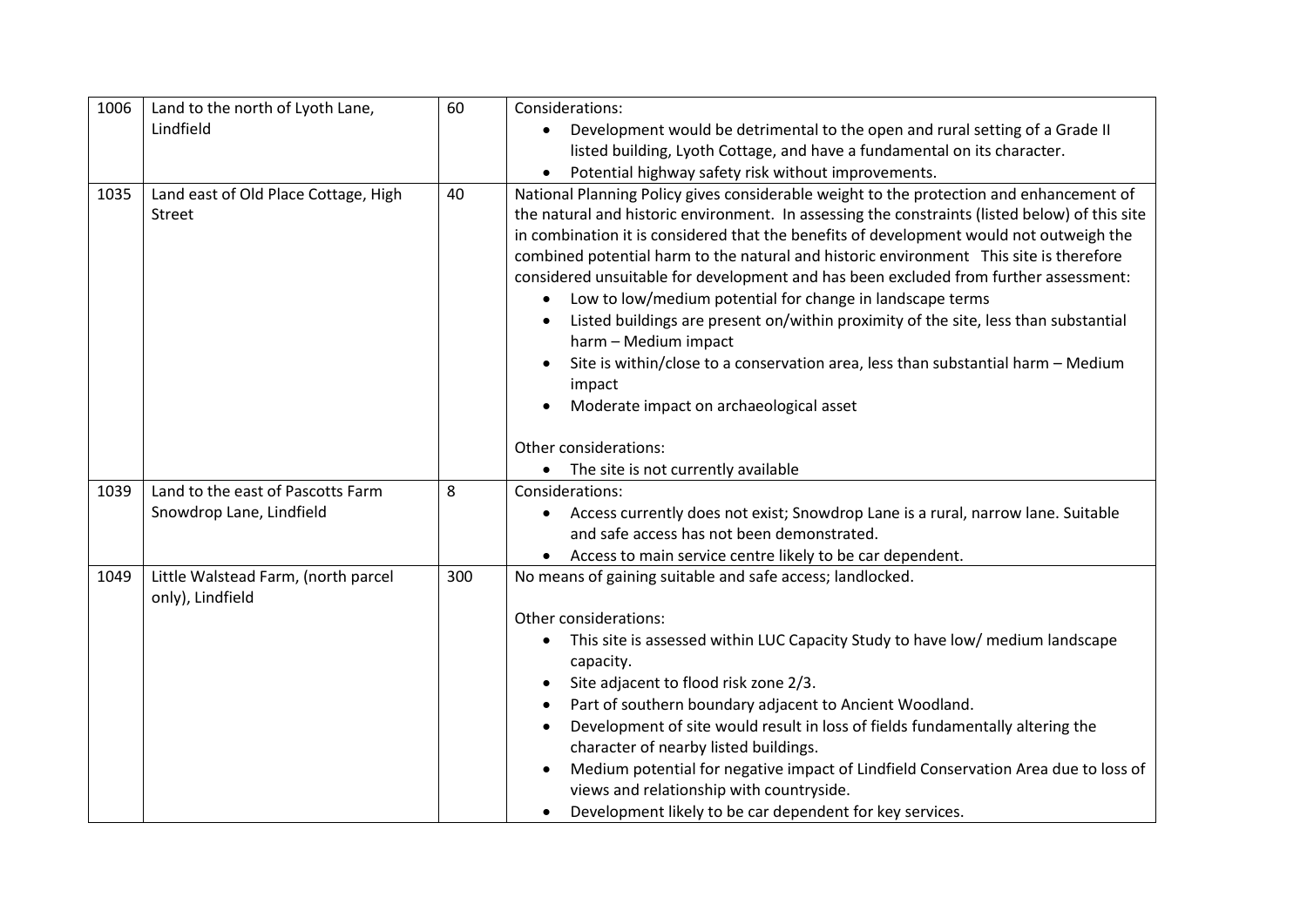| 1050 | Little Walstead Farm, (south parcel  | 237 | Considerations:                                                                                                                                                                                                                                                                                                                                                                                                                   |
|------|--------------------------------------|-----|-----------------------------------------------------------------------------------------------------------------------------------------------------------------------------------------------------------------------------------------------------------------------------------------------------------------------------------------------------------------------------------------------------------------------------------|
|      | only), Lindfield                     |     | This site is assessed within LUC Capacity Study to have low/ medium landscape<br>capacity.<br>Site adjacent to flood risk zone 2/3<br>Part of northern boundary adjacent to Ancient Woodland.<br>Part of southern boundary adjacent to LWS.<br>Development of site would result in loss of fields fundamentally altering the<br>character of nearby listed buildings.<br>Development likely to be car dependent for key services. |
| 1096 | Land at Hangmans Acre Farm Lindfield | 450 | Considerations:<br>This site is assessed within LUC Capacity Study to have low/ medium landscape<br>capacity.<br>Site adjacent to Lindfield Conservation Area and in proximity to listed buildings.<br>Access to public transport is poor and primary school not within 20 minutes walk.                                                                                                                                          |

| $\blacksquare$ | Site            | Yield | <b>Conclusion</b> |
|----------------|-----------------|-------|-------------------|
|                | . .<br>No sites |       |                   |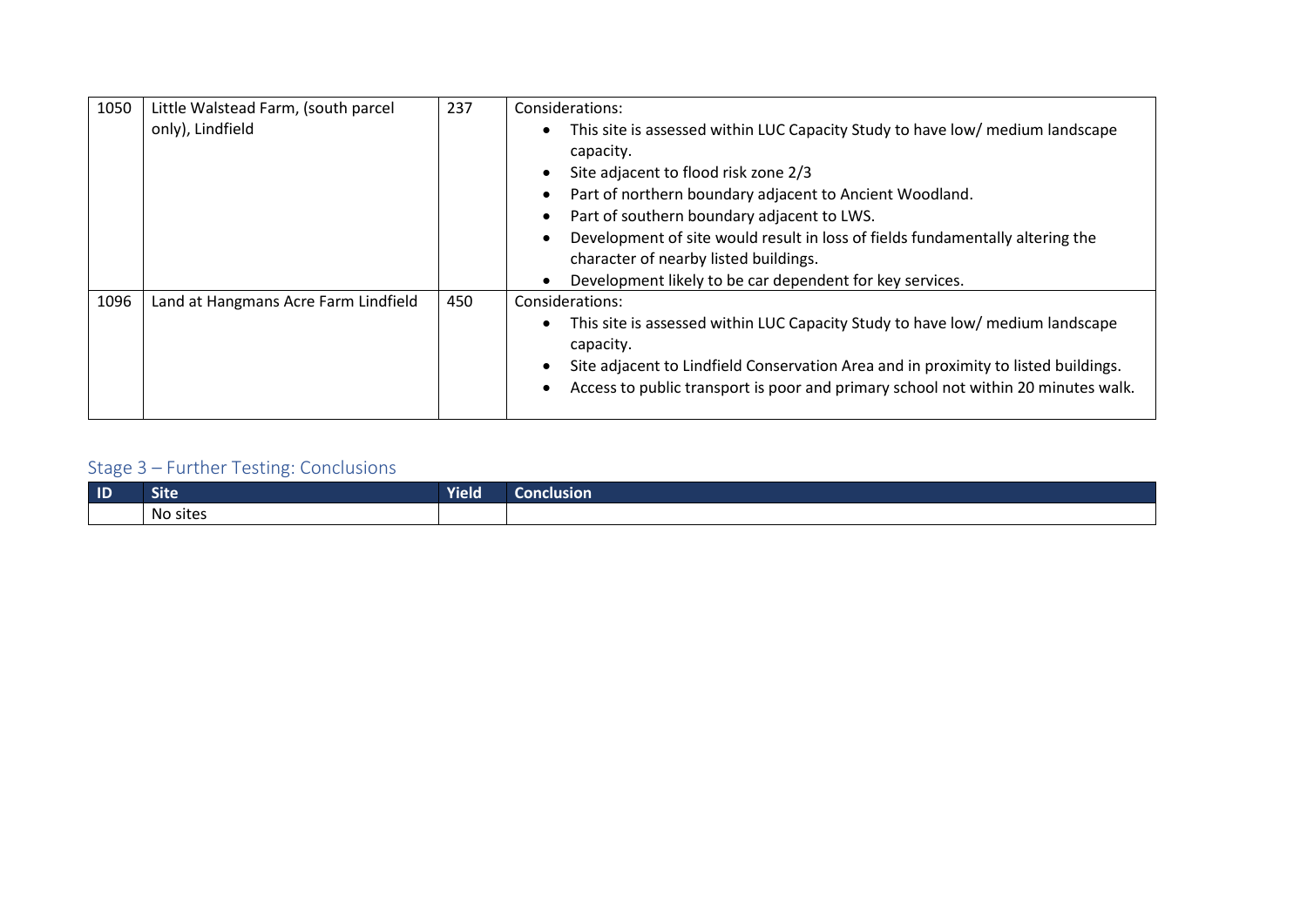## PEASE POTTAGE –



| -ID | <b>Site</b>                            | <b>Yield</b> | <b>Conclusion</b>                                                                    |
|-----|----------------------------------------|--------------|--------------------------------------------------------------------------------------|
| 574 | Land west of Cedar Cottage, Tilgate    | 88           | The site is disconnected from the defined built -up area and settlement boundary.    |
|     | Forest Lodge, Brighton Road,           |              | Development of the site does not meet the requirements of 'achieving sustainable     |
|     |                                        |              | development'. (NPPF, Chapter 2). The site is therefore considered unsuitable and has |
|     |                                        |              | been excluded from further assessment.                                               |
| 774 | Land at Tilgate Forest Lodge, Brighton | 33           | The site is disconnected from the defined built -up area and settlement boundary.    |
|     | Road, Pease Pottage                    |              | Development of the site does not meet the requirements of 'achieving sustainable     |
|     |                                        |              | development'. (NPPF, Chapter 2). The site is therefore considered unsuitable and has |
|     |                                        |              | been excluded from further assessment.                                               |
| 822 | Land west of Cedar Cottage, Tilgate    | 40           | The site is disconnected from the defined built -up area and settlement boundary.    |
|     | Forest Lodge, Brighton Road            |              | Development of the site does not meet the requirements of 'achieving sustainable     |
|     |                                        |              | development'. (NPPF, Chapter 2). The site is therefore considered unsuitable and has |
|     |                                        |              | been excluded from further assessment.                                               |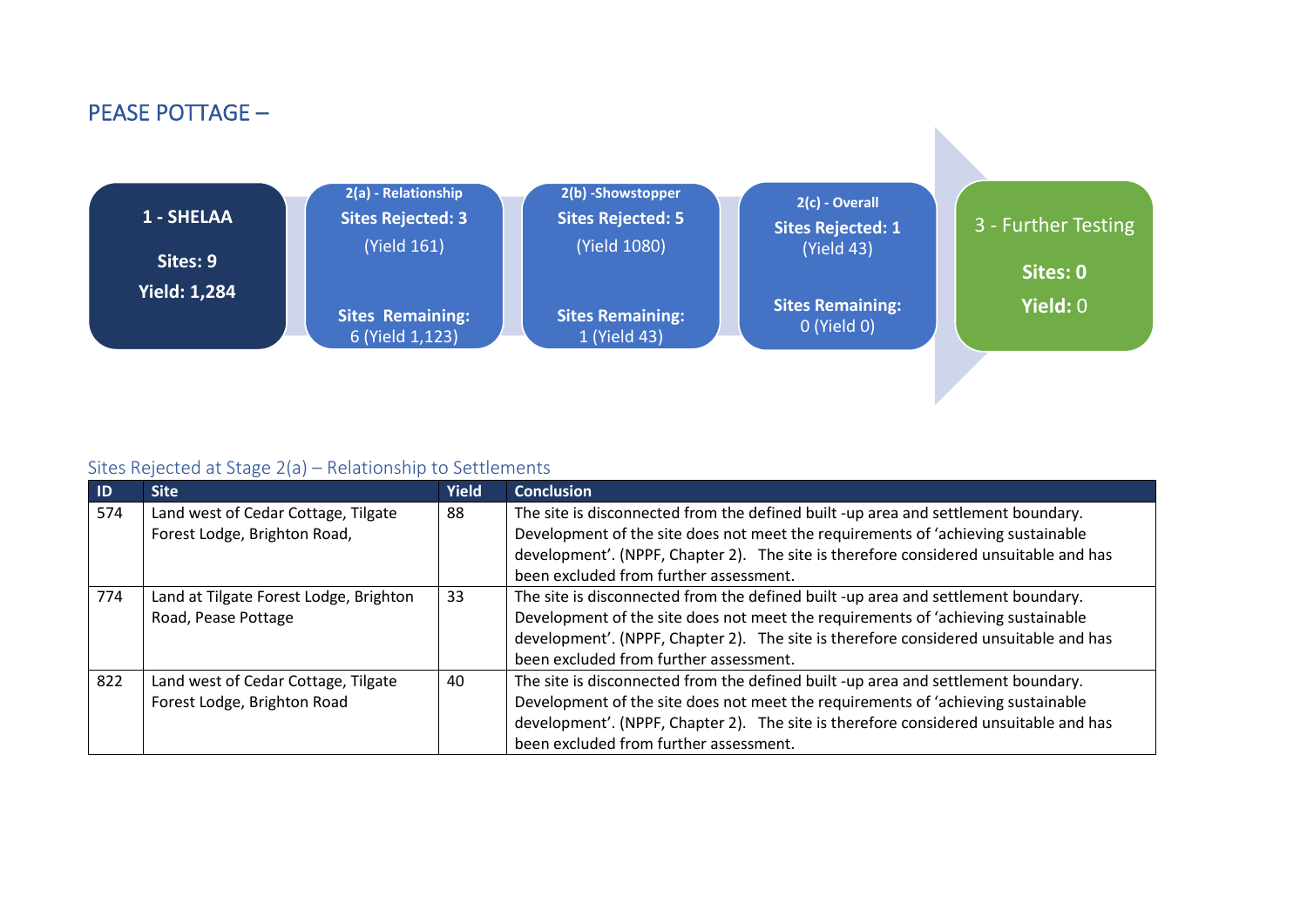| ID  | <b>Site</b>                                                                   | Yield | <b>Conclusion</b>                                                                                                                                                                                                                                                                                                                                                                                                                                                                        |
|-----|-------------------------------------------------------------------------------|-------|------------------------------------------------------------------------------------------------------------------------------------------------------------------------------------------------------------------------------------------------------------------------------------------------------------------------------------------------------------------------------------------------------------------------------------------------------------------------------------------|
| 219 | Land at former Driving Range, Horsham<br>Road                                 | 75    | Moderate impact on the AONB<br>$\bullet$<br>Site is partially affected by ancient woodland and/or Ancient and/or Veteran<br>Trees. Development of the site would result in some harm, retain perimeter trees<br>and woodland.<br>Other considerations:<br>Access to main service centre likely to be car dependent<br>$\bullet$                                                                                                                                                          |
| 581 | Woodhurst Farmhouse, Old Brighton<br>Road South, Pease Pottage                | 200   | Areas of Outstanding Natural Beauty (AONB) should be protected and enhanced. The site<br>is located within /or in close proximity to the High Weald AONB. Development of the site<br>would cause detrimental impact to the AONB and should be avoided. The site is therefore<br>considered unsuitable for development and has been excluded from further assessment.<br>(NPPF Para's 176,177)                                                                                            |
| 603 | Land to the West of Woodhurst Farm,<br>Old Brighton Road South, Pease Pottage | 620   | Areas of Outstanding Natural Beauty (AONB) should be protected and enhanced. The site<br>is located within /or in close proximity to the High Weald AONB. Development of the site<br>would cause detrimental impact to the AONB and should be avoided. The site is therefore<br>considered unsuitable for development and has been excluded from further assessment.<br>(NPPF Para's 176,177)                                                                                            |
| 674 | Land north of Pease Pottage, West of<br>Old Brighton Road, Pease Pottage      | 180   | Areas of Outstanding Natural Beauty (AONB) should be protected and enhanced. The site<br>is located within /or in close proximity to the High Weald AONB. Development of the site<br>would cause detrimental impact to the AONB and should be avoided. The site is therefore<br>considered unsuitable for development and has been excluded from further assessment.<br>(NPPF Para's 176,177).<br>Other considerations:<br>Access required through third party land, uncertain delivery. |
| 731 | Land to west of 63 Horsham Road,<br>Pease Pottage                             | 5     | Areas of Outstanding Natural Beauty (AONB) should be protected and enhanced. The site<br>is located within /or in close proximity to the High Weald AONB. Development of the site<br>would cause detrimental impact to the AONB and should be avoided. The site is therefore<br>considered unsuitable for development and has been excluded from further assessment.<br>(NPPF Para's 176,177).                                                                                           |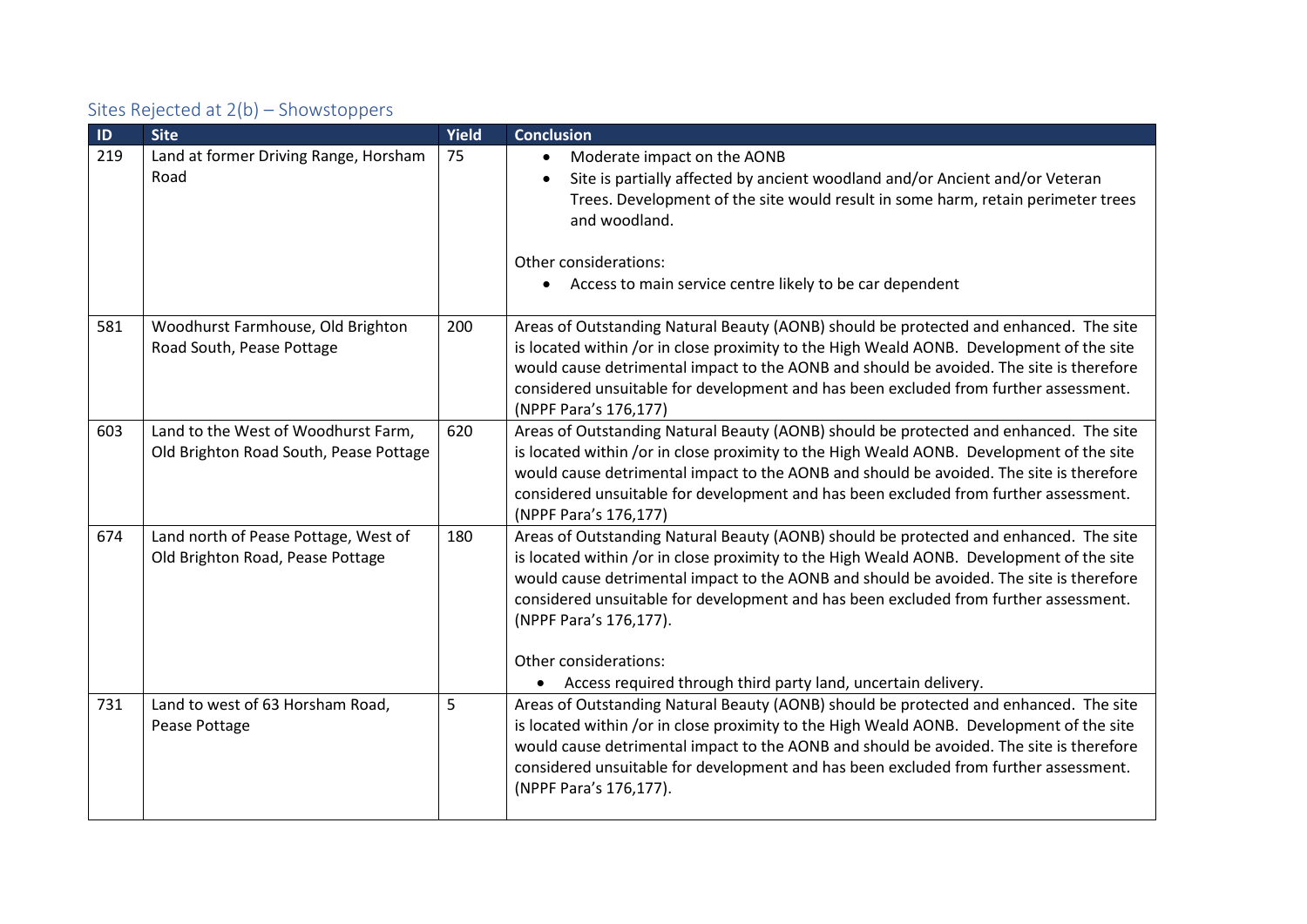|  | Development of the site would result in loss/direct harm to ancient woodland. There are   |
|--|-------------------------------------------------------------------------------------------|
|  | no known wholly exceptional reasons presented to the Council that would support           |
|  | development of this site. The site is therefore considered unsuitable for development and |
|  | has been excluded from further assessment. ((NPPF Para 180c):                             |
|  | Approximately 50% of site covered by Ancient Woodland.                                    |

| - ID | <b>Site</b>                                          | Yield | <b>Conclusion</b>                                                                                                                        |
|------|------------------------------------------------------|-------|------------------------------------------------------------------------------------------------------------------------------------------|
| 818  | Land north of the Former Golf House,<br>Horsham Road | 43    | Development considered to have moderate impact on AONB due to impact on Ancient<br>Woodland which wraps around site's northern boundary. |
|      |                                                      |       | Other considerations:<br>Site is still in active employment use.                                                                         |

| $\blacksquare$ | <b>Site</b>     | <b>Yield</b> | Conclusion |
|----------------|-----------------|--------------|------------|
|                | . .<br>No sites |              |            |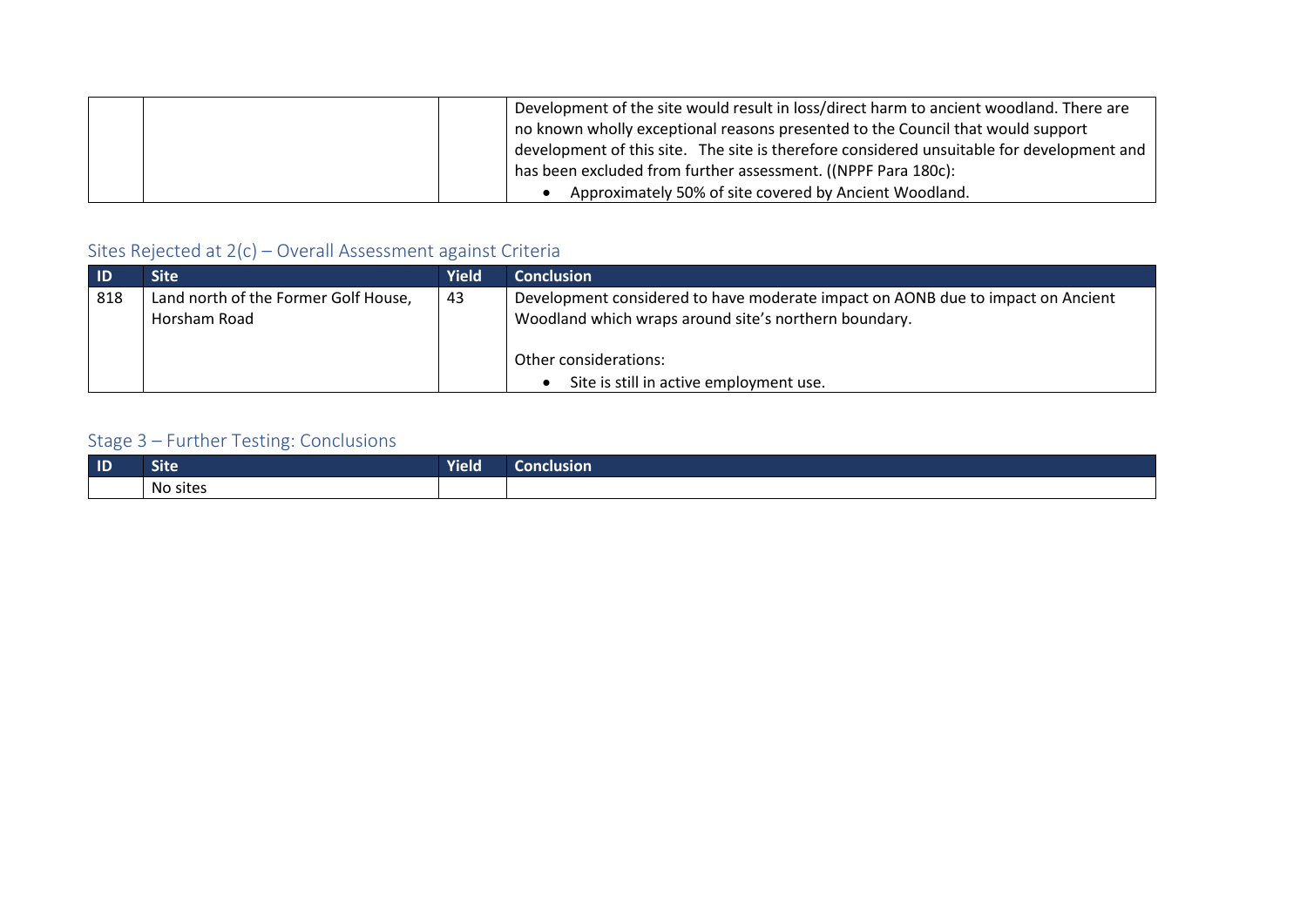## SAYERS COMMON



### Sites Rejected at Stage 2(a) – Relationship to Settlements

| -ID | <b>Site</b>                           | <b>Yield</b> | <b>Conclusion</b>                                                                    |
|-----|---------------------------------------|--------------|--------------------------------------------------------------------------------------|
| 786 | Land east of Avtrade, Reeds Lane,     | 75           | The site is disconnected from the defined built -up area and settlement boundary.    |
|     | Sayers Common                         |              | Development of the site does not meet the requirements of 'achieving sustainable     |
|     |                                       |              | development'. (NPPF, Chapter 2). The site is therefore considered unsuitable and has |
|     |                                       |              | been excluded from further assessment.                                               |
| 787 | Land at Kingsland Lodge, London Road, | 75           | The site is disconnected from the defined built -up area and settlement boundary.    |
|     | Sayers Common                         |              | Development of the site does not meet the requirements of 'achieving sustainable     |
|     |                                       |              | development'. (NPPF, Chapter 2). The site is therefore considered unsuitable and has |
|     |                                       |              | been excluded from further assessment.                                               |
| 796 | LVS Hassocks (Larger Site), London    | 300          | The site is disconnected from the defined built -up area and settlement boundary.    |
|     | Road, Sayers Common                   |              | Development of the site does not meet the requirements of 'achieving sustainable     |
|     |                                       |              | development'. (NPPF, Chapter 2). The site is therefore considered unsuitable and has |
|     |                                       |              | been excluded from further assessment.                                               |

| ID | .<br>Site | <b>Yield</b> | clusion.<br>LON TH' |
|----|-----------|--------------|---------------------|
|    | No sites  |              |                     |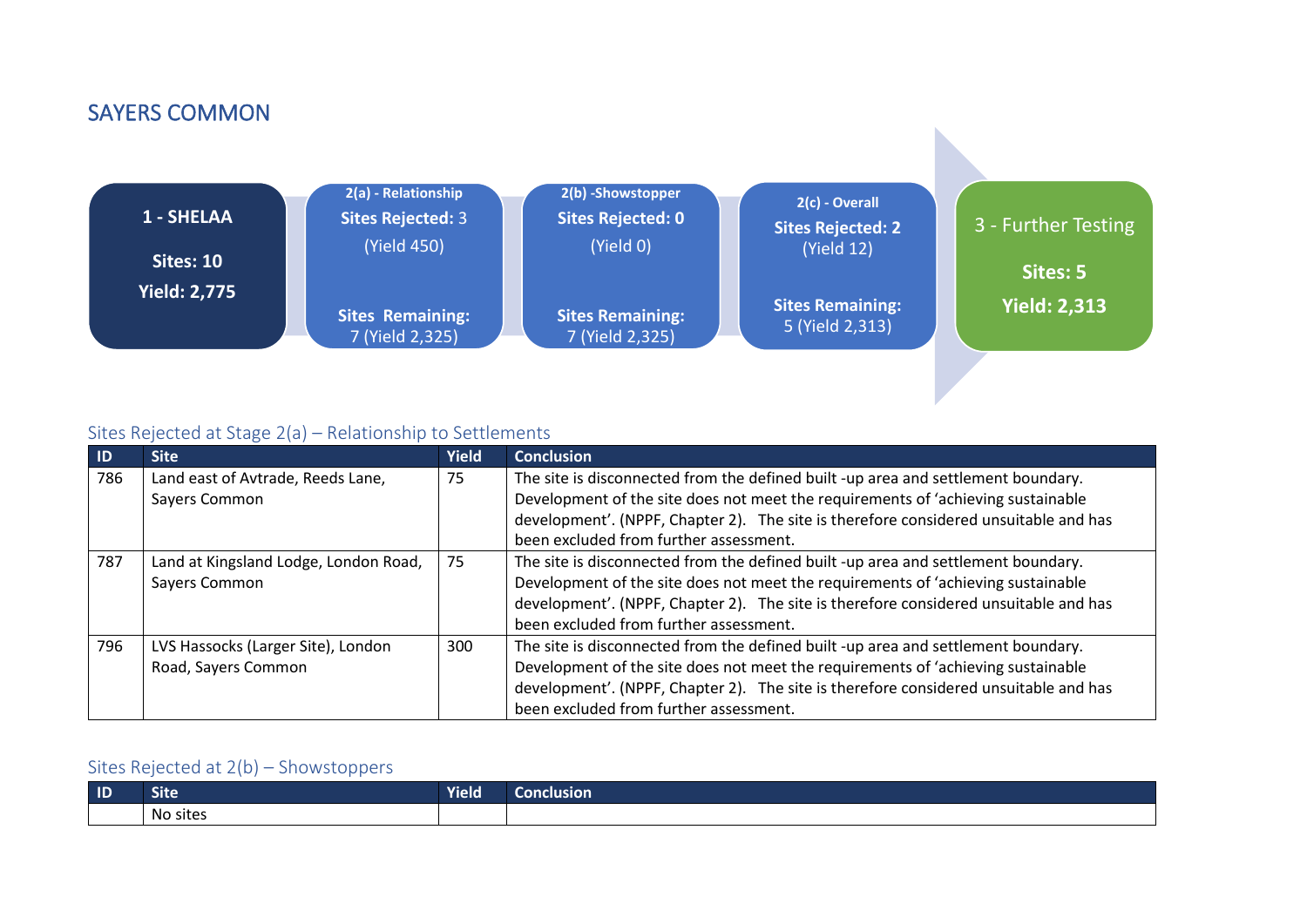| <b>ID</b> | <b>Site</b>                                           | <b>Yield</b> | <b>Conclusion</b>                                          |
|-----------|-------------------------------------------------------|--------------|------------------------------------------------------------|
| 166       | Land north of Oaklands, Sayers<br>Common              | 12           | Site only available as land safeguarded for highway works. |
| 1018      | Extension south west of Meadow View,<br>Sayers Common | 0            | Overlap with site 799                                      |

| $\blacksquare$ | <b>Site</b>                                        | <b>Yield</b> | <b>Conclusion</b>                                                                                                                                                                                                                                                                                                                                                                                                                                                                                                                                                                                                                                                                                                                                                                                                                                                                                        |
|----------------|----------------------------------------------------|--------------|----------------------------------------------------------------------------------------------------------------------------------------------------------------------------------------------------------------------------------------------------------------------------------------------------------------------------------------------------------------------------------------------------------------------------------------------------------------------------------------------------------------------------------------------------------------------------------------------------------------------------------------------------------------------------------------------------------------------------------------------------------------------------------------------------------------------------------------------------------------------------------------------------------|
| 601            | Land at Coombe Farm, London Road,<br>Sayers Common | 210          | The Sustainability Appraisal concludes that, overall, the site represents a sustainable<br>option for allocation. The transport modelling undertaken to date for the District Plan<br>Review does not indicate that there will be any showstoppers. However, the transport<br>assessment is an iterative process, and the next stage will be to assess capacity mitigation<br>measures, where applicable. The HRA is not anticipated to identify any likely significant<br>effect on the Ashdown Forest SPA and SAC, subject to appropriate mitigation. In terms of<br>air quality, there are currently no anticipated significant effects on the Stonepound<br>Crossroads AQMA, or adverse impacts on the Ashdown Forest; however, this will be<br>confirmed through ongoing scenario testing.<br>In light of the above, it is considered that the site represents a suitable option for<br>allocation. |
| 799            | Land south of Reeds Lane, Albourne                 | 1850         | The Sustainability Appraisal concludes that, overall, the site represents a sustainable<br>option for allocation. The transport modelling undertaken to date for the District Plan<br>Review does not indicate that there will be any showstoppers. However, the transport<br>assessment is an iterative process, and the next stage will be to assess capacity mitigation<br>measures, where applicable. The HRA is not anticipated to identify any likely significant<br>effect on the Ashdown Forest SPA and SAC, subject to appropriate mitigation. In terms of<br>air quality, there are currently no anticipated significant effects on the Stonepound<br>Crossroads AQMA, or adverse impacts on the Ashdown Forest; however, this will be<br>confirmed through ongoing scenario testing.                                                                                                          |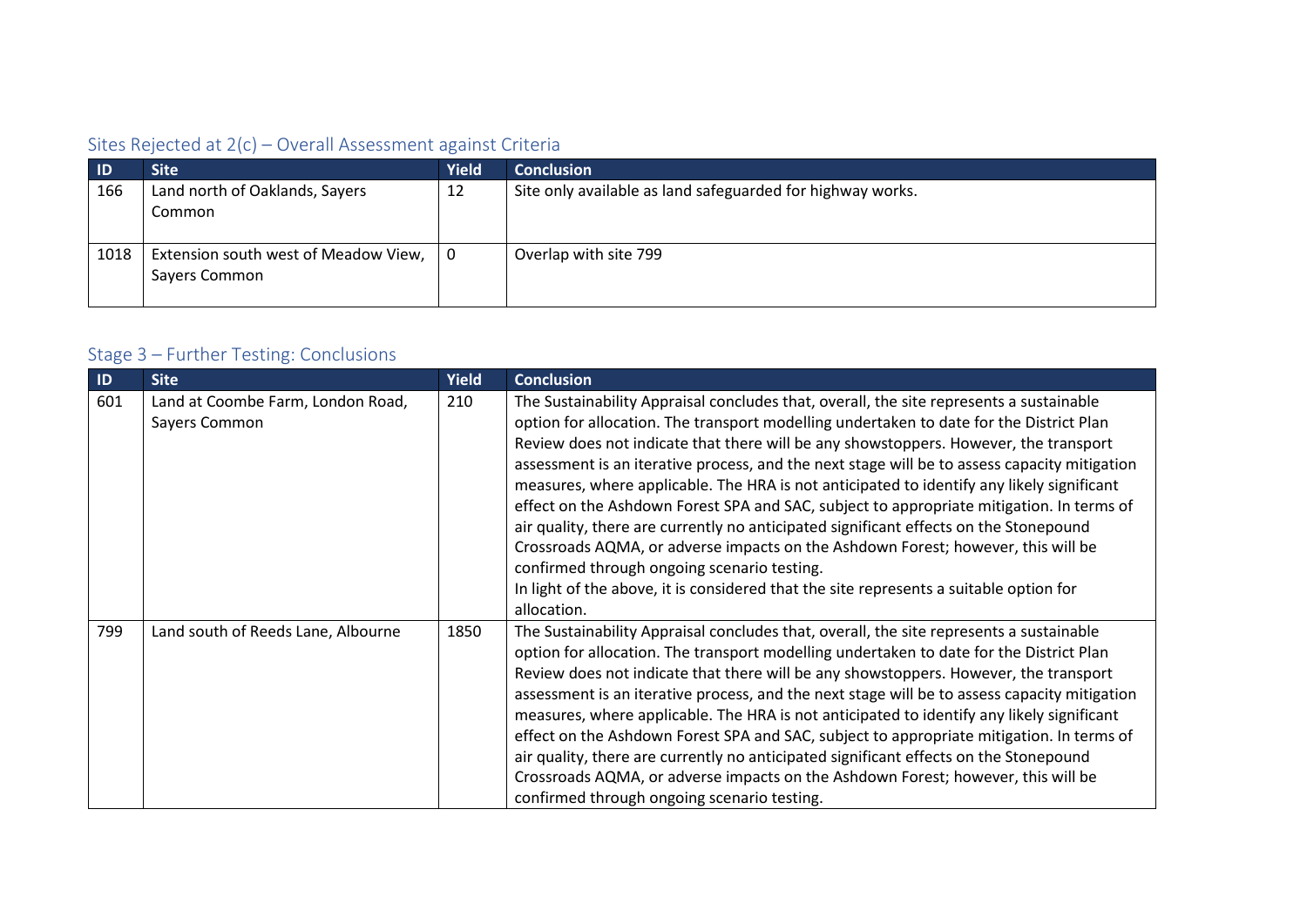|      |                                                                         |     | In light of the above, it is considered that the site represents a suitable option for<br>allocation.                                                                                                                                                                                                                                                                                                                                                                                                                                                                                                                                                                                                                                                                                                                                                                                                    |
|------|-------------------------------------------------------------------------|-----|----------------------------------------------------------------------------------------------------------------------------------------------------------------------------------------------------------------------------------------------------------------------------------------------------------------------------------------------------------------------------------------------------------------------------------------------------------------------------------------------------------------------------------------------------------------------------------------------------------------------------------------------------------------------------------------------------------------------------------------------------------------------------------------------------------------------------------------------------------------------------------------------------------|
| 830  | Land to the west of Kings Business<br>Centre, Reeds Lane, Sayers Common | 100 | The Sustainability Appraisal concludes that, overall, the site represents a sustainable<br>option for allocation. The transport modelling undertaken to date for the District Plan<br>Review does not indicate that there will be any showstoppers. However, the transport<br>assessment is an iterative process, and the next stage will be to assess capacity mitigation<br>measures, where applicable. The HRA is not anticipated to identify any likely significant<br>effect on the Ashdown Forest SPA and SAC, subject to appropriate mitigation. In terms of<br>air quality, there are currently no anticipated significant effects on the Stonepound<br>Crossroads AQMA, or adverse impacts on the Ashdown Forest; however, this will be<br>confirmed through ongoing scenario testing.<br>In light of the above, it is considered that the site represents a suitable option for<br>allocation. |
| 1003 | Land to South of LVS Hassocks, London<br>Road, Sayers Common            | 120 | The Sustainability Appraisal concludes that, overall, the site represents a sustainable<br>option for allocation. The transport modelling undertaken to date for the District Plan<br>Review does not indicate that there will be any showstoppers. However, the transport<br>assessment is an iterative process, and the next stage will be to assess capacity mitigation<br>measures, where applicable. The HRA is not anticipated to identify any likely significant<br>effect on the Ashdown Forest SPA and SAC, subject to appropriate mitigation. In terms of<br>air quality, there are currently no anticipated significant effects on the Stonepound<br>Crossroads AQMA, or adverse impacts on the Ashdown Forest; however, this will be<br>confirmed through ongoing scenario testing.<br>In light of the above, it is considered that the site represents a suitable option for<br>allocation. |
| 1026 | Land at Chesapeke and Meadow View,<br>Reeds Lane, Sayers Common         | 33  | The Sustainability Appraisal concludes that, overall, the site represents a sustainable<br>option for allocation. The transport modelling undertaken to date for the District Plan<br>Review does not indicate that there will be any showstoppers. However, the transport<br>assessment is an iterative process, and the next stage will be to assess capacity mitigation<br>measures, where applicable. The HRA is not anticipated to identify any likely significant<br>effect on the Ashdown Forest SPA and SAC, subject to appropriate mitigation. In terms of<br>air quality, there are currently no anticipated significant effects on the Stonepound<br>Crossroads AQMA, or adverse impacts on the Ashdown Forest; however, this will be<br>confirmed through ongoing scenario testing.                                                                                                          |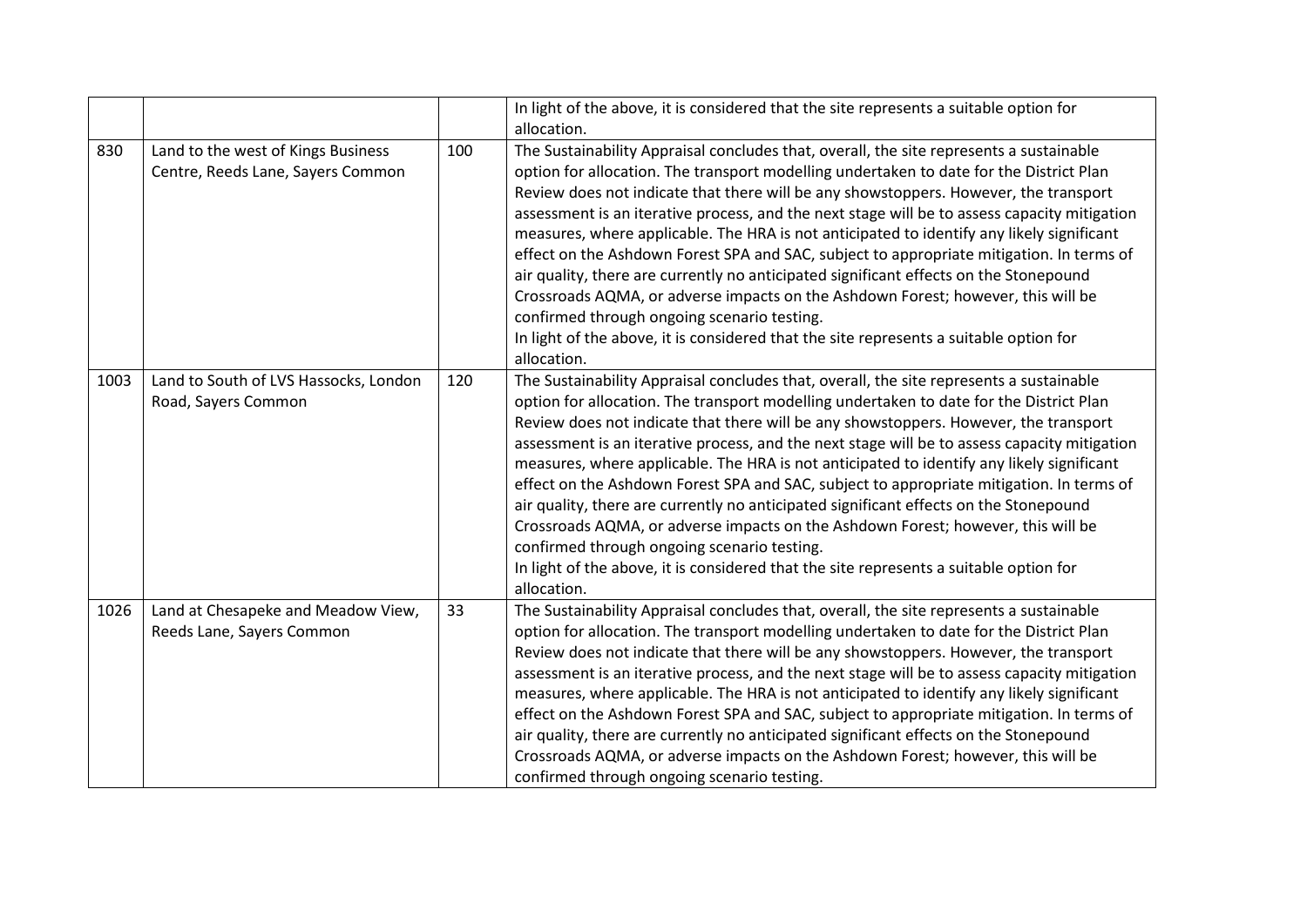|  | In light of the above, it is considered that the site represents a suitable option for |
|--|----------------------------------------------------------------------------------------|
|  | allocation.                                                                            |

## SCAYNES HILL



| $\blacksquare$ | <b>Site</b>                         | <b>Yield</b> | <b>Conclusion</b>                                                                    |
|----------------|-------------------------------------|--------------|--------------------------------------------------------------------------------------|
| 834            | Land at Great Walstead School, East | 14           | The site is disconnected from the defined built -up area and settlement boundary.    |
|                | Mascalls Lane, Lindfield            |              | Development of the site does not meet the requirements of 'achieving sustainable     |
|                |                                     |              | development'. (NPPF, Chapter 2). The site is therefore considered unsuitable and has |
|                |                                     |              | been excluded from further assessment.                                               |
| 985            | Land West of Nash Farm Nash Lane    |              | The site is disconnected from the defined built -up area and settlement boundary.    |
|                | <b>Scaynes Hill</b>                 |              | Development of the site does not meet the requirements of 'achieving sustainable     |
|                |                                     |              | development'. (NPPF, Chapter 2). The site is therefore considered unsuitable and has |
|                |                                     |              | been excluded from further assessment.                                               |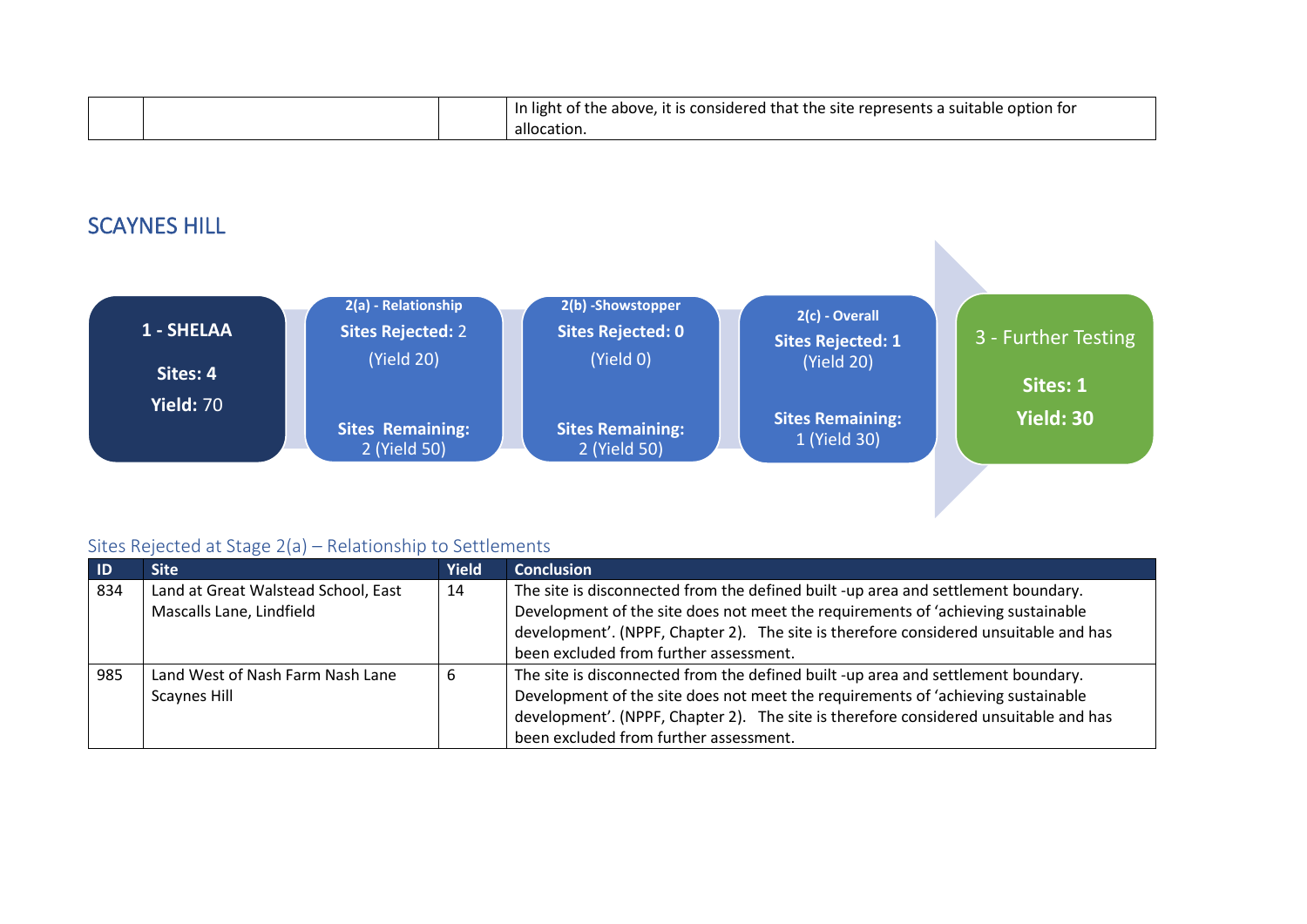| $\blacksquare$ | .<br>Site | Yield | onclusion |
|----------------|-----------|-------|-----------|
|                | No sites  |       |           |

### Sites Rejected at 2(c) – Overall Assessment against Criteria

| $\blacksquare$ | <b>Site</b>                        | <b>Yield</b> | <b>Conclusion</b>                                             |
|----------------|------------------------------------|--------------|---------------------------------------------------------------|
| 1062           | The Yard at Ham Lane Farm, Scaynes | 20           | Low to low/medium potential for change in landscape terms     |
|                | Hill                               |              |                                                               |
|                |                                    |              | Other considerations:                                         |
|                |                                    |              | In employment uses                                            |
|                |                                    |              | Site not currently available                                  |
|                |                                    |              | Access to a main service centre is only likely by private car |

| <b>ID</b> | <b>Site</b>                                   | <b>Yield</b> | <b>Conclusion</b>                                                                                                                                                                                                                                                                                                                                                                                                                                                                                                                                                                                                                                                                                                                                |
|-----------|-----------------------------------------------|--------------|--------------------------------------------------------------------------------------------------------------------------------------------------------------------------------------------------------------------------------------------------------------------------------------------------------------------------------------------------------------------------------------------------------------------------------------------------------------------------------------------------------------------------------------------------------------------------------------------------------------------------------------------------------------------------------------------------------------------------------------------------|
| 1020      | Ham Lane Farm House, Ham Lane<br>Scaynes Hill | 30           | The Sustainability Appraisal concludes that, overall, the site represents a sustainable<br>option for allocation. The transport modelling undertaken to date for the District Plan<br>Review does not indicate that there will be any showstoppers. However, the transport<br>assessment is an iterative process, and the next stage will be to assess capacity mitigation<br>measures, where applicable. The HRA is not anticipated to identify any likely significant<br>effect on the Ashdown Forest SPA and SAC, subject to appropriate mitigation. In terms of<br>air quality, there are currently no anticipated significant effects on the Stonepound<br>Crossroads AQMA, or adverse impacts on the Ashdown Forest; however, this will be |
|           |                                               |              | confirmed through ongoing scenario testing.<br>In light of the above, it is considered that the site represents a suitable option for                                                                                                                                                                                                                                                                                                                                                                                                                                                                                                                                                                                                            |
|           |                                               |              | allocation.                                                                                                                                                                                                                                                                                                                                                                                                                                                                                                                                                                                                                                                                                                                                      |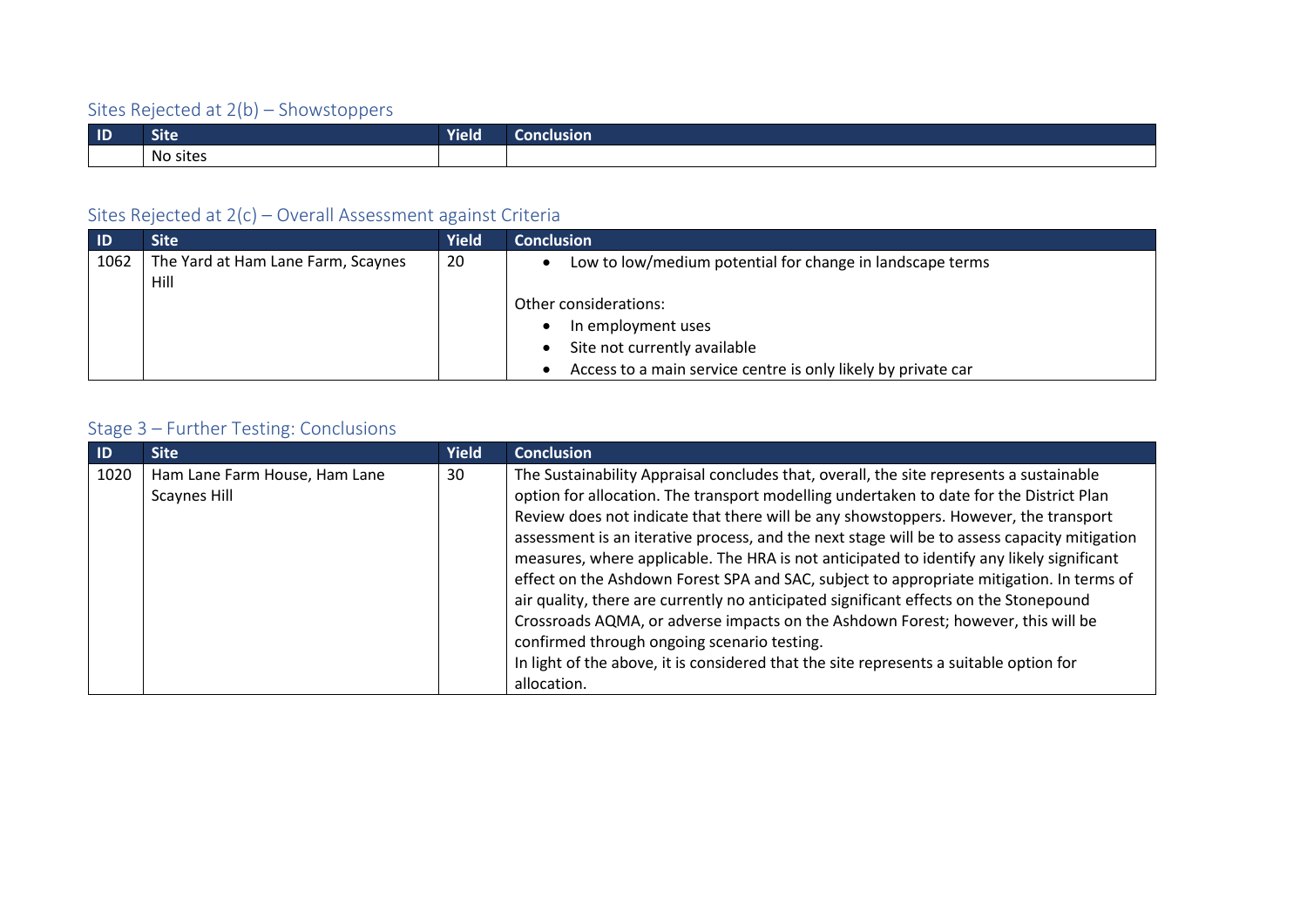### SHARPTHORNE



#### Sites Rejected at Stage 2(a) – Relationship to Settlements

| -ID | <b>Site</b>                      | Yield | <b>Conclusion</b>                                                                    |
|-----|----------------------------------|-------|--------------------------------------------------------------------------------------|
| 656 | Hangdown Mead Business Park, Top | 15    | The site is disconnected from the defined built -up area and settlement boundary.    |
|     | Road, Sharpthorne                |       | Development of the site does not meet the requirements of 'achieving sustainable     |
|     |                                  |       | development'. (NPPF, Chapter 2). The site is therefore considered unsuitable and has |
|     |                                  |       | been excluded from further assessment.                                               |
| 856 | Moonwood Barn, Hangdown Mead     | 30    | The site is disconnected from the defined built -up area and settlement boundary.    |
|     | Farm, Top Road, West Hoathly     |       | Development of the site does not meet the requirements of 'achieving sustainable     |
|     |                                  |       | development'. (NPPF, Chapter 2). The site is therefore considered unsuitable and has |
|     |                                  |       | been excluded from further assessment.                                               |

| $\overline{1}$ | <b>Site</b>                       | <b>Yield</b> | <b>Conclusion</b>                                                                                  |
|----------------|-----------------------------------|--------------|----------------------------------------------------------------------------------------------------|
| 1064           | West Hoathly (Ibstock) Brickworks | 150          | <sup>1</sup> Areas of Outstanding Natural Beauty (AONB) should be protected and enhanced. The site |
|                | Large site, Sharpthorne           |              | is located within /or in close proximity to the High Weald AONB. Development of the site           |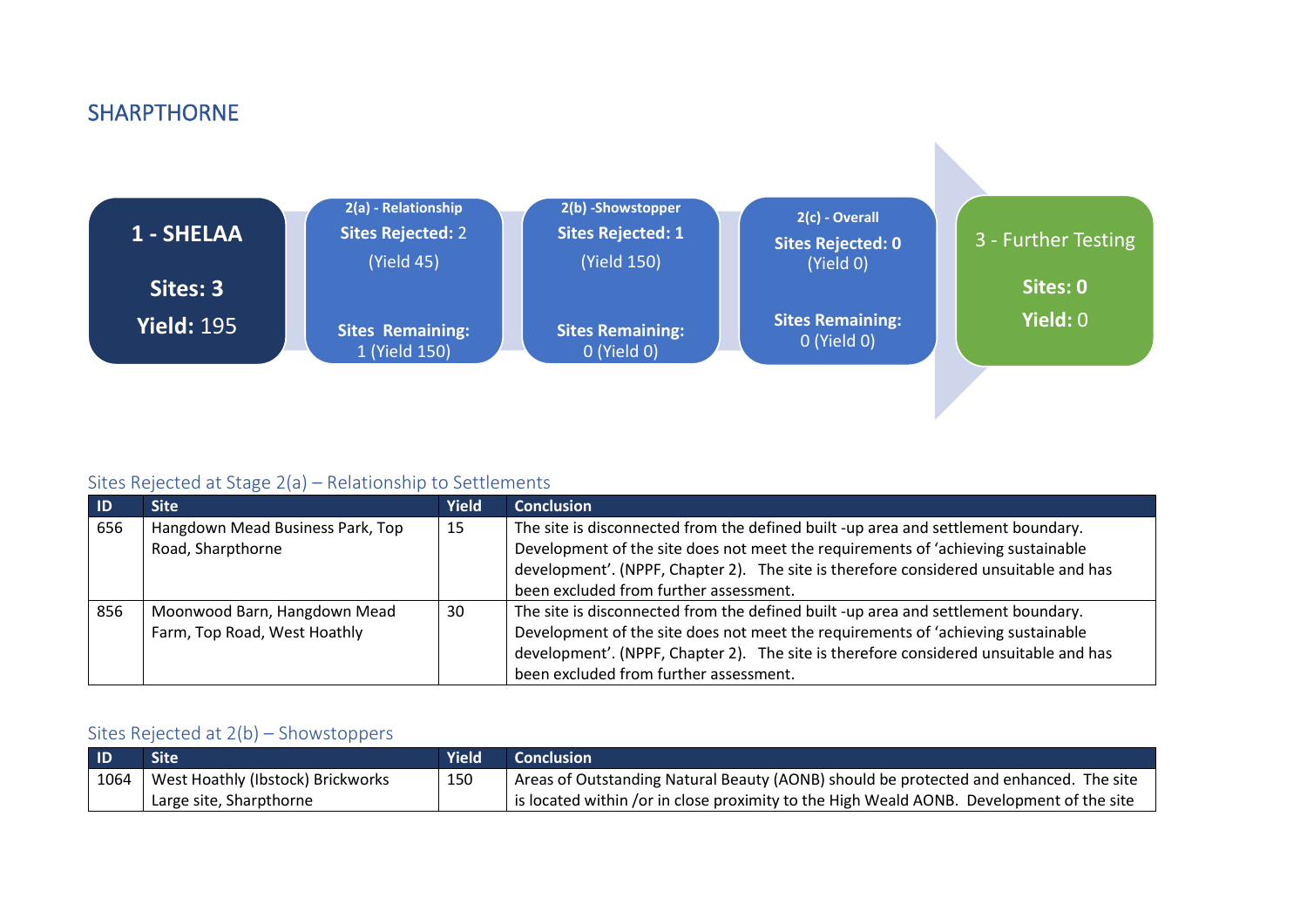| would cause detrimental impact to the AONB and should be avoided. The site is therefore<br>considered unsuitable for development and has been excluded from further assessment.<br>(NPPF Para's 176,177).                                                                                                                                                                                                                                                                                                         |
|-------------------------------------------------------------------------------------------------------------------------------------------------------------------------------------------------------------------------------------------------------------------------------------------------------------------------------------------------------------------------------------------------------------------------------------------------------------------------------------------------------------------|
| Development of the site would result in loss/direct harm to ancient woodland. There are<br>no known wholly exceptional reasons presented to the Council that would support<br>development of this site. The site is therefore considered unsuitable for development and<br>has been excluded from further assessment. ((NPPF Para 180c):<br>Approximately a 1.2ha of Ancient Woodland located within south-western section<br>of site and adjacent to part of eastern boundary.                                   |
| The site is located within/outside a Site of Specific Scientific Interest (SSSI) where<br>development is not normally permitted due to likely adverse impacts. There are no known<br>exceptions presented to the Council where development in this location would clearly<br>outweigh impact on the SSSI. The site is therefore considered unsuitable for development<br>and has been excluded from further assessment. (NPPF Para 180 b):<br>Small section of SSSI (0.6ha) within southern-eastern part of site. |

| $\blacksquare$ | <b>Site</b> | <b>Yield</b> | <b>Conclusion</b> |
|----------------|-------------|--------------|-------------------|
|                | No Sites    |              |                   |

| $\blacksquare$ | ∼.<br>Site                      | .<br><b>Yield</b> | Conclusion : |
|----------------|---------------------------------|-------------------|--------------|
|                | $\sim$ $\sim$<br>. .<br>No Sies |                   |              |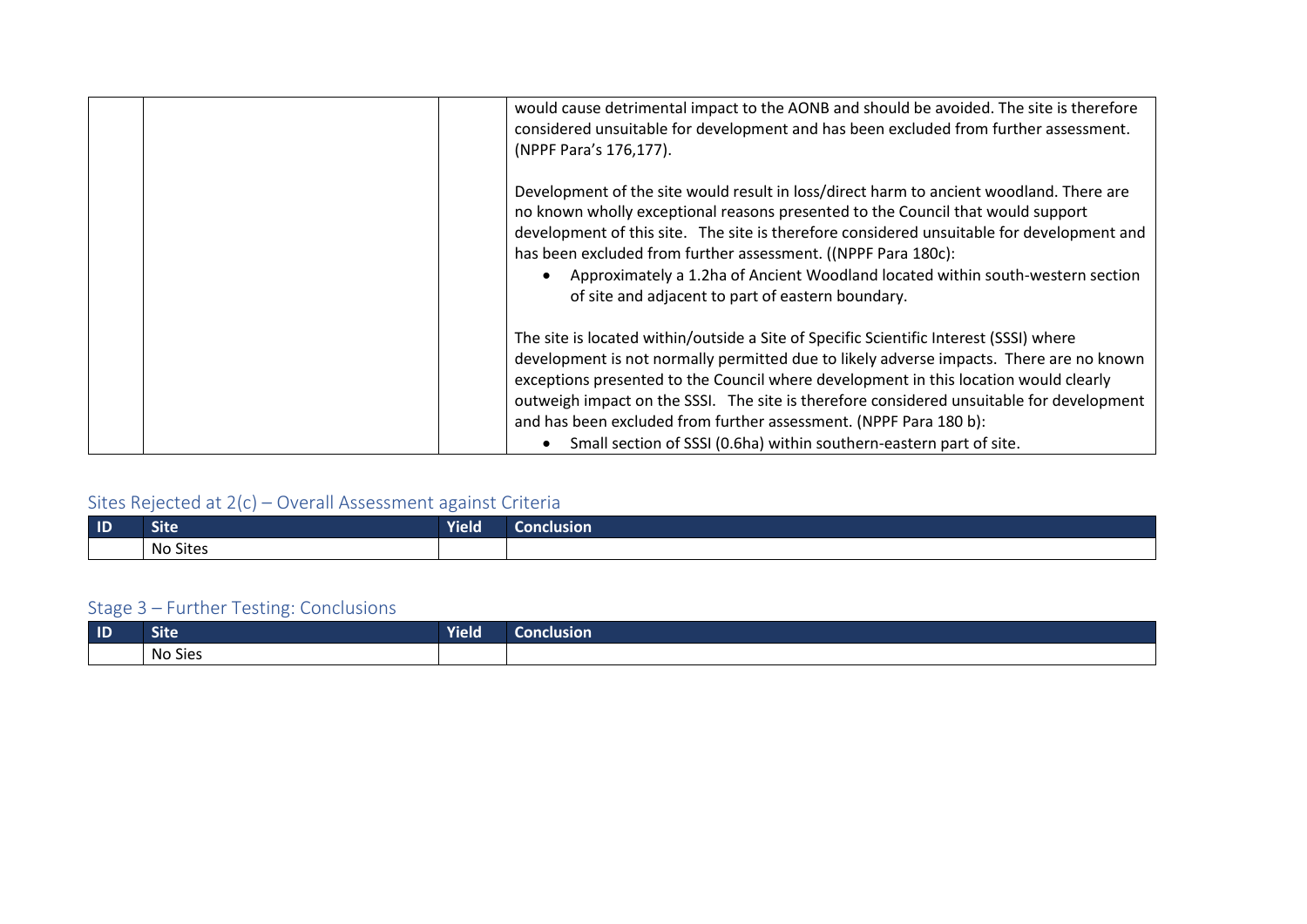### **SLAUGHAM**



#### Sites Rejected at Stage 2(a) – Relationship to Settlements

| $\blacksquare$ | <b>START START</b><br>Site | Yield | <b>Conclusion</b> |
|----------------|----------------------------|-------|-------------------|
|                | No Sites                   |       |                   |

#### Sites Rejected at 2(b) – Showstoppers

| $\blacksquare$ | <b>START START</b><br>ͻιτε                                     | .<br><b>Yield</b> | Conclusion |
|----------------|----------------------------------------------------------------|-------------------|------------|
|                | $\sim$ .<br>$\overline{\phantom{a}}$<br>siter<br>-NO<br>. טונג |                   |            |

| $\blacksquare$ | Site            | <b>Yield</b> | onclusion |
|----------------|-----------------|--------------|-----------|
|                | <b>No Sites</b> |              |           |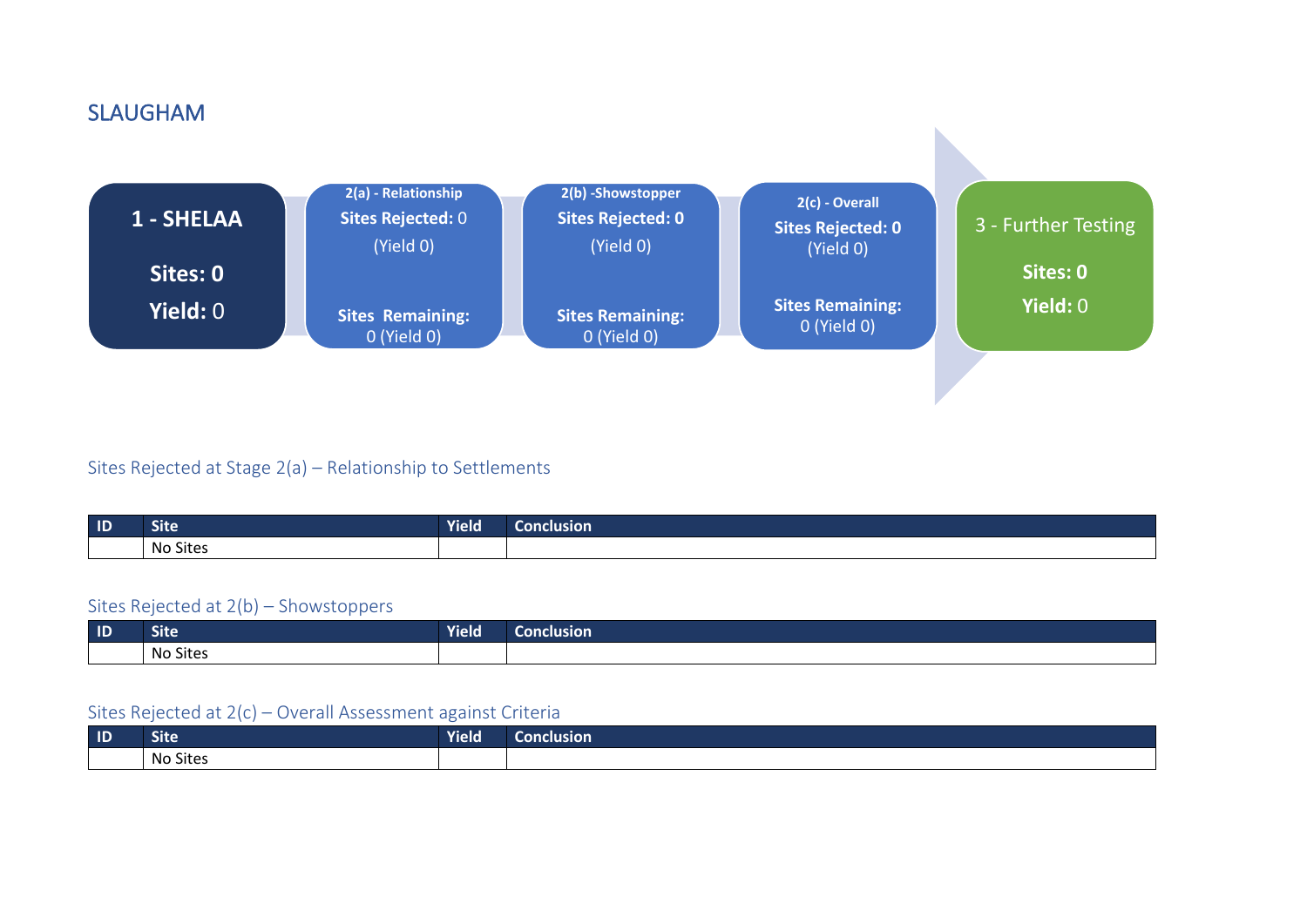| $\blacksquare$ | <b>START OF BUILDING</b><br><b>Site</b> | Yield | <b>Conclusion</b> |
|----------------|-----------------------------------------|-------|-------------------|
|                | $\sim$<br>. .<br>No Sites               |       |                   |

## STAPLEFIELD

| 1 - SHELAA        | 2(a) - Relationship<br>Sites Rejected: 8<br>(Yield 225) | 2(b) -Showstopper<br><b>Sites Rejected: 0</b><br>(Yield 0) | 2(c) - Overall<br><b>Sites Rejected: 0</b><br>(Yield 0) | 3 - Further Testing |
|-------------------|---------------------------------------------------------|------------------------------------------------------------|---------------------------------------------------------|---------------------|
| Sites: 8          |                                                         |                                                            |                                                         | Sites: 0            |
| <b>Yield: 225</b> | <b>Sites Remaining:</b><br>0 (Yield 0)                  | <b>Sites Remaining:</b><br>O(Yield O)                      | <b>Sites Remaining:</b><br>0 (Yield 0)                  | <b>Yield: 0</b>     |

| -ID | <b>Site</b>                                                                                | <b>Yield</b> | <b>Conclusion</b>                                                                                                                                                                                                                                                                                       |
|-----|--------------------------------------------------------------------------------------------|--------------|---------------------------------------------------------------------------------------------------------------------------------------------------------------------------------------------------------------------------------------------------------------------------------------------------------|
| 641 | Tanyards Field, Tanyard Lane,<br>Staplefield (Larger option inclusive of<br>Site 596)      | 6            | The site is disconnected from the defined built -up area and settlement boundary.<br>Development of the site does not meet the requirements of 'achieving sustainable<br>development'. (NPPF, Chapter 2). The site is therefore considered unsuitable and has<br>been excluded from further assessment. |
| 659 | Rosebank, Handcross Road, Staplefield<br>(two options including and excluding<br>Rosebank) | 9            | The site is disconnected from the defined built -up area and settlement boundary.<br>Development of the site does not meet the requirements of 'achieving sustainable<br>development'. (NPPF, Chapter 2). The site is therefore considered unsuitable and has<br>been excluded from further assessment. |
| 642 | Land south of village Hall, Cuckfield<br>Road, Staplefield                                 | 26           | The site is disconnected from the defined built -up area and settlement boundary.<br>Development of the site does not meet the requirements of 'achieving sustainable                                                                                                                                   |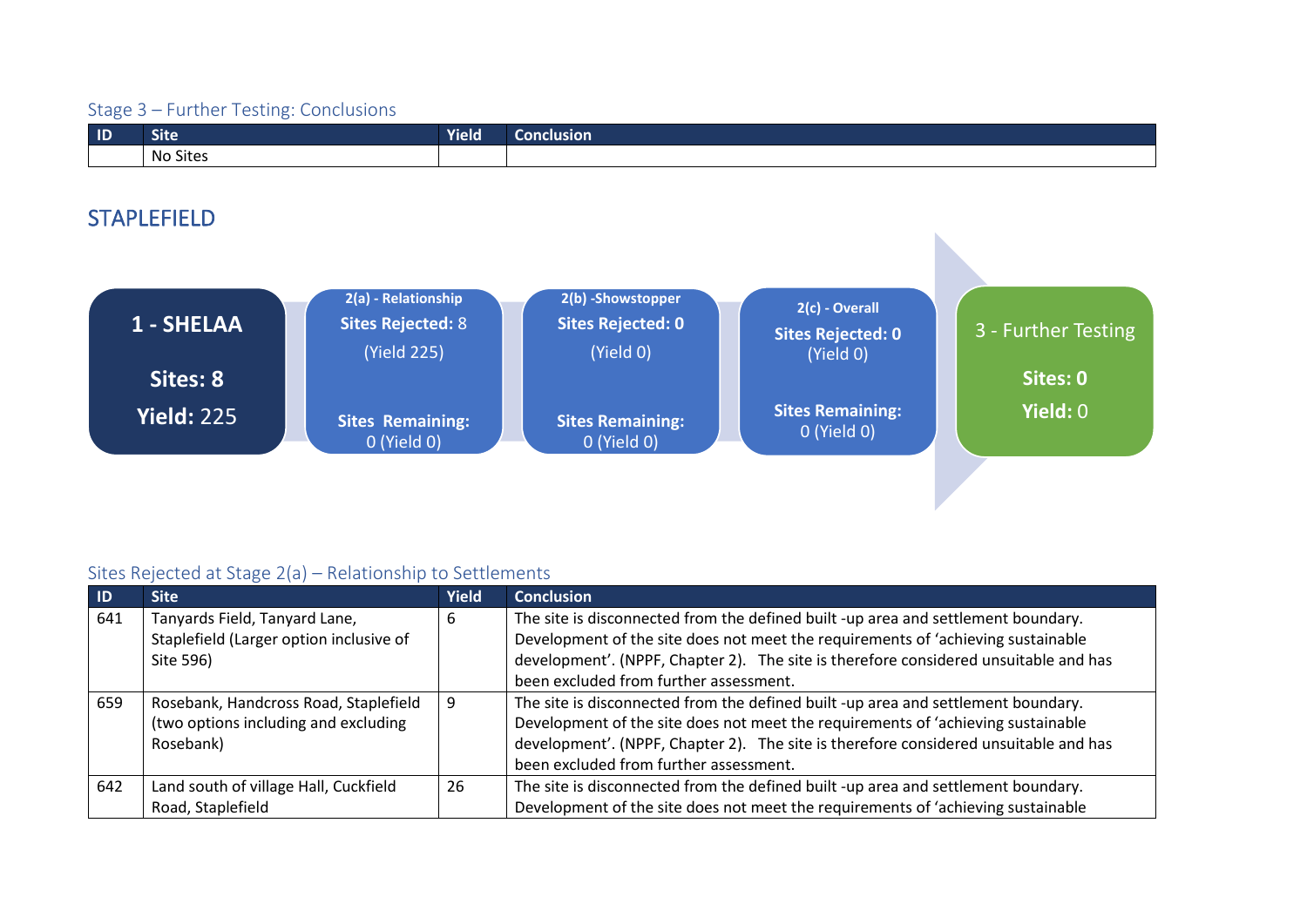|     |                                                          |     | development'. (NPPF, Chapter 2). The site is therefore considered unsuitable and has |  |  |
|-----|----------------------------------------------------------|-----|--------------------------------------------------------------------------------------|--|--|
|     |                                                          |     | been excluded from further assessment.                                               |  |  |
| 660 | The Stables Field, Tanyard Lane,                         | 9   | The site is disconnected from the defined built -up area and settlement boundary.    |  |  |
|     | Staplefield                                              |     | Development of the site does not meet the requirements of 'achieving sustainable     |  |  |
|     |                                                          |     | development'. (NPPF, Chapter 2). The site is therefore considered unsuitable and has |  |  |
|     |                                                          |     | been excluded from further assessment.                                               |  |  |
| 805 | Land adjacent to Meadow Woods,                           | 5   | The site is disconnected from the defined built -up area and settlement boundary.    |  |  |
|     | Brook Street, Cuckfield                                  |     | Development of the site does not meet the requirements of 'achieving sustainable     |  |  |
|     |                                                          |     | development'. (NPPF, Chapter 2). The site is therefore considered unsuitable and has |  |  |
|     |                                                          |     | been excluded from further assessment.                                               |  |  |
| 820 | Land at Stanbridge Farm, Stanbridge<br>Lane, Staplefield | 10  | The site is disconnected from the defined built -up area and settlement boundary.    |  |  |
|     |                                                          |     | Development of the site does not meet the requirements of 'achieving sustainable     |  |  |
|     |                                                          |     | development'. (NPPF, Chapter 2). The site is therefore considered unsuitable and has |  |  |
|     |                                                          |     | been excluded from further assessment.                                               |  |  |
| 821 | Land at Slaugham Garden Nursery,                         | 10  | The site is disconnected from the defined built -up area and settlement boundary.    |  |  |
|     | Staplefield Road, Slaugham                               |     | Development of the site does not meet the requirements of 'achieving sustainable     |  |  |
|     |                                                          |     | development'. (NPPF, Chapter 2). The site is therefore considered unsuitable and has |  |  |
|     |                                                          |     | been excluded from further assessment.                                               |  |  |
| 903 | Land at Meadow Wood and Ashbourne                        | 150 | The site is disconnected from the defined built -up area and settlement boundary.    |  |  |
|     | Brook Street, Cuckfield                                  |     | Development of the site does not meet the requirements of 'achieving sustainable     |  |  |
|     |                                                          |     | development'. (NPPF, Chapter 2). The site is therefore considered unsuitable and has |  |  |
|     |                                                          |     | been excluded from further assessment.                                               |  |  |

| $\blacksquare$ | - -<br>Sιτe          | .<br>rield' | usion |
|----------------|----------------------|-------------|-------|
|                | sites<br>^'<br>. טוי |             |       |

| $\blacksquare$ | -<br>Site | <b>Yield</b> | onclusion |
|----------------|-----------|--------------|-----------|
|                | No Sites  |              |           |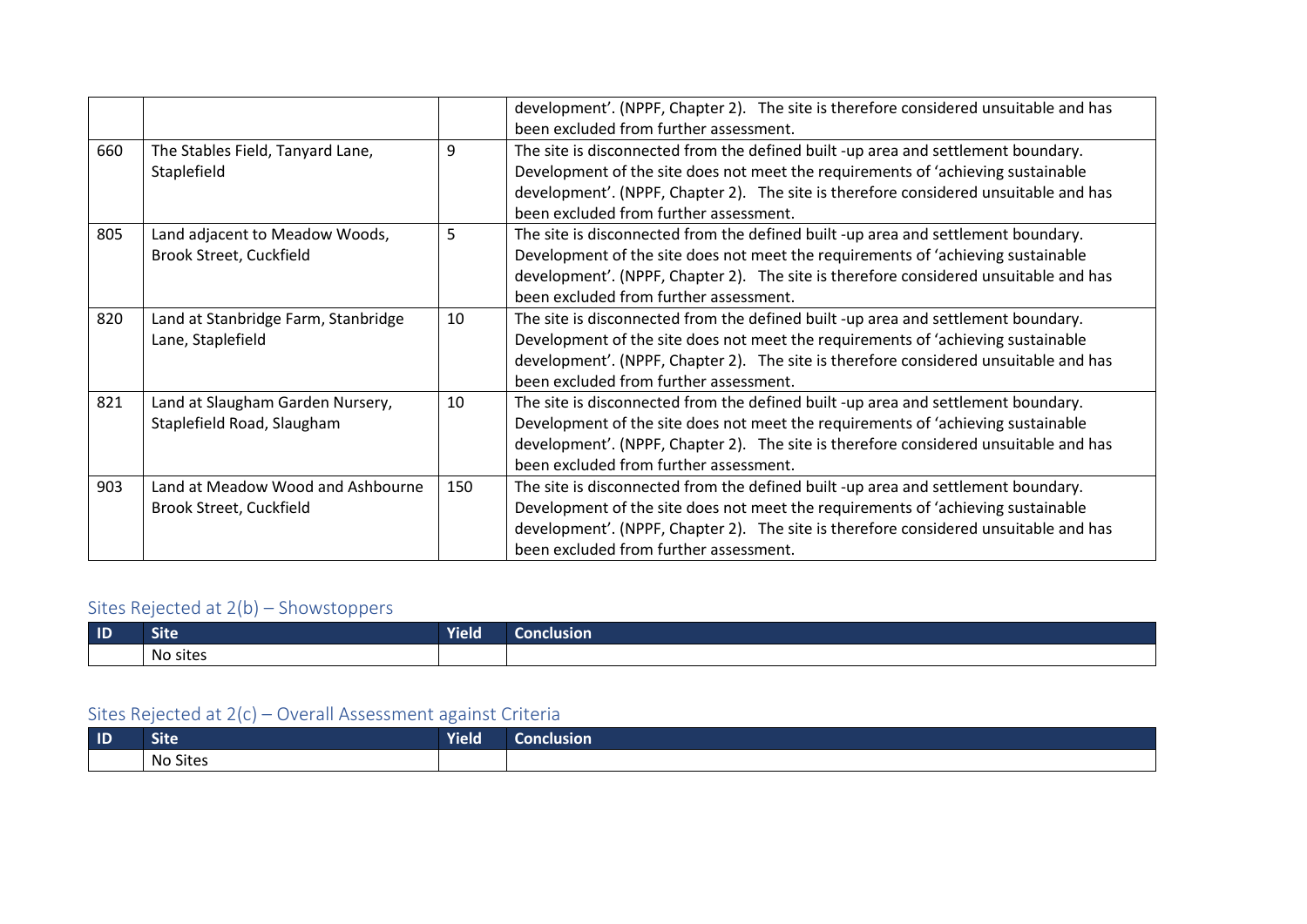| $\blacksquare$ | <b>Site</b>     | Yield | <b>Conclusion</b> |
|----------------|-----------------|-------|-------------------|
|                | <b>No Sites</b> |       |                   |

## TURNERS HILL

| 1 - SHELAA        | 2(a) - Relationship<br><b>Sites Rejected: 3</b><br>(Yield 217) | 2(b) -Showstopper<br><b>Sites Rejected: 2</b><br>(Yield 90) | 2(c) - Overall<br><b>Sites Rejected: 2</b><br>(Yield 137) | 3 - Further Testing |
|-------------------|----------------------------------------------------------------|-------------------------------------------------------------|-----------------------------------------------------------|---------------------|
| Sites: 7          |                                                                |                                                             |                                                           | Sites: 0            |
| <b>Yield: 444</b> | <b>Sites Remaining:</b><br>2 (Yield 227)                       | <b>Sites Remaining:</b><br>2 (Yield 137)                    | <b>Sites Remaining:</b><br>0 (Yield 0)                    | Yield: 0            |

| -ID | <b>Site</b>                                 | <b>Yield</b> | <b>Conclusion</b>                                                                                                                                                     |
|-----|---------------------------------------------|--------------|-----------------------------------------------------------------------------------------------------------------------------------------------------------------------|
| 764 | Land East of Hill House Close, Turners Hill | 30           | The site is disconnected from the defined built -up area and settlement boundary.<br>Development of the site does not meet the requirements of 'achieving sustainable |
|     |                                             |              | development'. (NPPF, Chapter 2). The site is therefore considered unsuitable and has                                                                                  |
|     |                                             |              | been excluded from further assessment.                                                                                                                                |
| 853 | Land north of Turners Hill Road, Turners    | 175          | The site is disconnected from the defined built -up area and settlement boundary.                                                                                     |
|     | Hill                                        |              | Development of the site does not meet the requirements of 'achieving sustainable                                                                                      |
|     |                                             |              | development'. (NPPF, Chapter 2). The site is therefore considered unsuitable and has                                                                                  |
|     |                                             |              | been excluded from further assessment.                                                                                                                                |
| 855 | Millwood Farm, East Street, Turners Hill    | 12           | The site is disconnected from the defined built -up area and settlement boundary.                                                                                     |
|     |                                             |              | Development of the site does not meet the requirements of 'achieving sustainable                                                                                      |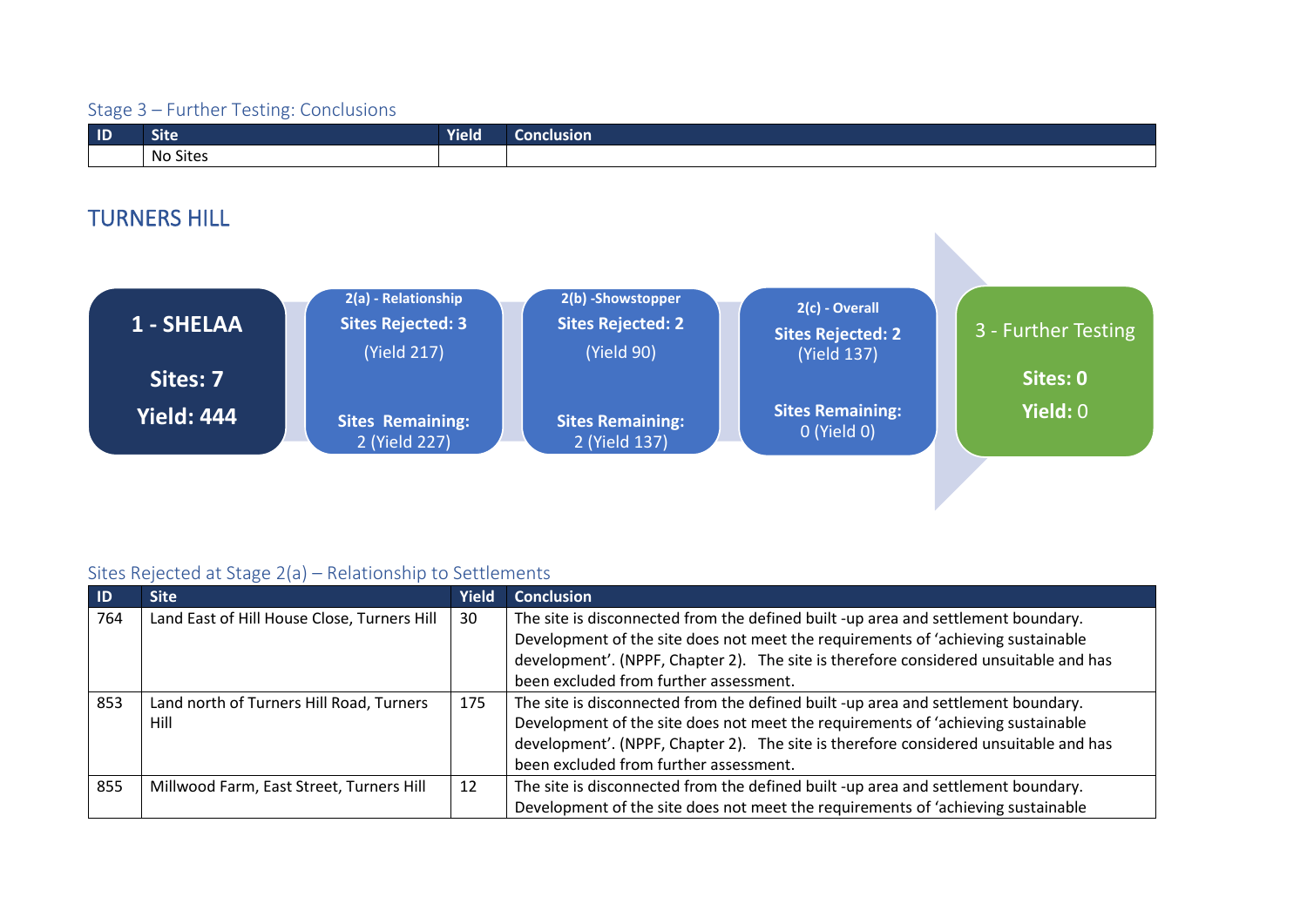|  | Chapter 2).<br>(NPPF<br>The site is therefore considered unsuitable and has<br>development' |
|--|---------------------------------------------------------------------------------------------|
|  | been excluded from further assessment.                                                      |

| ID  | <b>Site</b>                                                       | Yield | <b>Conclusion</b>                                                                                                                                                                                                                                                                                                                                                                                                                                                                                                                                                                                                                                                                                                                                                                                                                                          |
|-----|-------------------------------------------------------------------|-------|------------------------------------------------------------------------------------------------------------------------------------------------------------------------------------------------------------------------------------------------------------------------------------------------------------------------------------------------------------------------------------------------------------------------------------------------------------------------------------------------------------------------------------------------------------------------------------------------------------------------------------------------------------------------------------------------------------------------------------------------------------------------------------------------------------------------------------------------------------|
| 569 | Land rear of Withypitts, Selsfield<br>Road, Turners Hill          | 45    | Transport issues should be considered from the earliest stages of plan-making and<br>development proposals. An assessment of the site has identified severe access issues that<br>are unlikely to be mitigated. It is concluded that development of the site is not acceptable.<br>The site is therefore considered unsuitable for development and has been excluded from<br>further assessment. (NPPF Para 104)<br>There is potentially access off Selsfield road, however the access road is a single<br>lane which would need upgrading to make it suitable for increased traffic. The<br>access is under separate ownership and not available for release.                                                                                                                                                                                             |
|     |                                                                   |       | Other considerations:<br>Moderate impact on AONB due to scale of development and loss of medieval field<br>system<br>Selsfield Road is a historic routeway.<br>Gil woodland and mature trees on the northern boundary<br>The site is not currently being promoted by a developer or housebuilder<br>Access to a main service centre is only likely by private car                                                                                                                                                                                                                                                                                                                                                                                                                                                                                          |
| 916 | Land on East Street and Withypitts<br><b>Paddock Turners Hill</b> | 45    | National Planning Policy gives considerable weight to the protection and enhancement of<br>the natural and historic environment. In assessing the constraints (listed below) of this site<br>in combination it is considered that the benefits of development would not outweigh the<br>combined potential harm to the natural and historic environment This site is therefore<br>considered unsuitable for development and has been excluded from further assessment:<br>High impact on AONB due to scale of proposed development, loss of medieval field<br>$\bullet$<br>system<br>A large area (approximately 0.5ha) to the south of this site is covered by ancient<br>woodland and accompanying buffer<br>Priority habitat (deciduous woodland), is present on part of the site.<br>Gill stream is located in the southern part of site.<br>$\bullet$ |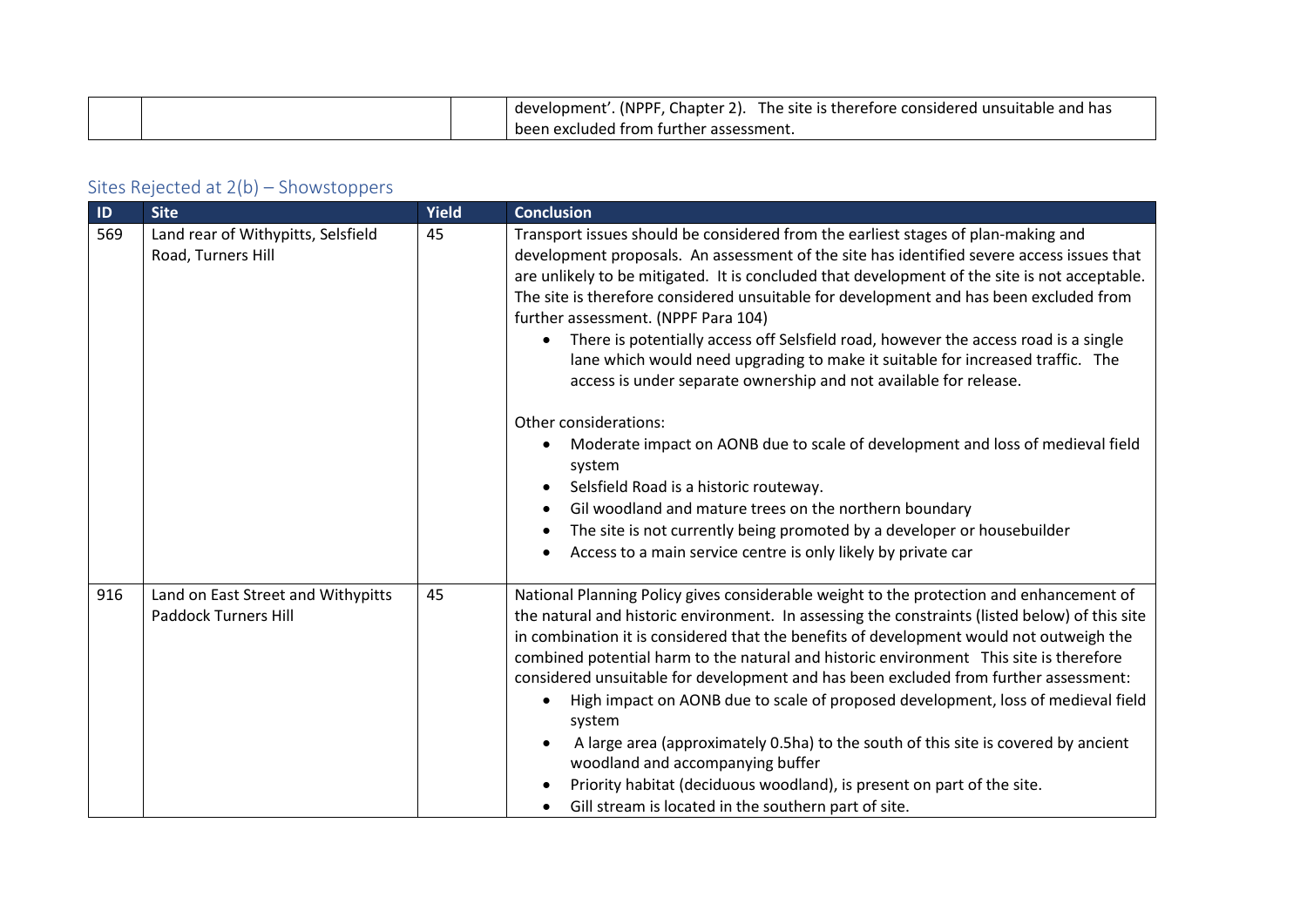| The backland form of development would not be in keeping with the established<br>pattern to the part of the Conservation Area, and would also impact on the<br>existing striking views which can be obtained from the rear of the buildings across<br>the valley in which the development site is located<br>Detrimental impact on the rural setting, views and special interest of Rashes<br>Farmhouse |
|---------------------------------------------------------------------------------------------------------------------------------------------------------------------------------------------------------------------------------------------------------------------------------------------------------------------------------------------------------------------------------------------------------|
| Other considerations:                                                                                                                                                                                                                                                                                                                                                                                   |
| No housebuilder or options in place                                                                                                                                                                                                                                                                                                                                                                     |
| Access to a main service centre is only likely by private car                                                                                                                                                                                                                                                                                                                                           |

| $\blacksquare$ | <b>Site</b>                                                  | <b>Yield</b> | <b>Conclusion</b>                                                                                                                                                                                                                                                                                                                                                                                                                                                                                                                                                                                                                                                                                                                                                                                                                                                                                                                                                                                                                           |
|----------------|--------------------------------------------------------------|--------------|---------------------------------------------------------------------------------------------------------------------------------------------------------------------------------------------------------------------------------------------------------------------------------------------------------------------------------------------------------------------------------------------------------------------------------------------------------------------------------------------------------------------------------------------------------------------------------------------------------------------------------------------------------------------------------------------------------------------------------------------------------------------------------------------------------------------------------------------------------------------------------------------------------------------------------------------------------------------------------------------------------------------------------------------|
| 474            | Land adjacent to 18 East Street, Turners<br>Hill             | 12           | National Planning Policy gives considerable weight to the protection and enhancement of<br>the natural and historic environment. In assessing the constraints (listed below) of this site<br>in combination it is considered that the benefits of development would not outweigh the<br>combined potential harm to the natural and historic environment This site is therefore<br>considered unsuitable for development and has been excluded from further assessment:<br>Considerations:<br>Moderate impact on AONB due to loss of medieval field system and potential<br>impact on Ancient Woodland / gill woodland.<br>Housing on the proposed site would have an impact on the historic context within<br>which they (Newstone Cottages) are currently appreciated.<br>Development on the site will have an impact on the currently rural character of the<br>Conservation Area's setting and on a key approach to the Area from the east.<br>Other considerations:<br>Site not currently in the control of a developer or housebuilder |
|                |                                                              |              | Access to a main service centre is only likely by private car                                                                                                                                                                                                                                                                                                                                                                                                                                                                                                                                                                                                                                                                                                                                                                                                                                                                                                                                                                               |
| 852            | Land north of Old Vicarage Field, Lion<br>Lane, Turners Hill | 125          | Transport issues should be considered from the earliest stages of plan-making and<br>development proposals. An assessment of the site has identified severe access issues that<br>are unlikely to be mitigated. It is concluded that development of the site is not acceptable.                                                                                                                                                                                                                                                                                                                                                                                                                                                                                                                                                                                                                                                                                                                                                             |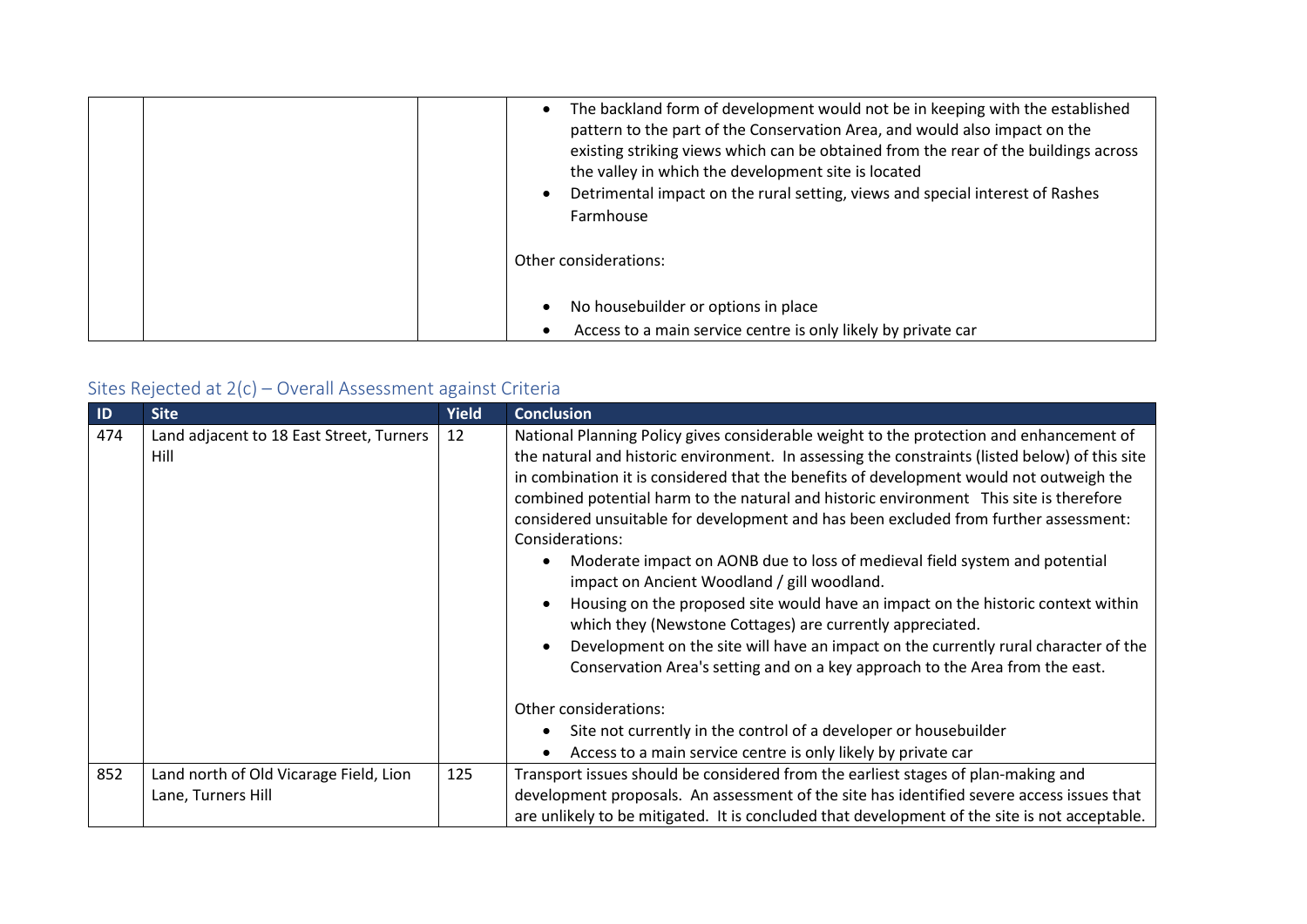|  | The site is therefore considered unsuitable for development and has been excluded from<br>further assessment. (NPPF Para 104)                                                                                                                                                                                                                                                                     |
|--|---------------------------------------------------------------------------------------------------------------------------------------------------------------------------------------------------------------------------------------------------------------------------------------------------------------------------------------------------------------------------------------------------|
|  | It is not considered possible to provide a suitable access in this location due to<br>visibility limitations and land ownership complexities. Access is proposed via an<br>adjacent allocated site. However, the adjacent allocation has no extant permission,<br>and it cannot be assumed that it will come forward over the plan period.                                                        |
|  | Other considerations:                                                                                                                                                                                                                                                                                                                                                                             |
|  | Site is within an area assessed in the LUC Capacity Study as having low landscape<br>capacity, with substantial sensitivity and value.                                                                                                                                                                                                                                                            |
|  | The north/western boundary of this site is bordered by ancient woodland, the 25m<br>mitigation buffer encroaches into the site.                                                                                                                                                                                                                                                                   |
|  | Development of this site would have a fundamental impact on the currently rural<br>outlook to the rear of listed buildings (Mantlemas and the Red Lion PH<br>Development). This would be detrimental to their settings and the manner in<br>which their special interest is appreciated.                                                                                                          |
|  | Development on this site would have a fundamental impact on the character of<br>this part of the setting of the Conservation Area. The currently open and rural<br>nature of the site makes a strong positive contribution to the setting of the<br>heritage asset, and as such development on it would detract from the Area's<br>special character and the manner in which this is appreciated. |
|  | Access to a main service centre is only likely by private car                                                                                                                                                                                                                                                                                                                                     |
|  |                                                                                                                                                                                                                                                                                                                                                                                                   |

| $\blacksquare$ | <b>TABLE</b><br>Site | Yield | Conclusion |
|----------------|----------------------|-------|------------|
|                | . .<br>No sites      |       |            |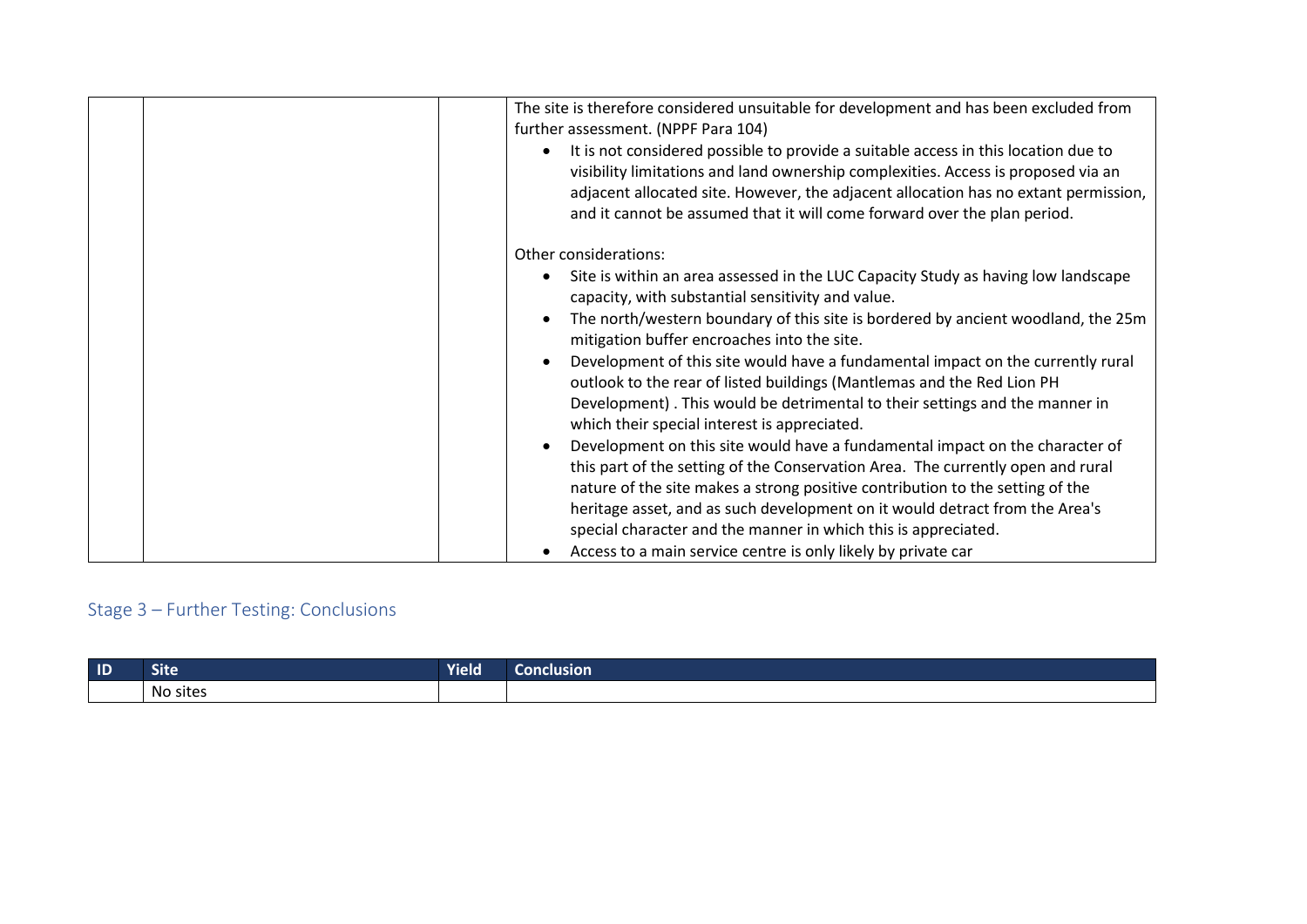### TWINEHAM



#### Sites Rejected at Stage 2(a) – Relationship to Settlements

| $\blacksquare$ | .<br>ыте               | <b>Vield</b> | Conclusion l |
|----------------|------------------------|--------------|--------------|
|                | . .<br>. .<br>No sites |              |              |

#### Sites Rejected at 2(b) – Showstoppers

| $\blacksquare$ | <b>TARRA</b><br><b>Site</b> | <b>Yield</b> | Conclusion |
|----------------|-----------------------------|--------------|------------|
|                | No sites                    |              |            |

| ' ID. | Site '                     | Yield  | <b>Conclusion</b>                                                                                                                                                                                                                                                                                                           |
|-------|----------------------------|--------|-----------------------------------------------------------------------------------------------------------------------------------------------------------------------------------------------------------------------------------------------------------------------------------------------------------------------------|
| 678   | Broad location West of A23 | 900 in | Assessed as a Significant Site (total yield 2,000) -                                                                                                                                                                                                                                                                        |
|       |                            | plan   | Transport issues should be considered from the earliest stages of plan-making and                                                                                                                                                                                                                                           |
|       |                            | period | development proposals. An assessment of the site has identified severe access issues that<br>are unlikely to be mitigated. It is concluded that development of the site is not acceptable.<br>The site is therefore considered unsuitable for development and has been excluded from<br>further assessment. (NPPF Para 104) |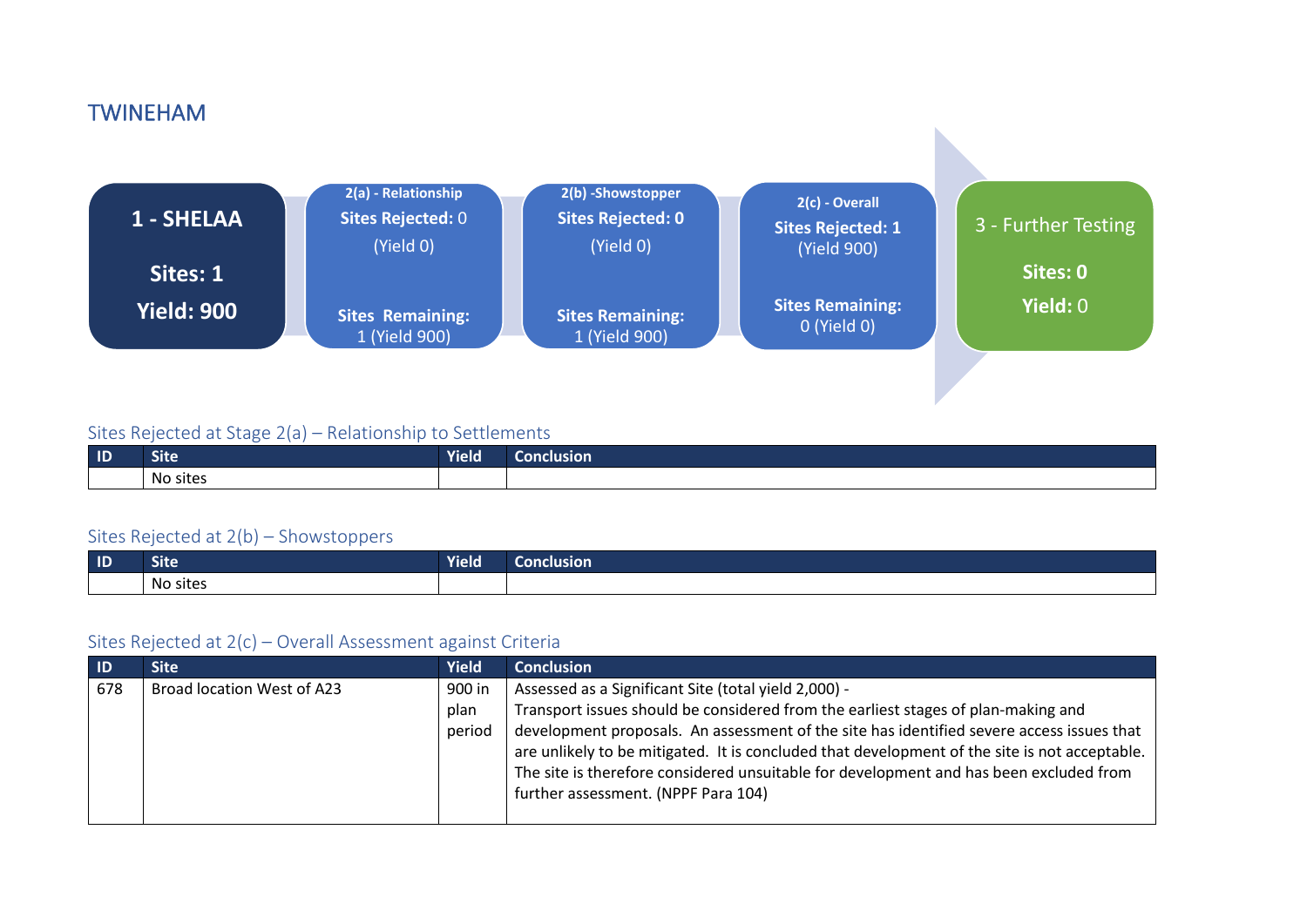| Other considerations:<br>A comprehensive scheme for 8,000 - 10,000 (mainly within Horsham District) is<br>not supported cross boundary and not identify as a suitable site in Regulation 18<br>Horsham Local Plan Review.                                                                                                                                                                                                      |
|--------------------------------------------------------------------------------------------------------------------------------------------------------------------------------------------------------------------------------------------------------------------------------------------------------------------------------------------------------------------------------------------------------------------------------|
| Currently the area is poorly served by public transport, not well located to local<br>services. Whilst it is acknowledged that the site of this scale would provided on<br>site services and improvement to public transport, provision of only 900 dwellings<br>within the plan period is not likely to provide sufficient facilities and services to be<br>self-sustaining.<br>Sewerage infrastructure known capacity issues |

| $\blacksquare$ | $\sim$ $\sim$<br>ͻιτε | <b>Yield</b> | Conclusion |
|----------------|-----------------------|--------------|------------|
|                | No Sites              |              |            |

### WALSTEAD

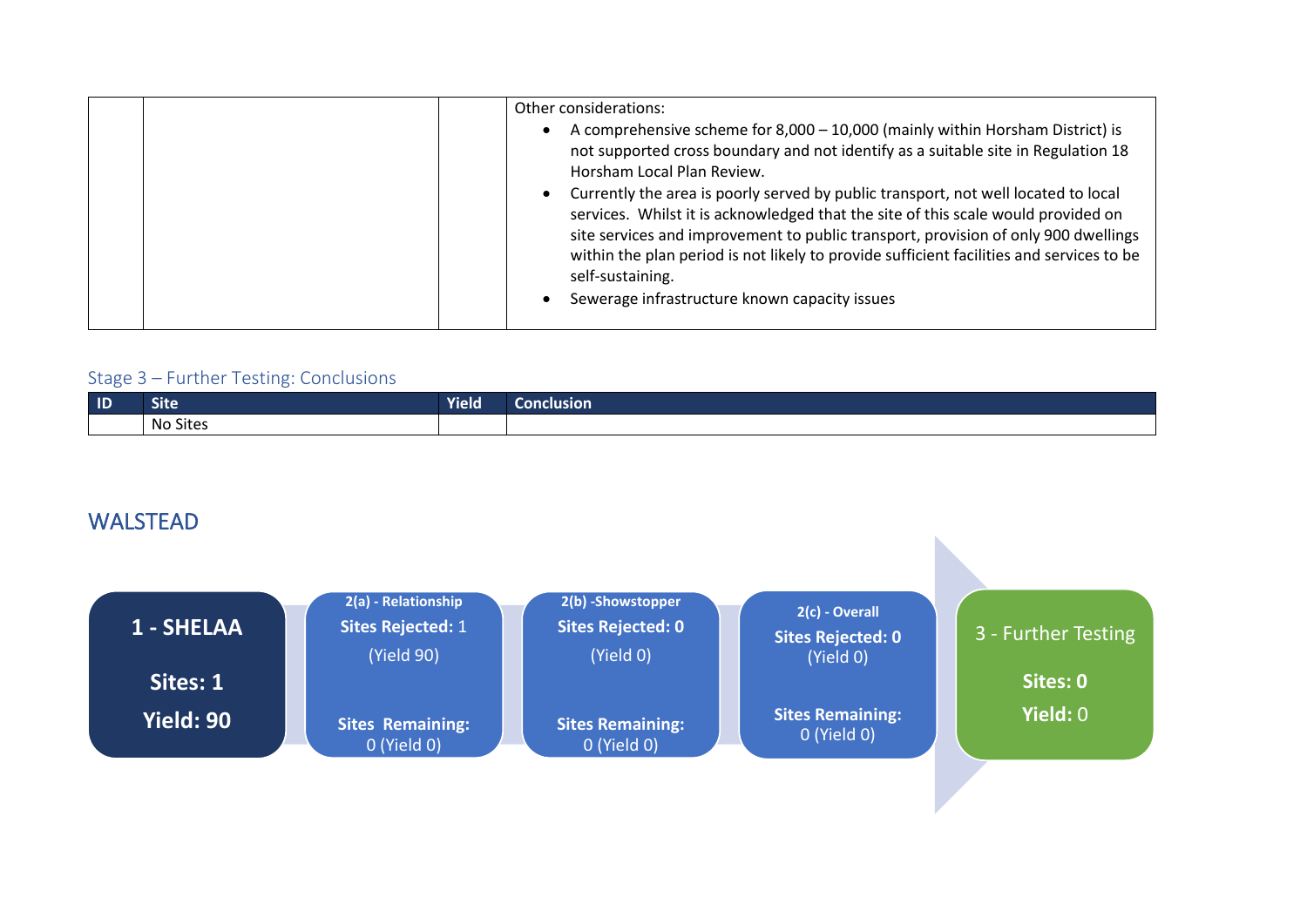#### Sites Rejected at Stage 2(a) – Relationship to Settlements

| $\blacksquare$ | Site                                 | <b>Yield</b> | <b>Conclusion</b>                                                                    |
|----------------|--------------------------------------|--------------|--------------------------------------------------------------------------------------|
| 78             | Land at junction of Snow Drop Lane / | 90           | The site is disconnected from the defined built -up area and settlement boundary.    |
|                | Bedales Hill                         |              | Development of the site does not meet the requirements of 'achieving sustainable     |
|                |                                      |              | development'. (NPPF, Chapter 2). The site is therefore considered unsuitable and has |
|                |                                      |              | been excluded from further assessment.                                               |

### Sites Rejected at 2(b) – Showstoppers

| $\blacksquare$ | <br>Site              | <b>Yield</b> | <b>Conclusion</b> |
|----------------|-----------------------|--------------|-------------------|
|                | $\cdot$ .<br>No sites |              |                   |

### Sites Rejected at 2(c) – Overall Assessment against Criteria

| $\blacksquare$ | ---<br>ͻιτe | <b>Yield</b> | <b>clusion</b> |
|----------------|-------------|--------------|----------------|
|                | No sites    |              |                |

| $\blacksquare$ | $\sim$<br><b>Site</b> | <b>Yield</b> | Conclusion |
|----------------|-----------------------|--------------|------------|
|                | No sites              |              |            |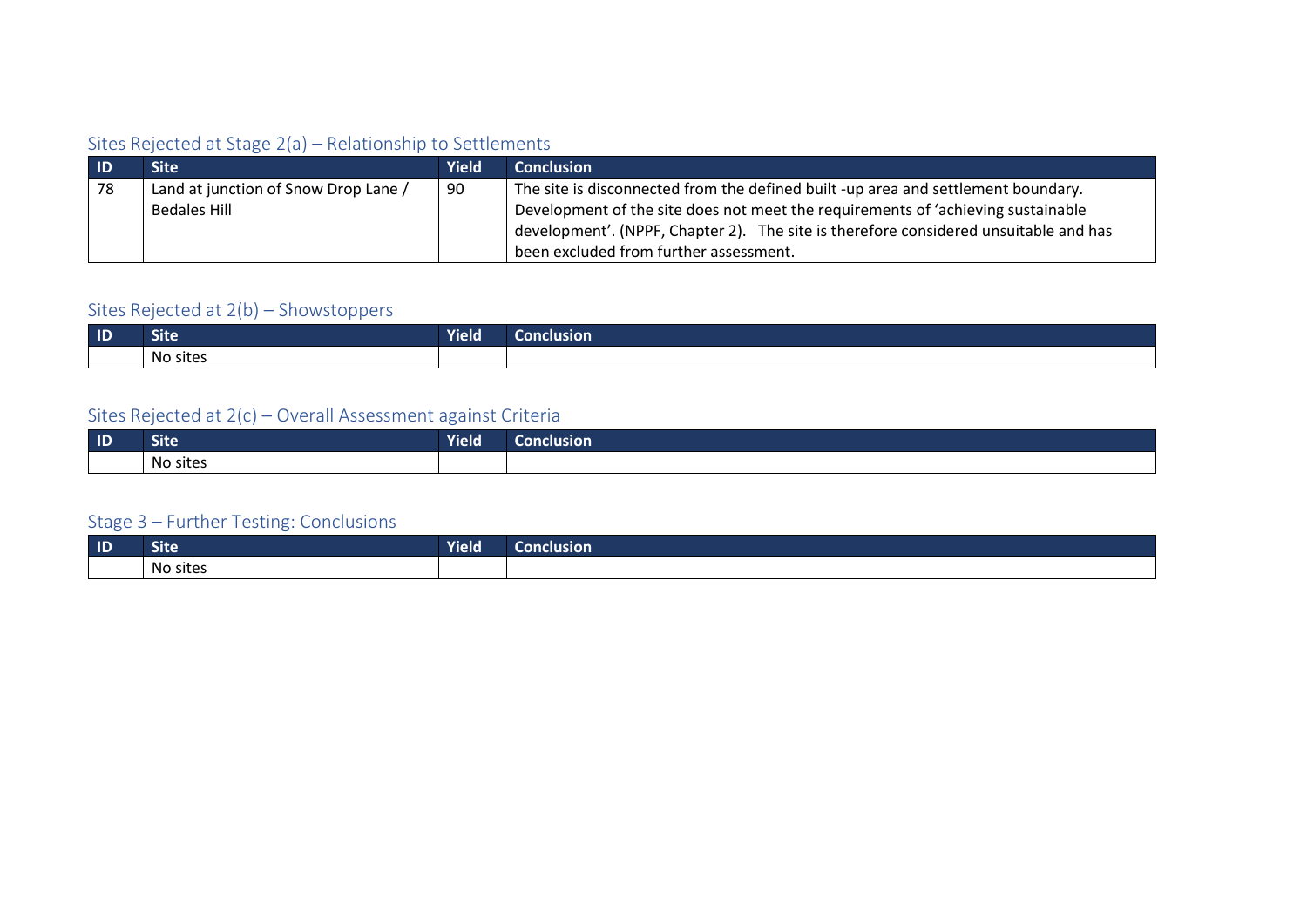### **WARNINGLID**



| ID  | <b>Site</b>                          | <b>Yield</b> | <b>Conclusion</b>                                                                    |
|-----|--------------------------------------|--------------|--------------------------------------------------------------------------------------|
| 612 | Land south of Warninglid Primary     | 240          | The site is disconnected from the defined built -up area and settlement boundary.    |
|     | School, Slaugham Lane, Warninglid    |              | Development of the site does not meet the requirements of 'achieving sustainable     |
|     |                                      |              | development'. (NPPF, Chapter 2). The site is therefore considered unsuitable and has |
|     |                                      |              | been excluded from further assessment.                                               |
| 816 | Old Park Farm, Slaugham Lane,        | 12           | The site is disconnected from the defined built -up area and settlement boundary.    |
|     | Warninglid                           |              | Development of the site does not meet the requirements of 'achieving sustainable     |
|     |                                      |              | development'. (NPPF, Chapter 2). The site is therefore considered unsuitable and has |
|     |                                      |              | been excluded from further assessment.                                               |
| 817 | The Old Milking Parlour, The Street, | 60           | The site is disconnected from the defined built -up area and settlement boundary.    |
|     | Warninglid                           |              | Development of the site does not meet the requirements of 'achieving sustainable     |
|     |                                      |              | development'. (NPPF, Chapter 2). The site is therefore considered unsuitable and has |
|     |                                      |              | been excluded from further assessment.                                               |
| 839 | Land at Hazeldene Farm, north of     | 80           | The site is disconnected from the defined built -up area and settlement boundary.    |
|     | Orchard Way, Warninglid              |              | Development of the site does not meet the requirements of 'achieving sustainable     |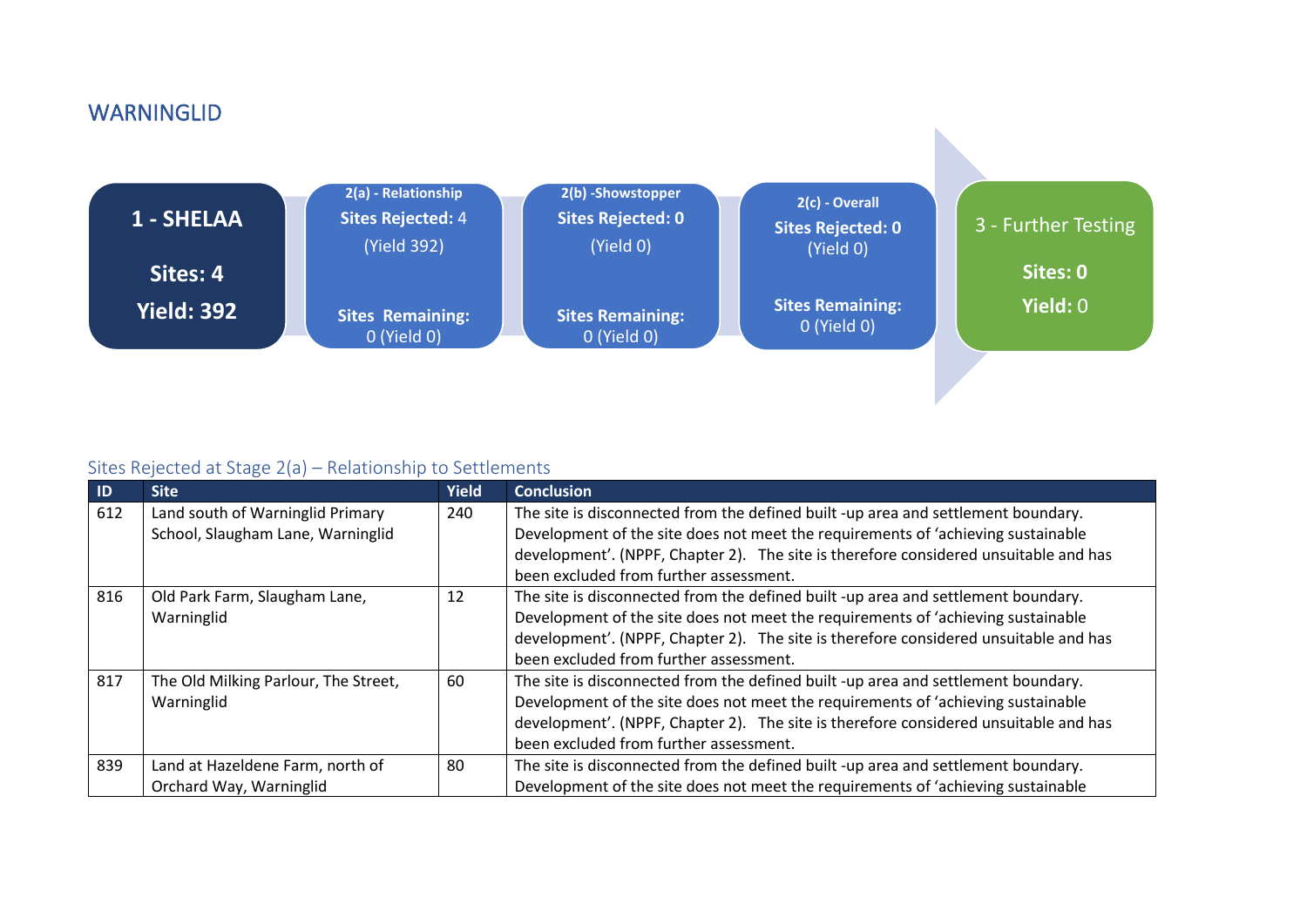|  | The site is therefore considered unsuitable and has<br>(NPPF<br>Thapter 2).<br>development' |
|--|---------------------------------------------------------------------------------------------|
|  | . been excluded from further assessment.                                                    |

| $\blacksquare$ | <b>TABLE</b><br>Site | <b>Yield</b> | Conclusion |
|----------------|----------------------|--------------|------------|
|                | No sites             |              |            |

#### Sites Rejected at 2(c) – Overall Assessment against Criteria

| $\blacksquare$ | <b>Site</b> | .<br>Yield I | lusion<br>40) N.C |
|----------------|-------------|--------------|-------------------|
|                | No sites    |              |                   |

#### Stage 3 – Further Testing: Conclusions

| $\blacksquare$ | <b>VALLEY</b><br>ыте | <b>Yield</b> | Conclusion |
|----------------|----------------------|--------------|------------|
|                | No sites             |              |            |

### WEST HOATHLY

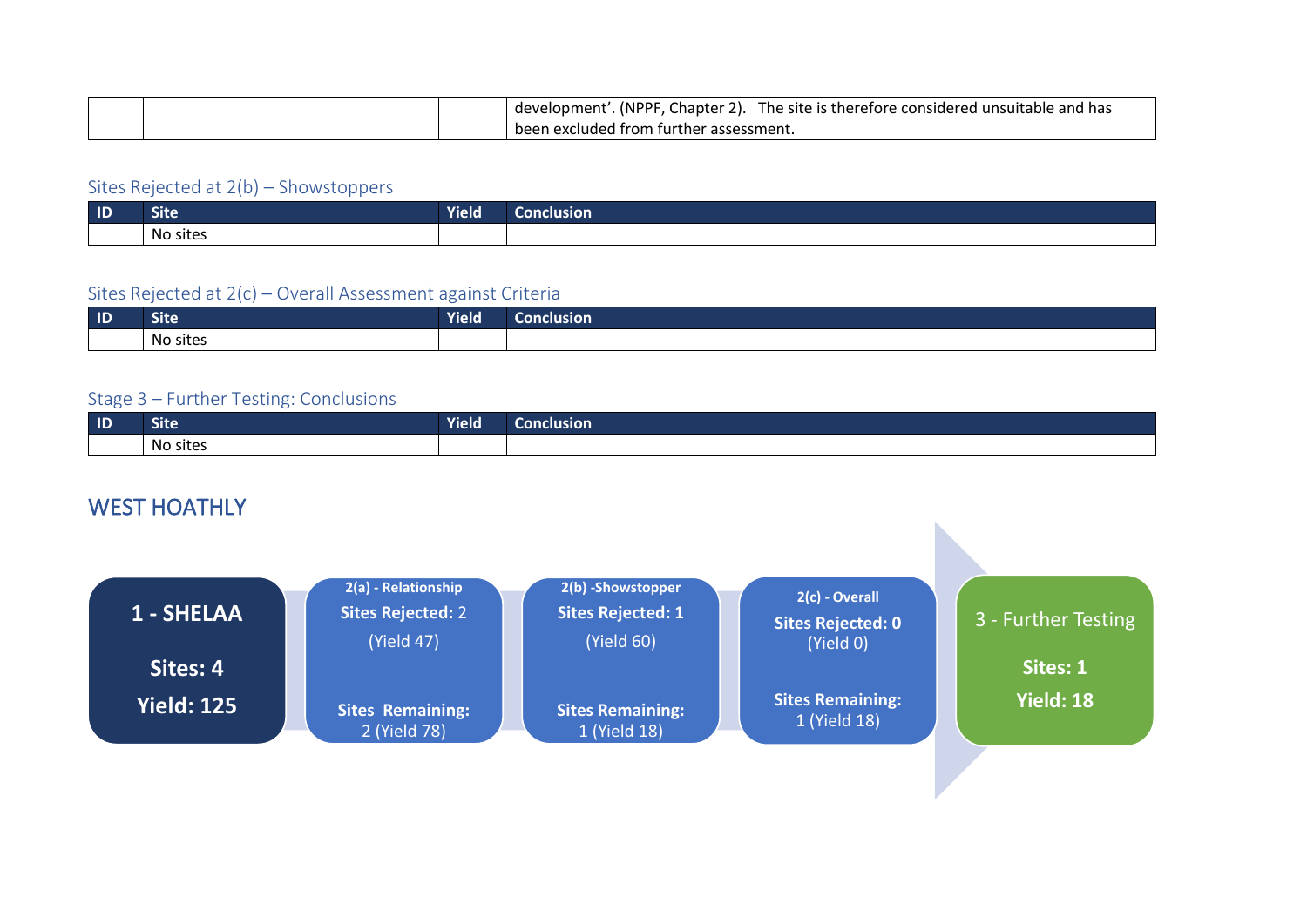### Sites Rejected at Stage 2(a) – Relationship to Settlements

| - ID | <b>Site</b>                            | <b>Yield</b> | <b>Conclusion</b>                                                                    |
|------|----------------------------------------|--------------|--------------------------------------------------------------------------------------|
| 721  | Philpots Quary, Hook Lane, West        | 33           | The site is disconnected from the defined built -up area and settlement boundary.    |
|      | Hoathly                                |              | Development of the site does not meet the requirements of 'achieving sustainable     |
|      |                                        |              | development'. (NPPF, Chapter 2). The site is therefore considered unsuitable and has |
|      |                                        |              | been excluded from further assessment.                                               |
| 1015 | North east of Ashurst Field, Highbrook | 14           | The site is disconnected from the defined built -up area and settlement boundary.    |
|      | Lane, West Hoathly                     |              | Development of the site does not meet the requirements of 'achieving sustainable     |
|      |                                        |              | development'. (NPPF, Chapter 2). The site is therefore considered unsuitable and has |
|      |                                        |              | been excluded from further assessment.                                               |

| ID  | <b>Site</b>                                                    | <b>Yield</b> | <b>Conclusion</b>                                                                                                                                                                                                                                                                                                                                                                                                                                                                                                                                                                                                                                                                                                                                                                               |
|-----|----------------------------------------------------------------|--------------|-------------------------------------------------------------------------------------------------------------------------------------------------------------------------------------------------------------------------------------------------------------------------------------------------------------------------------------------------------------------------------------------------------------------------------------------------------------------------------------------------------------------------------------------------------------------------------------------------------------------------------------------------------------------------------------------------------------------------------------------------------------------------------------------------|
| 653 | Webbs Mead, Land West of Broadfield,<br>West Hoathly, RH19 4QR | 60           | Transport issues should be considered from the earliest stages of plan-making and<br>development proposals. An assessment of the site has identified severe access issues that<br>are unlikely to be mitigated. It is concluded that development of the site is not acceptable.<br>The site is therefore considered unsuitable for development and has been excluded from<br>further assessment. (NPPF Para 104)<br>A wider access is likely to be required to serve a residential development. . Access<br>would involve relocation of overhead power line which goes underground at the<br>proposed access point. This is a severe limitation on access. Access points would<br>involve loss of properties. Confirmation that access is available is still required.<br>Other considerations: |
|     |                                                                |              | Moderate impact on AONB due to partial loss of medieval field system and loss of<br>part of a mature hedgerow for access.                                                                                                                                                                                                                                                                                                                                                                                                                                                                                                                                                                                                                                                                       |
|     |                                                                |              | Listed buildings are present on/within proximity of the site, Less than substantial<br>harm - Low impact.                                                                                                                                                                                                                                                                                                                                                                                                                                                                                                                                                                                                                                                                                       |
|     |                                                                |              | Access to a main service centre is only likely by private car                                                                                                                                                                                                                                                                                                                                                                                                                                                                                                                                                                                                                                                                                                                                   |